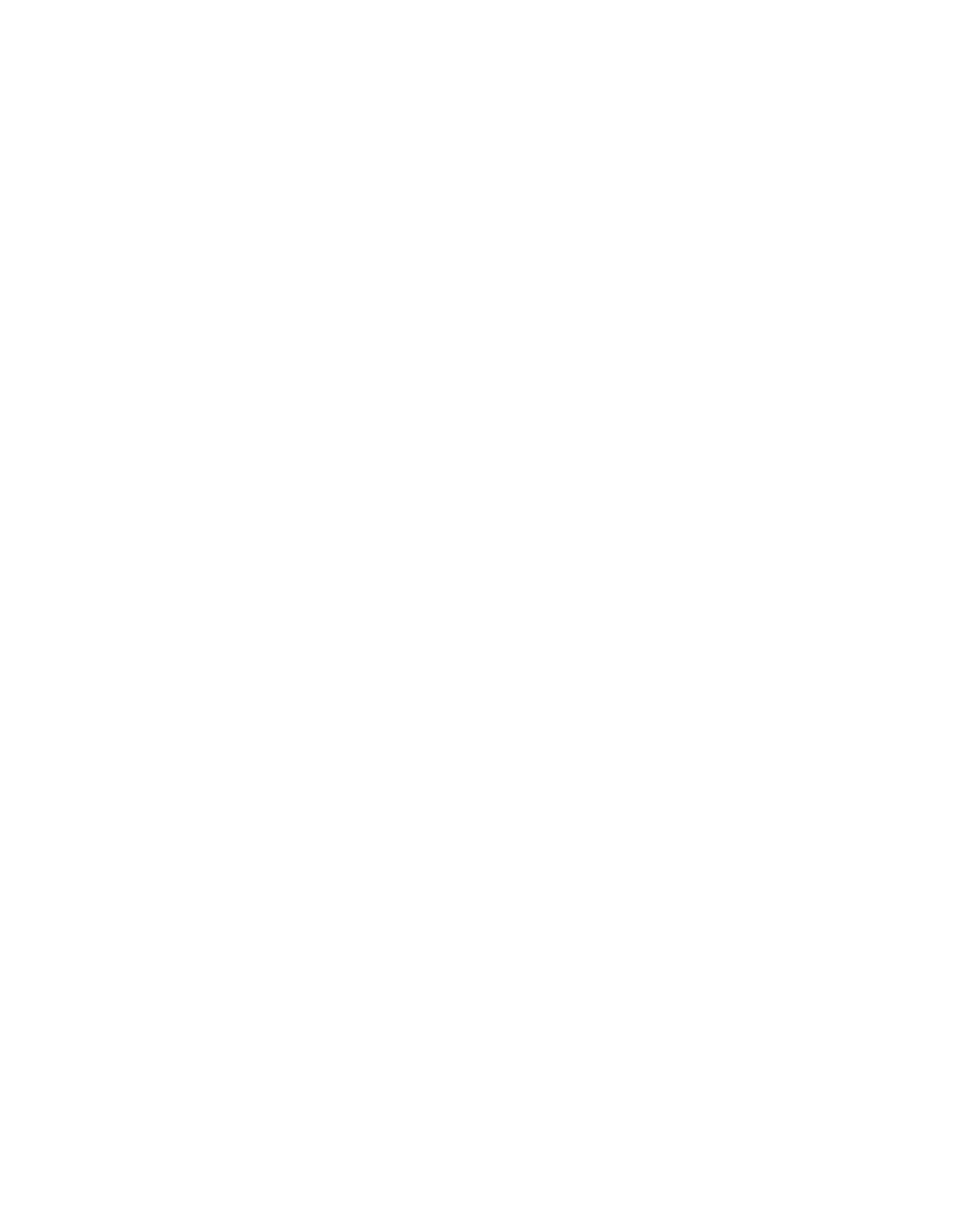|                   |                                    | Average<br>deposition                            |                     |                             |                              | Estimated effective doses to<br>adults to year $10$ (mSv) |      |       |         |
|-------------------|------------------------------------|--------------------------------------------------|---------------------|-----------------------------|------------------------------|-----------------------------------------------------------|------|-------|---------|
| Municipality      | Population<br>in 2010<br>(persons) | density of<br>$\ensuremath{^{137}Cs}$ on<br>soil | External<br>(plume) | External<br>(ground)        | <i>Inhalation</i><br>(plume) | Ingestion                                                 |      | Total |         |
|                   |                                    | $(Bq/m^2)$                                       | Mean                | Mean                        | Mean                         | Mean                                                      | Mean | 5%ile | 95%ile  |
|                   |                                    |                                                  |                     | <b>Fukushima Prefecture</b> |                              |                                                           |      |       |         |
| Aizubange Machi   | 17918                              | 39 454                                           | < 0.001             | 1.9                         | 0.007                        | 0.050                                                     | 1.9  | 1.0   | 3.1     |
| Aizumisato Machi  | 24 631                             | 14 5 23                                          | < 0.001             | 0.70                        | 0.006                        | 0.050                                                     | 0.76 | 0.41  | 1.2     |
| Aizuwakamatsu Shi | 131928                             | 24 878                                           | < 0.001             | 1.3                         | 0.007                        | 0.050                                                     | 1.3  | 0.72  | 2.2     |
| Asakawa Machi     | 7402                               | 23 748                                           | 0.001               | 1.1                         | 0.009                        | 0.050                                                     | 1.2  | 0.65  | 1.9     |
| Bandai Machi      | 4 2 9 3                            | 22 201                                           | < 0.001             | 1.1                         | 0.018                        | 0.050                                                     | 1.2  | 0.64  | 1.9     |
| Date Shi          | 69 963                             | 147 228                                          | 0.008               | 6.9                         | 0.159                        | 0.050                                                     | 7.1  | 3.9   | 12      |
| Fukushima Shi     | 296 181                            | 228 498                                          | 0.006               | 10.6                        | 0.147                        | 0.050                                                     | 11   | 5.9   | 18      |
| Furudono Machi    | 6 3 7 4                            | 21 963                                           | 0.002               | 1.0                         | 0.020                        | 0.050                                                     | 1.1  | 0.60  | 1.8     |
| Hanawa Machi      | 10 663                             | 19 976                                           | 0.002               | 0.96                        | 0.019                        | 0.050                                                     | 1.0  | 0.56  | 1.7     |
| Hinoemata Mura    | 696                                | 2434                                             | < 0.001             | 0.12                        | < 0.001                      | 0.050                                                     | 0.17 | 0.090 | 0.3     |
| Hirata Mura       | 7 5 9 5                            | 19 29 6                                          | 0.001               | 0.96                        | 0.012                        | 0.050                                                     | 1.0  | 0.55  | 1.7     |
| Inawashiro Machi  | 16982                              | 24 633                                           | 0.001               | 1.2                         | 0.049                        | 0.050                                                     | 1.3  | 0.68  | 2.0     |
| Ishikawa Machi    | 19 175                             | 11789                                            | 0.001               | 0.55                        | 0.006                        | 0.050                                                     | 0.6  | 0.33  | 1.0     |
| Iwaki Shi         | 354 297                            | 26 3 8 5                                         | 0.008               | 1.5                         | 0.080                        | 0.050                                                     | 1.7  | 0.88  | 2.7     |
| Izumizaki Mura    | 6949                               | 55888                                            | 0.001               | 2.6                         | 0.008                        | 0.050                                                     | 2.7  | 1.4   | 4.4     |
| Kagamiishi Machi  | 13 651                             | 56 530                                           | 0.001               | 2.7                         | 0.009                        | 0.050                                                     | 2.7  | 1.5   | 4.5     |
| Kaneyama Machi    | 2871                               | 3 1 6 1                                          | < 0.001             | 0.13                        | < 0.001                      | 0.050                                                     | 0.18 | 0.10  | 0.3     |
| Kawamata Machi    | 16847                              | 93 168                                           | 0.004               | 4.4                         | 0.073                        | 0.050                                                     | 4.5  | 2.4   | 7.4     |
| Kitakata Shi      | 55 824                             | 20 684                                           | < 0.001             | 1.0                         | 0.006                        | 0.050                                                     | 1.1  | 0.6   | 1.7     |
| Kitashiobara Mura | 3791                               | 49 371                                           | 0.001               | 2.3                         | 0.026                        | 0.050                                                     | 2.4  | 1.3   | 3.9     |
| Koori Machi       | 14 708                             | 208 246                                          | 0.010               | 9.5                         | 0.228                        | 0.050                                                     | 9.8  | 5.3   | 16      |
| Koriyama Shi      | 341781                             | 162 070                                          | 0.001               | 7.4                         | 0.025                        | 0.050                                                     | 7.5  | 4.1   | 12      |
| Kunimi Machi      | 9952                               | 88 661                                           | 0.006               | 4.1                         | 0.124                        | 0.050                                                     | 4.3  | 2.3   | 7.0     |
| Miharu Machi      | 17942                              | 83 919                                           | 0.001               | 3.9                         | 0.011                        | 0.050                                                     | 4.0  | 2.2   | 6.5     |
| Minamiaizu Machi  | 19896                              | 5 101                                            | < 0.001             | 0.24                        | 0.001                        | 0.050                                                     | 0.29 | 0.16  | 0.5     |
| Minamisoma Shi    | 72 941                             | 109 472                                          | 0.037               | 5.1                         | 0.440                        | 0.050                                                     | 5.6  | 3.0   | 9.6     |
| Mishima Machi     | 2 2 1 3                            | 13 560                                           | < 0.001             | 0.64                        | 0.001                        | 0.050                                                     | 0.69 | 0.37  | 1.1     |
| Motomiya Shi      | 30 771                             | 128 097                                          | 0.001               | 5.9                         | 0.037                        | 0.050                                                     | 6.0  | 3.3   | 10      |
| Nakajima Mura     | 4 8 6 5                            | 25 3 3 2                                         | 0.001               | 1.2                         | 0.006                        | 0.050                                                     | 1.3  | 0.69  | 2.1     |
| Nihonmatsu Shi    | 63 751                             | 197 153                                          | 0.003               | 8.9                         | 0.099                        | 0.050                                                     | 9.1  | 4.9   | 15      |
| Nishiaizu Machi   | 8 2 3 7                            | 6 1 9 3                                          | < 0.001             | 0.28                        | 0.002                        | 0.050                                                     | 0.33 | 0.18  | $0.5\,$ |
| Nishigo Mura      | 18615                              | 96 014                                           | 0.001               | 4.4                         | 0.012                        | 0.050                                                     | 4.5  | 2.4   | 7.3     |
| Ono Machi         | 11983                              | 21 4 34                                          | 0.002               | 1.0                         | 0.017                        | 0.050                                                     | 1.1  | 0.59  | 1.8     |
| Otama Mura        | 8 1 3 0                            | 162 855                                          | 0.002               | 7.6                         | 0.073                        | 0.050                                                     | 7.7  | 4.2   | 13      |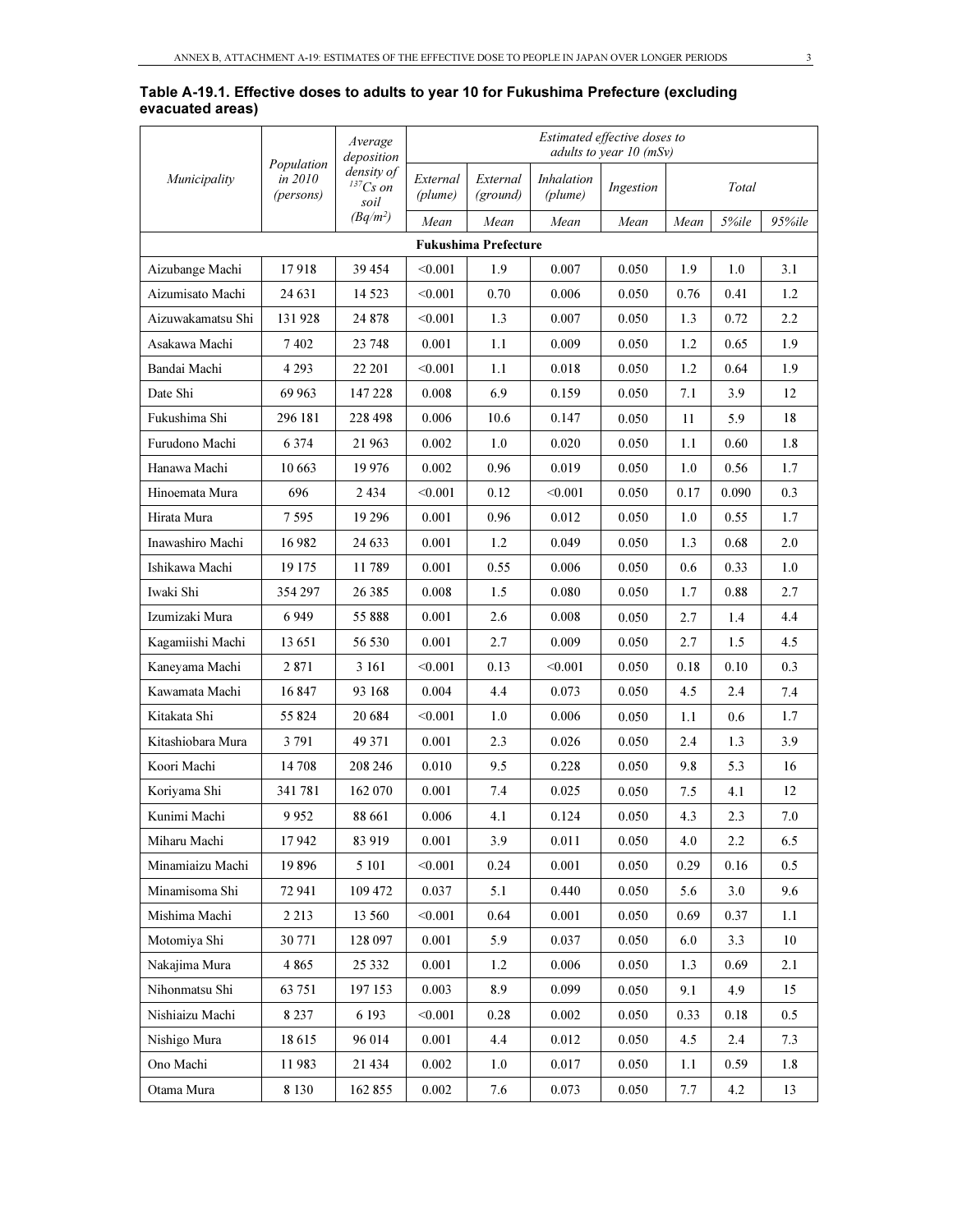|                 |                                      | Average<br>deposition                 | Estimated effective doses to<br>adults to year $10$ (mSv) |                                                                   |       |       |       |       |        |
|-----------------|--------------------------------------|---------------------------------------|-----------------------------------------------------------|-------------------------------------------------------------------|-------|-------|-------|-------|--------|
| Municipality    | Population<br>in $2010$<br>(persons) | density of<br>${}^{137}Cs$ on<br>soil | External<br>(plume)                                       | <i>Inhalation</i><br>External<br>Ingestion<br>(plume)<br>(ground) |       |       | Total |       |        |
|                 |                                      | $(Bq/m^2)$                            | Mean                                                      | Mean                                                              | Mean  | Mean  | Mean  | 5%ile | 95%ile |
| Samegawa Mura   | 4 2 5 9                              | 21 14 6                               | 0.002                                                     | 1.0                                                               | 0.016 | 0.050 | 1.1   | 0.60  | 1.8    |
| Shimogo Machi   | 7010                                 | 3 3 7 6                               | < 0.001                                                   | 0.30                                                              | 0.001 | 0.050 | 0.35  | 0.19  | 0.6    |
| Shinchi Machi   | 9039                                 | 55 233                                | 0.014                                                     | 2.6                                                               | 0.152 | 0.050 | 2.8   | 1.5   | 4.6    |
| Shirakawa Shi   | 66 544                               | 71 676                                | 0.001                                                     | 3.6                                                               | 0.014 | 0.050 | 3.7   | 2.0   | 6.0    |
| Showa Mura      | 1632                                 | 12 200                                | < 0.001                                                   | 0.59                                                              | 0.002 | 0.050 | 0.64  | 0.34  | 1.0    |
| Soma Shi        | 38 187                               | 54 612                                | 0.019                                                     | 2.6                                                               | 0.208 | 0.050 | 2.8   | 1.5   | 4.7    |
| Sukagawa Shi    | 78819                                | 73 261                                | 0.001                                                     | 3.4                                                               | 0.011 | 0.050 | 3.5   | 1.9   | 5.7    |
| Tadami Machi    | 5 2 7 7                              | 5 3 1 1                               | < 0.001                                                   | 0.28                                                              | 0.001 | 0.050 | 0.33  | 0.18  | 0.5    |
| Tamakawa Mura   | 7 2 9 5                              | 15 751                                | 0.001                                                     | 0.75                                                              | 0.006 | 0.050 | 0.8   | 0.43  | 1.3    |
| Tamura shi      | 43 2 31                              | 34 945                                | 0.002                                                     | 1.67                                                              | 0.021 | 0.050 | 1.7   | 0.93  | 2.8    |
| Tanagura Machi  | 15 702                               | 45 108                                | 0.003                                                     | 2.1                                                               | 0.028 | 0.050 | 2.2   | 1.2   | 3.6    |
| Ten-ei Mura     | 6589                                 | 115 367                               | 0.001                                                     | 5.2                                                               | 0.017 | 0.050 | 5.3   | 2.9   | 8.7    |
| Yabuki Machi    | 18688                                | 33 530                                | < 0.001                                                   | 1.6                                                               | 0.005 | 0.050 | 1.7   | 0.91  | 2.7    |
| Yamatsuri Machi | 6821                                 | 6 3 2 4                               | < 0.001                                                   | 0.47                                                              | 0.004 | 0.050 | 0.52  | 0.28  | 0.8    |
| Yanaizu Machi   | 4 2 6 3                              | 12 9 95                               | < 0.001                                                   | 0.61                                                              | 0.003 | 0.050 | 0.67  | 0.36  | 1.1    |
| Yugawa Mura     | 3455                                 | 37400                                 | < 0.001                                                   | 1.8                                                               | 0.007 | 0.050 | 1.8   | 1.0   | 3.0    |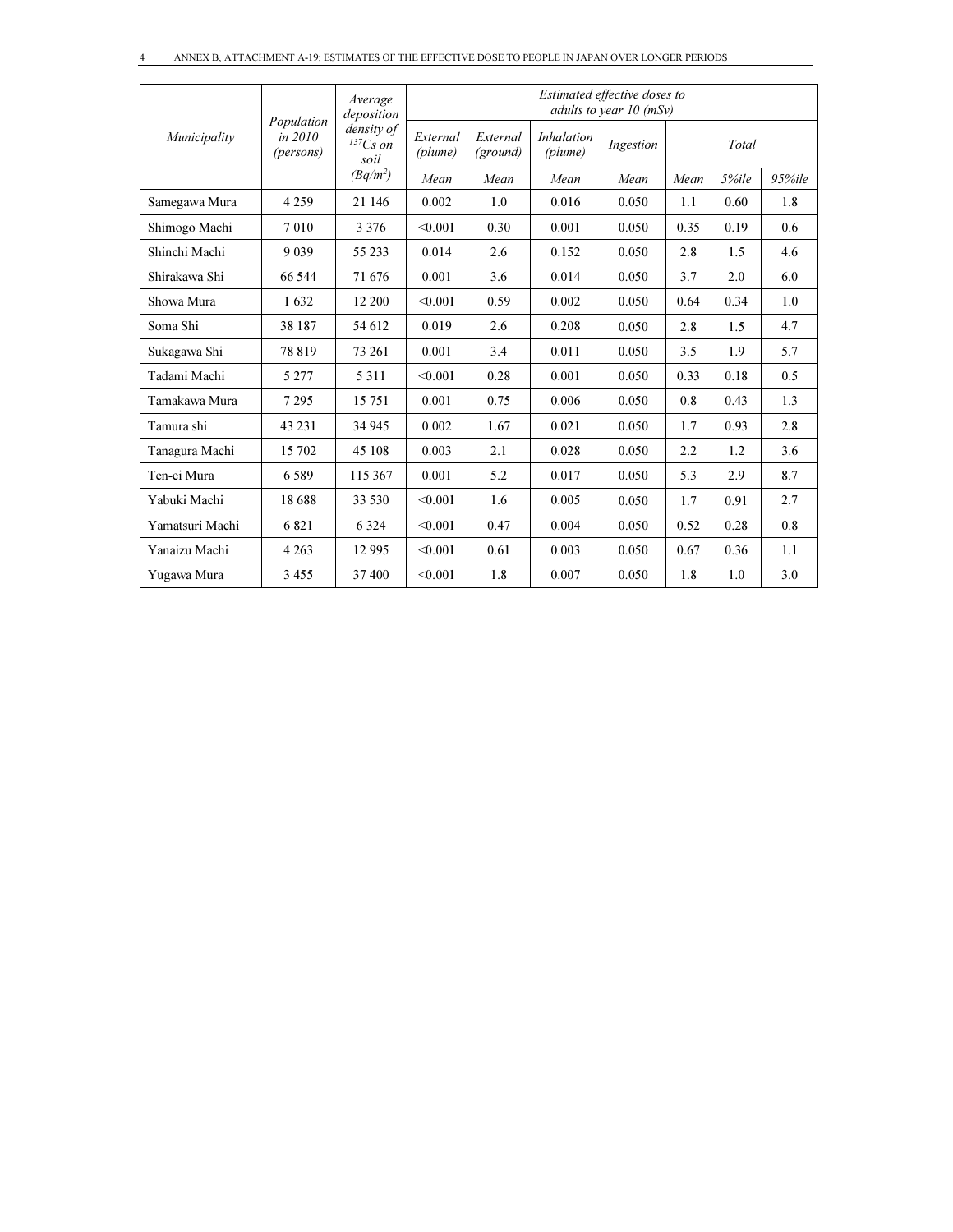|                   | Population           | Average<br>deposition            | Estimated effective doses to<br>10-year-old children to year 10 $(mSv)$ |                             |                              |           |      |          |         |  |
|-------------------|----------------------|----------------------------------|-------------------------------------------------------------------------|-----------------------------|------------------------------|-----------|------|----------|---------|--|
| Municipality      | in 2010<br>(persons) | density of<br>$137Cs$ on<br>soil | External<br>(plume)                                                     | External<br>(ground)        | <i>Inhalation</i><br>(plume) | Ingestion |      | Total    |         |  |
|                   |                      | $(Bq/m^2)$                       | Mean                                                                    | Mean                        | Mean                         | Mean      | Mean | 5%ile    | 95%ile  |  |
|                   |                      |                                  |                                                                         | <b>Fukushima Prefecture</b> |                              |           |      |          |         |  |
| Aizubange Machi   | 17918                | 39 454                           | < 0.001                                                                 | 2.1                         | 0.011                        | 0.062     | 2.2  | 1.2      | 3.6     |  |
| Aizumisato Machi  | 24 631               | 14 5 23                          | < 0.001                                                                 | 0.80                        | 0.010                        | 0.062     | 0.87 | 0.47     | 1.4     |  |
| Aizuwakamatsu Shi | 131928               | 24 878                           | < 0.001                                                                 | 1.5                         | 0.011                        | 0.062     | 1.5  | 0.83     | 2.5     |  |
| Asakawa Machi     | 7402                 | 23 748                           | 0.001                                                                   | 1.3                         | 0.014                        | 0.062     | 1.4  | 0.74     | 2.2     |  |
| Bandai Machi      | 4 2 9 3              | 22 201                           | < 0.001                                                                 | 1.3                         | 0.028                        | 0.062     | 1.4  | 0.73     | 2.2     |  |
| Date Shi          | 69 963               | 147 228                          | 0.008                                                                   | 7.9                         | 0.245                        | 0.062     | 8.2  | 4.4      | 13.4    |  |
| Fukushima Shi     | 296 181              | 228 498                          | 0.007                                                                   | 12                          | 0.226                        | 0.062     | 12   | 6.7      | 20      |  |
| Furudono Machi    | 6 3 7 4              | 21 963                           | 0.002                                                                   | 1.2                         | 0.030                        | 0.062     | 1.3  | 0.69     | 2.1     |  |
| Hanawa Machi      | 10 663               | 19 976                           | 0.002                                                                   | 1.1                         | 0.030                        | 0.062     | 1.2  | 0.64     | 1.9     |  |
| Hinoemata Mura    | 696                  | 2434                             | < 0.001                                                                 | 0.13                        | < 0.001                      | 0.062     | 0.19 | 0.11     | 0.34    |  |
| Hirata Mura       | 7595                 | 19 29 6                          | 0.001                                                                   | 1.1                         | 0.018                        | 0.062     | 1.2  | 0.63     | 1.9     |  |
| Inawashiro Machi  | 16982                | 24 633                           | 0.001                                                                   | 1.3                         | 0.075                        | 0.062     | 1.5  | 0.79     | 2.4     |  |
| Ishikawa Machi    | 19 175               | 11789                            | 0.001                                                                   | 0.63                        | 0.009                        | 0.062     | 0.70 | 0.38     | 1.1     |  |
| Iwaki Shi         | 354 297              | 26 385                           | 0.009                                                                   | 1.8                         | 0.12                         | 0.062     | 1.9  | 1.0      | 3.2     |  |
| Izumizaki Mura    | 6949                 | 55 888                           | 0.001                                                                   | 3.0                         | 0.01                         | 0.062     | 3.0  | 1.6      | 5.0     |  |
| Kagamiishi Machi  | 13651                | 56 530                           | 0.001                                                                   | 3.1                         | 0.01                         | 0.062     | 3.1  | 1.7      | 5.1     |  |
| Kaneyama Machi    | 2871                 | 3 16 1                           | < 0.001                                                                 | 0.15                        | 0.001                        | 0.062     | 0.21 | 0.11     | 0.36    |  |
| Kawamata Machi    | 16847                | 93 168                           | 0.004                                                                   | 5.0                         | 0.11                         | 0.062     | 5.2  | 2.7      | 8.5     |  |
| Kitakata Shi      | 55 824               | 20 684                           | < 0.001                                                                 | 1.2                         | 0.01                         | 0.062     | 1.2  | 0.66     | 2.0     |  |
| Kitashiobara Mura | 3 7 9 1              | 49 371                           | 0.001                                                                   | 2.6                         | 0.04                         | 0.062     | 2.7  | 1.5      | 4.5     |  |
| Koori Machi       | 14 708               | 208 246                          | 0.010                                                                   | 11                          | 0.35                         | 0.062     | 11   | 6.1      | 18      |  |
| Koriyama Shi      | 341781               | 162 070                          | 0.001                                                                   | 8.5                         | 0.038                        | 0.062     | 8.6  | 4.6      | 14      |  |
| Kunimi Machi      | 9952                 | 88 661                           | 0.006                                                                   | 4.7                         | 0.19                         | 0.062     | 4.9  | 2.7      | 8.1     |  |
| Miharu Machi      | 17942                | 83 919                           | 0.001                                                                   | 4.5                         | 0.017                        | 0.062     | 4.5  | 2.5      | 7.5     |  |
| Minamiaizu Machi  | 19896                | 5 1 0 1                          | < 0.001                                                                 | 0.27                        | 0.001                        | 0.062     | 0.33 | $0.18\,$ | 0.55    |  |
| Minamisoma Shi    | 72 941               | 109 472                          | 0.040                                                                   | 5.8                         | 0.67                         | 0.062     | 6.6  | 3.4      | 11      |  |
| Mishima Machi     | 2 2 1 3              | 13 560                           | < 0.001                                                                 | 0.72                        | 0.002                        | 0.062     | 0.78 | 0.43     | 1.3     |  |
| Motomiya Shi      | 30 771               | 128 097                          | 0.001                                                                   | 6.8                         | 0.057                        | 0.062     | 6.9  | 3.7      | 11      |  |
| Nakajima Mura     | 4 8 6 5              | 25 332                           | 0.001                                                                   | 1.4                         | 0.009                        | 0.062     | 1.5  | 0.79     | 2.4     |  |
| Nihonmatsu Shi    | 63 751               | 197 153                          | 0.003                                                                   | 10                          | 0.15                         | 0.062     | 10   | 5.6      | 17      |  |
| Nishiaizu Machi   | 8 2 3 7              | 6 1 9 3                          | < 0.001                                                                 | 0.32                        | 0.004                        | 0.062     | 0.38 | 0.21     | 0.62    |  |
| Nishigo Mura      | 18615                | 96 014                           | 0.001                                                                   | 5.0                         | 0.019                        | 0.062     | 5.1  | 2.7      | 8.3     |  |
| Ono Machi         | 11983                | 21 434                           | 0.002                                                                   | 1.2                         | 0.026                        | 0.062     | 1.3  | 0.67     | $2.0\,$ |  |
| Otama Mura        | 8 1 3 0              | 162 855                          | 0.002                                                                   | 8.6                         | 0.11                         | 0.062     | 8.8  | 4.7      | 14      |  |

Table A-19.2. Effective doses to 10-year-old children to year 10 for Fukushima Prefecture (excluding evacuated areas)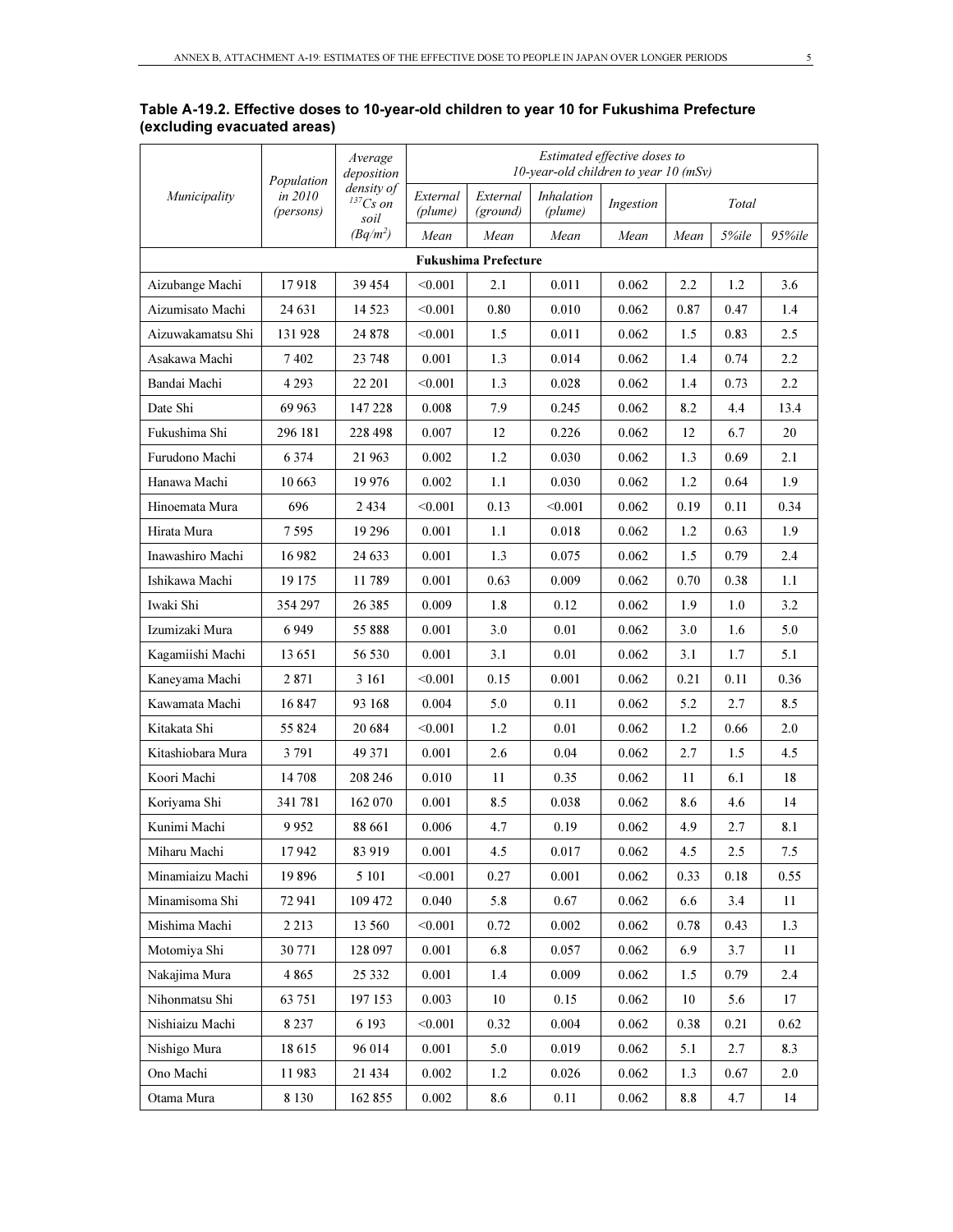|                 | Population             | Average<br>deposition                 | Estimated effective doses to<br>10-year-old children to year 10 $(mSv)$     |      |           |       |      |       |        |
|-----------------|------------------------|---------------------------------------|-----------------------------------------------------------------------------|------|-----------|-------|------|-------|--------|
| Municipality    | in $2010$<br>(persons) | density of<br>${}^{137}Cs$ on<br>soil | <i>Inhalation</i><br>External<br>External<br>(plume)<br>(ground)<br>(plume) |      | Ingestion | Total |      |       |        |
|                 |                        | $(Bq/m^2)$                            | Mean                                                                        | Mean | Mean      | Mean  | Mean | 5%ile | 95%ile |
| Samegawa Mura   | 4 2 5 9                | 21 146                                | 0.002                                                                       | 1.2  | 0.024     | 0.062 | 1.3  | 0.68  | 2.0    |
| Shimogo Machi   | 7010                   | 3 3 7 6                               | < 0.001                                                                     | 0.35 | 0.002     | 0.062 | 0.41 | 0.22  | 0.66   |
| Shinchi Machi   | 9039                   | 55 233                                | 0.015                                                                       | 3.0  | 0.23      | 0.062 | 3.3  | 1.7   | 5.4    |
| Shirakawa Shi   | 66 544                 | 71 676                                | 0.001                                                                       | 4.1  | 0.021     | 0.062 | 4.2  | 2.2   | 6.8    |
| Showa Mura      | 1632                   | 12 200                                | < 0.001                                                                     | 0.67 | 0.003     | 0.062 | 0.73 | 0.39  | 1.2    |
| Soma Shi        | 38 187                 | 54 612                                | 0.021                                                                       | 2.9  | 0.314     | 0.062 | 3.3  | 1.7   | 5.7    |
| Sukagawa Shi    | 78819                  | 73 261                                | 0.001                                                                       | 3.9  | 0.017     | 0.062 | 4.0  | 2.2   | 6.6    |
| Tadami Machi    | 5 2 7 7                | 5 3 1 1                               | < 0.001                                                                     | 0.32 | 0.001     | 0.062 | 0.38 | 0.21  | 0.62   |
| Tamakawa Mura   | 7 2 9 5                | 15 751                                | 0.001                                                                       | 0.85 | 0.010     | 0.062 | 0.92 | 0.50  | 1.5    |
| Tamura Shi      | 43 2 31                | 34 945                                | 0.002                                                                       | 1.9  | 0.032     | 0.059 | 2.0  | 1.1   | 3.3    |
| Tanagura Machi  | 15 702                 | 45 108                                | 0.003                                                                       | 2.4  | 0.042     | 0.062 | 2.5  | 1.3   | 4.1    |
| Ten-ei Mura     | 6.589                  | 115 367                               | 0.001                                                                       | 6.0  | 0.026     | 0.062 | 6.0  | 3.3   | 9.9    |
| Yabuki Machi    | 18688                  | 33 530                                | 0.001                                                                       | 1.8  | 0.008     | 0.062 | 1.9  | 1.0   | 3.1    |
| Yamatsuri Machi | 6821                   | 6 3 2 4                               | < 0.001                                                                     | 0.55 | 0.007     | 0.062 | 0.61 | 0.33  | 0.99   |
| Yanaizu Machi   | 4 2 6 3                | 12 9 95                               | < 0.001                                                                     | 0.70 | 0.005     | 0.062 | 0.76 | 0.41  | 1.2    |
| Yugawa Mura     | 3 4 5 5                | 37 400                                | < 0.001                                                                     | 2.0  | 0.011     | 0.062 | 2.1  | 1.1   | 3.4    |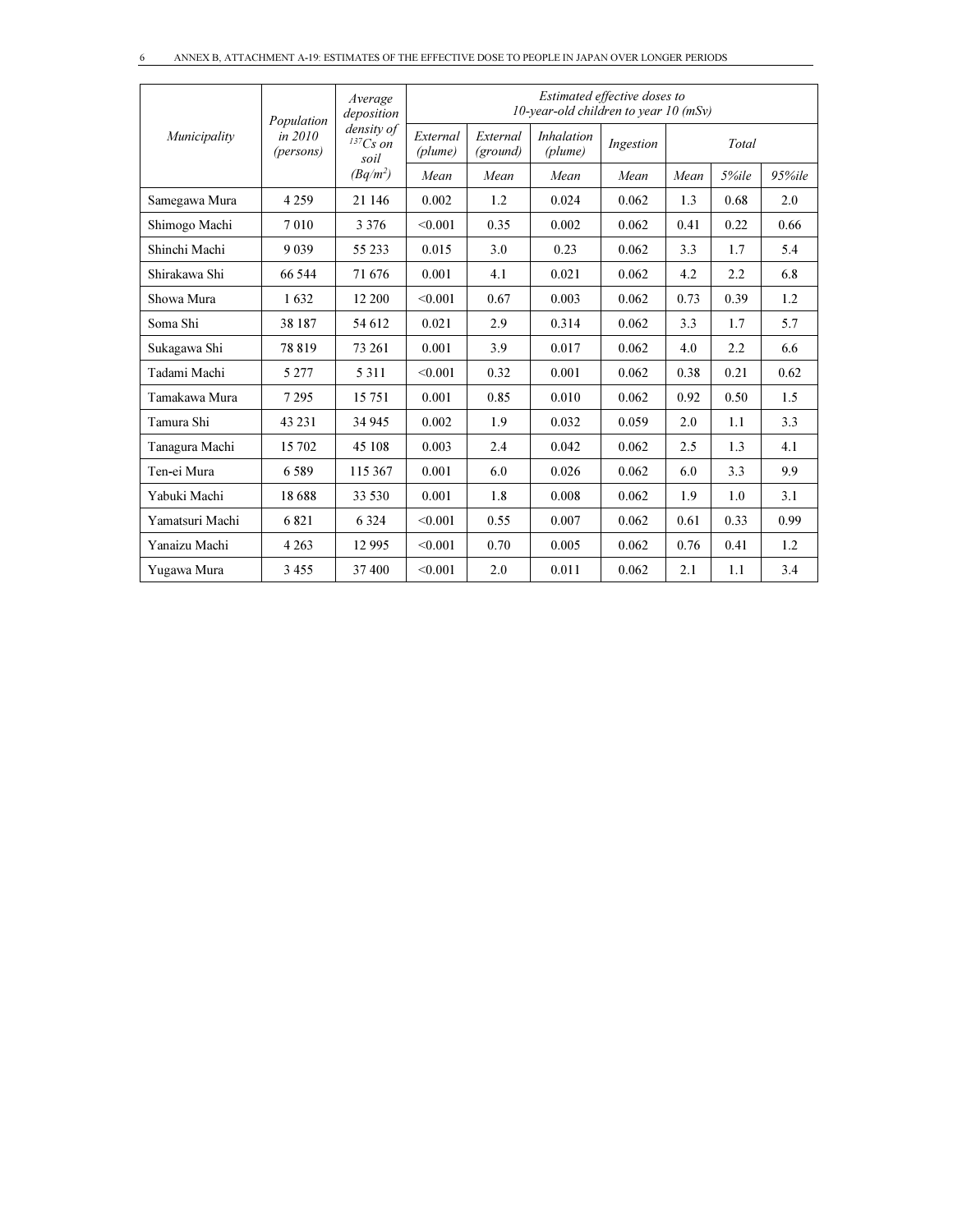| Table A-19.3. Effective doses to 1-year-old infants to year 10 for Fukushima Prefecture |  |  |
|-----------------------------------------------------------------------------------------|--|--|
| (excluding evacuated areas)                                                             |  |  |

|                   | Population           | Average<br>deposition                 | Estimated effective doses to<br>1-year-old infants to year $10$ (mSv) |                             |                              |           |      |       |         |
|-------------------|----------------------|---------------------------------------|-----------------------------------------------------------------------|-----------------------------|------------------------------|-----------|------|-------|---------|
| Municipality      | in 2010<br>(persons) | density of<br>${}^{137}Cs$ on<br>soil | External<br>(plume)                                                   | External<br>(ground)        | <i>Inhalation</i><br>(plume) | Ingestion |      | Total |         |
|                   |                      | $(Bq/m^2)$                            | Mean                                                                  | Mean                        | Mean                         | Mean      | Mean | 5%ile | 95%ile  |
|                   |                      |                                       |                                                                       | <b>Fukushima Prefecture</b> |                              |           |      |       |         |
| Aizubange Machi   | 17918                | 39 454                                | < 0.001                                                               | 2.5                         | 0.013                        | 0.063     | 2.6  | 1.4   | 4.2     |
| Aizumisato Machi  | 24 631               | 14 5 23                               | < 0.001                                                               | 0.93                        | 0.011                        | 0.063     | 1.0  | 0.54  | 1.6     |
| Aizuwakamatsu Shi | 131928               | 24 878                                | < 0.001                                                               | 1.7                         | 0.013                        | 0.063     | 1.8  | 1.0   | 2.9     |
| Asakawa Machi     | 7402                 | 23 748                                | 0.001                                                                 | 1.5                         | 0.016                        | 0.063     | 1.6  | 0.86  | 2.6     |
| Bandai Machi      | 4 293                | 22 201                                | < 0.001                                                               | 1.5                         | 0.031                        | 0.063     | 1.6  | 0.86  | 2.6     |
| Date Shi          | 69 963               | 147 228                               | 0.009                                                                 | 9.2                         | 0.28                         | 0.063     | 9.6  | 5.2   | 16      |
| Fukushima Shi     | 296 181              | 228 498                               | 0.007                                                                 | 14                          | 0.26                         | 0.063     | 14   | 7.8   | 24      |
| Furudono Machi    | 6 3 7 4              | 21 963                                | 0.003                                                                 | 1.4                         | 0.034                        | 0.063     | 1.5  | 0.81  | 2.4     |
| Hanawa Machi      | 10 663               | 19 976                                | 0.002                                                                 | 1.3                         | 0.034                        | 0.063     | 1.4  | 0.75  | 2.2     |
| Hinoemata Mura    | 696                  | 2434                                  | < 0.001                                                               | 0.16                        | 0.001                        | 0.063     | 0.22 | 0.12  | 0.38    |
| Hirata Mura       | 7 595                | 19 29 6                               | 0.002                                                                 | 1.3                         | 0.020                        | 0.063     | 1.4  | 0.74  | 2.2     |
| Inawashiro Machi  | 16 982               | 24 633                                | 0.001                                                                 | 1.5                         | 0.084                        | 0.063     | 1.7  | 0.91  | 2.7     |
| Ishikawa Machi    | 19 175               | 11789                                 | 0.001                                                                 | 0.74                        | 0.010                        | 0.063     | 0.81 | 0.44  | 1.3     |
| Iwaki Shi         | 354 297              | 26 3 8 5                              | 0.010                                                                 | 2.1                         | 0.13                         | 0.063     | 2.3  | 1.2   | 3.7     |
| Izumizaki Mura    | 6949                 | 55 888                                | 0.001                                                                 | 3.5                         | 0.013                        | 0.063     | 3.6  | 1.9   | 5.8     |
| Kagamiishi Machi  | 13 651               | 56 530                                | 0.001                                                                 | 3.6                         | 0.015                        | 0.063     | 3.7  | 2.0   | 6.0     |
| Kaneyama Machi    | 2871                 | 3 16 1                                | < 0.001                                                               | 0.17                        | 0.001                        | 0.063     | 0.24 | 0.13  | 0.40    |
| Kawamata Machi    | 16 847               | 93 168                                | 0.005                                                                 | 5.8                         | 0.13                         | 0.063     | 6.0  | 3.2   | 9.9     |
| Kitakata Shi      | 55 824               | 20 684                                | < 0.001                                                               | 1.4                         | 0.011                        | 0.063     | 1.4  | 0.77  | 2.3     |
| Kitashiobara Mura | 3791                 | 49 371                                | 0.001                                                                 | 3.1                         | 0.045                        | 0.063     | 3.2  | 1.7   | 5.2     |
| Koori Machi       | 14 708               | 208 246                               | 0.011                                                                 | 13                          | 0.40                         | 0.063     | 13   | 7.1   | 22      |
| Koriyama Shi      | 341781               | 162 070                               | 0.002                                                                 | 9.9                         | 0.043                        | 0.063     | 10   | 5.4   | 16      |
| Kunimi Machi      | 9952                 | 88 661                                | 0.007                                                                 | 5.5                         | 0.22                         | 0.063     | 5.8  | 3.1   | 9.5     |
| Miharu Machi      | 17942                | 83 919                                | 0.001                                                                 | 5.2                         | 0.020                        | 0.063     | 5.3  | 2.9   | 8.7     |
| Minamiaizu Machi  | 19896                | 5 101                                 | < 0.001                                                               | 0.32                        | 0.001                        | 0.063     | 0.39 | 0.21  | 0.63    |
| Minamisoma Shi    | 72 941               | 109 472                               | 0.043                                                                 | 6.8                         | 0.76                         | 0.063     | 7.7  | 4.0   | 13      |
| Mishima Machi     | 2 2 1 3              | 13 560                                | < 0.001                                                               | 0.85                        | 0.002                        | 0.063     | 0.91 | 0.49  | $1.5\,$ |
| Motomiya Shi      | 30 771               | 128 097                               | 0.001                                                                 | 7.9                         | 0.064                        | 0.063     | 8.0  | 4.3   | 13      |
| Nakajima Mura     | 4 8 6 5              | 25 332                                | 0.001                                                                 | 1.6                         | 0.011                        | 0.063     | 1.7  | 0.9   | 2.8     |
| Nihonmatsu Shi    | 63 751               | 197 153                               | 0.004                                                                 | 12                          | 0.17                         | 0.063     | 12   | 6.6   | 20      |
| Nishiaizu Machi   | 8 2 3 7              | 6 1 9 3                               | < 0.001                                                               | 0.37                        | 0.004                        | 0.063     | 0.44 | 0.24  | 0.7     |
| Nishigo Mura      | 18615                | 96 014                                | 0.001                                                                 | 5.9                         | 0.021                        | 0.063     | 5.9  | 3.2   | 9.7     |
| Ono Machi         | 11983                | 21 434                                | 0.002                                                                 | 1.4                         | 0.030                        | 0.063     | 1.5  | 0.8   | 2.4     |
| Otama Mura        | 8 1 3 0              | 162 855                               | 0.002                                                                 | $10\,$                      | 0.13                         | 0.063     | 10   | 5.5   | 17      |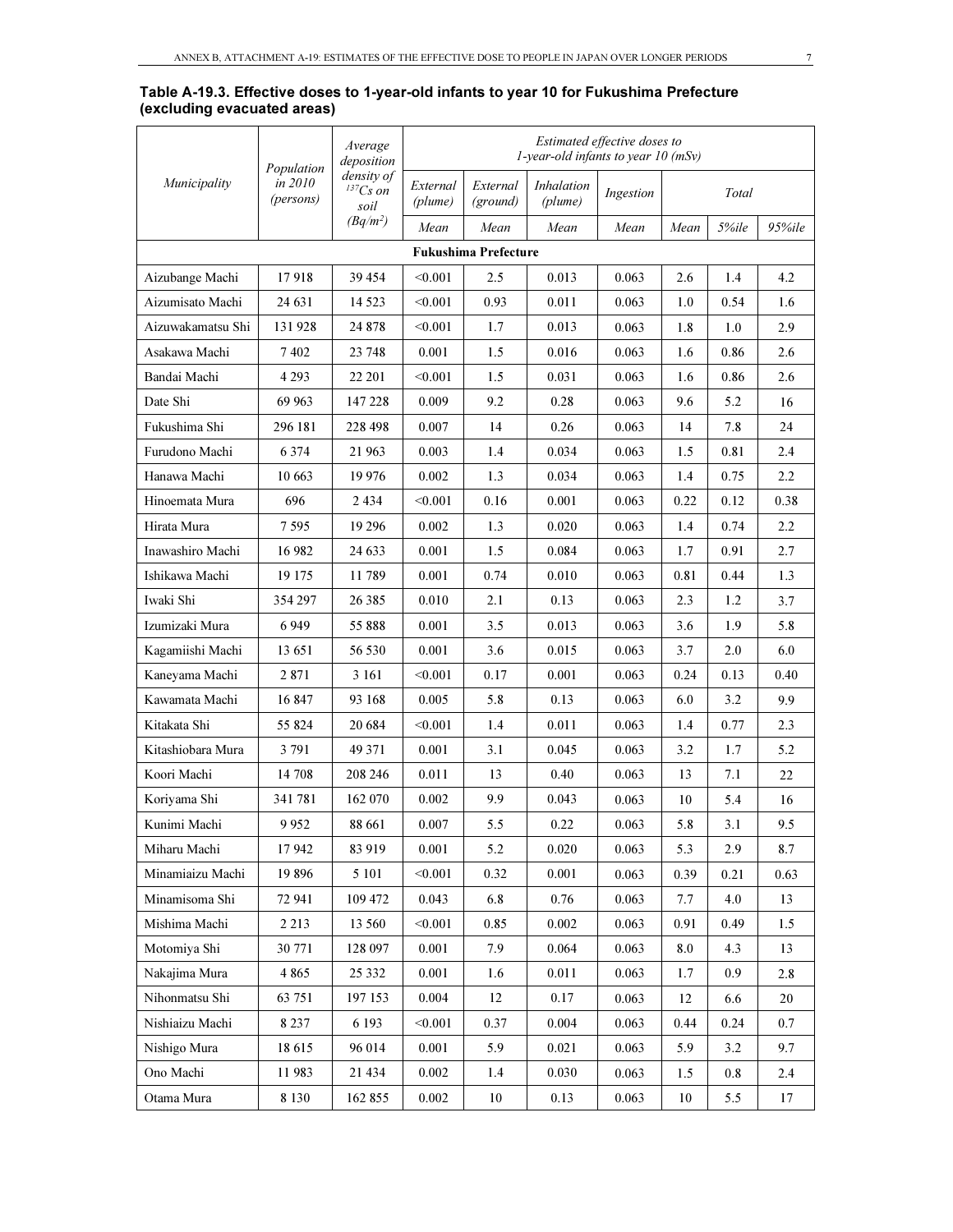|                 | Population             | Average<br>deposition            | Estimated effective doses to<br>1-year-old infants to year $10$ (mSv) |      |                              |           |      |       |        |
|-----------------|------------------------|----------------------------------|-----------------------------------------------------------------------|------|------------------------------|-----------|------|-------|--------|
| Municipality    | in $2010$<br>(persons) | density of<br>$137Cs$ on<br>soil | External<br>External<br>(plume)<br>(ground)                           |      | <i>Inhalation</i><br>(plume) | Ingestion |      | Total |        |
|                 |                        | $(Bq/m^2)$                       | Mean                                                                  | Mean | Mean                         | Mean      | Mean | 5%ile | 95%ile |
| Samegawa Mura   | 4 2 5 9                | 21 146                           | 0.002                                                                 | 1.4  | 0.027                        | 0.063     | 1.5  | 0.80  | 2.4    |
| Shimogo Machi   | 7010                   | 3 3 7 6                          | < 0.001                                                               | 0.41 | 0.002                        | 0.063     | 0.47 | 0.26  | 0.76   |
| Shinchi Machi   | 9 0 3 9                | 55 233                           | 0.016                                                                 | 3.5  | 0.26                         | 0.063     | 3.8  | 2.0   | 6.3    |
| Shirakawa Shi   | 66 544                 | 71 676                           | 0.001                                                                 | 4.8  | 0.023                        | 0.063     | 4.9  | 2.6   | 8.0    |
| Showa Mura      | 1632                   | 12 200                           | < 0.001                                                               | 0.78 | 0.003                        | 0.063     | 0.85 | 0.46  | 1.4    |
| Soma Shi        | 38 187                 | 54 612                           | 0.023                                                                 | 3.4  | 0.36                         | 0.063     | 3.8  | 2.0   | 6.6    |
| Sukagawa Shi    | 78819                  | 73 261                           | 0.001                                                                 | 4.6  | 0.020                        | 0.063     | 4.7  | 2.5   | 7.7    |
| Tadami Machi    | 5 2 7 7                | 5 3 1 1                          | < 0.001                                                               | 0.38 | 0.001                        | 0.063     | 0.44 | 0.24  | 0.72   |
| Tamakawa Mura   | 7 2 9 5                | 15 751                           | 0.001                                                                 | 1.0  | 0.011                        | 0.063     | 1.1  | 0.6   | 1.7    |
| Tamura Shi      | 43 231                 | 34 945                           | 0.002                                                                 | 2.2  | 0.036                        | 0.063     | 2.3  | 1.2   | 3.8    |
| Tanagura Machi  | 15 702                 | 45 108                           | 0.003                                                                 | 2.8  | 0.048                        | 0.063     | 2.9  | 1.6   | 4.8    |
| Ten-ei Mura     | 6589                   | 115 367                          | 0.002                                                                 | 7.0  | 0.030                        | 0.063     | 7.1  | 3.8   | 12     |
| Yabuki Machi    | 18 688                 | 33 530                           | 0.001                                                                 | 2.2  | 0.009                        | 0.063     | 2.2  | 1.2   | 3.7    |
| Yamatsuri Machi | 6821                   | 6 3 2 4                          | < 0.001                                                               | 0.64 | 0.008                        | 0.063     | 0.71 | 0.38  | 1.1    |
| Yanaizu Machi   | 4 2 6 3                | 12 9 95                          | < 0.001                                                               | 0.82 | 0.006                        | 0.063     | 0.89 | 0.48  | 1.4    |
| Yugawa Mura     | 3 4 5 5                | 37 400                           | < 0.001                                                               | 2.4  | 0.013                        | 0.063     | 2.5  | 1.3   | 4.0    |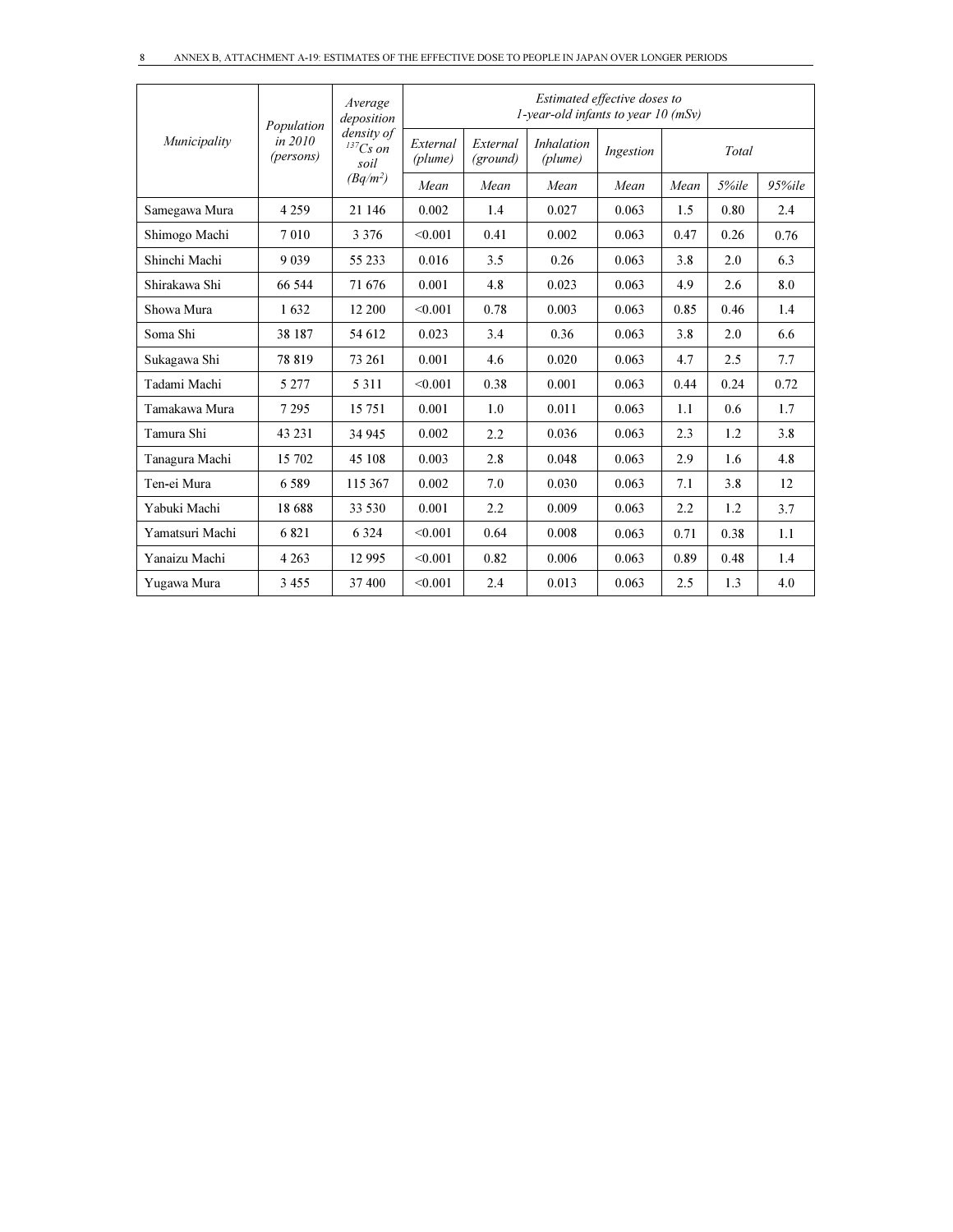|                   |  |  | Table A-19.4. Effective doses to adults to year 10 for prefectures neighbouring Fukushima |  |
|-------------------|--|--|-------------------------------------------------------------------------------------------|--|
| <b>Prefecture</b> |  |  |                                                                                           |  |

|                           |                                    | Average<br>deposition                 |                     |                      |                              | Estimated effective doses to<br>adults to year 10 (mSv) |      |         |        |
|---------------------------|------------------------------------|---------------------------------------|---------------------|----------------------|------------------------------|---------------------------------------------------------|------|---------|--------|
| Municipality              | Population<br>in 2010<br>(persons) | density of<br>${}^{137}Cs$ on<br>soil | External<br>(plume) | External<br>(ground) | <i>Inhalation</i><br>(plume) | Ingestion                                               |      | Total   |        |
|                           |                                    | $(Bq/m^2)$                            | Mean                | Mean                 | Mean                         | Mean                                                    | Mean | 5%ile   | 95%ile |
|                           |                                    |                                       |                     | Ibaraki Prefecture   |                              |                                                         |      |         |        |
| Daigo Machi               | 22 077                             | 9 2 3 3                               | 0.001               | 0.45                 | 0.007                        | 0.018                                                   | 0.47 | 0.26    | 0.77   |
| Hitachi Shi               | 14 7 5 3                           | 27 36 6                               | 0.007               | 1.3                  | 0.068                        | 0.018                                                   | 1.4  | 0.8     | 2.3    |
| Hitachiomiy               | 2512                               | 8 2 2 0                               | < 0.001             | 0.40                 | 0.006                        | 0.018                                                   | 0.42 | 0.23    | 0.69   |
| Hitachiota                | 5 1 8 8                            | 6 3 5 8                               | < 0.001             | 0.33                 | 0.004                        | 0.018                                                   | 0.35 | 0.19    | 0.57   |
| Kitaibaraki               | 49 847                             | 16821                                 | 0.004               | 1.0                  | 0.034                        | 0.018                                                   | 1.1  | 0.6     | 1.8    |
| Takahagi Shi              | 32 207                             | 26 854                                | 0.007               | 1.6                  | 0.070                        | 0.018                                                   | 1.6  | 0.9     | 2.7    |
|                           |                                    |                                       |                     | Miyagi Prefecture    |                              |                                                         |      |         |        |
| Higashimats               | 43 611                             | 7050                                  | 0.007               | 0.35                 | 0.063                        | 0.018                                                   | 0.43 | 0.23    | 0.76   |
| Iwanuma Shi               | 42 842                             | 16 081                                | 0.004               | 0.77                 | 0.049                        | 0.018                                                   | 0.84 | 0.45    | 1.37   |
| Kakuda Shi                | 33783                              | 37016                                 | 0.003               | 1.8                  | 0.045                        | 0.018                                                   | 1.8  | 1.0     | 3.0    |
| Kawasaki                  | 10 5 17                            | 9496                                  | 0.001               | 0.48                 | 0.018                        | 0.018                                                   | 0.52 | 0.27    | 0.85   |
| Marumori                  | 16 632                             | 49 610                                | 0.003               | 2.4                  | 0.048                        | 0.018                                                   | 2.5  | 1.3     | 4.1    |
| Murata                    | 12 3 9 0                           | 14 629                                | 0.001               | 0.71                 | 0.017                        | 0.018                                                   | 0.75 | 0.40    | 1.2    |
| Natori Shi                | 75 306                             | 14 709                                | 0.004               | 0.81                 | 0.053                        | 0.018                                                   | 0.89 | 0.48    | 1.5    |
| Ogawara                   | 23 3 98                            | 33 604                                | 0.001               | 1.6                  | 0.024                        | 0.018                                                   | 1.6  | 0.89    | 2.7    |
| Rifu Cho                  | 32 611                             | 14 720                                | 0.007               | 0.70                 | 0.089                        | 0.018                                                   | 0.81 | 0.44    | 1.4    |
| Sendai Shi                | 1 0 1 4 2 0 8                      | 10674                                 | 0.001               | 0.51                 | 0.015                        | 0.018                                                   | 0.54 | 0.29    | 0.89   |
| Shibata                   | 39 490                             | 29 017                                | 0.002               | 1.3                  | 0.024                        | 0.018                                                   | 1.4  | 0.75    | 2.3    |
| Shichigaham               | 22 259                             | 7680                                  | 0.003               | 0.37                 | 0.038                        | 0.018                                                   | 0.43 | 0.24    | 0.73   |
| Shichikashu               | 1871                               | 9 2 6 4                               | 0.001               | 0.46                 | 0.010                        | 0.018                                                   | 0.49 | 0.26    | 0.79   |
| Shiogama                  | 56 266                             | 13 640                                | 0.006               | 0.67                 | 0.073                        | 0.018                                                   | 0.76 | 0.42    | 1.3    |
| Shiroishi Shi             | 39 696                             | 31 054                                | 0.001               | 1.5                  | 0.017                        | 0.018                                                   | 1.5  | 0.81    | 2.5    |
| Tagajo Shi                | 64 922                             | 15 380                                | 0.006               | 0.75                 | 0.075                        | 0.018                                                   | 0.84 | 0.47    | 1.5    |
| Watari Cho                | 35 776                             | 26 777                                | 0.007               | 1.3                  | 0.081                        | 0.018                                                   | 1.4  | 0.71    | 2.4    |
| Yamamoto                  | 17 248                             | 42 626                                | 0.012               | 2.0                  | 0.13                         | 0.018                                                   | 2.1  | $1.1\,$ | 3.5    |
| Zao Machi                 | 13 073                             | 18 29 6                               | 0.002               | 0.87                 | 0.042                        | 0.018                                                   | 0.93 | 0.49    | 1.5    |
| <b>Tochigi Prefecture</b> |                                    |                                       |                     |                      |                              |                                                         |      |         |        |
| Nakagawa                  | 19 903                             | 18 800                                | 0.002               | 0.89                 | 0.028                        | 0.018                                                   | 0.94 | 0.51    | 1.5    |
| Nasu Machi                | 26 691                             | 51 525                                | 0.001               | 2.4                  | 0.0068                       | 0.018                                                   | 2.5  | 1.3     | 4.1    |
| Nasushiobar               | 118 463                            | 52 368                                | 0.001               | 2.5                  | 0.012                        | 0.018                                                   | 2.5  | 1.4     | 4.2    |
| Nikko Shi                 | 85 261                             | 7 2 0 3                               | < 0.001             | 0.50                 | 0.0008                       | 0.018                                                   | 0.52 | 0.28    | 0.85   |
| Otawara Shi               | 75 385                             | 23 4 34                               | $0.002\,$           | 1.2                  | 0.017                        | 0.018                                                   | 1.2  | 0.65    | 2.0    |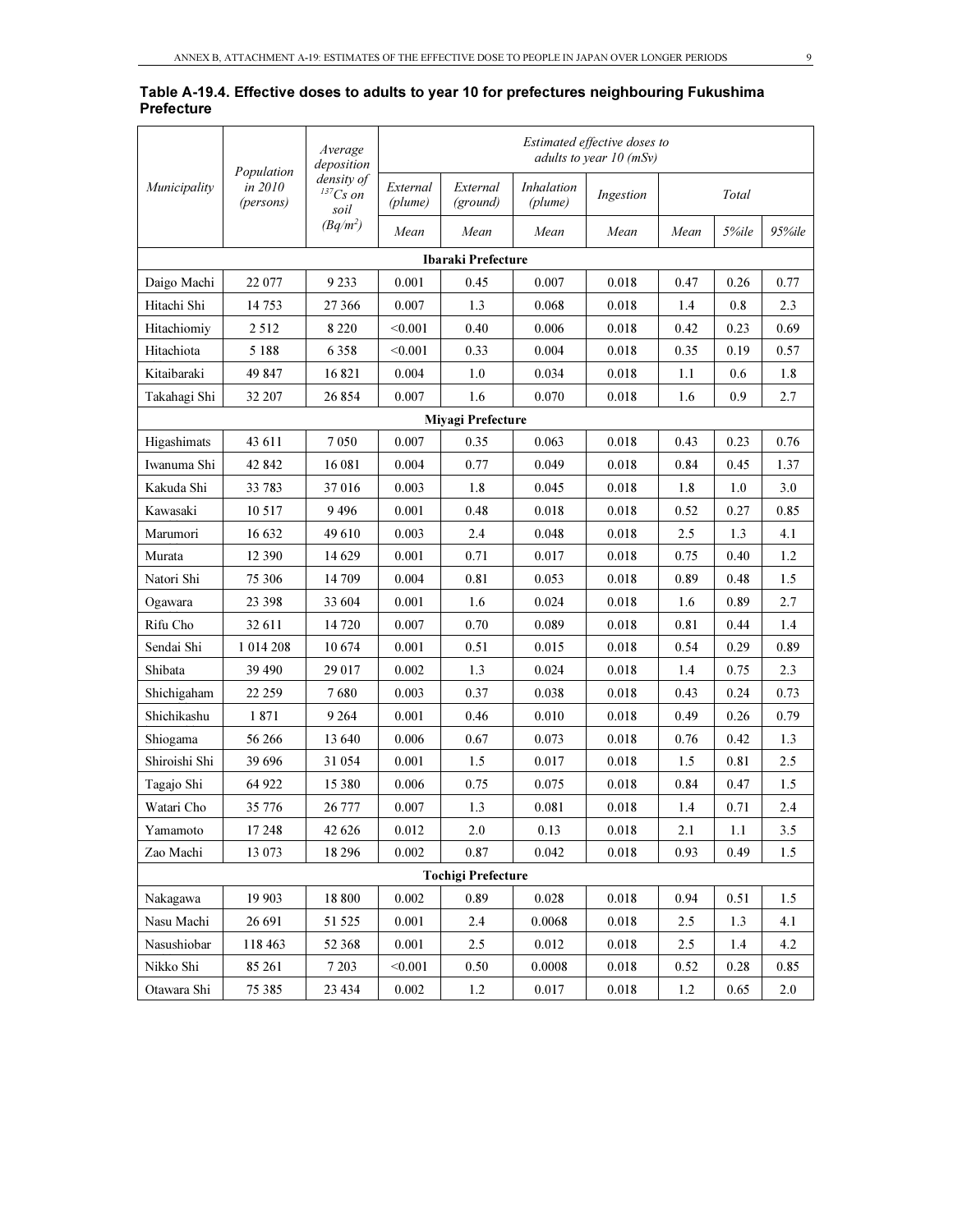|                                      | Population                          | Average<br>deposition |                      |                              |           | Estimated effective doses to<br>adults to year $10$ (mSy) |      |       |        |
|--------------------------------------|-------------------------------------|-----------------------|----------------------|------------------------------|-----------|-----------------------------------------------------------|------|-------|--------|
| in 2010<br>Municipality<br>(persons) | density of<br>$^{137}Cs$ on<br>soil | External<br>(plume)   | External<br>(ground) | <i>Inhalation</i><br>(plume) | Ingestion |                                                           |      |       |        |
|                                      |                                     | $(Bq/m^2)$            | Mean                 | Mean                         | Mean      | Mean                                                      | Mean | 5%ile | 95%ile |
|                                      |                                     |                       |                      | <b>Yamagata Prefecture</b>   |           |                                                           |      |       |        |
| Kaminovam                            | 36 118                              | 5 5 8 0               | < 0.001              | 0.26                         | 0.0061    | 0.018                                                     | 0.29 | 0.15  | 0.46   |
| Nan-yo Shi                           | 35 110                              | 4 5 4 0               | < 0.001              | 0.23                         | 0.0085    | 0.018                                                     | 0.25 | 0.13  | 0.41   |
| Takahata                             | 26 358                              | 4 2 4 0               | 0.001                | 0.21                         | 0.034     | 0.018                                                     | 0.26 | 0.14  | 0.44   |
| Yamagata                             | 257 936                             | 5880                  | < 0.001              | 0.29                         | 0.0041    | 0.018                                                     | 0.31 | 0.17  | 0.51   |
| Yonezawa                             | 92 876                              | 3 4 3 4               | 0.001                | 0.19                         | 0.036     | 0.018                                                     | 0.25 | 0.14  | 0.44   |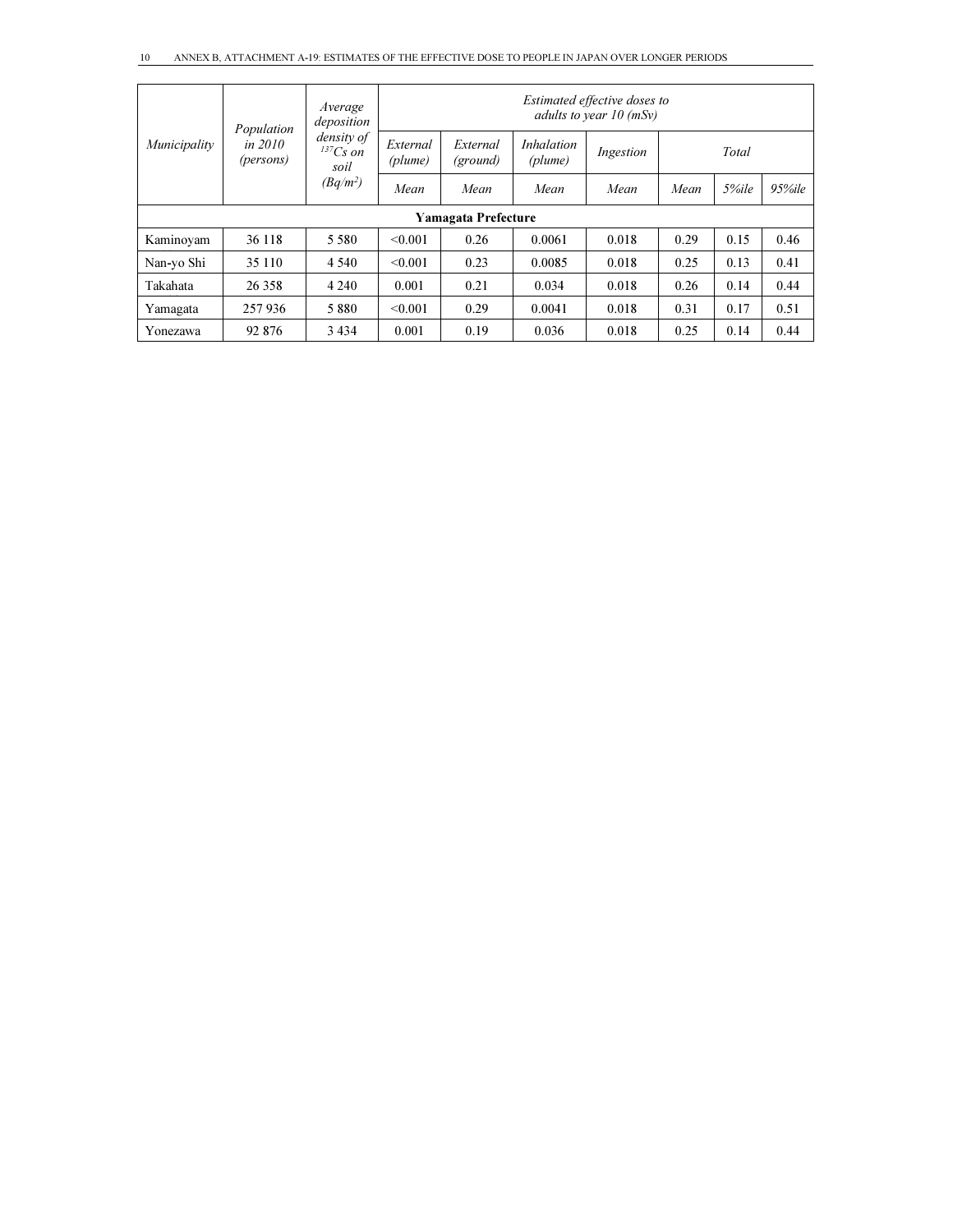|                      |  |  | Table A-19.5. Effective doses to 10-year-old children to year 10 for prefectures neighbouring |  |
|----------------------|--|--|-----------------------------------------------------------------------------------------------|--|
| Fukushima Prefecture |  |  |                                                                                               |  |

|                |                                    | Average<br>deposition    | Estimated effective doses to<br>10-year-old children to year 10 $(mSv)$ |                            |                              |           |          |          |        |
|----------------|------------------------------------|--------------------------|-------------------------------------------------------------------------|----------------------------|------------------------------|-----------|----------|----------|--------|
| Municipality   | Population<br>in 2010<br>(persons) | density of<br>$137Cs$ on | External<br>(plume)                                                     | External<br>(ground)       | <b>Inhalation</b><br>(plume) | Ingestion |          | Total    |        |
|                |                                    | soil<br>$(Bq/m^2)$       | Mean                                                                    | Mean                       | Mean                         | Mean      | Mean     | 5%ile    | 95%ile |
|                |                                    |                          |                                                                         | Ibaraki Prefecture         |                              |           |          |          |        |
| Daigo Machi    | 22 077                             | 9 2 3 3                  | 0.001                                                                   | 0.51                       | 0.011                        | 0.019     | 0.54     | 0.29     | 0.89   |
| Hitachi Shi    | 14 753                             | 27 366                   | 0.008                                                                   | 1.5                        | 0.099                        | 0.019     | 1.6      | 0.9      | 2.7    |
| Hitachiomiya   | 2 5 1 2                            | 8 2 2 0                  | 0.001                                                                   | 0.46                       | 0.010                        | 0.019     | 0.48     | 0.26     | 0.79   |
| Hitachiota Shi | 5 1 8 8                            | 6 3 5 8                  | < 0.001                                                                 | 0.38                       | 0.007                        | 0.019     | 0.40     | 0.22     | 0.66   |
| Kitaibaraki    | 49 847                             | 16821                    | 0.004                                                                   | 1.2                        | 0.049                        | 0.019     | 1.3      | 0.7      | 2.1    |
| Takahagi Shi   | 32 207                             | 26 854                   | 0.008                                                                   | 1.8                        | 0.10                         | 0.019     | 1.9      | 1.0      | 3.2    |
|                |                                    |                          |                                                                         | Miyagi Prefecture          |                              |           |          |          |        |
| Higashimatsus  | 43 611                             | 7050                     | 0.007                                                                   | 0.39                       | 0.095                        | 0.019     | 0.51     | 0.27     | 0.96   |
| Iwanuma Shi    | 42 842                             | 16 081                   | 0.004                                                                   | 0.88                       | 0.072                        | 0.019     | 0.97     | 0.52     | 1.6    |
| Kakuda Shi     | 33 783                             | 37016                    | 0.004                                                                   | 2.0                        | 0.069                        | 0.019     | 2.1      | 1.1      | 3.4    |
| Kawasaki       | 10 5 17                            | 9496                     | 0.001                                                                   | 0.55                       | 0.027                        | 0.019     | 0.60     | 0.32     | 1.0    |
| Marumori       | 16 632                             | 49 610                   | 0.004                                                                   | 2.8                        | 0.073                        | 0.019     | 2.9      | 1.5      | 4.7    |
| Murata Machi   | 12 390                             | 14 629                   | 0.001                                                                   | 0.81                       | 0.026                        | 0.019     | 0.85     | 0.46     | 1.4    |
| Natori Shi     | 75 306                             | 14 709                   | 0.004                                                                   | 0.93                       | 0.078                        | 0.019     | 1.0      | 0.6      | 1.7    |
| Ogawara        | 23 398                             | 33 604                   | 0.002                                                                   | 1.8                        | 0.036                        | 0.019     | 1.9      | 1.0      | 3.1    |
| Rifu Cho       | 32 611                             | 14 720                   | 0.007                                                                   | 0.79                       | 0.14                         | 0.019     | 0.95     | 0.51     | 1.7    |
| Sendai Shi     | 1 014 208                          | 10674                    | 0.001                                                                   | 0.58                       | 0.022                        | 0.019     | 0.62     | 0.34     | 1.0    |
| Shibata Machi  | 39 490                             | 29 017                   | 0.002                                                                   | 1.5                        | 0.036                        | 0.019     | 1.6      | 0.9      | 2.6    |
| Shichigahama   | 22 259                             | 7680                     | 0.004                                                                   | 0.43                       | 0.057                        | 0.019     | 0.50     | 0.28     | 0.88   |
| Shichikashuku  | 1871                               | 9 2 64                   | 0.001                                                                   | 0.52                       | 0.015                        | 0.019     | 0.56     | 0.30     | 0.91   |
| Shiogama Shi   | 56 266                             | 13 640                   | 0.006                                                                   | 0.8                        | 0.11                         | 0.019     | 0.90     | 0.49     | 1.6    |
| Shiroishi Shi  | 39 696                             | 31 054                   | 0.001                                                                   | 1.7                        | 0.026                        | 0.019     | 1.7      | 0.9      | 2.8    |
| Tagajo Shi     | 64 922                             | 15 380                   | 0.006                                                                   | 0.85                       | 0.12                         | 0.019     | 1.0      | 0.6      | 1.8    |
| Watari Cho     | 35 776                             | 26 777                   | 0.007                                                                   | 1.4                        | 0.12                         | 0.019     | 1.6      | 0.8      | 2.8    |
| Yamamoto       | 17 248                             | 42 626                   | 0.013                                                                   | 2.2                        | 0.19                         | 0.019     | 2.5      | 1.3      | 4.1    |
| Zao Machi      | 13 073                             | 18 29 6                  | 0.002                                                                   | 0.99                       | 0.065                        | 0.019     | 1.1      | 0.6      | 1.8    |
|                |                                    |                          |                                                                         | <b>Tochigi Prefecture</b>  |                              |           |          |          |        |
| Nakagawa       | 19 903                             | 18 800                   | 0.002                                                                   | 1.0                        | 0.044                        | 0.019     | 1.1      | 0.6      | 1.8    |
| Nasu Machi     | 26 691                             | 51 525                   | 0.001                                                                   | $2.8\,$                    | 0.010                        | 0.019     | 2.8      | 1.5      | 4.6    |
| Nasushiobara   | 118 463                            | 52 368                   | 0.001                                                                   | 2.9                        | 0.018                        | 0.019     | 2.9      | 1.5      | 4.8    |
| Nikko Shi      | 85 261                             | 7 2 0 3                  | < 0.001                                                                 | 0.58                       | 0.001                        | 0.019     | $0.60\,$ | 0.32     | 0.99   |
| Otawara Shi    | 75 385                             | 23 4 34                  | 0.002                                                                   | 1.3                        | 0.026                        | 0.019     | 1.4      | 0.7      | 2.3    |
|                |                                    |                          |                                                                         | <b>Yamagata Prefecture</b> |                              |           |          |          |        |
| Kaminovama     | 36 118                             | 5 5 8 0                  | < 0.001                                                                 | 0.30                       | 0.009                        | 0.019     | 0.33     | 0.18     | 0.54   |
| Nan-yo Shi     | 35 110                             | 4 5 4 0                  | < 0.001                                                                 | 0.26                       | 0.013                        | 0.019     | 0.29     | $0.16\,$ | 0.48   |
| Takahata       | 26 358                             | 4 2 4 0                  | 0.001                                                                   | 0.24                       | 0.052                        | 0.019     | 0.31     | 0.17     | 0.55   |
| Yamagata Shi   | 257936                             | 5 8 8 0                  | < 0.001                                                                 | 0.33                       | 0.006                        | 0.019     | 0.35     | 0.19     | 0.58   |
| Yonezawa Shi   | 92 876                             | 3 4 3 4                  | 0.001                                                                   | 0.22                       | 0.056                        | 0.019     | 0.30     | 0.17     | 0.56   |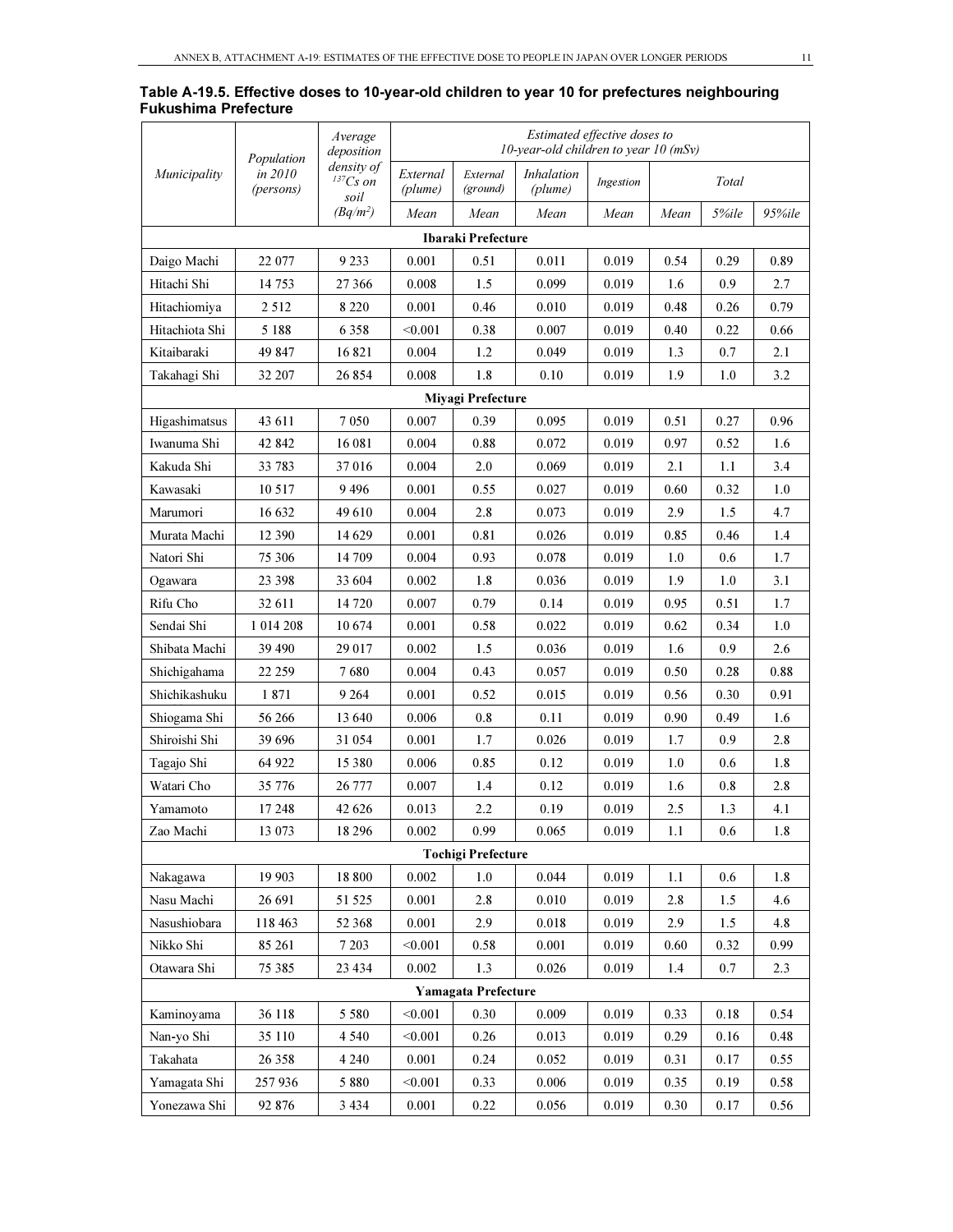| Table A-19.6. Effective doses to 1-year-old infants to year 10 for prefectures neighbouring |  |  |
|---------------------------------------------------------------------------------------------|--|--|
| <b>Fukushima Prefecture</b>                                                                 |  |  |

|               | Population           | Average<br>deposition                 |                     |                           |                              | Estimated effective doses to<br>1-year-old infants to year $10$ (mSv) |      |       |            |
|---------------|----------------------|---------------------------------------|---------------------|---------------------------|------------------------------|-----------------------------------------------------------------------|------|-------|------------|
| Municipality  | in 2010<br>(persons) | density of<br>${}^{137}Cs$ on<br>soil | External<br>(plume) | External<br>(ground)      | <b>Inhalation</b><br>(plume) | Ingestion                                                             |      | Total |            |
|               |                      | $(Bq/m^2)$                            | Mean                | Mean                      | Mean                         | Mean                                                                  | Mean | 5%ile | $95\%$ ile |
|               |                      |                                       |                     | Ibaraki Prefecture        |                              |                                                                       |      |       |            |
| Daigo Machi   | 22 077               | 9 2 3 3                               | 0.001               | 0.60                      | 0.013                        | 0.019                                                                 | 0.63 | 0.34  | 1.0        |
| Hitachi Shi   | 14 753               | 27 366                                | 0.008               | 1.8                       | 0.11                         | 0.019                                                                 | 1.89 | 1.0   | 3.1        |
| Hitachiomiy   | 2 5 1 2              | 8 2 2 0                               | 0.001               | 0.54                      | 0.011                        | 0.019                                                                 | 0.57 | 0.30  | 0.93       |
| Hitachiota    | 5 1 8 8              | 6 3 5 8                               | 0.001               | 0.45                      | 0.008                        | 0.019                                                                 | 0.47 | 0.25  | 0.78       |
| Kitaibaraki   | 49 847               | 16821                                 | 0.004               | 1.4                       | 0.055                        | 0.019                                                                 | 1.5  | 0.77  | 2.4        |
| Takahagi Shi  | 32 207               | 26 854                                | 0.008               | 2.1                       | 0.11                         | 0.019                                                                 | 2.2  | 1.2   | 3.7        |
|               |                      |                                       |                     | <b>Miyagi Prefecture</b>  |                              |                                                                       |      |       |            |
| Higashimats   | 43 611               | 7 0 5 0                               | 0.008               | 0.46                      | 0.11                         | 0.019                                                                 | 0.60 | 0.31  | 1.1        |
| Iwanuma Shi   | 42 842               | 16 081                                | 0.004               | 1.0                       | 0.081                        | 0.019                                                                 | 1.1  | 0.60  | 1.9        |
| Kakuda Shi    | 33 783               | 37 016                                | 0.004               | 2.3                       | 0.079                        | 0.019                                                                 | 2.4  | 1.3   | 4.0        |
| Kawasaki      | 10 517               | 9496                                  | 0.001               | 0.65                      | 0.032                        | 0.019                                                                 | 0.70 | 0.36  | 1.2        |
| Marumori      | 16 632               | 49 610                                | 0.004               | 3.3                       | 0.084                        | 0.019                                                                 | 3.4  | 1.8   | 5.5        |
| Murata        | 12 390               | 14 629                                | 0.001               | 0.95                      | 0.029                        | 0.019                                                                 | 1.0  | 0.53  | 1.6        |
| Natori Shi    | 75 306               | 14 709                                | 0.005               | 1.1                       | 0.088                        | 0.019                                                                 | 1.2  | 0.64  | 2.0        |
| Ogawara       | 23 398               | 33 604                                | 0.002               | 2.1                       | 0.041                        | 0.019                                                                 | 2.2  | 1.2   | 3.6        |
| Rifu Cho      | 32 611               | 14 720                                | 0.008               | 0.93                      | 0.16                         | 0.019                                                                 | 1.1  | 0.60  | 1.9        |
| Sendai Shi    | 1 014 208            | 10 674                                | 0.001               | 0.68                      | 0.026                        | 0.019                                                                 | 0.73 | 0.39  | 1.2        |
| Shibata       | 39 490               | 29 017                                | 0.002               | 1.8                       | 0.041                        | 0.019                                                                 | 1.9  | 1.0   | 3.1        |
| Shichigaham   | 22 259               | 7680                                  | 0.004               | 0.50                      | 0.066                        | 0.019                                                                 | 0.59 | 0.32  | 1.0        |
| Shichikashuk  | 1871                 | 9 2 6 4                               | 0.001               | 0.61                      | 0.017                        | 0.019                                                                 | 0.65 | 0.35  | 1.1        |
| Shiogama      | 56 266               | 13 640                                | 0.007               | 0.89                      | 0.13                         | 0.019                                                                 | 1.0  | 0.57  | 1.8        |
| Shiroishi Shi | 39 696               | 31 054                                | 0.001               | 2.0                       | 0.030                        | 0.019                                                                 | 2.0  | 1.1   | 3.3        |
| Tagajo Shi    | 64 922               | 15 380                                | 0.007               | 1.0                       | 0.13                         | 0.019                                                                 | 1.2  | 0.64  | 2.1        |
| Watari Cho    | 35 776               | 26 777                                | 0.008               | 1.7                       | 0.14                         | 0.019                                                                 | 1.8  | 0.94  | 3.3        |
| Yamamoto      | 17 248               | 42 626                                | 0.014               | 2.6                       | 0.22                         | 0.019                                                                 | 2.9  | 1.5   | 4.8        |
| Zao Machi     | 13 073               | 18 29 6                               | 0.002               | 1.2                       | 0.075                        | 0.019                                                                 | 1.3  | 0.66  | 2.1        |
|               |                      |                                       |                     | <b>Tochigi Prefecture</b> |                              |                                                                       |      |       |            |
| Nakagawa      | 19 903               | 18 800                                | 0.003               | 1.2                       | 0.050                        | 0.019                                                                 | 1.3  | 0.68  | 2.1        |
| Nasu Machi    | 26 691               | 51 525                                | 0.001               | 3.3                       | 0.012                        | 0.019                                                                 | 3.3  | 1.8   | 5.4        |
| Nasushiobar   | 118 463              | 52 368                                | 0.001               | 3.4                       | 0.020                        | 0.019                                                                 | 3.4  | 1.8   | 5.6        |
| Nikko Shi     | 85 261               | 7 2 0 3                               | < 0.001             | 0.68                      | 0.001                        | 0.019                                                                 | 0.70 | 0.37  | 1.2        |
| Otawara Shi   | 75 385               | 23 4 34                               | 0.002               | 1.6                       | 0.030                        | 0.019                                                                 | 1.6  | 0.87  | 2.7        |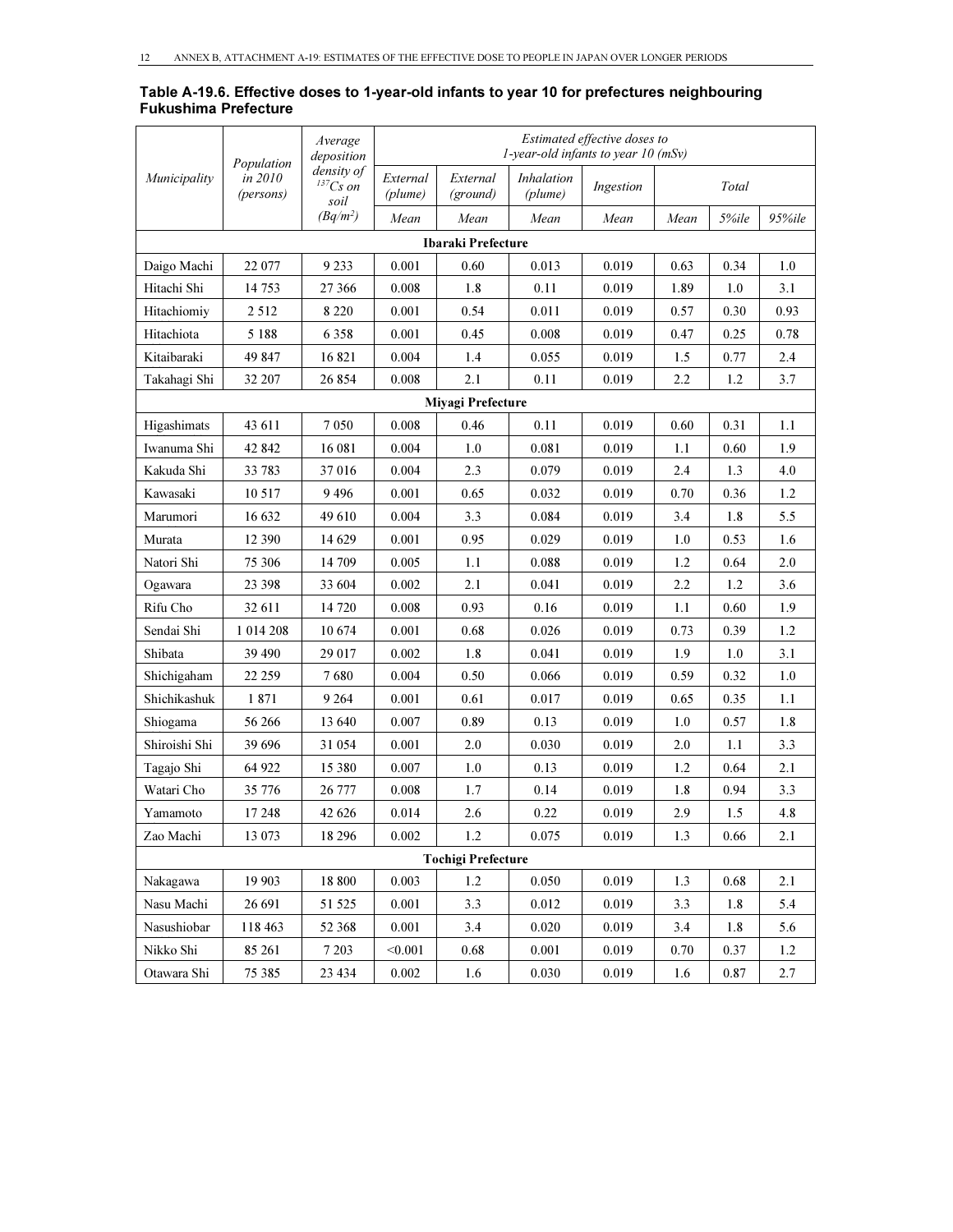| Municipality               | Population             | Average<br>deposition            | Estimated effective doses to<br>1-year-old infants to year $10$ (mSv) |                      |                              |           |      |       |        |  |  |  |
|----------------------------|------------------------|----------------------------------|-----------------------------------------------------------------------|----------------------|------------------------------|-----------|------|-------|--------|--|--|--|
|                            | in $2010$<br>(persons) | density of<br>$137Cs$ on<br>soil | External<br>(plume)                                                   | External<br>(ground) | <i>Inhalation</i><br>(plume) | Ingestion |      | Total |        |  |  |  |
|                            |                        | $(Bq/m^2)$                       | Mean                                                                  | Mean                 | Mean                         | Mean      | Mean | 5%ile | 95%ile |  |  |  |
| <b>Yamagata Prefecture</b> |                        |                                  |                                                                       |                      |                              |           |      |       |        |  |  |  |
| Kaminovama                 | 36 118                 | 5 5 8 0                          | < 0.001                                                               | 0.35                 | 0.010                        | 0.019     | 0.38 | 0.21  | 0.63   |  |  |  |
| Nan-yo Shi                 | 35 110                 | 4 5 4 0                          | < 0.001                                                               | 0.30                 | 0.015                        | 0.019     | 0.34 | 0.18  | 0.56   |  |  |  |
| Takahata                   | 26 358                 | 4 2 4 0                          | 0.001                                                                 | 0.28                 | 0.058                        | 0.019     | 0.36 | 0.19  | 0.64   |  |  |  |
| Yamagata                   | 257936                 | 5 8 8 0                          | < 0.001                                                               | 0.39                 | 0.007                        | 0.019     | 0.41 | 0.23  | 0.68   |  |  |  |
| Yonezawa                   | 92 876                 | 3 4 3 4                          | 0.001                                                                 | 0.26                 | 0.062                        | 0.019     | 0.35 | 0.19  | 0.65   |  |  |  |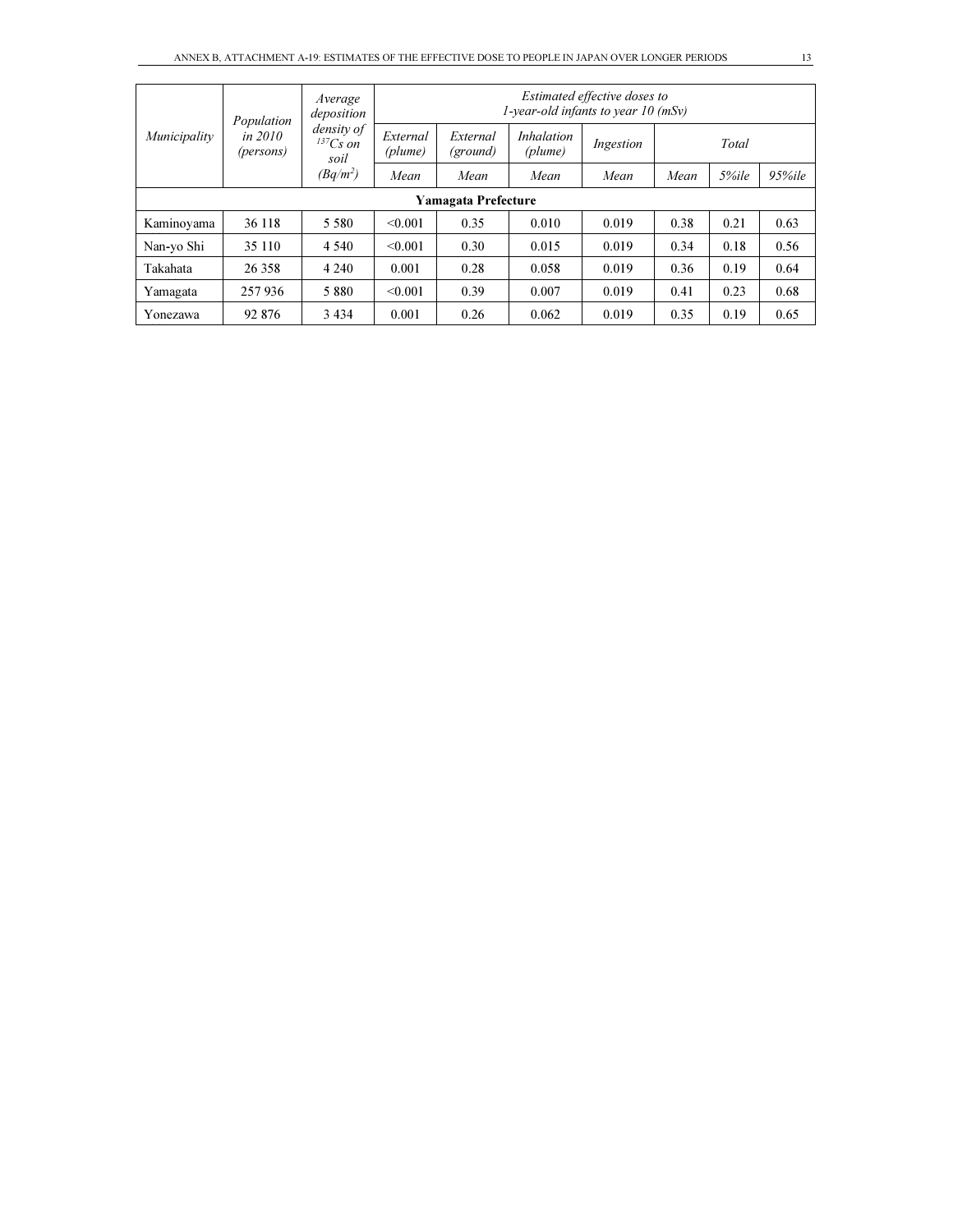#### Table A-19.7. Effective doses to adults over a lifetime for Fukushima Prefecture (excluding evacuated areas)

|                   | Population           | Average<br>deposition                 |                     |                             |                       | Estimated effective doses to<br>adults over a lifetime (mSv) |      |       |        |
|-------------------|----------------------|---------------------------------------|---------------------|-----------------------------|-----------------------|--------------------------------------------------------------|------|-------|--------|
| Municipality      | in 2010<br>(persons) | density of<br>${}^{137}Cs$ on<br>soil | External<br>(plume) | External<br>(ground)        | Inhalation<br>(plume) | Ingestion                                                    |      | Total |        |
|                   |                      | $(Bq/m^2)$                            | Mean                | Mean                        | Mean                  | Mean                                                         | Mean | 5%ile | 95%ile |
|                   |                      |                                       |                     | <b>Fukushima Prefecture</b> |                       |                                                              |      |       |        |
| Aizubange Machi   | 17918                | 39 454                                | < 0.001             | 2.6                         | 0.007                 | 0.054                                                        | 2.7  | 1.5   | 4.8    |
| Aizumisato Machi  | 24 631               | 14 5 23                               | < 0.001             | 0.99                        | 0.006                 | 0.054                                                        | 1.0  | 0.58  | 1.8    |
| Aizuwakamatsu Shi | 131928               | 24 878                                | < 0.001             | 1.8                         | 0.007                 | 0.054                                                        | 1.8  | 1.0   | 3.2    |
| Asakawa Machi     | 7402                 | 23 748                                | 0.001               | 1.6                         | 0.009                 | 0.054                                                        | 1.7  | 0.94  | 2.9    |
| Bandai Machi      | 4 2 9 3              | 22 201                                | < 0.001             | 1.6                         | 0.018                 | 0.054                                                        | 1.6  | 0.92  | 2.9    |
| Date Shi          | 69 963               | 147 228                               | 0.008               | 9.8                         | 0.16                  | 0.054                                                        | 10   | 5.8   | 18     |
| Fukushima Shi     | 296 181              | 228 498                               | 0.006               | 15                          | 0.15                  | 0.054                                                        | 15   | 8.8   | 27     |
| Furudono Machi    | 6 3 7 4              | 21 963                                | 0.002               | 1.5                         | 0.020                 | 0.054                                                        | 1.6  | 0.87  | 2.7    |
| Hanawa Machi      | 10 663               | 19 976                                | 0.002               | 1.4                         | 0.019                 | 0.054                                                        | 1.4  | 0.82  | 2.5    |
| Hinoemata Mura    | 696                  | 2 4 3 4                               | < 0.001             | 0.17                        | $<$ 0.001 $\,$        | 0.054                                                        | 0.22 | 0.11  | 0.38   |
| Hirata Mura       | 7 595                | 19 29 6                               | 0.001               | 1.3                         | 0.012                 | 0.054                                                        | 1.4  | 0.79  | 2.5    |
| Inawashiro Machi  | 16 982               | 24 633                                | 0.001               | 1.6                         | 0.049                 | 0.054                                                        | 1.8  | 1.0   | 3.1    |
| Ishikawa Machi    | 19 175               | 11789                                 | 0.001               | 0.79                        | 0.006                 | 0.054                                                        | 0.85 | 0.47  | 1.5    |
| Iwaki Shi         | 354 297              | 26 3 8 5                              | 0.008               | 2.1                         | 0.080                 | 0.054                                                        | 2.20 | 1.3   | 3.9    |
| Izumizaki Mura    | 6949                 | 55 888                                | 0.001               | 3.7                         | 0.008                 | 0.054                                                        | 3.8  | 2.2   | 6.9    |
| Kagamiishi Machi  | 13 651               | 56 530                                | 0.001               | 3.8                         | 0.009                 | 0.054                                                        | 3.9  | 2.2   | 6.9    |
| Kaneyama Machi    | 2871                 | 3 1 6 1                               | < 0.001             | 0.19                        | < 0.001               | 0.054                                                        | 0.25 | 0.12  | 0.45   |
| Kawamata Machi    | 16847                | 93 168                                | 0.004               | 6.2                         | 0.073                 | 0.054                                                        | 6.4  | 3.7   | 11     |
| Kitakata Shi      | 55 824               | 20 6 84                               | < 0.001             | 1.4                         | 0.006                 | 0.054                                                        | 1.5  | 0.83  | 2.6    |
| Kitashiobara Mura | 3 791                | 49 371                                | 0.001               | 3.3                         | 0.026                 | 0.054                                                        | 3.4  | 1.9   | 5.9    |
| Koori Machi       | 14 708               | 208 246                               | 0.010               | 14                          | 0.23                  | 0.054                                                        | 14   | 8.0   | 24     |
| Koriyama Shi      | 341 781              | 162 070                               | 0.001               | 11                          | 0.025                 | 0.054                                                        | 11   | 6.1   | 19     |
| Kunimi Machi      | 9 9 5 2              | 88 661                                | 0.006               | 5.9                         | 0.12                  | 0.054                                                        | 6.1  | 3.5   | 11     |
| Miharu Machi      | 17942                | 83 919                                | 0.001               | 5.6                         | 0.011                 | 0.054                                                        | 5.7  | 3.2   | 10.0   |
| Minamiaizu Machi  | 19896                | 5 1 0 1                               | < 0.001             | 0.34                        | 0.001                 | 0.054                                                        | 0.40 | 0.21  | 0.71   |
| Minamisoma Shi    | 72 941               | 109 472                               | 0.037               | 7.3                         | 0.44                  | 0.054                                                        | 7.8  | 4.6   | 14     |
| Mishima Machi     | 2 2 1 3              | 13 560                                | 0.000               | 0.90                        | 0.001                 | 0.054                                                        | 0.96 | 0.53  | 1.7    |
| Motomiya Shi      | 30 771               | 128 097                               | 0.001               | 8.5                         | 0.037                 | 0.054                                                        | 8.6  | 4.9   | 15     |
| Nakajima Mura     | 4 8 6 5              | 25 332                                | 0.001               | 1.7                         | 0.006                 | 0.054                                                        | 1.8  | 1.0   | 3.2    |
| Nihonmatsu Shi    | 63 751               | 197 153                               | 0.003               | 13                          | 0.099                 | 0.054                                                        | 13   | 7.5   | 23     |
| Nishiaizu Machi   | 8 2 3 7              | 6 1 9 3                               | < 0.001             | 0.40                        | 0.002                 | 0.054                                                        | 0.46 | 0.24  | 0.83   |
| Nishigo Mura      | 18615                | 96 014                                | 0.001               | 6.3                         | 0.012                 | 0.054                                                        | 6.4  | 3.6   | 11     |
| Ono Machi         | 11983                | 21 434                                | 0.002               | 1.5                         | 0.017                 | 0.054                                                        | 1.5  | 0.86  | 2.7    |
| Otama Mura        | 8 1 3 0              | 162 855                               | 0.002               | 11                          | 0.073                 | 0.054                                                        | 11   | 6.3   | 19     |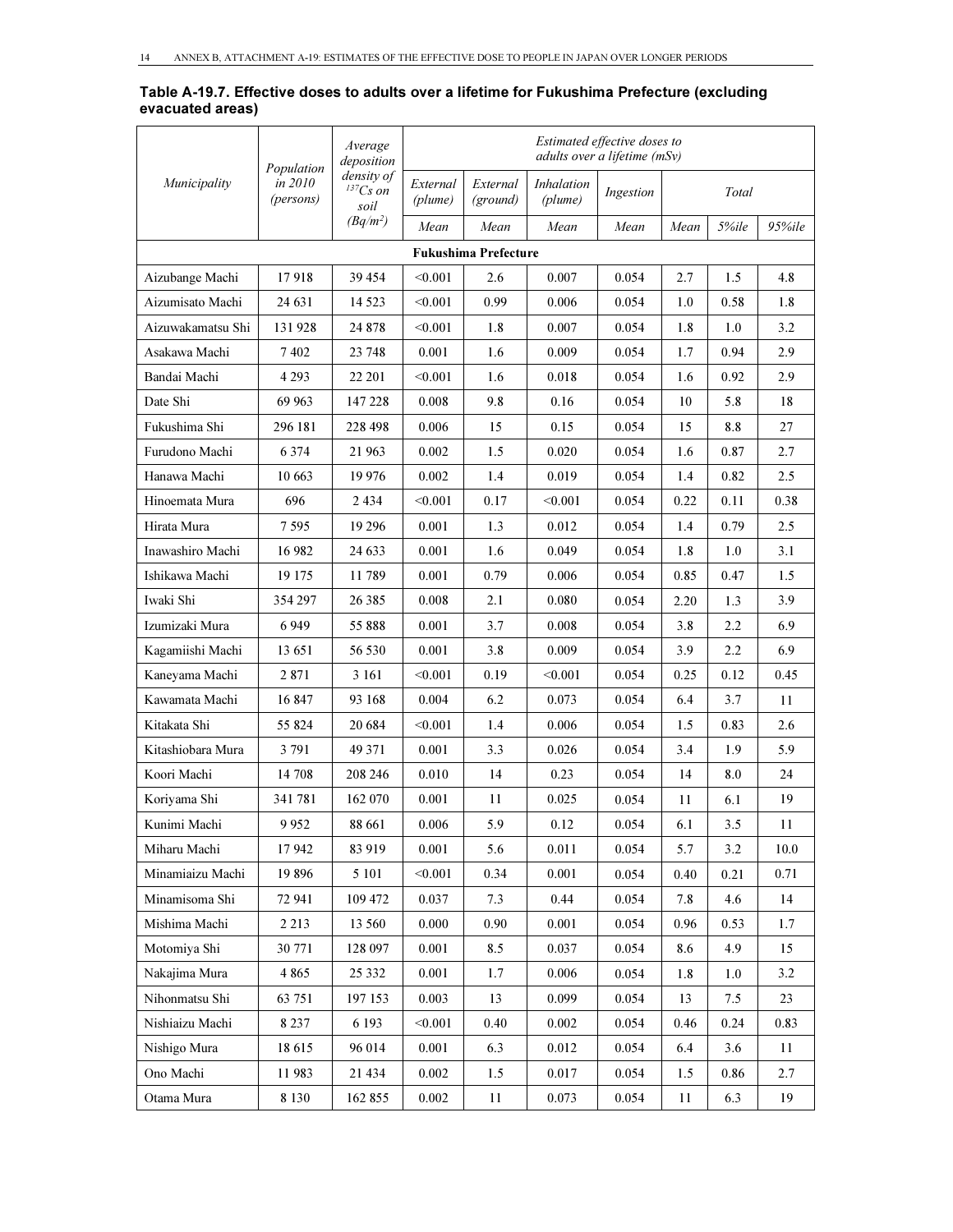|                 | Population             | Average<br>deposition            | Estimated effective doses to<br>adults over a lifetime (mSv) |                      |                              |           |      |       |        |  |  |
|-----------------|------------------------|----------------------------------|--------------------------------------------------------------|----------------------|------------------------------|-----------|------|-------|--------|--|--|
| Municipality    | in $2010$<br>(persons) | density of<br>$137Cs$ on<br>soil | External<br>(plume)                                          | External<br>(ground) | <i>Inhalation</i><br>(plume) | Ingestion |      | Total |        |  |  |
|                 |                        | $(Bq/m^2)$                       | Mean                                                         | Mean                 | Mean                         | Mean      | Mean | 5%ile | 95%ile |  |  |
| Samegawa Mura   | 4 2 5 9                | 21 146                           | 0.002                                                        | 1.5                  | 0.016                        | 0.054     | 1.5  | 0.87  | 2.7    |  |  |
| Shimogo Machi   | 7 0 1 0                | 3 3 7 6                          | < 0.001                                                      | 0.36                 | 0.001                        | 0.054     | 0.42 | 0.22  | 0.74   |  |  |
| Shinchi Machi   | 9 0 3 9                | 55 233                           | 0.014                                                        | 3.7                  | 0.15                         | 0.054     | 3.9  | 2.3   | 7.0    |  |  |
| Shirakawa Shi   | 66 544                 | 71 676                           | 0.001                                                        | 5.0                  | 0.014                        | 0.054     | 5.1  | 2.9   | 9.0    |  |  |
| Showa Mura      | 1632                   | 12 200                           | < 0.001                                                      | 0.83                 | 0.002                        | 0.054     | 0.88 | 0.48  | 1.5    |  |  |
| Soma Shi        | 38 187                 | 54 612                           | 0.019                                                        | 3.6                  | 0.21                         | 0.054     | 3.9  | 2.3   | 6.9    |  |  |
| Sukagawa Shi    | 78 819                 | 73 261                           | 0.001                                                        | 4.9                  | 0.011                        | 0.054     | 5.0  | 2.8   | 8.7    |  |  |
| Tadami Machi    | 5 2 7 7                | 5 3 1 1                          | < 0.001                                                      | 0.39                 | 0.001                        | 0.054     | 0.44 | 0.22  | 0.75   |  |  |
| Tamakawa Mura   | 7 2 9 5                | 15 751                           | 0.001                                                        | 1.1                  | 0.006                        | 0.054     | 1.1  | 0.62  | 1.9    |  |  |
| Tamura Shi      | 43 231                 | 34 945                           | 0.002                                                        | 2.4                  | 0.021                        | 0.054     | 2.4  | 1.2   | 3.8    |  |  |
| Tanagura Machi  | 15 702                 | 45 108                           | 0.003                                                        | 3.0                  | 0.028                        | 0.054     | 3.1  | 1.8   | 5.4    |  |  |
| Ten-ei Mura     | 6589                   | 115 367                          | 0.001                                                        | 7.5                  | 0.017                        | 0.054     | 7.6  | 4.3   | 13     |  |  |
| Yabuki Machi    | 18 688                 | 33 530                           | < 0.001                                                      | 2.3                  | 0.005                        | 0.054     | 2.3  | 1.3   | 4.1    |  |  |
| Yamatsuri Machi | 6821                   | 6 3 2 4                          | < 0.001                                                      | 0.60                 | 0.004                        | 0.054     | 0.65 | 0.35  | 1.2    |  |  |
| Yanaizu Machi   | 4 2 6 3                | 12 9 95                          | < 0.001                                                      | 0.87                 | 0.003                        | 0.054     | 0.93 | 0.52  | 1.7    |  |  |
| Yugawa Mura     | 3 4 5 5                | 37 400                           | < 0.001                                                      | 2.5                  | 0.007                        | 0.054     | 2.6  | 1.5   | 4.6    |  |  |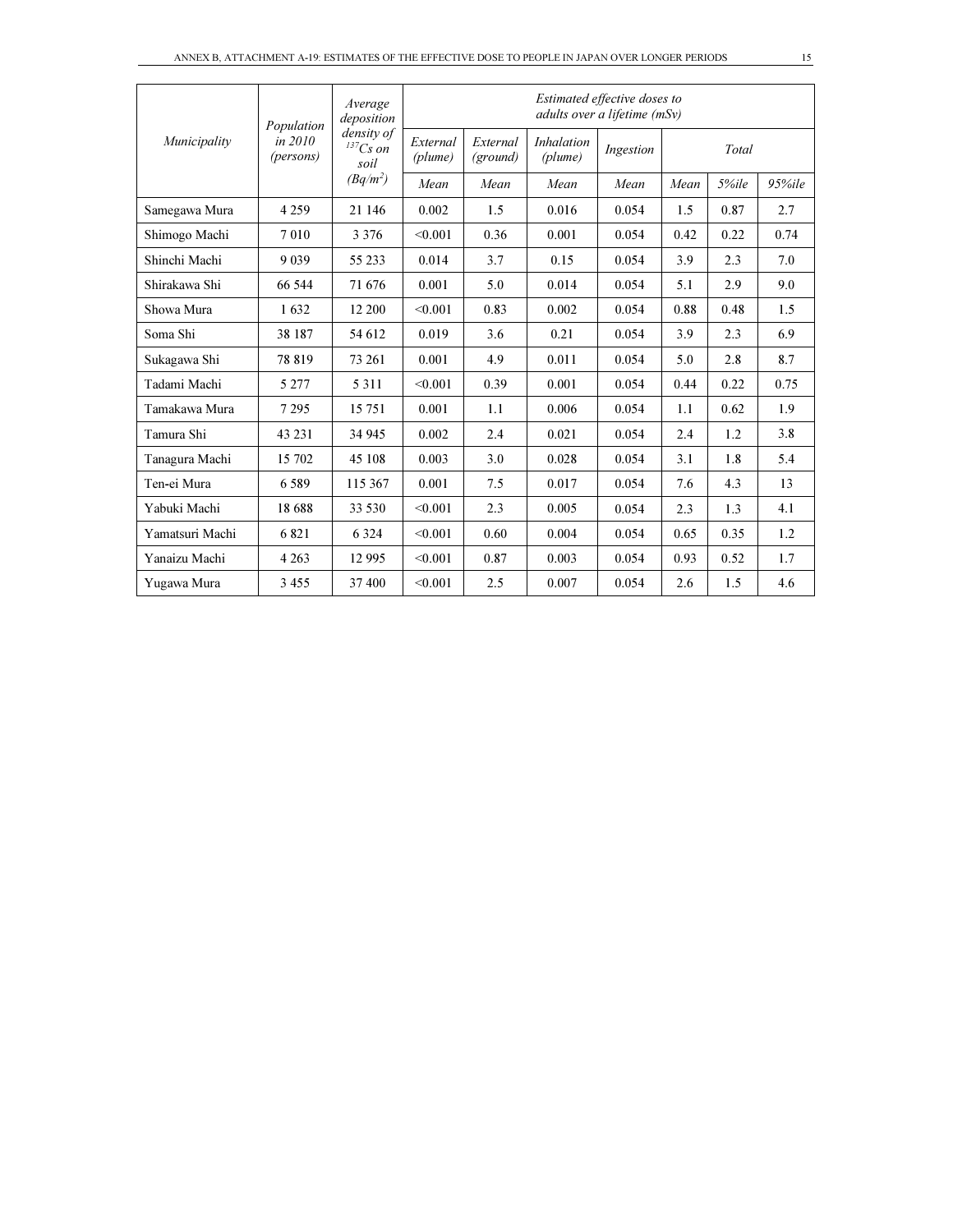#### Table A-19.8. Effective doses to 10-year-old children over a lifetime for Fukushima Prefecture (excluding evacuated areas)

|                   |                                    | Average<br>deposition                 |                     |                             | $10$ -vear-old children over a lifetime (mSv) | Estimated effective doses to |      |       |        |
|-------------------|------------------------------------|---------------------------------------|---------------------|-----------------------------|-----------------------------------------------|------------------------------|------|-------|--------|
| Municipality      | Population<br>in 2010<br>(persons) | density of<br>${}^{137}Cs$ on<br>soil | External<br>(plume) | External<br>(ground)        | <i>Inhalation</i><br>(plume)                  | Ingestion                    |      | Total |        |
|                   |                                    | $(Bq/m^2)$                            | Mean                | Mean                        | Mean                                          | Mean                         | Mean | 5%ile | 95%ile |
|                   |                                    |                                       |                     | <b>Fukushima Prefecture</b> |                                               |                              |      |       |        |
| Aizubange Machi   | 17918                              | 39 454                                | < 0.001             | 2.9                         | 0.011                                         | 0.066                        | 3.0  | 1.7   | 5.5    |
| Aizumisato Machi  | 24 631                             | 14 5 23                               | < 0.001             | 1.1                         | 0.010                                         | 0.066                        | 1.2  | 0.64  | 2.1    |
| Aizuwakamatsu Shi | 131928                             | 24 878                                | < 0.001             | 2.0                         | 0.011                                         | 0.066                        | 2.0  | 1.2   | 3.6    |
| Asakawa Machi     | 7402                               | 23 748                                | 0.001               | 1.8                         | 0.014                                         | 0.066                        | 1.9  | 1.0   | 3.4    |
| Bandai Machi      | 4 2 9 3                            | 22 201                                | < 0.001             | 1.7                         | 0.028                                         | 0.066                        | 1.8  | 1.0   | 3.1    |
| Date Shi          | 69 963                             | 147 228                               | 0.008               | 11                          | 0.24                                          | 0.066                        | 11   | 6.5   | 20     |
| Fukushima Shi     | 296 181                            | 228 498                               | 0.007               | 17                          | 0.23                                          | 0.066                        | 17   | 10    | 30     |
| Furudono Machi    | 6 3 7 4                            | 21 963                                | 0.002               | 1.6                         | 0.030                                         | 0.066                        | 1.7  | 1.0   | 2.9    |
| Hanawa Machi      | 10 663                             | 19 976                                | 0.002               | 1.5                         | 0.030                                         | 0.066                        | 1.6  | 0.91  | 2.9    |
| Hinoemata Mura    | 696                                | 2 4 3 4                               | < 0.001             | 0.18                        | < 0.001                                       | 0.066                        | 0.24 | 0.13  | 0.43   |
| Hirata Mura       | 7 595                              | 19 29 6                               | 0.001               | 1.5                         | 0.018                                         | 0.066                        | 1.6  | 0.87  | 3.0    |
| Inawashiro Machi  | 16 982                             | 24 633                                | 0.001               | 1.8                         | 0.075                                         | 0.066                        | 2.0  | 1.1   | 3.5    |
| Ishikawa Machi    | 19 175                             | 11789                                 | 0.001               | 0.87                        | 0.009                                         | 0.066                        | 0.94 | 0.52  | 1.6    |
| Iwaki Shi         | 354 297                            | 26 385                                | 0.009               | 2.3                         | 0.118                                         | 0.066                        | 2.5  | 1.4   | 4.5    |
| Izumizaki Mura    | 6949                               | 55 888                                | 0.001               | 4.1                         | 0.012                                         | 0.066                        | 4.2  | 2.4   | 7.6    |
| Kagamiishi Machi  | 13 651                             | 56 530                                | 0.001               | 4.2                         | 0.014                                         | 0.066                        | 4.3  | 2.4   | 7.4    |
| Kaneyama Machi    | 2 8 7 1                            | 3 16 1                                | < 0.001             | 0.21                        | 0.001                                         | 0.066                        | 0.27 | 0.16  | 0.54   |
| Kawamata Machi    | 16847                              | 93 168                                | 0.004               | 6.9                         | 0.11                                          | 0.066                        | 7.1  | 4.1   | 12     |
| Kitakata Shi      | 55 824                             | 20 684                                | < 0.001             | 1.6                         | 0.010                                         | 0.066                        | 1.6  | 0.94  | 2.9    |
| Kitashiobara Mura | 3 7 9 1                            | 49 371                                | 0.001               | 3.6                         | 0.041                                         | 0.066                        | 3.7  | 2.1   | 6.6    |
| Koori Machi       | 14 708                             | 208 246                               | 0.010               | 15                          | 0.35                                          | 0.066                        | 15   | 8.8   | 27     |
| Koriyama Shi      | 341781                             | 162 070                               | 0.001               | 12                          | 0.038                                         | 0.066                        | 12   | 6.7   | 21     |
| Kunimi Machi      | 9952                               | 88 661                                | 0.006               | 6.5                         | 0.19                                          | 0.066                        | 6.7  | 4.0   | 12     |
| Miharu Machi      | 17942                              | 83 919                                | 0.001               | 6.2                         | 0.017                                         | 0.066                        | 6.3  | 3.6   | 11     |
| Minamiaizu Machi  | 19896                              | 5 101                                 | 0.000               | 0.38                        | 0.001                                         | 0.066                        | 0.44 | 0.23  | 0.77   |
| Minamisoma Shi    | 72 941                             | 109 472                               | 0.040               | 8.0                         | 0.67                                          | 0.066                        | 8.8  | 5.1   | 16     |
| Mishima Machi     | 2 2 1 3                            | 13 560                                | 0.000               | 1.0                         | 0.002                                         | 0.066                        | 1.1  | 0.55  | 1.9    |
| Motomiya Shi      | 30 771                             | 128 097                               | 0.001               | 9.4                         | 0.057                                         | 0.066                        | 9.5  | 5.3   | 17     |
| Nakajima Mura     | 4 8 6 5                            | 25 332                                | 0.001               | 1.9                         | 0.009                                         | 0.066                        | 2.0  | 1.2   | 3.7    |
| Nihonmatsu Shi    | 63 751                             | 197 153                               | 0.003               | 14                          | 0.15                                          | 0.066                        | 14   | 8.4   | 25     |
| Nishiaizu Machi   | 8 2 3 7                            | 6 1 9 3                               | < 0.001             | 0.44                        | 0.004                                         | 0.066                        | 0.51 | 0.27  | 0.99   |
| Nishigo Mura      | 18615                              | 96 014                                | 0.001               | 6.9                         | 0.019                                         | 0.066                        | 7.0  | 4.1   | 12     |
| Ono Machi         | 11983                              | 21 434                                | 0.002               | 1.6                         | 0.026                                         | 0.066                        | 1.7  | 1.0   | 3.1    |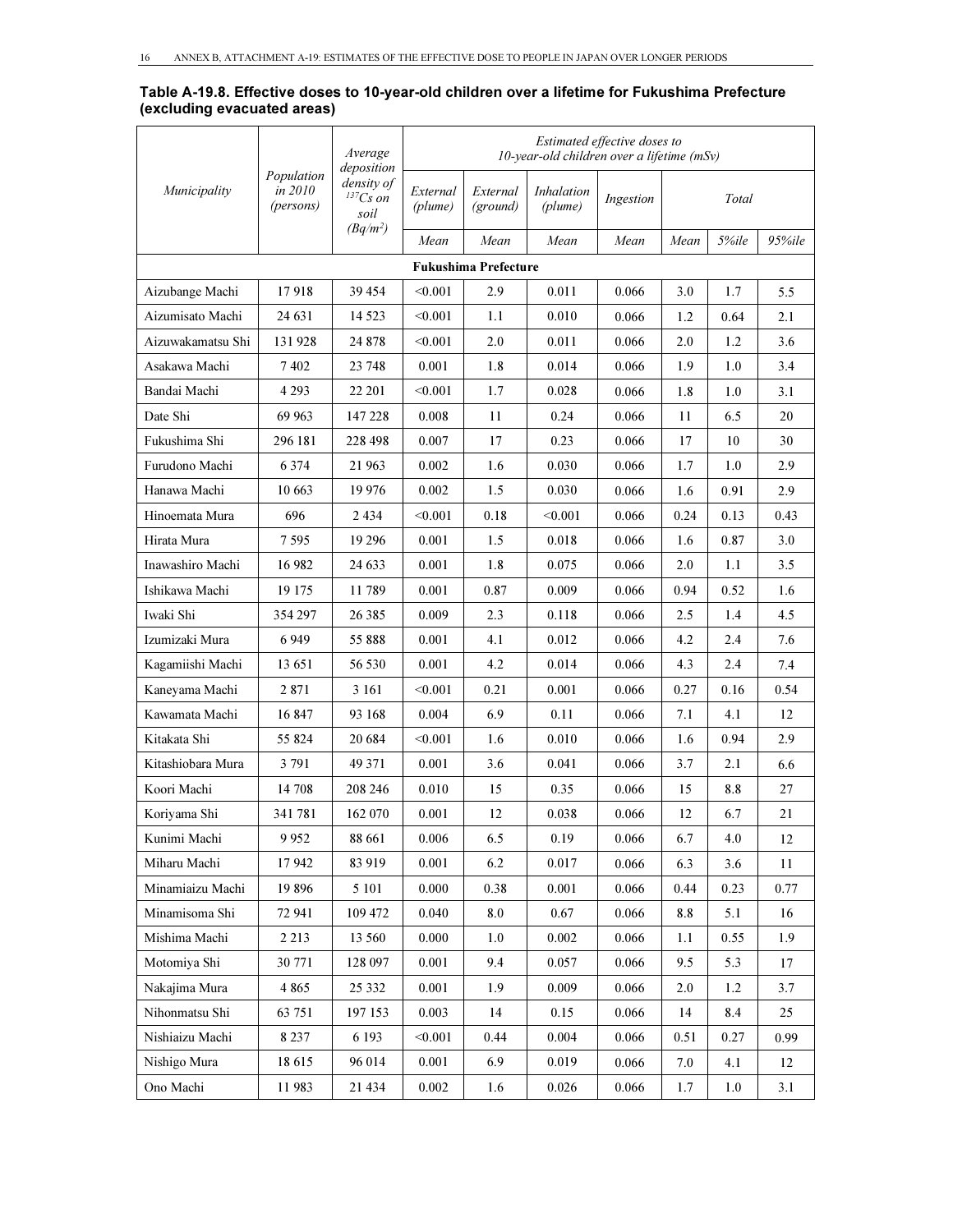|                 |                                      | Average<br>deposition                             |                     |                      | 10-year-old children over a lifetime $(mSv)$ | Estimated effective doses to |      |       |        |
|-----------------|--------------------------------------|---------------------------------------------------|---------------------|----------------------|----------------------------------------------|------------------------------|------|-------|--------|
| Municipality    | Population<br>in $2010$<br>(persons) | density of<br>$^{137}Cs$ on<br>soil<br>$(Bq/m^2)$ | External<br>(plume) | External<br>(ground) | <i>Inhalation</i><br>(plume)                 | Ingestion                    |      | Total |        |
|                 |                                      |                                                   | Mean                | Mean                 | Mean                                         | Mean                         | Mean | 5%ile | 95%ile |
| Otama Mura      | 8 1 3 0                              | 162 855                                           | 0.002               | 12                   | 0.11                                         | 0.066                        | 12   | 6.9   | 22     |
| Samegawa Mura   | 4 2 5 9                              | 21 146                                            | 0.002               | 1.6                  | 0.024                                        | 0.066                        | 1.7  | 1.0   | 2.9    |
| Shimogo Machi   | 7010                                 | 3 3 7 6                                           | < 0.001             | 0.42                 | 0.002                                        | 0.066                        | 0.48 | 0.25  | 0.90   |
| Shinchi Machi   | 9 0 3 9                              | 55 233                                            | 0.015               | 4.1                  | 0.23                                         | 0.066                        | 4.4  | 2.6   | 8.0    |
| Shirakawa Shi   | 66 544                               | 71 676                                            | 0.001               | 5.5                  | 0.021                                        | 0.066                        | 5.6  | 3.2   | 9.9    |
| Showa Mura      | 1632                                 | 12 200                                            | < 0.001             | 0.91                 | 0.003                                        | 0.066                        | 0.98 | 0.55  | 1.7    |
| Soma Shi        | 38 187                               | 54 612                                            | 0.021               | 4.0                  | 0.31                                         | 0.066                        | 4.4  | 2.6   | 8.0    |
| Sukagawa Shi    | 78 819                               | 73 261                                            | 0.001               | 5.4                  | 0.017                                        | 0.066                        | 5.5  | 3.2   | 9.8    |
| Tadami Machi    | 5 2 7 7                              | 5 3 1 1                                           | < 0.001             | 0.43                 | 0.001                                        | 0.066                        | 0.49 | 0.25  | 0.83   |
| Tamakawa Mura   | 7 2 9 5                              | 15 751                                            | 0.001               | 1.2                  | 0.010                                        | 0.066                        | 1.2  | 0.71  | 2.2    |
| Tamura Shi      | 43 23 1                              | 34 945                                            | 0.002               | 2.6                  | 0.032                                        | 0.066                        | 2.7  | 1.4   | 4.5    |
| Tanagura Machi  | 15 702                               | 45 108                                            | 0.003               | 3.3                  | 0.042                                        | 0.066                        | 3.4  | 1.9   | 6.0    |
| Ten-ei Mura     | 6589                                 | 115 367                                           | 0.001               | 8.3                  | 0.026                                        | 0.066                        | 8.4  | 4.8   | 15     |
| Yabuki Machi    | 18 688                               | 33 530                                            | 0.001               | 2.5                  | 0.008                                        | 0.066                        | 2.6  | 1.4   | 4.4    |
| Yamatsuri Machi | 6821                                 | 6 3 2 4                                           | < 0.001             | 0.68                 | 0.007                                        | 0.066                        | 0.74 | 0.42  | 1.4    |
| Yanaizu Machi   | 4 2 6 3                              | 12 9 95                                           | < 0.001             | 0.96                 | 0.005                                        | 0.066                        | 1.0  | 0.59  | 1.8    |
| Yugawa Mura     | 3 4 5 5                              | 37 400                                            | < 0.001             | 2.8                  | 0.011                                        | 0.066                        | 2.9  | 1.7   | 5.1    |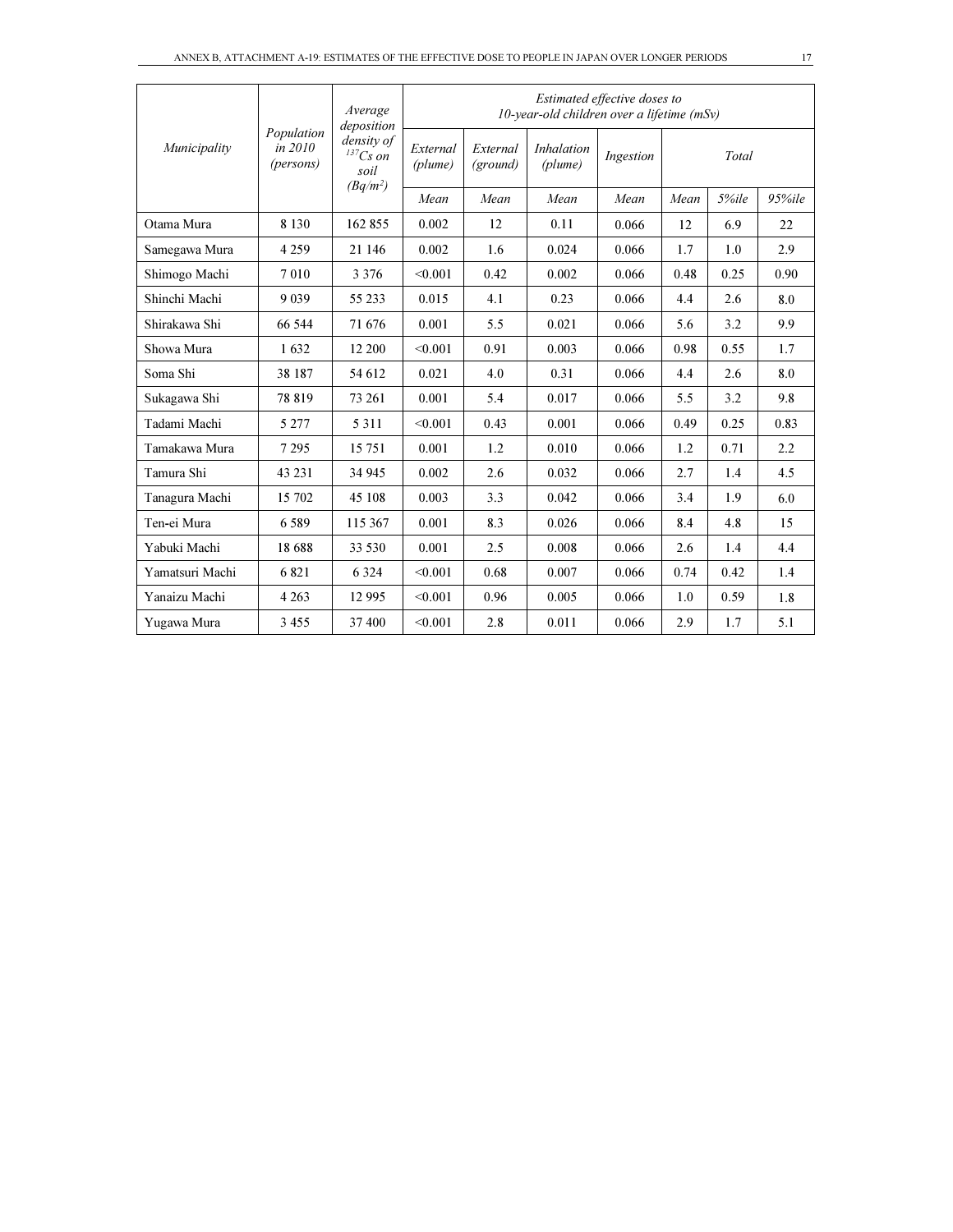| Table A-19.9. Effective doses to 1-year-old infants over a lifetime for Fukushima Prefecture |  |  |
|----------------------------------------------------------------------------------------------|--|--|
| (excluding evacuated areas)                                                                  |  |  |

|                   | Population           | Average<br>deposition            |                     |                             | 1-year-old infants over a lifetime (mSv) | Estimated effective doses to |      |       |        |
|-------------------|----------------------|----------------------------------|---------------------|-----------------------------|------------------------------------------|------------------------------|------|-------|--------|
| Municipality      | in 2010<br>(persons) | density of<br>$137Cs$ on<br>soil | External<br>(plume) | External<br>(ground)        | <b>Inhalation</b><br>(plume)             | Ingestion                    |      | Total |        |
|                   |                      | $(Bq/m^2)$                       | Mean                | Mean                        | Mean                                     | Mean                         | Mean | 5%ile | 95%ile |
|                   |                      |                                  |                     | <b>Fukushima Prefecture</b> |                                          |                              |      |       |        |
| Aizubange Machi   | 17918                | 39 454                           | < 0.001             | 3.3                         | 0.013                                    | 0.067                        | 3.4  | 2.0   | 6.5    |
| Aizumisato Machi  | 24 631               | 14 5 23                          | < 0.001             | 1.2                         | 0.011                                    | 0.067                        | 1.3  | 0.73  | 2.4    |
| Aizuwakamatsu Shi | 131928               | 24 878                           | < 0.001             | 2.2                         | 0.013                                    | 0.067                        | 2.3  | 1.3   | 4.0    |
| Asakawa Machi     | 7402                 | 23 748                           | 0.001               | 2.0                         | 0.016                                    | 0.067                        | 2.1  | 1.2   | 3.9    |
| Bandai Machi      | 4 2 9 3              | 22 201                           | < 0.001             | 2.0                         | 0.031                                    | 0.067                        | 2.1  | 1.2   | 3.6    |
| Date Shi          | 69 963               | 147 228                          | 0.009               | 12                          | 0.28                                     | 0.067                        | 13   | 7.4   | 23     |
| Fukushima Shi     | 296 181              | 228 498                          | 0.007               | 19                          | 0.26                                     | 0.067                        | 19   | 11    | 34     |
| Furudono Machi    | 6 3 7 4              | 21 963                           | 0.003               | 1.9                         | 0.034                                    | 0.067                        | 2.0  | 1.1   | 3.4    |
| Hanawa Machi      | 10 663               | 19 976                           | 0.002               | 1.7                         | 0.034                                    | 0.067                        | 1.8  | 1.1   | 3.1    |
| Hinoemata Mura    | 696                  | 2434                             | < 0.001             | 0.21                        | 0.001                                    | 0.067                        | 0.27 | 0.13  | 0.47   |
| Hirata Mura       | 7 5 9 5              | 19 29 6                          | 0.002               | 1.7                         | 0.020                                    | 0.067                        | 1.8  | 1.0   | 3.6    |
| Inawashiro Machi  | 16 982               | 24 633                           | 0.001               | 2.1                         | 0.084                                    | 0.067                        | 2.2  | 1.2   | 4.0    |
| Ishikawa Machi    | 19 175               | 11789                            | 0.001               | 0.99                        | 0.010                                    | 0.067                        | 1.1  | 0.60  | 1.9    |
| Iwaki Shi         | 354 297              | 26 38 5                          | 0.010               | 2.6                         | 0.133                                    | 0.067                        | 2.8  | 1.6   | 5.2    |
| Izumizaki Mura    | 6949                 | 55 888                           | 0.001               | 4.7                         | 0.013                                    | 0.067                        | 4.8  | 2.7   | 8.5    |
| Kagamiishi Machi  | 13 651               | 56 530                           | 0.001               | 4.8                         | 0.015                                    | 0.067                        | 4.9  | 2.7   | 8.2    |
| Kaneyama Machi    | 2871                 | 3 1 6 1                          | < 0.001             | 0.24                        | 0.001                                    | 0.067                        | 0.31 | 0.18  | 0.63   |
| Kawamata Machi    | 16847                | 93 168                           | 0.005               | 7.8                         | 0.13                                     | 0.067                        | 8.0  | 4.7   | 14.7   |
| Kitakata Shi      | 55 824               | 20 684                           | < 0.001             | 1.8                         | 0.011                                    | 0.067                        | 1.9  | 1.1   | 3.3    |
| Kitashiobara Mura | 3 7 9 1              | 49 371                           | 0.001               | 4.1                         | 0.045                                    | 0.067                        | 4.3  | 2.3   | 7.8    |
| Koori Machi       | 14 708               | 208 246                          | 0.011               | 17                          | 0.40                                     | 0.067                        | 18   | 10    | 30     |
| Koriyama Shi      | 341781               | 162 070                          | 0.002               | 13                          | 0.043                                    | 0.067                        | 13   | 7.7   | 23     |
| Kunimi Machi      | 9952                 | 88 661                           | 0.007               | 7.4                         | 0.22                                     | 0.067                        | 7.7  | 4.7   | 13     |
| Miharu Machi      | 17942                | 83 919                           | 0.001               | 7.0                         | 0.020                                    | 0.067                        | 7.1  | 4.0   | 12     |
| Minamiaizu Machi  | 19896                | 5 1 0 1                          | < 0.001             | 0.43                        | 0.001                                    | 0.067                        | 0.50 | 0.26  | 0.87   |
| Minamisoma Shi    | 72 941               | 109 472                          | 0.043               | 9.1                         | 0.76                                     | 0.067                        | 10   | 5.9   | 18     |
| Mishima Machi     | 2 2 1 3              | 13 560                           | < 0.001             | $1.1\,$                     | 0.002                                    | 0.067                        | 1.2  | 0.68  | 2.1    |
| Motomiya Shi      | 30 771               | 128 097                          | 0.001               | 11                          | 0.064                                    | 0.067                        | 11   | 6.1   | 19     |
| Nakajima Mura     | 4 8 6 5              | 25 332                           | 0.001               | 2.2                         | 0.011                                    | 0.067                        | 2.2  | 1.4   | 3.9    |
| Nihonmatsu Shi    | 63 751               | 197 153                          | 0.004               | 16                          | 0.17                                     | 0.067                        | 16   | 10    | 28     |
| Nishiaizu Machi   | 8 2 3 7              | 6 1 9 3                          | < 0.001             | 0.51                        | 0.004                                    | 0.067                        | 0.57 | 0.30  | 1.06   |
| Nishigo Mura      | 18615                | 96 014                           | 0.001               | 7.9                         | 0.021                                    | 0.067                        | 8.0  | 4.5   | 13     |
| Ono Machi         | 11983                | 21 434                           | 0.002               | 1.8                         | 0.030                                    | 0.067                        | 1.9  | 1.1   | 3.4    |
| Otama Mura        | 8 1 3 0              | 162 855                          | 0.002               | 14                          | 0.13                                     | 0.067                        | 14   | 7.6   | 25     |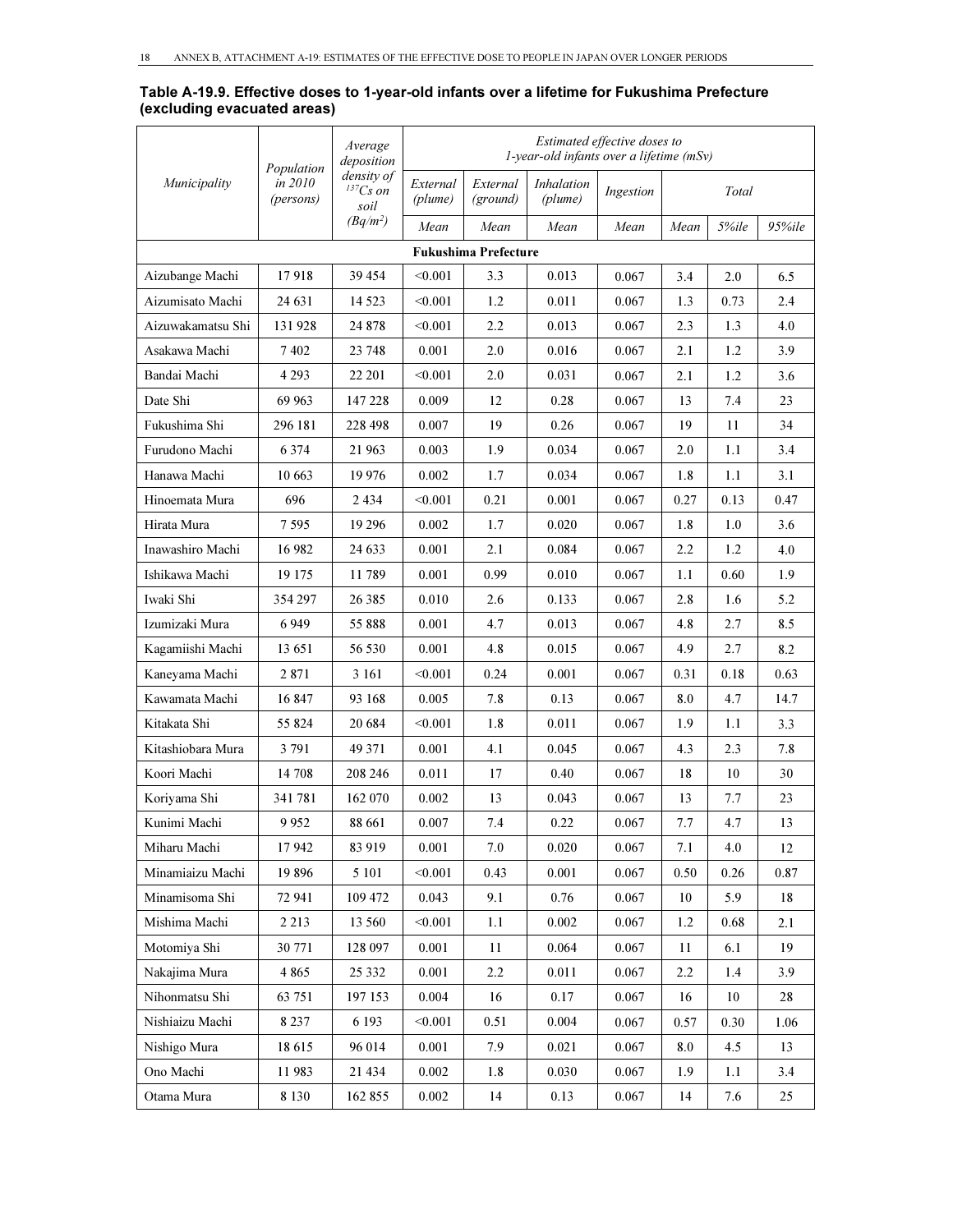|                 | Population             | Average<br>deposition            | Estimated effective doses to<br>$1$ -year-old infants over a lifetime (mSv) |                      |                              |           |      |       |            |  |  |  |
|-----------------|------------------------|----------------------------------|-----------------------------------------------------------------------------|----------------------|------------------------------|-----------|------|-------|------------|--|--|--|
| Municipality    | in $2010$<br>(persons) | density of<br>$137Cs$ on<br>soil | External<br>(plume)                                                         | External<br>(ground) | <i>Inhalation</i><br>(plume) | Ingestion |      | Total |            |  |  |  |
|                 |                        | $(Bq/m^2)$                       | Mean                                                                        | Mean                 | Mean                         | Mean      | Mean | 5%ile | $95\%$ ile |  |  |  |
| Samegawa Mura   | 4 2 5 9                | 21 146                           | 0.002                                                                       | 1.8                  | 0.027                        | 0.067     | 1.9  | 1.1   | 3.0        |  |  |  |
| Shimogo Machi   | 7010                   | 3 3 7 6                          | < 0.001                                                                     | 0.48                 | 0.002                        | 0.067     | 0.55 | 0.29  | 0.95       |  |  |  |
| Shinchi Machi   | 9 0 3 9                | 55 233                           | 0.016                                                                       | 4.7                  | 0.26                         | 0.067     | 5.0  | 3.0   | 9.0        |  |  |  |
| Shirakawa Shi   | 66 544                 | 71 676                           | 0.001                                                                       | 6.3                  | 0.023                        | 0.067     | 6.4  | 3.7   | 11         |  |  |  |
| Showa Mura      | 1632                   | 12 200                           | < 0.001                                                                     | 1.0                  | 0.003                        | 0.067     | 1.1  | 0.62  | 1.8        |  |  |  |
| Soma Shi        | 38 187                 | 54 612                           | 0.023                                                                       | 4.6                  | 0.36                         | 0.067     | 5.0  | 2.9   | 9.2        |  |  |  |
| Sukagawa Shi    | 78 819                 | 73 261                           | 0.001                                                                       | 6.2                  | 0.020                        | 0.067     | 6.2  | 3.6   | 11         |  |  |  |
| Tadami Machi    | 5 2 7 7                | 5 3 1 1                          | < 0.001                                                                     | 0.49                 | 0.001                        | 0.067     | 0.56 | 0.27  | 0.95       |  |  |  |
| Tamakawa Mura   | 7 2 9 5                | 15 751                           | 0.001                                                                       | 1.3                  | 0.011                        | 0.067     | 1.4  | 0.79  | 2.3        |  |  |  |
| Tamura Shi      | 43 231                 | 34 945                           | 0.002                                                                       | 3.0                  | 0.036                        | 0.067     | 3.1  | 1.7   | 5.2        |  |  |  |
| Tanagura Machi  | 15 702                 | 45 108                           | 0.003                                                                       | 3.8                  | 0.048                        | 0.067     | 3.9  | 2.3   | 6.9        |  |  |  |
| Ten-ei Mura     | 6589                   | 115 367                          | 0.002                                                                       | 9.4                  | 0.030                        | 0.067     | 9.5  | 5.6   | 16         |  |  |  |
| Yabuki Machi    | 18 688                 | 33 530                           | 0.001                                                                       | 2.9                  | 0.009                        | 0.067     | 3.0  | 1.7   | 5.1        |  |  |  |
| Yamatsuri Machi | 6821                   | 6 3 2 4                          | < 0.001                                                                     | 0.78                 | 0.008                        | 0.067     | 0.85 | 0.49  | 1.6        |  |  |  |
| Yanaizu Machi   | 4 2 6 3                | 12 9 95                          | < 0.001                                                                     | 1.1                  | 0.006                        | 0.067     | 1.2  | 0.68  | 1.8        |  |  |  |
| Yugawa Mura     | 3455                   | 37 400                           | < 0.001                                                                     | 3.2                  | 0.013                        | 0.067     | 3.3  | 2.0   | 5.4        |  |  |  |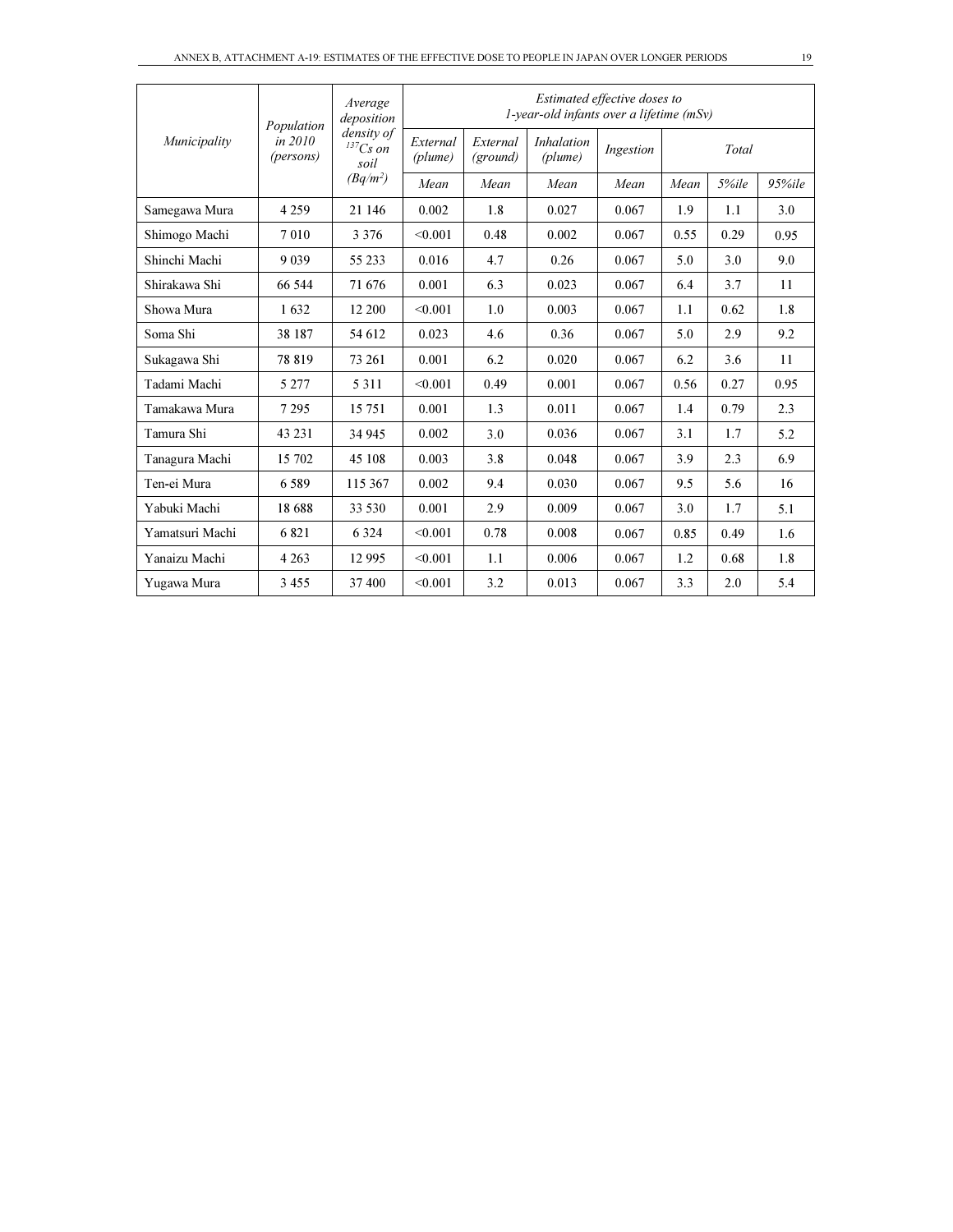| Table A-19.10. Effective doses to adults over a lifetime for prefectures neighbouring Fukushima |  |
|-------------------------------------------------------------------------------------------------|--|
| <b>Prefecture</b>                                                                               |  |

|               | Population           | Average<br>deposition                 |                     |                           |                              | Estimated effective doses to<br>adults over a lifetime (mSv) |       |       |        |
|---------------|----------------------|---------------------------------------|---------------------|---------------------------|------------------------------|--------------------------------------------------------------|-------|-------|--------|
| Municipality  | in 2010<br>(persons) | density of<br>${}^{137}Cs$ on<br>soil | External<br>(plume) | External<br>(ground)      | <i>Inhalation</i><br>(plume) | Ingestion                                                    |       | Total |        |
|               |                      | $(Bq/m^2)$                            | Mean                | Mean                      | Mean                         | Mean                                                         | Mean  | 5%ile | 95%ile |
|               |                      |                                       |                     | <b>Ibaraki Prefecture</b> |                              |                                                              |       |       |        |
| Daigo Machi   | 22 077               | 9 2 3 3                               | 0.001               | 0.63                      | 0.007                        | 0.020                                                        | 0.66  | 0.32  | 1.1    |
| Hitachi Shi   | 14 753               | 27 366                                | 0.007               | 1.9                       | 0.068                        | 0.020                                                        | 1.9   | 1.0   | 3.4    |
| Hitachiomiy   | 2 5 1 2              | 8 2 2 0                               | < 0.001             | 0.56                      | 0.006                        | 0.020                                                        | 0.59  | 0.29  | 1.0    |
| Hitachiota    | 5 1 8 8              | 6 3 5 8                               | < 0.001             | 0.46                      | 0.004                        | 0.020                                                        | 0.48  | 0.24  | 0.83   |
| Kitaibaraki   | 49 847               | 16821                                 | 0.004               | 1.4                       | 0.034                        | 0.020                                                        | 1.4   | 0.69  | 2.5    |
| Takahagi      | 32 207               | 26 854                                | 0.007               | 2.1                       | 0.070                        | 0.020                                                        | 2.2   | 1.1   | 3.8    |
|               |                      |                                       |                     | Miyagi Prefecture         |                              |                                                              |       |       |        |
| Higashimats   | 43 611               | 7 0 5 0                               | 0.007               | 0.49                      | 0.063                        | 0.020                                                        | 0.57  | 0.28  | 1.0    |
| Iwanuma       | 42 842               | 16 081                                | 0.004               | 1.1                       | 0.049                        | 0.020                                                        | 1.2   | 0.57  | 2.0    |
| Kakuda Shi    | 33 783               | 37016                                 | 0.003               | 2.5                       | 0.045                        | 0.020                                                        | 2.6   | 1.3   | 4.5    |
| Kawasaki      | 10 517               | 9496                                  | 0.001               | 0.67                      | 0.018                        | 0.020                                                        | 0.71  | 0.35  | 1.2    |
| Marumori      | 16 632               | 49610                                 | 0.003               | 3.4                       | 0.048                        | 0.020                                                        | 3.5   | 1.7   | 6.1    |
| Murata        | 12 390               | 14 629                                | 0.001               | 1.0                       | 0.017                        | 0.020                                                        | 1.0   | 0.51  | 1.8    |
| Natori Shi    | 75 306               | 14 709                                | 0.004               | 1.1                       | 0.053                        | 0.020                                                        | 1.2   | 0.58  | 2.1    |
| Ogawara       | 23 398               | 33 604                                | 0.001               | 2.3                       | 0.024                        | 0.020                                                        | 2.3   | 1.1   | 4.0    |
| Rifu Cho      | 32 611               | 14 720                                | 0.007               | 0.99                      | 0.089                        | 0.020                                                        | 1.1   | 0.54  | 1.9    |
| Sendai Shi    | 1 014 208            | 10674                                 | 0.001               | 0.85                      | 0.015                        | 0.020                                                        | 0.89  | 0.44  | 1.5    |
| Shibata       | 39 490               | 29 017                                | 0.002               | 1.9                       | 0.024                        | 0.020                                                        | 2.0   | 1.0   | 3.4    |
| Shichigaham   | 22 259               | 7680                                  | 0.003               | 0.53                      | 0.038                        | 0.020                                                        | 0.59  | 0.29  | 1.0    |
| Shichikashu   | 1871                 | 9 2 64                                | 0.001               | 0.64                      | 0.010                        | 0.020                                                        | 0.67  | 0.33  | 1.2    |
| Shiogama      | 56 266               | 13 640                                | 0.006               | 0.94                      | 0.073                        | 0.020                                                        | 1.0   | 0.52  | 1.8    |
| Shiroishi Shi | 39 696               | 31 054                                | 0.001               | 2.1                       | 0.017                        | 0.020                                                        | 2.1   | 1.0   | 3.7    |
| Tagajo Shi    | 64 922               | 15 3 8 0                              | 0.006               | 1.1                       | 0.075                        | 0.020                                                        | 1.2   | 0.58  | 2.0    |
| Watari Cho    | 35 776               | 26 777                                | 0.007               | 1.8                       | 0.081                        | 0.020                                                        | 1.9   | 0.91  | 3.4    |
| Yamamoto      | 17 248               | 42 6 26                               | 0.012               | 2.8                       | 0.13                         | 0.020                                                        | $3.0$ | 1.4   | 5.2    |
| Zao Machi     | 13 073               | 18 29 6                               | 0.002               | 1.2                       | 0.042                        | 0.020                                                        | 1.3   | 0.63  | 2.2    |
|               |                      |                                       |                     | <b>Tochigi Prefecture</b> |                              |                                                              |       |       |        |
| Nakagawa      | 19 903               | 18 800                                | 0.002               | 1.3                       | 0.028                        | 0.020                                                        | 1.3   | 0.65  | 2.3    |
| Nasu Machi    | 26 691               | 51 525                                | 0.001               | 3.5                       | 0.007                        | 0.020                                                        | 3.5   | 1.7   | 6.1    |
| Nasushiobar   | 118 463              | 52 368                                | 0.001               | 3.5                       | 0.012                        | 0.020                                                        | 3.6   | 1.8   | 6.3    |
| Nikko Shi     | 85 261               | 7 2 0 3                               | < 0.001             | 0.64                      | 0.001                        | 0.020                                                        | 0.66  | 0.33  | 1.2    |
| Otawara Shi   | 75 385               | 23 4 34                               | 0.002               | 1.6                       | 0.017                        | 0.020                                                        | 1.7   | 0.83  | 2.9    |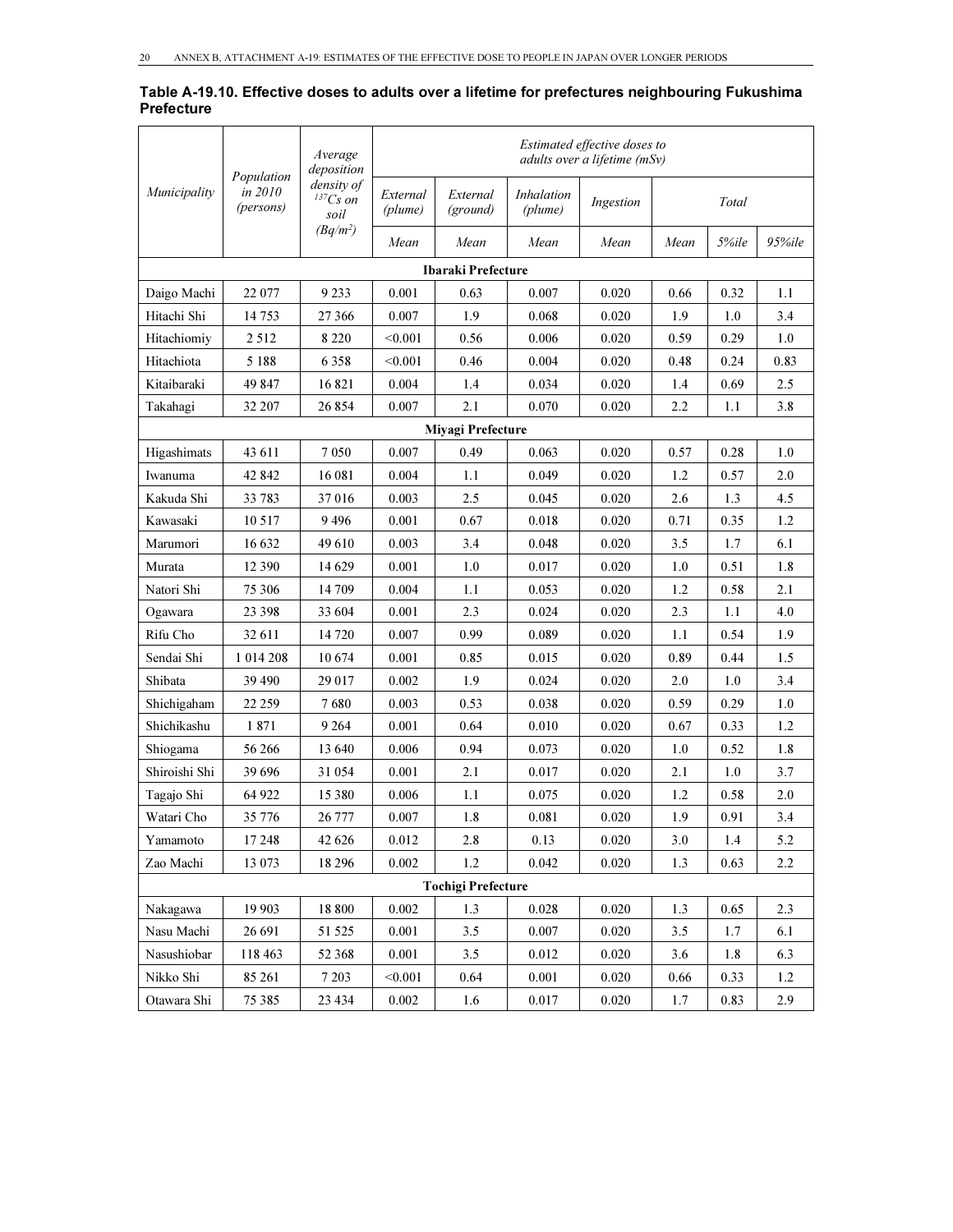|              |                                      | Average<br>deposition            |                     |                      |                              | Estimated effective doses to<br>adults over a lifetime (mSv) |      |       |            |  |  |
|--------------|--------------------------------------|----------------------------------|---------------------|----------------------|------------------------------|--------------------------------------------------------------|------|-------|------------|--|--|
| Municipality | Population<br>in $2010$<br>(persons) | density of<br>$137Cs$ on<br>soil | External<br>(plume) | External<br>(ground) | <i>Inhalation</i><br>(plume) | Ingestion                                                    |      | Total |            |  |  |
|              |                                      | $(Bq/m^2)$                       | Mean                | Mean                 | Mean                         | Mean                                                         | Mean | 5%ile | $95\%$ ile |  |  |
|              | <b>Yamagata Prefecture</b>           |                                  |                     |                      |                              |                                                              |      |       |            |  |  |
| Kaminoyam    | 36 118                               | 5 5 8 0                          | < 0.001             | 0.37                 | 0.006                        | 0.020                                                        | 0.40 | 0.20  | 0.69       |  |  |
| Nan-yo Shi   | 35 110                               | 4 5 4 0                          | < 0.001             | 0.32                 | 0.008                        | 0.020                                                        | 0.34 | 0.17  | 0.59       |  |  |
| Takahata     | 26 358                               | 4 2 4 0                          | 0.001               | 0.29                 | 0.034                        | 0.020                                                        | 0.35 | 0.17  | 0.60       |  |  |
| Yamagata     | 257 936                              | 5 8 8 0                          | < 0.001             | 0.41                 | 0.004                        | 0.020                                                        | 0.43 | 0.21  | 0.74       |  |  |
| Yonezawa     | 92 876                               | 3 4 3 4                          | 0.001               | 0.26                 | 0.036                        | 0.020                                                        | 0.32 | 0.16  | 0.56       |  |  |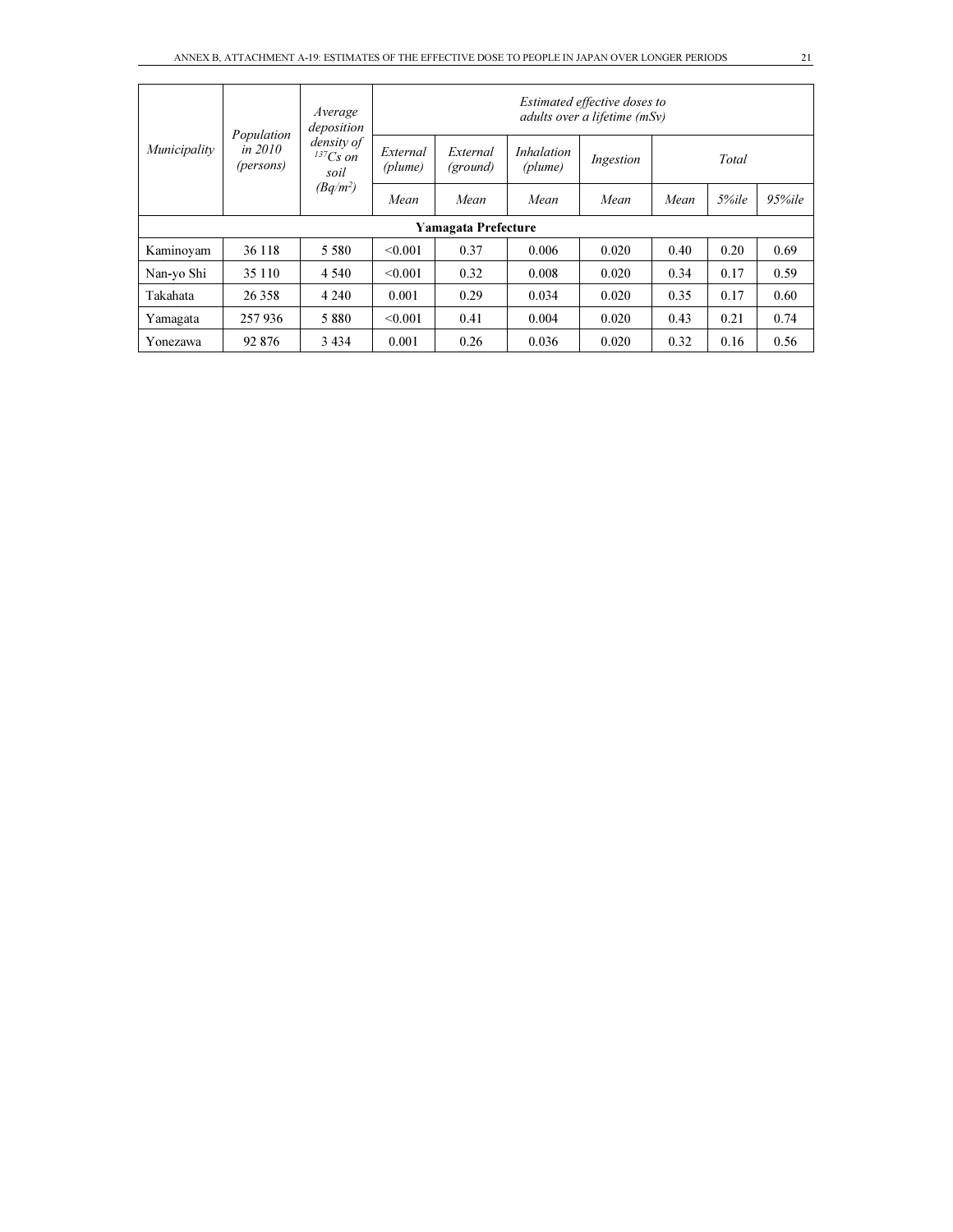#### Table A-19.11. Effective doses to 10-year-old children over a lifetime for prefectures neighbouring Fukushima Prefecture

|               |                                    | Average<br>deposition                 |                                                                                                                                                                                                                                                                                                                                                                                                                                                                                                                                                                                                                                                                                                                                                                                                                                                                                                                                                                                                                                                                                                                                                                                                                                                                                                                                                                                                                                                                                                                                                                                                     |                      |                              | Estimated effective doses to |      |       |      |
|---------------|------------------------------------|---------------------------------------|-----------------------------------------------------------------------------------------------------------------------------------------------------------------------------------------------------------------------------------------------------------------------------------------------------------------------------------------------------------------------------------------------------------------------------------------------------------------------------------------------------------------------------------------------------------------------------------------------------------------------------------------------------------------------------------------------------------------------------------------------------------------------------------------------------------------------------------------------------------------------------------------------------------------------------------------------------------------------------------------------------------------------------------------------------------------------------------------------------------------------------------------------------------------------------------------------------------------------------------------------------------------------------------------------------------------------------------------------------------------------------------------------------------------------------------------------------------------------------------------------------------------------------------------------------------------------------------------------------|----------------------|------------------------------|------------------------------|------|-------|------|
| Municipality  | Population<br>in 2010<br>(persons) | density of<br>${}^{137}Cs$ on<br>soil | External<br>(plume)                                                                                                                                                                                                                                                                                                                                                                                                                                                                                                                                                                                                                                                                                                                                                                                                                                                                                                                                                                                                                                                                                                                                                                                                                                                                                                                                                                                                                                                                                                                                                                                 | External<br>(ground) | <i>Inhalation</i><br>(plume) | Ingestion                    |      | Total |      |
|               |                                    | $(Bq/m^2)$                            | 10-year-old children over a lifetime (mSv)<br>Mean<br>Mean<br>Mean<br>Mean<br>Mean<br>5%ile<br>Ibaraki Prefecture<br>0.001<br>0.011<br>0.021<br>0.37<br>0.70<br>0.73<br>0.008<br>2.1<br>0.099<br>0.021<br>2.2<br>1.1<br>0.001<br>0.021<br>0.62<br>0.010<br>0.65<br>0.33<br>0.021<br>< 0.001<br>0.51<br>0.007<br>0.54<br>0.27<br>0.004<br>1.5<br>0.049<br>0.021<br>0.79<br>1.6<br>2.5<br>0.008<br>2.3<br>0.10<br>0.021<br>1.2<br>Miyagi Prefecture<br>0.007<br>0.54<br>0.095<br>0.021<br>0.33<br>0.66<br>0.004<br>1.2<br>0.072<br>0.021<br>1.3<br>0.65<br>0.004<br>2.8<br>2.8<br>0.069<br>0.021<br>1.4<br>0.001<br>0.74<br>0.027<br>0.021<br>0.79<br>0.39<br>3.8<br>0.004<br>0.073<br>0.021<br>3.9<br>1.9<br>0.021<br>0.001<br>1,1<br>0.026<br>1.2<br>0.57<br>0.004<br>1.2<br>0.078<br>0.021<br>1.3<br>0.67<br>2.5<br>0.002<br>0.036<br>0.021<br>2.6<br>1.3<br>0.007<br>1.1<br>0.14<br>0.021<br>1.3<br>0.63<br>0.001<br>0.95<br>0.022<br>0.021<br>1.0<br>0.49<br>0.002<br>2.1<br>0.036<br>0.021<br>2.2<br>1.1<br>0.004<br>0.58<br>0.021<br>0.34<br>0.057<br>0.66<br>0.001<br>0.71<br>0.015<br>0.021<br>0.75<br>0.37<br>0.006<br>1.0<br>0.11<br>0.021<br>1.2<br>0.60<br>2.3<br>0.026<br>0.021<br>0.001<br>2.4<br>1.2<br>1.2<br>0.006<br>0.12<br>0.021<br>1.3<br>0.68<br>2.1<br>0.007<br>2.0<br>0.12<br>0.021<br>1.0<br>3.1<br>0.19<br>0.021<br>0.013<br>3.3<br>1.6<br>$1.4\,$<br>0.002<br>0.065<br>0.021<br>0.72<br>1.4<br><b>Tochigi Prefecture</b><br>0.002<br>1.4<br>0.044<br>0.021<br>1.5<br>0.73<br>3.8<br>0.001<br>0.010<br>0.021<br>3.9<br>1.9<br>0.001<br>3.9<br>0.018<br>0.021<br>4.0<br>2.0 | 95%ile               |                              |                              |      |       |      |
|               |                                    |                                       |                                                                                                                                                                                                                                                                                                                                                                                                                                                                                                                                                                                                                                                                                                                                                                                                                                                                                                                                                                                                                                                                                                                                                                                                                                                                                                                                                                                                                                                                                                                                                                                                     |                      |                              |                              |      |       |      |
| Daigo Machi   | 22 077                             | 9 2 3 3                               |                                                                                                                                                                                                                                                                                                                                                                                                                                                                                                                                                                                                                                                                                                                                                                                                                                                                                                                                                                                                                                                                                                                                                                                                                                                                                                                                                                                                                                                                                                                                                                                                     |                      |                              |                              |      |       | 1.2  |
| Hitachi Shi   | 14 753                             | 27 366                                |                                                                                                                                                                                                                                                                                                                                                                                                                                                                                                                                                                                                                                                                                                                                                                                                                                                                                                                                                                                                                                                                                                                                                                                                                                                                                                                                                                                                                                                                                                                                                                                                     |                      |                              |                              |      |       | 3.7  |
| Hitachiomiy   | 2512                               | 8 2 2 0                               |                                                                                                                                                                                                                                                                                                                                                                                                                                                                                                                                                                                                                                                                                                                                                                                                                                                                                                                                                                                                                                                                                                                                                                                                                                                                                                                                                                                                                                                                                                                                                                                                     |                      |                              |                              |      |       | 1.1  |
| Hitachiota    | 5 1 8 8                            | 6 3 5 8                               |                                                                                                                                                                                                                                                                                                                                                                                                                                                                                                                                                                                                                                                                                                                                                                                                                                                                                                                                                                                                                                                                                                                                                                                                                                                                                                                                                                                                                                                                                                                                                                                                     |                      |                              |                              |      |       | 0.91 |
| Kitaibaraki   | 49 847                             | 16821                                 |                                                                                                                                                                                                                                                                                                                                                                                                                                                                                                                                                                                                                                                                                                                                                                                                                                                                                                                                                                                                                                                                                                                                                                                                                                                                                                                                                                                                                                                                                                                                                                                                     |                      |                              |                              |      |       | 2.7  |
| Takahagi      | 32 207                             | 26 854                                |                                                                                                                                                                                                                                                                                                                                                                                                                                                                                                                                                                                                                                                                                                                                                                                                                                                                                                                                                                                                                                                                                                                                                                                                                                                                                                                                                                                                                                                                                                                                                                                                     |                      |                              |                              |      |       | 4.2  |
|               |                                    |                                       |                                                                                                                                                                                                                                                                                                                                                                                                                                                                                                                                                                                                                                                                                                                                                                                                                                                                                                                                                                                                                                                                                                                                                                                                                                                                                                                                                                                                                                                                                                                                                                                                     |                      |                              |                              |      |       |      |
| Higashimats   | 43 611                             | 7 0 5 0                               |                                                                                                                                                                                                                                                                                                                                                                                                                                                                                                                                                                                                                                                                                                                                                                                                                                                                                                                                                                                                                                                                                                                                                                                                                                                                                                                                                                                                                                                                                                                                                                                                     |                      |                              |                              |      |       | 1.2  |
| Iwanuma       | 42 842                             | 16 081                                |                                                                                                                                                                                                                                                                                                                                                                                                                                                                                                                                                                                                                                                                                                                                                                                                                                                                                                                                                                                                                                                                                                                                                                                                                                                                                                                                                                                                                                                                                                                                                                                                     |                      |                              |                              |      |       | 2.2  |
| Kakuda Shi    | 33 783                             | 37016                                 |                                                                                                                                                                                                                                                                                                                                                                                                                                                                                                                                                                                                                                                                                                                                                                                                                                                                                                                                                                                                                                                                                                                                                                                                                                                                                                                                                                                                                                                                                                                                                                                                     |                      |                              |                              |      |       | 4.9  |
| Kawasaki      | 10 5 17                            | 9496                                  |                                                                                                                                                                                                                                                                                                                                                                                                                                                                                                                                                                                                                                                                                                                                                                                                                                                                                                                                                                                                                                                                                                                                                                                                                                                                                                                                                                                                                                                                                                                                                                                                     |                      |                              |                              |      |       | 1.4  |
| Marumori      | 16 632                             | 49 610                                |                                                                                                                                                                                                                                                                                                                                                                                                                                                                                                                                                                                                                                                                                                                                                                                                                                                                                                                                                                                                                                                                                                                                                                                                                                                                                                                                                                                                                                                                                                                                                                                                     |                      |                              |                              |      |       | 6.7  |
| Murata        | 12 390                             | 14 629                                |                                                                                                                                                                                                                                                                                                                                                                                                                                                                                                                                                                                                                                                                                                                                                                                                                                                                                                                                                                                                                                                                                                                                                                                                                                                                                                                                                                                                                                                                                                                                                                                                     |                      |                              |                              |      |       | 2.0  |
| Natori Shi    | 75 306                             | 14 709                                |                                                                                                                                                                                                                                                                                                                                                                                                                                                                                                                                                                                                                                                                                                                                                                                                                                                                                                                                                                                                                                                                                                                                                                                                                                                                                                                                                                                                                                                                                                                                                                                                     |                      |                              |                              |      |       | 2.3  |
| Ogawara       | 23 398                             | 33 604                                |                                                                                                                                                                                                                                                                                                                                                                                                                                                                                                                                                                                                                                                                                                                                                                                                                                                                                                                                                                                                                                                                                                                                                                                                                                                                                                                                                                                                                                                                                                                                                                                                     |                      |                              |                              |      |       | 4.4  |
| Rifu Cho      | 32 611                             | 14 7 20                               |                                                                                                                                                                                                                                                                                                                                                                                                                                                                                                                                                                                                                                                                                                                                                                                                                                                                                                                                                                                                                                                                                                                                                                                                                                                                                                                                                                                                                                                                                                                                                                                                     |                      |                              |                              |      |       | 2.2  |
| Sendai Shi    | 1 0 14 2 08                        | 10674                                 |                                                                                                                                                                                                                                                                                                                                                                                                                                                                                                                                                                                                                                                                                                                                                                                                                                                                                                                                                                                                                                                                                                                                                                                                                                                                                                                                                                                                                                                                                                                                                                                                     |                      |                              |                              |      |       | 1.7  |
| Shibata       | 39 490                             | 29 017                                |                                                                                                                                                                                                                                                                                                                                                                                                                                                                                                                                                                                                                                                                                                                                                                                                                                                                                                                                                                                                                                                                                                                                                                                                                                                                                                                                                                                                                                                                                                                                                                                                     |                      |                              |                              |      |       | 3.7  |
| Shichigaham   | 22 259                             | 7680                                  |                                                                                                                                                                                                                                                                                                                                                                                                                                                                                                                                                                                                                                                                                                                                                                                                                                                                                                                                                                                                                                                                                                                                                                                                                                                                                                                                                                                                                                                                                                                                                                                                     |                      |                              |                              |      |       | 1.2  |
| Shichikashu   | 1871                               | 9 2 64                                |                                                                                                                                                                                                                                                                                                                                                                                                                                                                                                                                                                                                                                                                                                                                                                                                                                                                                                                                                                                                                                                                                                                                                                                                                                                                                                                                                                                                                                                                                                                                                                                                     |                      |                              |                              |      |       | 1.3  |
| Shiogama      | 56 266                             | 13 640                                |                                                                                                                                                                                                                                                                                                                                                                                                                                                                                                                                                                                                                                                                                                                                                                                                                                                                                                                                                                                                                                                                                                                                                                                                                                                                                                                                                                                                                                                                                                                                                                                                     |                      |                              |                              |      |       | 2.1  |
| Shiroishi Shi | 39 696                             | 31054                                 |                                                                                                                                                                                                                                                                                                                                                                                                                                                                                                                                                                                                                                                                                                                                                                                                                                                                                                                                                                                                                                                                                                                                                                                                                                                                                                                                                                                                                                                                                                                                                                                                     |                      |                              |                              |      |       | 4.0  |
| Tagajo Shi    | 64 922                             | 15 380                                |                                                                                                                                                                                                                                                                                                                                                                                                                                                                                                                                                                                                                                                                                                                                                                                                                                                                                                                                                                                                                                                                                                                                                                                                                                                                                                                                                                                                                                                                                                                                                                                                     |                      |                              |                              |      |       | 2.3  |
| Watari Cho    | 35 776                             | 26 777                                |                                                                                                                                                                                                                                                                                                                                                                                                                                                                                                                                                                                                                                                                                                                                                                                                                                                                                                                                                                                                                                                                                                                                                                                                                                                                                                                                                                                                                                                                                                                                                                                                     |                      |                              |                              |      |       | 3.8  |
| Yamamoto      | 17 248                             | 42 6 26                               |                                                                                                                                                                                                                                                                                                                                                                                                                                                                                                                                                                                                                                                                                                                                                                                                                                                                                                                                                                                                                                                                                                                                                                                                                                                                                                                                                                                                                                                                                                                                                                                                     |                      |                              |                              |      |       | 5.7  |
| Zao Machi     | 13 073                             | 18 29 6                               |                                                                                                                                                                                                                                                                                                                                                                                                                                                                                                                                                                                                                                                                                                                                                                                                                                                                                                                                                                                                                                                                                                                                                                                                                                                                                                                                                                                                                                                                                                                                                                                                     |                      |                              |                              |      |       | 2.5  |
|               |                                    |                                       |                                                                                                                                                                                                                                                                                                                                                                                                                                                                                                                                                                                                                                                                                                                                                                                                                                                                                                                                                                                                                                                                                                                                                                                                                                                                                                                                                                                                                                                                                                                                                                                                     |                      |                              |                              |      |       |      |
| Nakagawa      | 19 903                             | 18 800                                |                                                                                                                                                                                                                                                                                                                                                                                                                                                                                                                                                                                                                                                                                                                                                                                                                                                                                                                                                                                                                                                                                                                                                                                                                                                                                                                                                                                                                                                                                                                                                                                                     |                      |                              |                              |      |       | 2.5  |
| Nasu Machi    | 26 691                             | 51 525                                |                                                                                                                                                                                                                                                                                                                                                                                                                                                                                                                                                                                                                                                                                                                                                                                                                                                                                                                                                                                                                                                                                                                                                                                                                                                                                                                                                                                                                                                                                                                                                                                                     |                      |                              |                              |      |       | 6.6  |
| Nasushiobar   | 118 463                            | 52 368                                |                                                                                                                                                                                                                                                                                                                                                                                                                                                                                                                                                                                                                                                                                                                                                                                                                                                                                                                                                                                                                                                                                                                                                                                                                                                                                                                                                                                                                                                                                                                                                                                                     |                      |                              |                              |      |       | 6.8  |
| Nikko Shi     | 85 261                             | 7 2 0 3                               | < 0.001                                                                                                                                                                                                                                                                                                                                                                                                                                                                                                                                                                                                                                                                                                                                                                                                                                                                                                                                                                                                                                                                                                                                                                                                                                                                                                                                                                                                                                                                                                                                                                                             | 0.73                 | 0.001                        | 0.021                        | 0.75 | 0.37  | 1.28 |
| Otawara Shi   | 75 385                             | 23 4 34                               | 0.002                                                                                                                                                                                                                                                                                                                                                                                                                                                                                                                                                                                                                                                                                                                                                                                                                                                                                                                                                                                                                                                                                                                                                                                                                                                                                                                                                                                                                                                                                                                                                                                               | 1.8                  | 0.026                        | 0.021                        | 1.9  | 0.93  | 3.2  |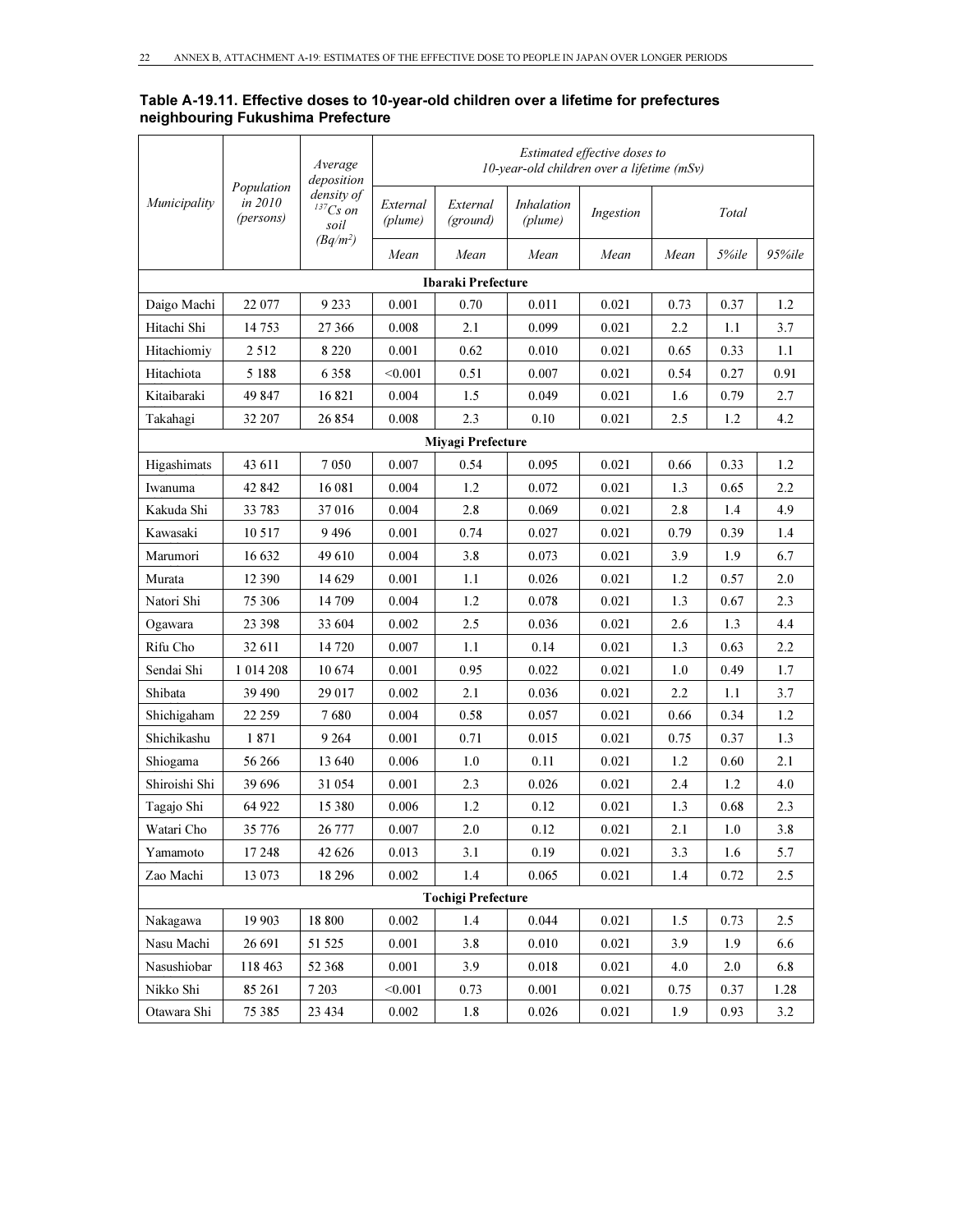|              |                                      | Average<br>deposition            | Estimated effective doses to<br>$10$ -year-old children over a lifetime (mSv) |                                                                                                                                                                   |       |       |      |       |      |  |
|--------------|--------------------------------------|----------------------------------|-------------------------------------------------------------------------------|-------------------------------------------------------------------------------------------------------------------------------------------------------------------|-------|-------|------|-------|------|--|
| Municipality | Population<br>in $2010$<br>(persons) | density of<br>$137Cs$ on<br>soil | External<br>(plume)                                                           | <i>Inhalation</i><br>External<br>Ingestion<br>(plume)<br>(ground)<br>Mean<br>Mean<br>Mean<br>Mean<br><b>Yamagata Prefecture</b><br>0.41<br>0.009<br>0.021<br>0.44 | Total |       |      |       |      |  |
|              |                                      | $(Bq/m^2)$                       | Mean                                                                          |                                                                                                                                                                   |       |       |      | 5%ile |      |  |
|              |                                      |                                  |                                                                               |                                                                                                                                                                   |       |       |      |       |      |  |
| Kaminovam    | 36 118                               | 5 5 8 0                          | < 0.001                                                                       |                                                                                                                                                                   |       |       |      | 0.22  | 0.75 |  |
| Nan-yo Shi   | 35 110                               | 4 5 4 0                          | < 0.001                                                                       | 0.35                                                                                                                                                              | 0.013 | 0.021 | 0.38 | 0.19  | 0.65 |  |
| Takahata     | 26 358                               | 4 2 4 0                          | 0.001                                                                         | 0.32                                                                                                                                                              | 0.052 | 0.021 | 0.40 | 0.20  | 0.70 |  |
| Yamagata     | 257 936                              | 5 8 8 0                          | < 0.001                                                                       | 0.45                                                                                                                                                              | 0.006 | 0.021 | 0.48 | 0.24  | 0.81 |  |
| Yonezawa     | 92 876                               | 3 4 3 4                          | 0.001                                                                         | 0.29                                                                                                                                                              | 0.056 | 0.021 | 0.37 | 0.19  | 0.68 |  |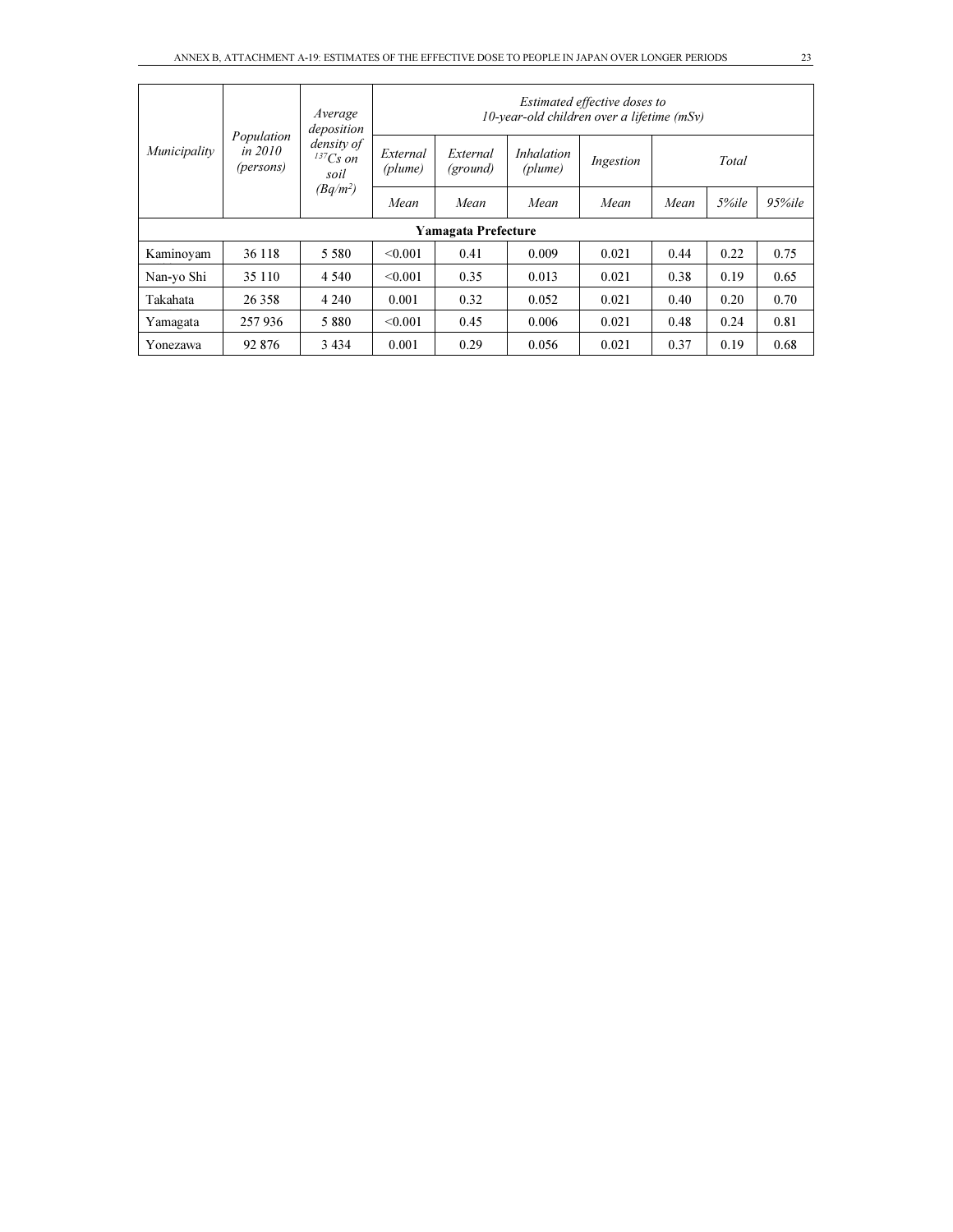### Table A-19.12. Effective doses to 1-year-old infants over a lifetime for prefectures neighbouring Fukushima Prefecture

|               |                                    | Average<br>deposition            |                     |                           | $1$ -year-old infants over a lifetime (mSv) | Estimated effective doses to |      |       |        |
|---------------|------------------------------------|----------------------------------|---------------------|---------------------------|---------------------------------------------|------------------------------|------|-------|--------|
| Municipality  | Population<br>in 2010<br>(persons) | density of<br>$137Cs$ on<br>soil | External<br>(plume) | External<br>(ground)      | <i>Inhalation</i><br>(plume)                | Ingestion                    |      | Total |        |
|               |                                    | $(Bq/m^2)$                       | Mean                | Mean                      | Mean                                        | Mean                         | Mean | 5%ile | 95%ile |
|               |                                    |                                  |                     | Ibaraki Prefecture        |                                             |                              |      |       |        |
| Daigo Machi   | 22 077                             | 9 2 3 3                          | 0.001               | 0.80                      | 0.013                                       | 0.022                        | 0.83 | 0.41  | 1.5    |
| Hitachi Shi   | 14 753                             | 27 366                           | 0.008               | 2.3                       | 0.11                                        | 0.022                        | 2.5  | 1.2   | 4.3    |
| Hitachiomiy   | 2512                               | 8 2 2 0                          | 0.001               | 0.71                      | 0.011                                       | 0.022                        | 0.74 | 0.37  | 1.30   |
| Hitachiota    | 5 1 8 8                            | 6 3 5 8                          | 0.001               | 0.58                      | 0.008                                       | 0.022                        | 0.61 | 0.30  | 1.1    |
| Kitaibaraki   | 49 847                             | 16821                            | 0.004               | 1.7                       | 0.055                                       | 0.022                        | 1.8  | 0.89  | 3.2    |
| Takahagi      | 32 207                             | 26 854                           | 0.008               | 2.7                       | 0.11                                        | 0.022                        | 2.8  | 1.4   | 4.9    |
|               |                                    |                                  |                     | Miyagi Prefecture         |                                             |                              |      |       |        |
| Higashimats   | 43 611                             | 7050                             | 0.008               | 0.61                      | 0.11                                        | 0.022                        | 0.75 | 0.36  | 1.4    |
| Iwanuma       | 42 842                             | 16 081                           | 0.004               | 1.4                       | 0.081                                       | 0.022                        | 1.5  | 0.72  | 2.6    |
| Kakuda Shi    | 33 783                             | 37016                            | 0.004               | 3.1                       | 0.079                                       | 0.022                        | 3.2  | 1.6   | 5.7    |
| Kawasaki      | 10 517                             | 9496                             | 0.001               | 0.85                      | 0.032                                       | 0.022                        | 0.90 | 0.43  | 1.6    |
| Marumori      | 16 632                             | 49610                            | 0.004               | 4.3                       | 0.084                                       | 0.022                        | 4.4  | 2.2   | 7.7    |
| Murata        | 12 390                             | 14 629                           | 0.001               | 1.3                       | 0.029                                       | 0.022                        | 1.3  | 0.64  | 2.3    |
| Natori Shi    | 75 306                             | 14 709                           | 0.005               | 1.4                       | 0.088                                       | 0.022                        | 1.5  | 0.74  | 2.7    |
| Ogawara       | 23 398                             | 33 604                           | 0.002               | 2.9                       | 0.041                                       | 0.022                        | 2.9  | 1.4   | 5.1    |
| Rifu Cho      | 32 611                             | 14 7 20                          | 0.008               | 1.2                       | 0.16                                        | 0.022                        | 1.4  | 0.70  | 2.5    |
| Sendai Shi    | 1 0 14 2 08                        | 10674                            | 0.001               | 1.1                       | 0.026                                       | 0.022                        | 1.1  | 0.55  | 2.0    |
| Shibata       | 39 490                             | 29 017                           | 0.002               | 2.4                       | 0.041                                       | 0.022                        | 2.5  | 1.2   | 4.3    |
| Shichigaham   | 22 259                             | 7680                             | 0.004               | 0.66                      | 0.066                                       | 0.022                        | 0.75 | 0.38  | 1.3    |
| Shichikashu   | 1871                               | 9 2 6 4                          | 0.001               | 0.81                      | 0.017                                       | 0.022                        | 0.85 | 0.41  | 1.5    |
| Shiogama      | 56 266                             | 13 640                           | 0.007               | 1.2                       | 0.13                                        | 0.022                        | 1.3  | 0.66  | 2.4    |
| Shiroishi Shi | 39 696                             | 31 054                           | 0.001               | 2.6                       | 0.030                                       | 0.022                        | 2.7  | 1.3   | 4.7    |
| Tagajo Shi    | 64 922                             | 15 380                           | 0.007               | 1.3                       | 0.13                                        | 0.022                        | 1.5  | 0.75  | 2.7    |
| Watari Cho    | 35 776                             | 26 777                           | 0.008               | 2.3                       | 0.14                                        | 0.022                        | 2.4  | 1.1   | 4.4    |
| Yamamoto      | 17 248                             | 42 6 26                          | 0.014               | 3.5                       | 0.22                                        | 0.022                        | 3.8  | 1.8   | 6.6    |
| Zao Machi     | 13 073                             | 18 29 6                          | 0.002               | 1.6                       | 0.075                                       | 0.022                        | 1.7  | 0.80  | 2.9    |
|               |                                    |                                  |                     | <b>Tochigi Prefecture</b> |                                             |                              |      |       |        |
| Nakagawa      | 19 903                             | 18 800                           | 0.003               | 1.6                       | 0.050                                       | 0.022                        | 1.7  | 0.82  | 2.9    |
| Nasu Machi    | 26 691                             | 51 525                           | 0.001               | 4.4                       | 0.012                                       | 0.022                        | 4.4  | 2.1   | 7.7    |
| Nasushiobar   | 118 463                            | 52 368                           | 0.001               | 4.5                       | 0.020                                       | 0.022                        | 4.5  | 2.2   | 7.9    |
| Nikko Shi     | 85 261                             | 7 2 0 3                          | < 0.001             | 0.84                      | 0.001                                       | 0.022                        | 0.86 | 0.43  | 1.5    |
| Otawara Shi   | 75 385                             | 23 4 34                          | 0.002               | 2.1                       | 0.030                                       | 0.022                        | 2.1  | 1.0   | 3.7    |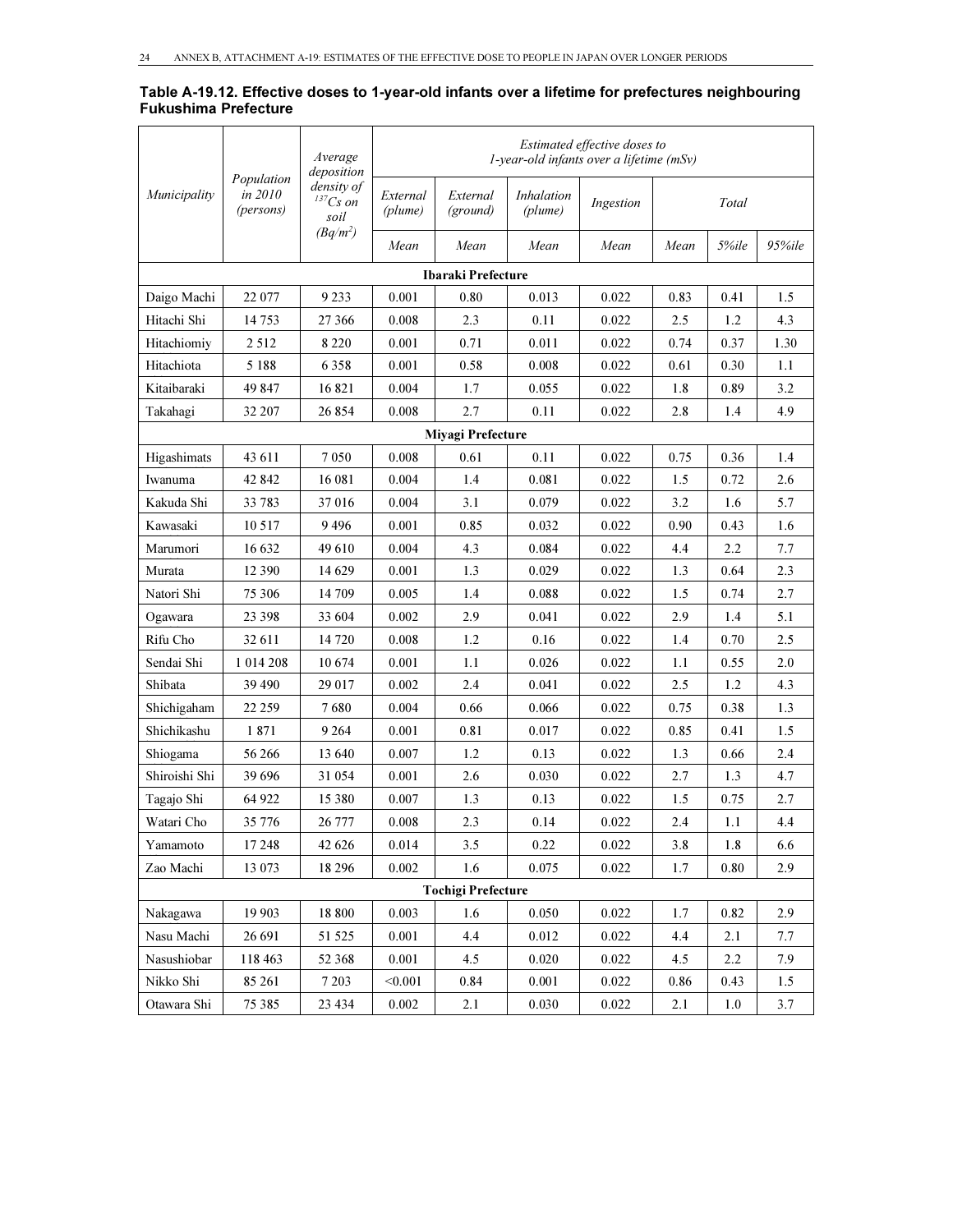|              |                                    | Average<br>deposition            |                     |                      | $1$ -vear-old infants over a lifetime (mSv)                                                                                                   | Estimated effective doses to |      |                 |      |
|--------------|------------------------------------|----------------------------------|---------------------|----------------------|-----------------------------------------------------------------------------------------------------------------------------------------------|------------------------------|------|-----------------|------|
| Municipality | Population<br>in 2010<br>(persons) | density of<br>$137Cs$ on<br>soil | External<br>(plume) | External<br>(ground) | <i>Inhalation</i><br>Ingestion<br>(plume)<br>Mean<br>Mean<br>Mean<br>Mean<br>0.010<br>0.022<br>0.50<br>0.47<br>0.40<br>0.015<br>0.022<br>0.43 | Total                        |      |                 |      |
|              |                                    | $(Bq/m^2)$                       | Mean                |                      |                                                                                                                                               |                              |      | 5%ile<br>95%ile |      |
|              | <b>Yamagata Prefecture</b>         |                                  |                     |                      |                                                                                                                                               |                              |      |                 |      |
| Kaminovam    | 36 118                             | 5 5 8 0                          | < 0.001             |                      |                                                                                                                                               |                              |      | 0.25            | 0.88 |
| Nan-yo Shi   | 35 110                             | 4 5 4 0                          | < 0.001             |                      |                                                                                                                                               |                              |      | 0.21            | 0.76 |
| Takahata     | 26 358                             | 4 2 4 0                          | 0.001               | 0.37                 | 0.058                                                                                                                                         | 0.022                        | 0.45 | 0.22            | 0.80 |
| Yamagata     | 257 936                            | 5880                             | < 0.001             | 0.51                 | 0.007                                                                                                                                         | 0.022                        | 0.54 | 0.27            | 0.95 |
| Yonezawa     | 92 876                             | 3 4 3 4                          | 0.001               | 0.34                 | 0.062                                                                                                                                         | 0.022                        | 0.42 | 0.21            | 0.78 |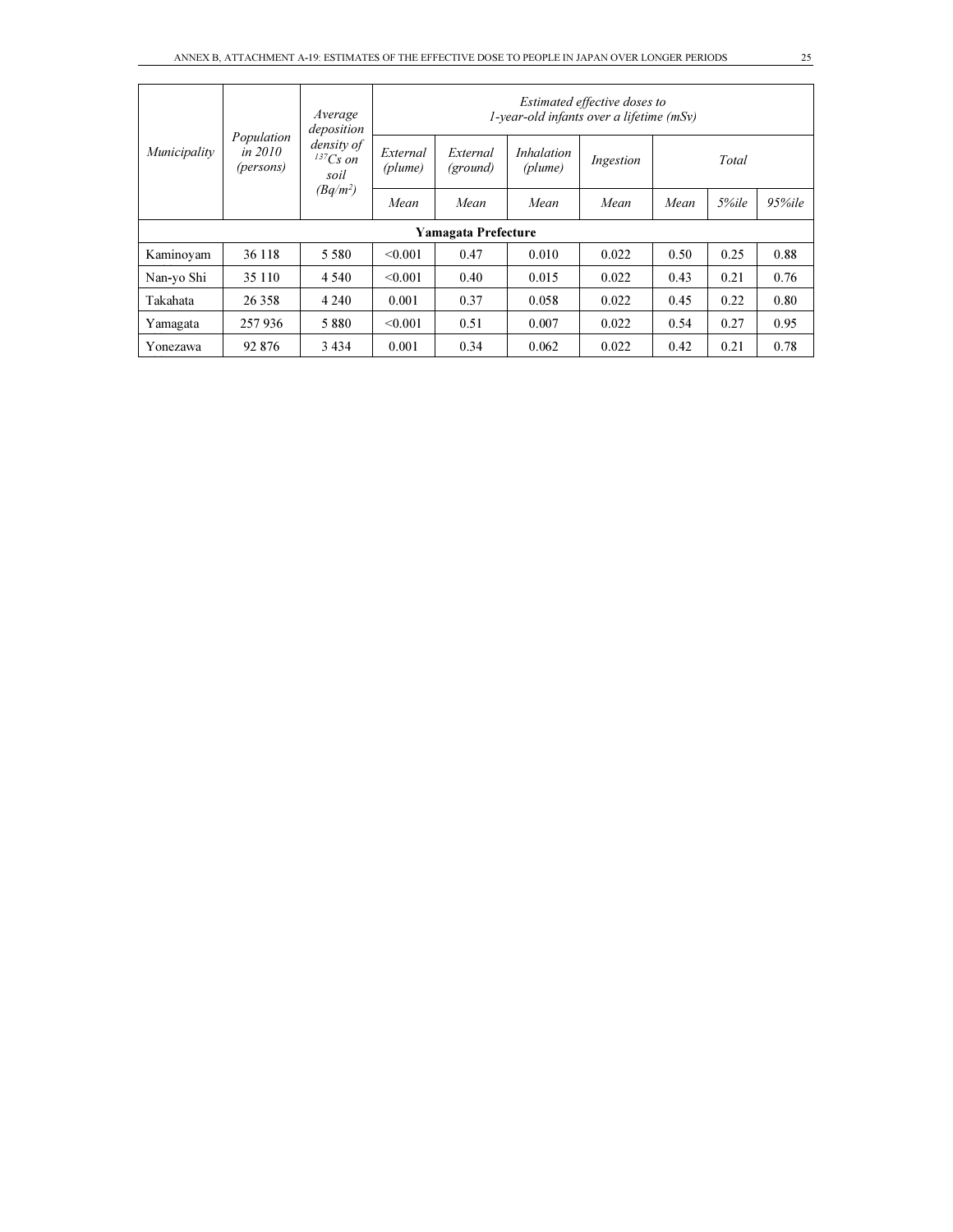|                         | Population           | Average soil                                         |                           |                      |                       | Estimated effective doses to<br>adults to year $10$ (mSv) |       |  |
|-------------------------|----------------------|------------------------------------------------------|---------------------------|----------------------|-----------------------|-----------------------------------------------------------|-------|--|
| Prefecture              | in 2010<br>(persons) | deposition<br>$of$ <sup>137</sup> $Cs$<br>$(Bq/m^2)$ | External<br>(plume)       | External<br>(ground) | Inhalation<br>(plume) | Ingestion                                                 | Total |  |
|                         |                      |                                                      | Mean                      | Mean                 | Mean                  | Mean                                                      | Mean  |  |
|                         |                      |                                                      | <b>Remainder of Japan</b> |                      |                       |                                                           |       |  |
| Aichi Prefecture        | 7410719              | 9                                                    | < 0.001                   | 0.001                | < 0.001               | 0.009                                                     | 0.009 |  |
| Akita Prefecture        | 1 085 997            | 175                                                  | < 0.001                   | 0.009                | < 0.001               | 0.009                                                     | 0.017 |  |
| Aomori Prefecture       | 1 373 339            | 67                                                   | < 0.001                   | 0.003                | < 0.001               | 0.009                                                     | 0.012 |  |
| Chiba Prefecture        | 6 216 289            | 20 931                                               | < 0.001                   | 1.0                  | 0.005                 | 0.009                                                     | 1.0   |  |
| Ehime Prefecture        | 1 431 493            | 7                                                    | < 0.001                   | < 0.001              | < 0.001               | 0.009                                                     | 0.009 |  |
| Fukui Prefecture        | 806314               | 31                                                   | < 0.001                   | 0.002                | < 0.001               | 0.009                                                     | 0.010 |  |
| Fukuoka Prefecture      | 5 071 968            | 1                                                    | < 0.001                   | < 0.001              | < 0.001               | 0.009                                                     | 0.009 |  |
| Gifu Prefecture         | 2 080 773            | 16                                                   | < 0.001                   | 0.001                | < 0.001               | 0.009                                                     | 0.009 |  |
| Gunma Prefecture        | 2 008 068            | 13 639                                               | < 0.001                   | 0.65                 | 0.003                 | 0.009                                                     | 0.67  |  |
| Hiroshima Prefecture    | 2 860 750            | 4                                                    | < 0.001                   | < 0.001              | < 0.001               | 0.009                                                     | 0.009 |  |
| Hokkaido Prefecture     | 5 506 419            | 9                                                    | < 0.001                   | < 0.001              | < 0.001               | 0.009                                                     | 0.009 |  |
| Hyogo Prefecture        | 5 5 8 8 1 3 3        | 8                                                    | < 0.001                   | < 0.001              | < 0.001               | 0.009                                                     | 0.009 |  |
| Ishikawa Prefecture     | 1 169 788            | 13                                                   | < 0.001                   | 0.001                | < 0.001               | 0.009                                                     | 0.009 |  |
| <b>Iwate Prefecture</b> | 1 3 3 0 1 4 7        | 11 880                                               | < 0.001                   | 0.57                 | 0.003                 | 0.009                                                     | 0.58  |  |
| Kagawa Prefecture       | 995 842              | 6                                                    | < 0.001                   | < 0.001              | 0.001                 | 0.009                                                     | 0.010 |  |
| Kagoshima Prefecture    | 1706242              | 1                                                    | < 0.001                   | < 0.001              | < 0.001               | 0.009                                                     | 0.009 |  |
| Kanagawa Prefecture     | 9 048 331            | 3857                                                 | < 0.001                   | 0.19                 | < 0.001               | 0.009                                                     | 0.20  |  |
| Kochi Prefecture        | 764456               | 36                                                   | < 0.001                   | 0.002                | < 0.001               | 0.009                                                     | 0.010 |  |
| Kumamoto Prefecture     | 1 817 426            | $\mathbf{0}$                                         | < 0.001                   | $<$ 0.001 $\,$       | < 0.001               | 0.009                                                     | 0.009 |  |
| Kyoto Prefecture        | 2 636 092            | $\boldsymbol{7}$                                     | < 0.001                   | < 0.001              | < 0.001               | 0.009                                                     | 0.009 |  |
| Mie Prefecture          | 1854724              | 27                                                   | < 0.001                   | 0.001                | < 0.001               | 0.009                                                     | 0.010 |  |
| Miyazaki Prefecture     | 1 135 233            | 6                                                    | < 0.001                   | < 0.001              | < 0.001               | 0.009                                                     | 0.009 |  |
| Nagano Prefecture       | 2 152 449            | 1 2 5 1                                              | < 0.001                   | 0.062                | < 0.001               | 0.009                                                     | 0.070 |  |
| Nagasaki Prefecture     | 1 426 779            | $\overline{2}$                                       | < 0.001                   | < 0.001              | 0.002                 | 0.009                                                     | 0.011 |  |
| Nara Prefecture         | 1 400 728            | $\boldsymbol{7}$                                     | < 0.001                   | < 0.001              | < 0.001               | 0.009                                                     | 0.009 |  |
| Niigata Prefecture      | 2 374 450            | 49                                                   | < 0.001                   | 0.003                | < 0.001               | 0.009                                                     | 0.011 |  |
| Oita Prefecture         | 1 196 529            | 1                                                    | < 0.001                   | < 0.001              | < 0.001               | 0.009                                                     | 0.009 |  |
| Okayama Prefecture      | 1 945 276            | $\overline{4}$                                       | < 0.001                   | < 0.001              | < 0.001               | 0.009                                                     | 0.009 |  |
| Okinawa Prefecture      | 1392818              | $\overline{4}$                                       | < 0.001                   | < 0.001              | < 0.001               | 0.009                                                     | 0.009 |  |
| Osaka Prefecture        | 8 8 6 5 2 4 5        | 9                                                    | < 0.001                   | 0.001                | < 0.001               | 0.009                                                     | 0.009 |  |
| Saga Prefecture         | 849788               | 1                                                    | < 0.001                   | < 0.001              | < 0.001               | 0.009                                                     | 0.009 |  |
| Saitama Prefecture      | 7 194 556            | 6 2 8 4                                              | < 0.001                   | 0.30                 | < 0.001               | 0.009                                                     | 0.312 |  |
| Shiga Prefecture        | 1 410 777            | 7                                                    | < 0.001                   | < 0.001              | < 0.001               | 0.009                                                     | 0.009 |  |
| Shimane Prefecture      | 717397               | 6                                                    | < 0.001                   | < 0.001              | < 0.001               | 0.009                                                     | 0.009 |  |
| Shizuoka Prefecture     | 3 765 007            | 643                                                  | < 0.001                   | 0.032                | < 0.001               | 0.009                                                     | 0.041 |  |

#### Table A-19.13. Effective doses to adults to year 10 for prefectures in the rest of Japan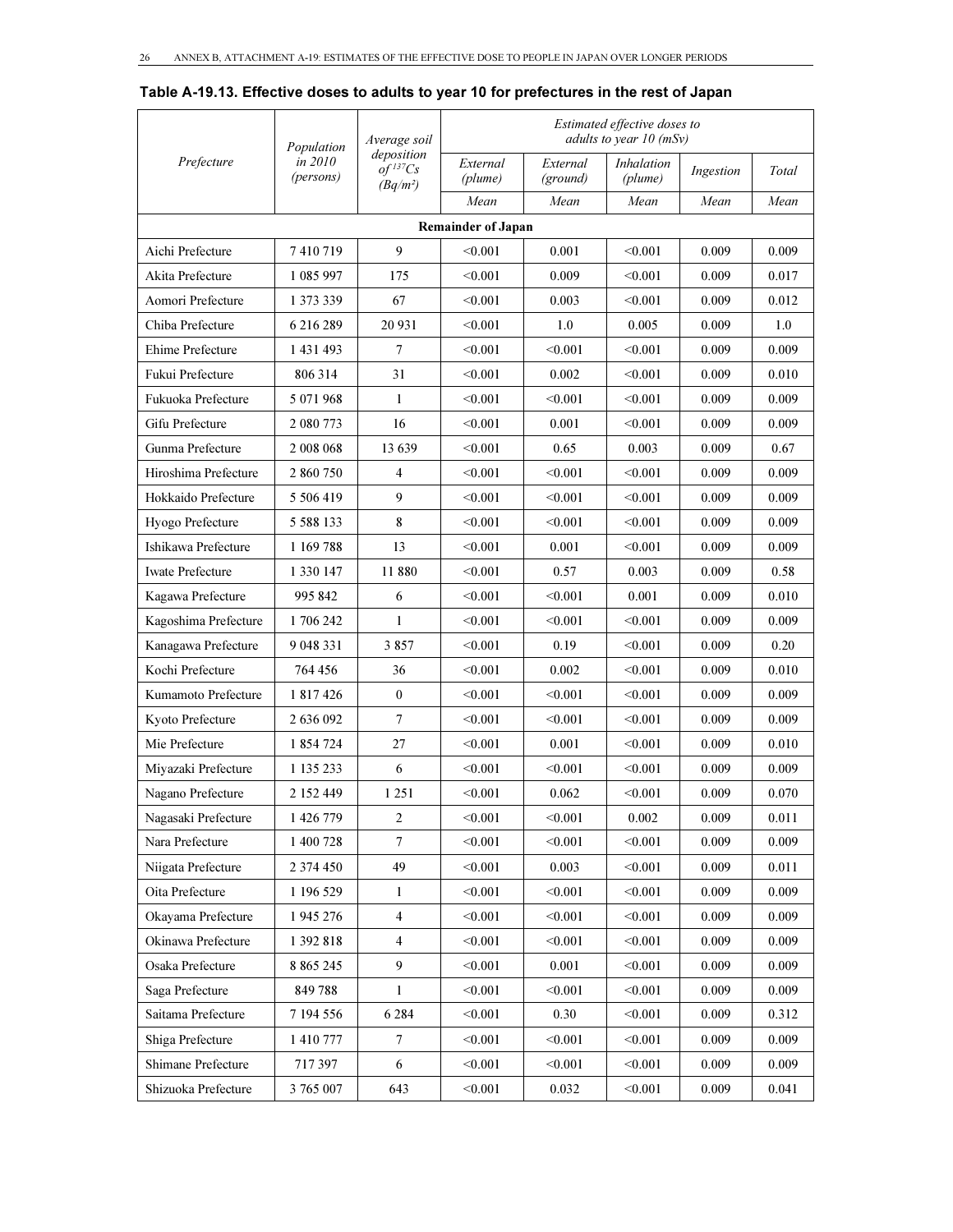|                           | Population             | Average soil                                         |                     |                      |                              | Estimated effective doses to<br>adults to year $10$ (mSy) |       |  |  |  |
|---------------------------|------------------------|------------------------------------------------------|---------------------|----------------------|------------------------------|-----------------------------------------------------------|-------|--|--|--|
| Prefecture                | in $2010$<br>(persons) | deposition<br>$of$ <sup>137</sup> $Cs$<br>$(Bq/m^2)$ | External<br>(plume) | External<br>(ground) | <i>Inhalation</i><br>(plume) | Ingestion                                                 | Total |  |  |  |
|                           |                        |                                                      | Mean                | Mean                 | Mean                         | Mean                                                      | Mean  |  |  |  |
| Tokushima Prefecture      | 785491                 | 8                                                    | < 0.001             | < 0.001              | < 0.001                      | 0.009                                                     | 0.009 |  |  |  |
| Tokyo                     | 13 159 388             | 8499                                                 | < 0.001             | 0.41                 | < 0.001                      | 0.009                                                     | 0.42  |  |  |  |
| <b>Tottori Prefecture</b> | 588 667                | 11                                                   | < 0.001             | 0.001                | < 0.001                      | 0.009                                                     | 0.009 |  |  |  |
| Toyama Prefecture         | 1 093 247              | 16                                                   | < 0.001             | 0.001                | 0.001                        | 0.009                                                     | 0.010 |  |  |  |
| Wakayama Prefecture       | 1 002 198              | 10                                                   | < 0.001             | 0.001                | < 0.001                      | 0.009                                                     | 0.009 |  |  |  |
| Yamaguchi Prefecture      | 1451338                | 3                                                    | < 0.001             | < 0.001              | < 0.001                      | 0.009                                                     | 0.009 |  |  |  |
| Yamanashi Prefecture      | 863 075                | 208                                                  | < 0.001             | 0.011                | < 0.001                      | 0.009                                                     | 0.019 |  |  |  |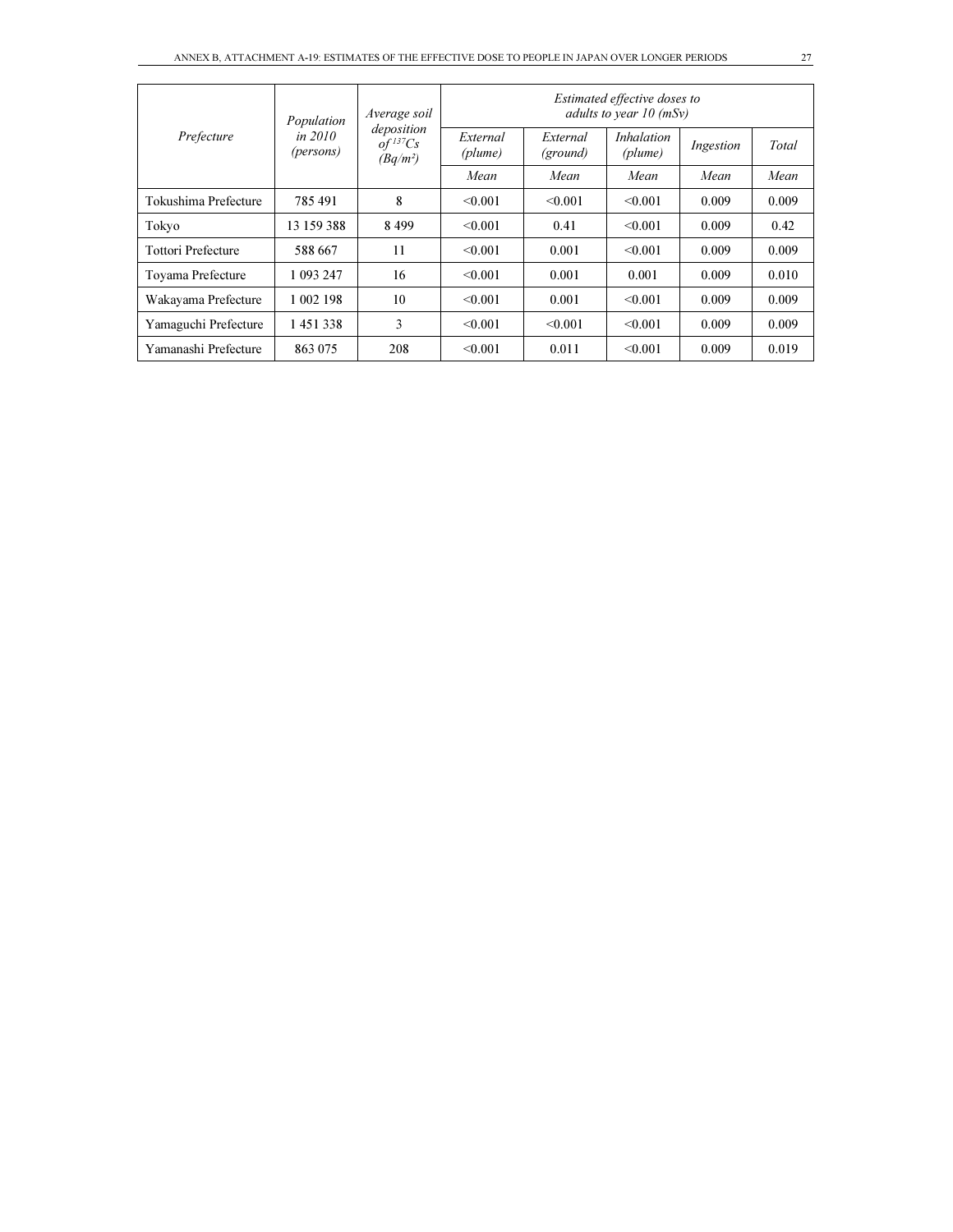#### Table A-19.14. Effective doses to 10-year-old children to year 10 for prefectures in the rest of Japan

|                         | Population           | Average<br>soil                                      |                           |                      | Estimated effective doses to<br>10-year-old children to year 10 $(mSv)$ |           |       |
|-------------------------|----------------------|------------------------------------------------------|---------------------------|----------------------|-------------------------------------------------------------------------|-----------|-------|
| Prefectures             | in 2010<br>(persons) | deposition<br>$of$ <sup>137</sup> $Cs$<br>$(Bq/m^2)$ | External<br>(plume)       | External<br>(ground) | <i>Inhalation</i><br>(plume)                                            | Ingestion | Total |
|                         |                      |                                                      | Mean                      | Mean                 | Mean                                                                    | Mean      | Mean  |
|                         |                      |                                                      | <b>Remainder of Japan</b> |                      |                                                                         |           |       |
| Aichi Prefecture        | 7 410 719            | 9                                                    | < 0.001                   | 0.001                | < 0.001                                                                 | 0.008     | 0.009 |
| Akita Prefecture        | 1 085 997            | 175                                                  | < 0.001                   | 0.010                | < 0.001                                                                 | 0.008     | 0.018 |
| Aomori Prefecture       | 1 373 339            | 67                                                   | < 0.001                   | 0.004                | < 0.001                                                                 | 0.008     | 0.012 |
| Chiba Prefecture        | 6 216 289            | 20 931                                               | < 0.001                   | 1.1                  | 0.008                                                                   | 0.008     | 1.2   |
| Ehime Prefecture        | 1 431 493            | $\overline{7}$                                       | < 0.001                   | < 0.001              | < 0.001                                                                 | 0.008     | 0.009 |
| Fukui Prefecture        | 806 314              | 31                                                   | < 0.001                   | 0.002                | < 0.001                                                                 | 0.008     | 0.010 |
| Fukuoka Prefecture      | 5 071 968            | 1                                                    | < 0.001                   | < 0.001              | < 0.001                                                                 | 0.008     | 0.008 |
| Gifu Prefecture         | 2 080 773            | 16                                                   | < 0.001                   | 0.001                | < 0.001                                                                 | 0.008     | 0.009 |
| Gunma Prefecture        | 2 008 068            | 13639                                                | < 0.001                   | 0.74                 | 0.005                                                                   | 0.008     | 0.76  |
| Hiroshima Prefecture    | 2 860 750            | $\overline{4}$                                       | < 0.001                   | < 0.001              | < 0.001                                                                 | 0.008     | 0.008 |
| Hokkaido Prefecture     | 5 506 419            | 9                                                    | < 0.001                   | 0.001                | < 0.001                                                                 | 0.008     | 0.009 |
| Hyogo Prefecture        | 5 5 8 8 1 3 3        | 8                                                    | < 0.001                   | 0.001                | < 0.001                                                                 | 0.008     | 0.009 |
| Ishikawa Prefecture     | 1 169 788            | 13                                                   | < 0.001                   | 0.001                | < 0.001                                                                 | 0.008     | 0.009 |
| <b>Iwate Prefecture</b> | 1 330 147            | 11880                                                | < 0.001                   | 0.65                 | 0.005                                                                   | 0.008     | 0.66  |
| Kagawa Prefecture       | 995 842              | 6                                                    | $<$ 0.001 $\,$            | < 0.001              | $<$ 0.001 $\,$                                                          | 0.008     | 0.009 |
| Kagoshima Prefecture    | 1 706 242            | $\mathbf{1}$                                         | < 0.001                   | < 0.001              | < 0.001                                                                 | 0.008     | 0.008 |
| Kanagawa Prefecture     | 9 048 331            | 3857                                                 | $0.001$                   | 0.21                 | 0.001                                                                   | 0.008     | 0.22  |
| Kochi Prefecture        | 764 456              | 36                                                   | < 0.001                   | 0.002                | < 0.001                                                                 | 0.008     | 0.010 |
| Kumamoto Prefecture     | 1 817 426            | $\mathbf{0}$                                         | < 0.001                   | < 0.001              | < 0.001                                                                 | 0.008     | 0.008 |
| Kyoto Prefecture        | 2 636 092            | $\tau$                                               | < 0.001                   | < 0.001              | < 0.001                                                                 | 0.008     | 0.009 |
| Mie Prefecture          | 1 854 724            | 27                                                   | < 0.001                   | 0.002                | < 0.001                                                                 | 0.008     | 0.010 |
| Miyazaki Prefecture     | 1 135 233            | 6                                                    | < 0.001                   | < 0.001              | < 0.001                                                                 | 0.008     | 0.009 |
| Nagano Prefecture       | 2 152 449            | 1 2 5 1                                              | < 0.001                   | 0.070                | < 0.001                                                                 | 0.008     | 0.079 |
| Nagasaki Prefecture     | 1 426 779            | $\overline{2}$                                       | < 0.001                   | < 0.001              | < 0.001                                                                 | 0.008     | 0.008 |
| Nara Prefecture         | 1 400 728            | $\tau$                                               | < 0.001                   | < 0.001              | < 0.001                                                                 | 0.008     | 0.009 |
| Niigata Prefecture      | 2 374 450            | 49                                                   | < 0.001                   | 0.003                | < 0.001                                                                 | 0.008     | 0.011 |
| Oita Prefecture         | 1 196 529            | $\mathbf{1}$                                         | < 0.001                   | < 0.001              | < 0.001                                                                 | 0.008     | 0.008 |
| Okayama Prefecture      | 1 945 276            | $\overline{4}$                                       | < 0.001                   | < 0.001              | < 0.001                                                                 | 0.008     | 0.008 |
| Okinawa Prefecture      | 1 392 818            | $\overline{4}$                                       | < 0.001                   | < 0.001              | < 0.001                                                                 | 0.008     | 0.008 |
| Osaka Prefecture        | 8 8 6 5 2 4 5        | $\overline{9}$                                       | < 0.001                   | 0.001                | < 0.001                                                                 | 0.008     | 0.009 |
| Saga Prefecture         | 849788               | 1                                                    | < 0.001                   | < 0.001              | < 0.001                                                                 | 0.008     | 0.008 |
| Saitama Prefecture      | 7 194 556            | 6 2 8 4                                              | < 0.001                   | 0.35                 | 0.002                                                                   | 0.008     | 0.36  |
| Shiga Prefecture        | 1 410 777            | $\boldsymbol{7}$                                     | < 0.001                   | < 0.001              | < 0.001                                                                 | 0.008     | 0.009 |
| Shimane Prefecture      | 717397               | 6                                                    | < 0.001                   | < 0.001              | < 0.001                                                                 | 0.008     | 0.009 |
| Shizuoka Prefecture     | 3 765 007            | 643                                                  | < 0.001                   | 0.037                | < 0.001                                                                 | 0.008     | 0.045 |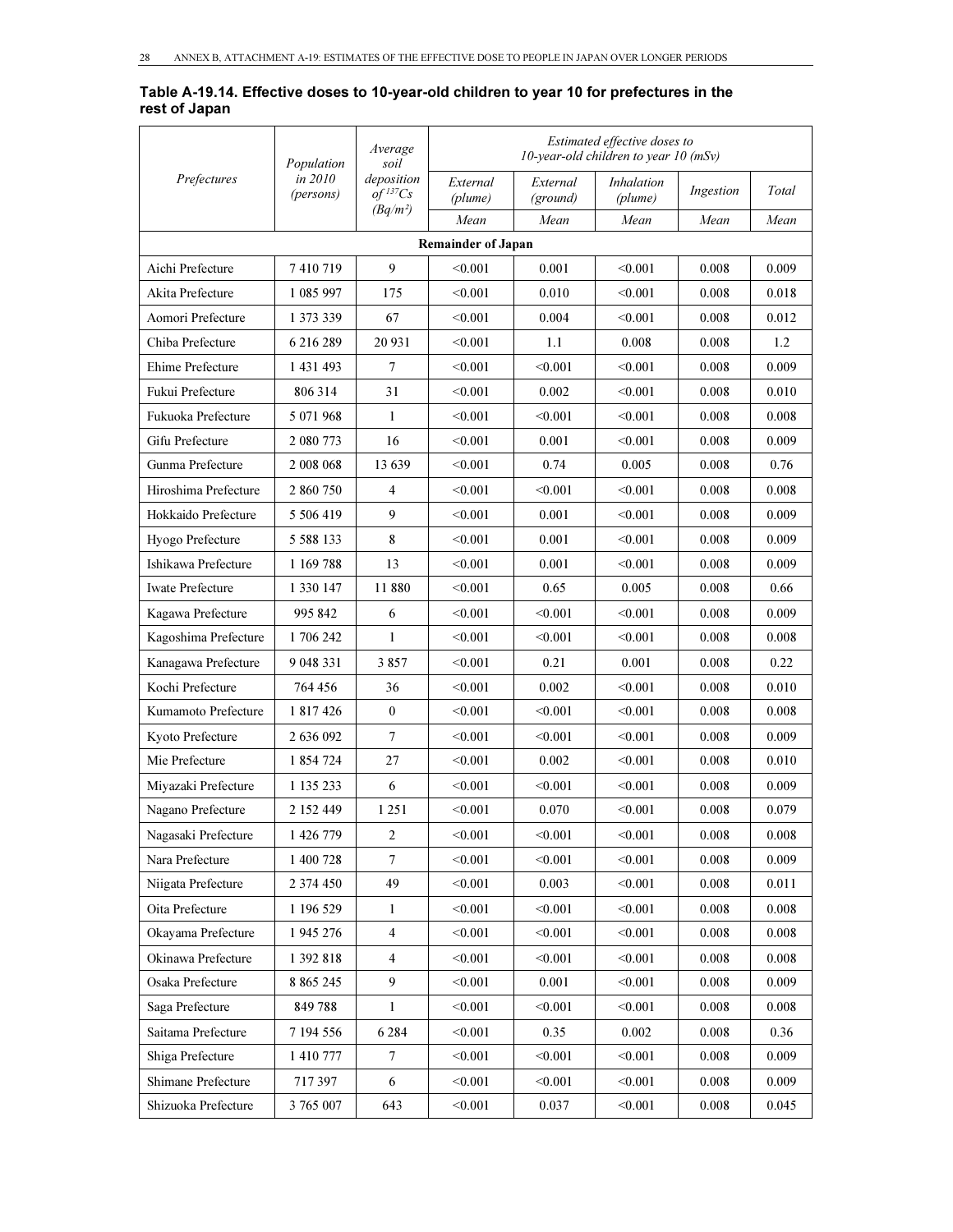|                           | Population             | Average<br>soil                                    | Estimated effective doses to<br>10-year-old children to year 10 $(mSv)$ |                      |                              |           |       |
|---------------------------|------------------------|----------------------------------------------------|-------------------------------------------------------------------------|----------------------|------------------------------|-----------|-------|
| Prefectures               | in $2010$<br>(persons) | deposition<br>$of$ <sup>137</sup> Cs<br>$(Bq/m^2)$ | External<br>(plume)                                                     | External<br>(ground) | <i>Inhalation</i><br>(plume) | Ingestion | Total |
|                           |                        |                                                    | Mean                                                                    | Mean                 | Mean                         | Mean      | Mean  |
| Tokushima Prefecture      | 785491                 | 8                                                  | < 0.001                                                                 | 0.001                | < 0.001                      | 0.008     | 0.009 |
| Tokyo                     | 13 159 388             | 8499                                               | < 0.001                                                                 | 0.47                 | 0.003                        | 0.008     | 0.48  |
| <b>Tottori Prefecture</b> | 588 667                | 11                                                 | < 0.001                                                                 | 0.001                | < 0.001                      | 0.008     | 0.009 |
| Toyama Prefecture         | 1 093 247              | 16                                                 | < 0.001                                                                 | 0.001                | < 0.001                      | 0.008     | 0.009 |
| Wakayama Prefecture       | 1 002 198              | 10                                                 | < 0.001                                                                 | 0.001                | < 0.001                      | 0.008     | 0.009 |
| Yamaguchi Prefecture      | 1451338                | 3                                                  | < 0.001                                                                 | < 0.001              | < 0.001                      | 0.008     | 0.008 |
| Yamanashi Prefecture      | 863 075                | 208                                                | < 0.001                                                                 | 0.012                | < 0.001                      | 0.008     | 0.020 |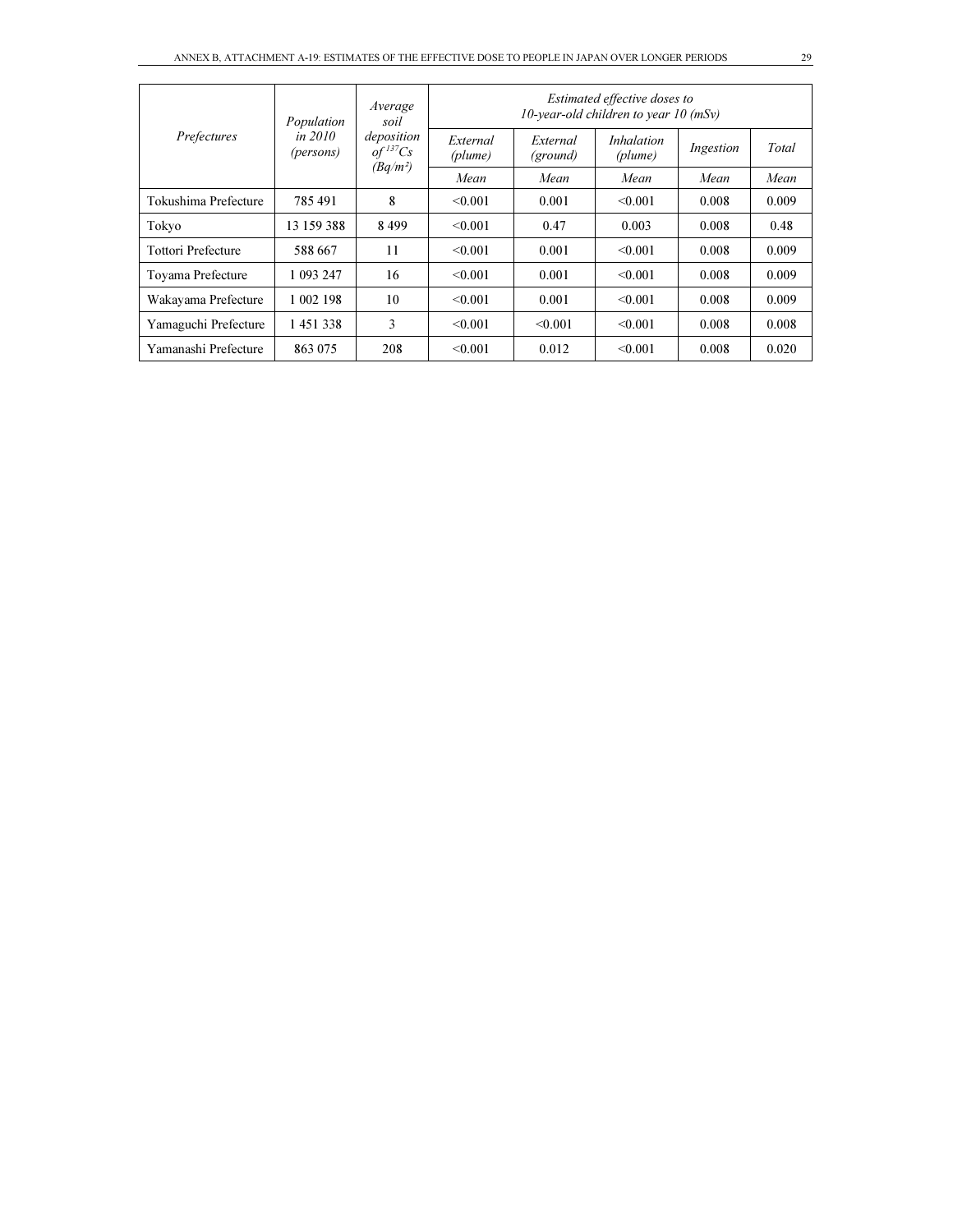|                         | Population           | Average soil<br>deposition           |                           |                      | Estimated effective doses to<br>$1$ -year-old infants to year 10 (mSv) |           |       |
|-------------------------|----------------------|--------------------------------------|---------------------------|----------------------|------------------------------------------------------------------------|-----------|-------|
| Prefectures             | in 2010<br>(persons) | $of$ <sup>137</sup> Cs<br>$(Bq/m^2)$ | External<br>(plume)       | External<br>(ground) | Inhalation<br>(plume)                                                  | Ingestion | Total |
|                         |                      |                                      | Mean                      | Mean                 | Mean                                                                   | Mean      | Mean  |
|                         |                      |                                      | <b>Remainder of Japan</b> |                      |                                                                        |           |       |
| Aichi Prefecture        | 7410719              | 9                                    | < 0.001                   | 0.001                | < 0.001                                                                | 0.007     | 0.008 |
| Akita Prefecture        | 1 085 997            | 175                                  | < 0.001                   | 0.012                | < 0.001                                                                | 0.007     | 0.019 |
| Aomori Prefecture       | 1 373 339            | 67                                   | < 0.001                   | 0.005                | < 0.001                                                                | 0.007     | 0.012 |
| Chiba Prefecture        | 6 216 289            | 20 931                               | < 0.001                   | 1.3                  | 0.009                                                                  | 0.007     | 1.3   |
| Ehime Prefecture        | 1 431 493            | 7                                    | < 0.001                   | < 0.001              | < 0.001                                                                | 0.007     | 0.008 |
| Fukui Prefecture        | 806 314              | 31                                   | < 0.001                   | 0.002                | < 0.001                                                                | 0.007     | 0.009 |
| Fukuoka Prefecture      | 5 071 968            | 1                                    | < 0.001                   | < 0.001              | < 0.001                                                                | 0.007     | 0.007 |
| Gifu Prefecture         | 2 080 773            | 16                                   | < 0.001                   | 0.001                | < 0.001                                                                | 0.007     | 0.008 |
| Gunma Prefecture        | 2 008 068            | 13 639                               | < 0.001                   | 0.87                 | 0.006                                                                  | 0.007     | 0.89  |
| Hiroshima Prefecture    | 2 860 750            | 4                                    | < 0.001                   | < 0.001              | < 0.001                                                                | 0.007     | 0.008 |
| Hokkaido Prefecture     | 5 506 419            | 9                                    | < 0.001                   | 0.001                | < 0.001                                                                | 0.007     | 0.008 |
| Hyogo Prefecture        | 5 5 8 8 1 3 3        | 8                                    | < 0.001                   | 0.001                | < 0.001                                                                | 0.007     | 0.008 |
| Ishikawa Prefecture     | 1 169 788            | 13                                   | < 0.001                   | 0.001                | < 0.001                                                                | 0.007     | 0.008 |
| <b>Iwate Prefecture</b> | 1 330 147            | 11880                                | < 0.001                   | 0.76                 | 0.005                                                                  | 0.007     | 0.77  |
| Kagawa Prefecture       | 995 842              | 6                                    | < 0.001                   | < 0.001              | < 0.001                                                                | 0.007     | 0.008 |
| Kagoshima Prefecture    | 1 706 242            | 1                                    | < 0.001                   | < 0.001              | < 0.001                                                                | 0.007     | 0.007 |
| Kanagawa Prefecture     | 9 048 331            | 3857                                 | < 0.001                   | 0.25                 | 0.002                                                                  | 0.007     | 0.26  |
| Kochi Prefecture        | 764 456              | 36                                   | < 0.001                   | 0.003                | < 0.001                                                                | 0.007     | 0.010 |
| Kumamoto Prefecture     | 1 817 426            | $\mathbf{0}$                         | < 0.001                   | < 0.001              | < 0.001                                                                | 0.007     | 0.007 |
| Kyoto Prefecture        | 2 636 092            | 7                                    | < 0.001                   | 0.001                | < 0.001                                                                | 0.007     | 0.008 |
| Mie Prefecture          | 1 854 724            | 27                                   | < 0.001                   | 0.002                | < 0.001                                                                | 0.007     | 0.009 |
| Miyazaki Prefecture     | 1 135 233            | 6                                    | < 0.001                   | < 0.001              | < 0.001                                                                | 0.007     | 0.008 |
| Nagano Prefecture       | 2 152 449            | 1 251                                | < 0.001                   | 0.083                | < 0.001                                                                | 0.007     | 0.090 |
| Nagasaki Prefecture     | 1 426 779            | $\overline{2}$                       | < 0.001                   | < 0.001              | < 0.001                                                                | 0.007     | 0.007 |
| Nara Prefecture         | 1 400 728            | $\overline{7}$                       | < 0.001                   | 0.001                | < 0.001                                                                | 0.007     | 0.008 |
| Niigata Prefecture      | 2 374 450            | 49                                   | < 0.001                   | 0.003                | < 0.001                                                                | 0.007     | 0.011 |
| Oita Prefecture         | 1 196 529            | 1                                    | < 0.001                   | < 0.001              | < 0.001                                                                | 0.007     | 0.007 |
| Okayama Prefecture      | 1 945 276            | $\overline{4}$                       | < 0.001                   | < 0.001              | < 0.001                                                                | 0.007     | 0.008 |
| Okinawa Prefecture      | 1 392 818            | $\overline{4}$                       | < 0.001                   | < 0.001              | < 0.001                                                                | 0.007     | 0.008 |
| Osaka Prefecture        | 8 865 245            | 9                                    | < 0.001                   | 0.001                | < 0.001                                                                | 0.007     | 0.008 |
| Saga Prefecture         | 849788               | $\mathbf{1}$                         | < 0.001                   | < 0.001              | < 0.001                                                                | 0.007     | 0.007 |
| Saitama Prefecture      | 7 194 556            | 6 2 8 4                              | < 0.001                   | 0.41                 | 0.003                                                                  | 0.007     | 0.42  |
| Shiga Prefecture        | 1 410 777            | 7                                    | < 0.001                   | 0.001                | < 0.001                                                                | 0.007     | 0.008 |
| Shimane Prefecture      | 717397               | 6                                    | < 0.001                   | < 0.001              | < 0.001                                                                | 0.007     | 0.008 |

Shizuoka Prefecture 3 765 007 643  $\leq 0.001$  0.043  $\leq 0.001$  0.007 0.050

#### Table A-19.15. Effective doses to 1-year-old infants to year 10 for prefectures in the rest of Japan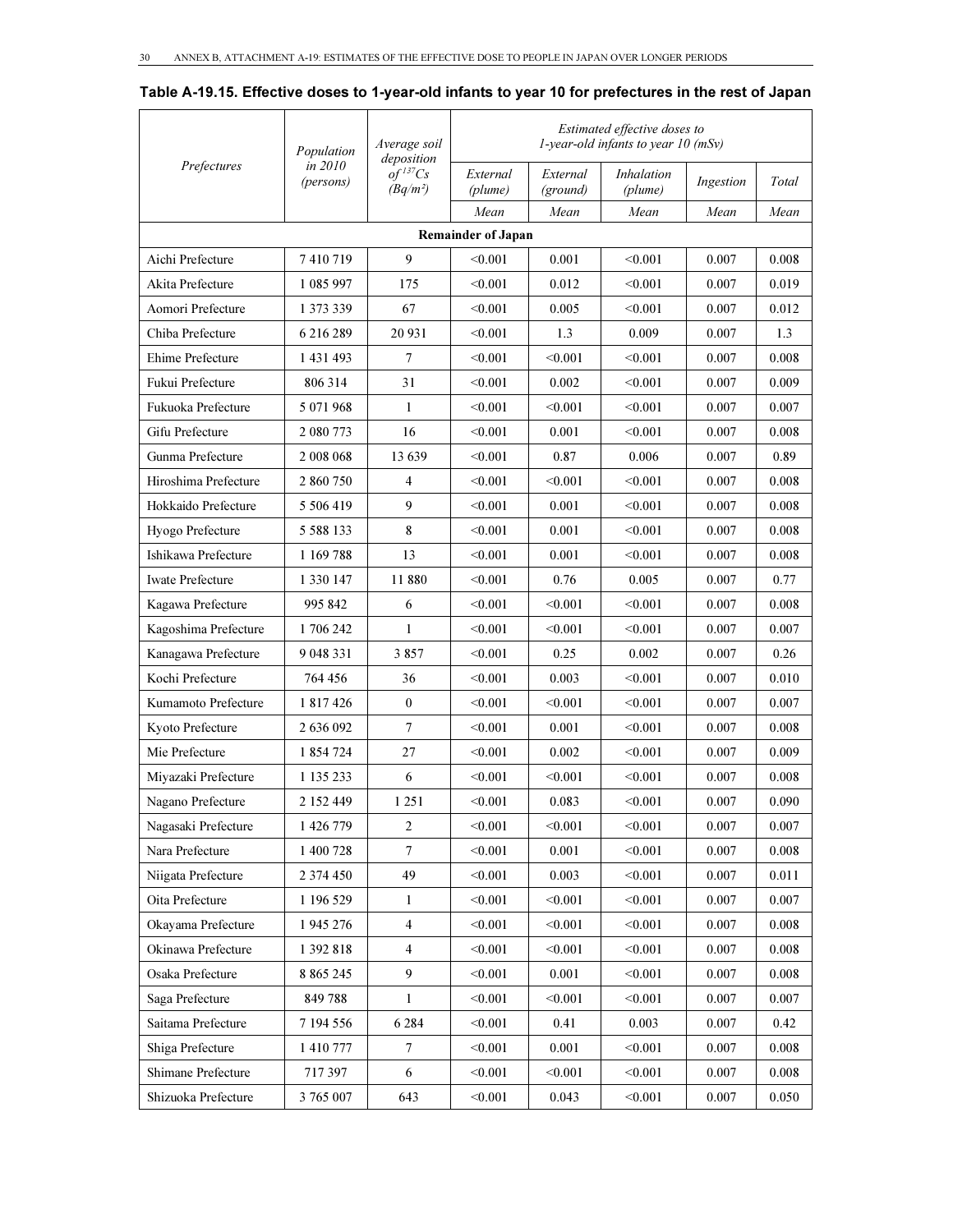|                           | Population           | Average soil<br>deposition           |                     |                      | Estimated effective doses to<br>1-year-old infants to year $10$ (mSv) |           |       |
|---------------------------|----------------------|--------------------------------------|---------------------|----------------------|-----------------------------------------------------------------------|-----------|-------|
| Prefectures               | in 2010<br>(persons) | $of$ <sup>137</sup> Cs<br>$(Bq/m^2)$ | External<br>(plume) | External<br>(ground) | <i>Inhalation</i><br>(plume)                                          | Ingestion | Total |
|                           |                      |                                      | Mean                | Mean                 | Mean                                                                  | Mean      | Mean  |
| Tokushima Prefecture      | 785491               | 8                                    | < 0.001             | 0.001                | < 0.001                                                               | 0.007     | 0.008 |
| Tokyo                     | 13 159 388           | 8499                                 | < 0.001             | 0.55                 | 0.004                                                                 | 0.007     | 0.56  |
| <b>Tottori Prefecture</b> | 588 667              | 11                                   | < 0.001             | 0.001                | < 0.001                                                               | 0.007     | 0.008 |
| Toyama Prefecture         | 1 093 247            | 16                                   | < 0.001             | 0.001                | < 0.001                                                               | 0.007     | 0.008 |
| Wakayama Prefecture       | 1 002 198            | 10                                   | < 0.001             | 0.001                | < 0.001                                                               | 0.007     | 0.008 |
| Yamaguchi Prefecture      | 1451338              | 3                                    | < 0.001             | < 0.001              | < 0.001                                                               | 0.007     | 0.007 |
| Yamanashi Prefecture      | 863 075              | 208                                  | < 0.001             | 0.014                | < 0.001                                                               | 0.007     | 0.021 |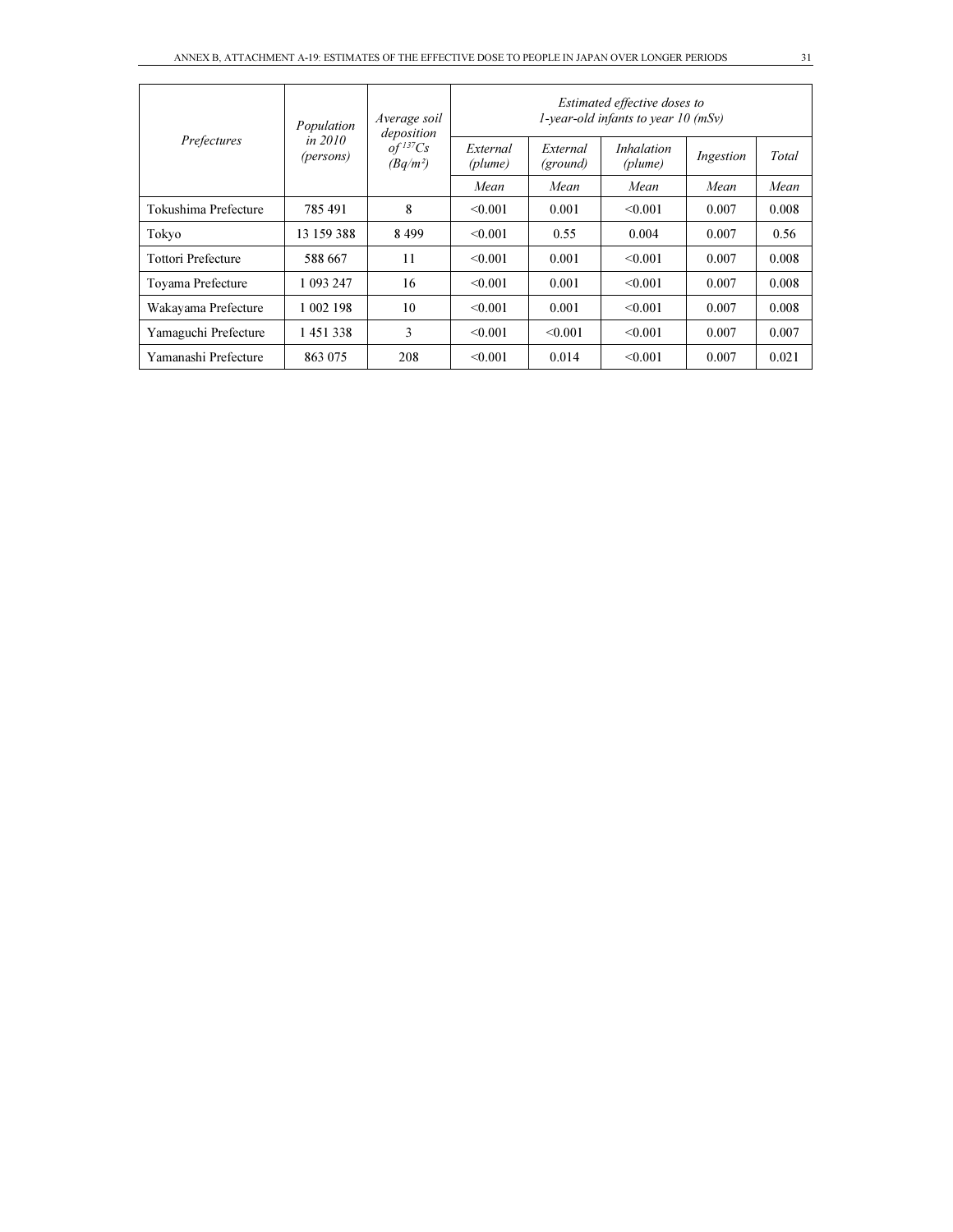|                         |                                    | Average soil                         |                           |                      | Estimated effective doses to<br>adults over a lifetime (mSv) |           |                     |
|-------------------------|------------------------------------|--------------------------------------|---------------------------|----------------------|--------------------------------------------------------------|-----------|---------------------|
| Prefectures             | Population<br>in 2010<br>(persons) | deposition<br>$of$ <sup>137</sup> Cs | External<br>(plume)       | External<br>(ground) | <i>Inhalation</i><br>(plume)                                 | Ingestion | External<br>(plume) |
|                         |                                    | $(Bq/m^2)$                           | Mean                      | Mean                 | Mean                                                         | Mean      | Mean                |
|                         |                                    |                                      | <b>Remainder of Japan</b> |                      |                                                              |           |                     |
| Aichi Prefecture        | 7410719                            | 9                                    | < 0.001                   | 0.001                | < 0.001                                                      | 0.010     | 0.010               |
| Akita Prefecture        | 1 085 997                          | 175                                  | < 0.001                   | 0.012                | < 0.001                                                      | 0.010     | 0.022               |
| Aomori Prefecture       | 1 373 339                          | 67                                   | < 0.001                   | 0.005                | < 0.001                                                      | 0.010     | 0.015               |
| Chiba Prefecture        | 6 216 289                          | 20 9 31                              | < 0.001                   | 1.4                  | 0.005                                                        | 0.010     | 1.4                 |
| Ehime Prefecture        | 1 431 493                          | 7                                    | < 0.001                   | < 0.001              | < 0.001                                                      | 0.010     | 0.010               |
| Fukui Prefecture        | 806 314                            | 31                                   | < 0.001                   | 0.002                | < 0.001                                                      | 0.010     | 0.012               |
| Fukuoka Prefecture      | 5 071 968                          | $\mathbf{1}$                         | < 0.001                   | < 0.001              | < 0.001                                                      | 0.010     | 0.010               |
| Gifu Prefecture         | 2 080 773                          | 16                                   | < 0.001                   | 0.001                | < 0.001                                                      | 0.010     | 0.01                |
| Gunma Prefecture        | 2 008 068                          | 13 639                               | < 0.001                   | 0.92                 | 0.003                                                        | 0.010     | 0.94                |
| Hiroshima Prefecture    | 2 860 750                          | $\overline{4}$                       | < 0.001                   | < 0.001              | < 0.001                                                      | 0.010     | 0.010               |
| Hokkaido Prefecture     | 5 506 419                          | 9                                    | < 0.001                   | 0.001                | < 0.001                                                      | 0.010     | 0.011               |
| Hyogo Prefecture        | 5 5 8 8 1 3 3                      | 8                                    | < 0.001                   | 0.001                | < 0.001                                                      | 0.010     | 0.010               |
| Ishikawa Prefecture     | 1 169 788                          | 13                                   | < 0.001                   | 0.001                | < 0.001                                                      | 0.010     | 0.011               |
| <b>Iwate Prefecture</b> | 1 330 147                          | 11 880                               | < 0.001                   | 0.81                 | 0.003                                                        | 0.010     | 0.82                |
| Kagawa Prefecture       | 995 842                            | 6                                    | < 0.001                   | < 0.001              | 0.001                                                        | 0.010     | 0.012               |
| Kagoshima Prefecture    | 1706242                            | 1                                    | < 0.001                   | < 0.001              | < 0.001                                                      | 0.010     | 0.010               |
| Kanagawa Prefecture     | 9 048 331                          | 3857                                 | < 0.001                   | 0.26                 | < 0.001                                                      | 0.010     | 0.27                |
| Kochi Prefecture        | 764 456                            | 36                                   | < 0.001                   | 0.003                | < 0.001                                                      | 0.010     | 0.012               |
| Kumamoto Prefecture     | 1 817 426                          | $\mathbf{0}$                         | < 0.001                   | < 0.001              | < 0.001                                                      | 0.010     | 0.010               |
| Kyoto Prefecture        | 2 636 092                          | $\overline{7}$                       | < 0.001                   | 0.001                | < 0.001                                                      | 0.010     | 0.010               |
| Mie Prefecture          | 1 854 724                          | 27                                   | < 0.001                   | 0.002                | < 0.001                                                      | 0.010     | 0.012               |
| Miyazaki Prefecture     | 1 135 233                          | 6                                    | < 0.001                   | < 0.001              | < 0.001                                                      | 0.010     | 0.010               |
| Nagano Prefecture       | 2 152 449                          | 1 2 5 1                              | < 0.001                   | 0.086                | < 0.001                                                      | 0.010     | 0.096               |
| Nagasaki Prefecture     | 1 426 779                          | $\sqrt{2}$                           | < 0.001                   | $0.00\,$             | 0.002                                                        | 0.010     | 0.012               |
| Nara Prefecture         | 1 400 728                          | $\tau$                               | < 0.001                   | 0.001                | < 0.001                                                      | 0.010     | 0.010               |
| Niigata Prefecture      | 2 374 450                          | 49                                   | < 0.001                   | 0.003                | < 0.001                                                      | 0.010     | 0.013               |
| Oita Prefecture         | 1 196 529                          | $\mathbf{1}$                         | < 0.001                   | < 0.001              | < 0.001                                                      | 0.010     | 0.010               |
| Okayama Prefecture      | 1 945 276                          | $\overline{4}$                       | < 0.001                   | < 0.001              | < 0.001                                                      | 0.010     | 0.010               |
| Okinawa Prefecture      | 1 392 818                          | $\overline{4}$                       | < 0.001                   | < 0.001              | < 0.001                                                      | 0.010     | 0.010               |
| Osaka Prefecture        | 8 8 6 5 2 4 5                      | 9                                    | < 0.001                   | 0.001                | < 0.001                                                      | 0.010     | 0.010               |
| Saga Prefecture         | 849788                             | $\mathbf{1}$                         | < 0.001                   | < 0.001              | < 0.001                                                      | 0.010     | 0.010               |
| Saitama Prefecture      | 7 194 556                          | 6 2 8 4                              | < 0.001                   | 0.43                 | < 0.001                                                      | 0.010     | 0.44                |
| Shiga Prefecture        | 1410777                            | $7\phantom{.0}$                      | < 0.001                   | 0.001                | < 0.001                                                      | 0.010     | 0.010               |
| Shimane Prefecture      | 717397                             | 6                                    | < 0.001                   | < 0.001              | < 0.001                                                      | 0.010     | 0.010               |
| Shizuoka Prefecture     | 3 765 007                          | 643                                  | < 0.001                   | 0.045                | < 0.001                                                      | 0.010     | 0.055               |
| Tokushima Prefecture    | 785 491                            | 8                                    | < 0.001                   | 0.001                | < 0.001                                                      | 0.010     | 0.010               |

Table A-19.16. Effective doses to adults over a lifetime for prefectures in the rest of Japan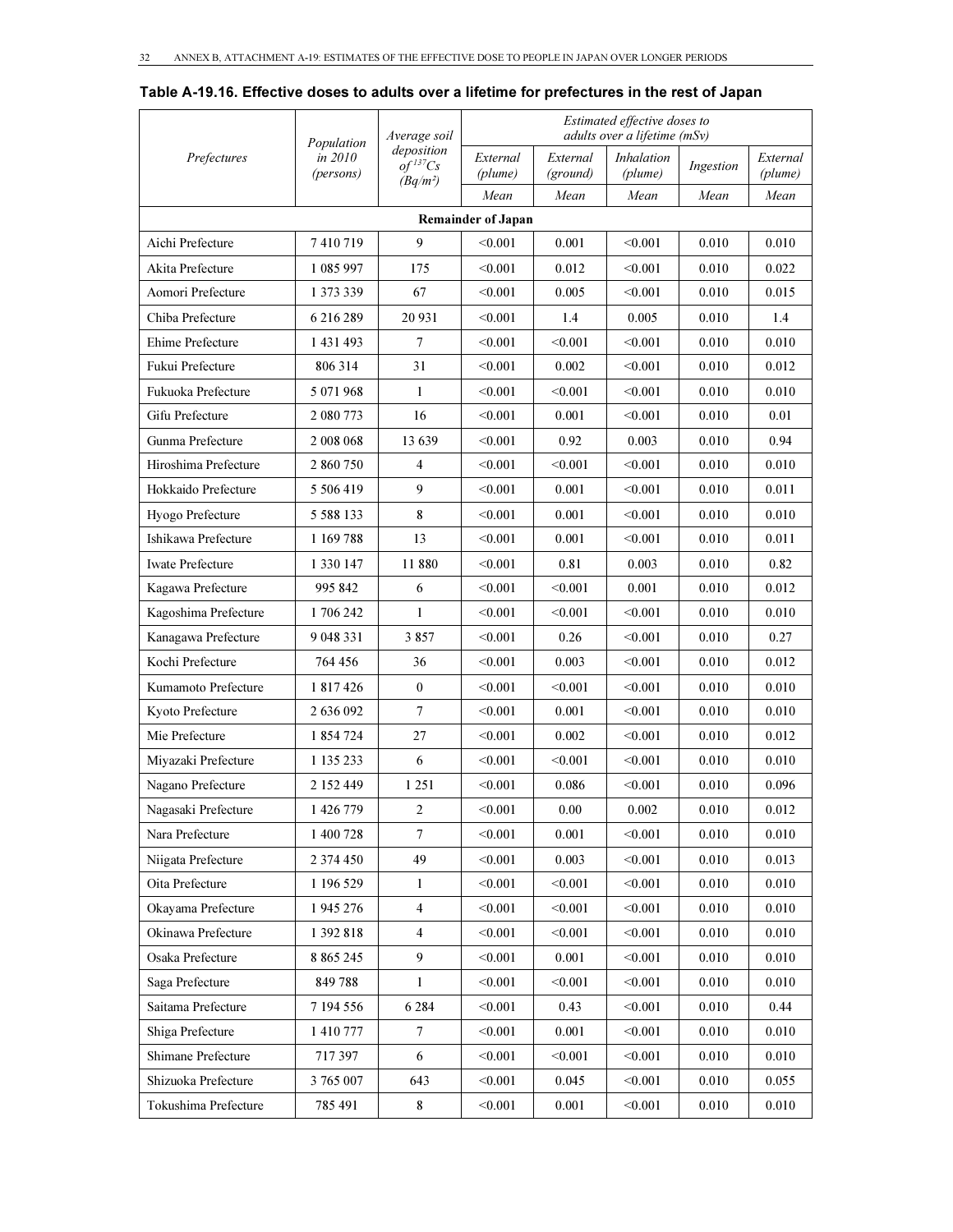| Prefectures               | Population             | Average soil                                       | Estimated effective doses to<br>adults over a lifetime (mSv) |                      |                              |           |                     |  |
|---------------------------|------------------------|----------------------------------------------------|--------------------------------------------------------------|----------------------|------------------------------|-----------|---------------------|--|
|                           | in $2010$<br>(persons) | deposition<br>$of$ <sup>137</sup> Cs<br>$(Bq/m^2)$ | External<br>(plume)                                          | External<br>(ground) | <i>Inhalation</i><br>(plume) | Ingestion | External<br>(plume) |  |
|                           |                        |                                                    | Mean                                                         | Mean                 | Mean                         | Mean      | Mean                |  |
| Tokyo                     | 13 159 388             | 8499                                               | < 0.001                                                      | 0.58                 | < 0.001                      | 0.010     | 0.59                |  |
| <b>Tottori Prefecture</b> | 588 667                | 11                                                 | < 0.001                                                      | 0.001                | < 0.001                      | 0.010     | 0.011               |  |
| Toyama Prefecture         | 1 093 247              | 16                                                 | < 0.001                                                      | 0.001                | 0.001                        | 0.010     | 0.012               |  |
| Wakayama Prefecture       | 1 002 198              | 10                                                 | < 0.001                                                      | 0.001                | < 0.001                      | 0.010     | 0.010               |  |
| Yamaguchi Prefecture      | 1451338                | 3                                                  | < 0.001                                                      | < 0.001              | < 0.001                      | 0.010     | 0.010               |  |
| Yamanashi Prefecture      | 863 075                | 208                                                | < 0.001                                                      | 0.015                | < 0.001                      | 0.010     | 0.024               |  |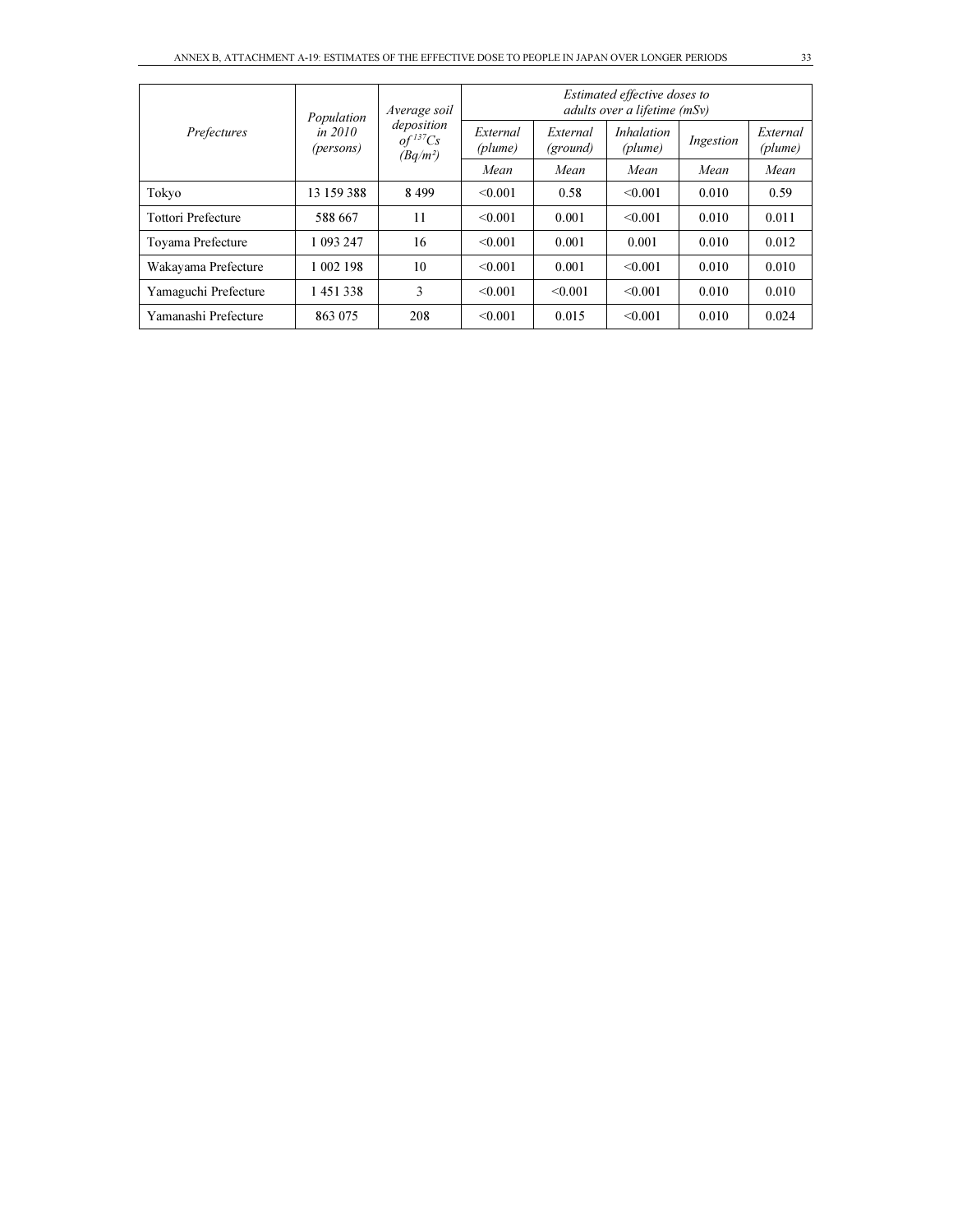#### Table A-19.17. Effective doses to 10-year-old children over a lifetime for prefecture in the rest of Japan

| Prefectures             | Population           | Average soil                                       | Estimated effective doses to<br>10-year-old children over a lifetime $(mSv)$ |                      |                              |           |                     |  |  |
|-------------------------|----------------------|----------------------------------------------------|------------------------------------------------------------------------------|----------------------|------------------------------|-----------|---------------------|--|--|
|                         | in 2010<br>(persons) | deposition<br>$of$ <sup>137</sup> Cs<br>$(Bq/m^2)$ | External<br>(plume)                                                          | External<br>(ground) | <i>Inhalation</i><br>(plume) | Ingestion | External<br>(plume) |  |  |
|                         |                      |                                                    | Mean                                                                         | Mean                 | Mean                         | Mean      | Mean                |  |  |
|                         |                      |                                                    | <b>Remainder of Japan</b>                                                    |                      |                              |           |                     |  |  |
| Aichi Prefecture        | 7410719              | 9                                                  | < 0.001                                                                      | 0.001                | < 0.001                      | 0.009     | 0.010               |  |  |
| Akita Prefecture        | 1 085 997            | 175                                                | < 0.001                                                                      | 0.014                | < 0.001                      | 0.009     | 0.023               |  |  |
| Aomori Prefecture       | 1 373 339            | 67                                                 | < 0.001                                                                      | 0.005                | < 0.001                      | 0.009     | 0.015               |  |  |
| Chiba prefecture        | 6 216 289            | 20 931                                             | < 0.001                                                                      | 1.6                  | 0.008                        | 0.009     | 1.6                 |  |  |
| Ehime Prefecture        | 1 431 493            | 7                                                  | < 0.001                                                                      | 0.001                | < 0.001                      | 0.009     | 0.010               |  |  |
| Fukui Prefecture        | 806 314              | 31                                                 | < 0.001                                                                      | 0.003                | < 0.001                      | 0.009     | 0.012               |  |  |
| Fukuoka Prefecture      | 5 071 968            | 1                                                  | < 0.001                                                                      | 0.000                | < 0.001                      | 0.009     | 0.009               |  |  |
| Gifu Prefecture         | 2 080 773            | 16                                                 | < 0.001                                                                      | 0.001                | < 0.001                      | 0.009     | 0.011               |  |  |
| Gunma Prefecture        | 2 008 068            | 13 639                                             | < 0.001                                                                      | 1.0                  | 0.005                        | 0.009     | 1.0                 |  |  |
| Hiroshima Prefecture    | 2 860 750            | $\overline{4}$                                     | < 0.001                                                                      | 0.000                | < 0.001                      | 0.009     | 0.010               |  |  |
| Hokkaido Prefecture     | 5 506 419            | 9                                                  | < 0.001                                                                      | 0.001                | < 0.001                      | 0.009     | 0.010               |  |  |
| Hyogo Prefecture        | 5 5 8 8 1 3 3        | 8                                                  | < 0.001                                                                      | 0.001                | < 0.001                      | 0.009     | 0.010               |  |  |
| Ishikawa Prefecture     | 1 169 788            | 13                                                 | < 0.001                                                                      | 0.00                 | 0.005                        | 0.009     | 0.010               |  |  |
| <b>Iwate Prefecture</b> | 1 330 147            | 11880                                              | < 0.001                                                                      | 0.89                 | < 0.001                      | 0.009     | 0.91                |  |  |
| Kagawa Prefecture       | 995 842              | 6                                                  | < 0.001                                                                      | 0.000                | < 0.001                      | 0.009     | 0.010               |  |  |
| Kagoshima Prefecture    | 1706242              | 1                                                  | < 0.001                                                                      | 0.00                 | 0.001                        | 0.009     | 0.009               |  |  |
| Kanagawa Prefecture     | 9 048 331            | 3857                                               | < 0.001                                                                      | 0.29                 | < 0.001                      | 0.009     | 0.30                |  |  |
| Kochi Prefecture        | 764 456              | 36                                                 | < 0.001                                                                      | 0.003                | < 0.001                      | 0.009     | 0.012               |  |  |
| Kumamoto Prefecture     | 1 817 426            | $\mathbf{0}$                                       | < 0.001                                                                      | 0.000                | < 0.001                      | 0.009     | 0.009               |  |  |
| Kyoto Prefecture        | 2 636 092            | $\overline{7}$                                     | < 0.001                                                                      | 0.001                | < 0.001                      | 0.009     | 0.010               |  |  |
| Mie Prefecture          | 1 854 724            | 27                                                 | < 0.001                                                                      | 0.002                | < 0.001                      | 0.009     | 0.012               |  |  |
| Miyazaki Prefecture     | 1 135 233            | 6                                                  | < 0.001                                                                      | 0.000                | < 0.001                      | 0.009     | 0.010               |  |  |
| Nagano Prefecture       | 2 152 449            | 1 25 1                                             | < 0.001                                                                      | 0.10                 | < 0.001                      | 0.009     | 0.11                |  |  |
| Nagasaki Prefecture     | 1 426 779            | $\boldsymbol{2}$                                   | < 0.001                                                                      | 0.000                | < 0.001                      | 0.009     | 0.010               |  |  |
| Nara Prefecture         | 1 400 728            | $\boldsymbol{7}$                                   | < 0.001                                                                      | 0.001                | < 0.001                      | 0.009     | 0.010               |  |  |
| Niigata Prefecture      | 2 374 450            | 49                                                 | < 0.001                                                                      | 0.004                | < 0.001                      | 0.009     | 0.013               |  |  |
| Oita Prefecture         | 1 196 529            | $\mathbf{1}$                                       | < 0.001                                                                      | 0.000                | < 0.001                      | 0.009     | 0.010               |  |  |
| Okayama Prefecture      | 1 945 276            | $\overline{4}$                                     | < 0.001                                                                      | 0.000                | < 0.001                      | 0.009     | 0.010               |  |  |
| Okinawa Prefecture      | 1 392 818            | 4                                                  | < 0.001                                                                      | 0.000                | < 0.001                      | 0.009     | 0.010               |  |  |
| Osaka Prefecture        | 8 8 6 5 2 4 5        | $\overline{9}$                                     | < 0.001                                                                      | 0.001                | < 0.001                      | 0.009     | 0.010               |  |  |
| Saga Prefecture         | 849788               | 1                                                  | < 0.001                                                                      | 0.000                | < 0.001                      | 0.009     | 0.009               |  |  |
| Saitama Prefecture      | 7 194 556            | 6 2 8 4                                            | < 0.001                                                                      | 0.47                 | 0.002                        | 0.009     | 0.49                |  |  |
| Shiga Prefecture        | 1 410 777            | $\boldsymbol{7}$                                   | < 0.001                                                                      | 0.001                | < 0.001                      | 0.009     | 0.010               |  |  |
| Shimane Prefecture      | 717397               | 6                                                  | < 0.001                                                                      | 0.000                | < 0.001                      | 0.009     | 0.010               |  |  |
| Shizuoka Prefecture     | 3 765 007            | 643                                                | < 0.001                                                                      | 0.050                | < 0.001                      | 0.009     | 0.059               |  |  |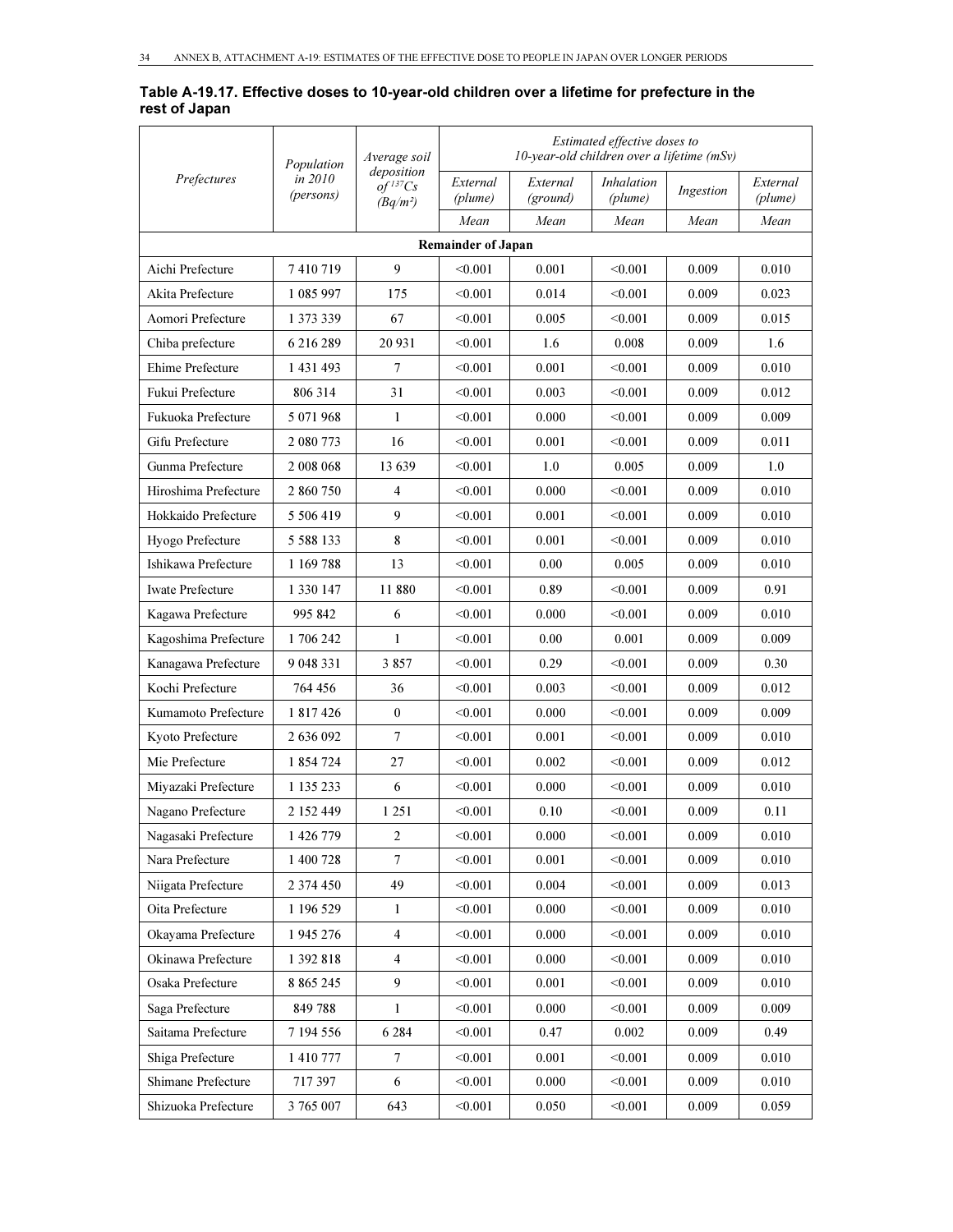| Prefectures          | Population           | Average soil<br>deposition<br>$of$ <sup>137</sup> $Cs$<br>$(Bq/m^2)$ | Estimated effective doses to<br>10-year-old children over a lifetime $(mSv)$ |                      |                              |           |                     |  |  |
|----------------------|----------------------|----------------------------------------------------------------------|------------------------------------------------------------------------------|----------------------|------------------------------|-----------|---------------------|--|--|
|                      | in 2010<br>(persons) |                                                                      | External<br>(plume)                                                          | External<br>(ground) | <i>Inhalation</i><br>(plume) | Ingestion | External<br>(plume) |  |  |
|                      |                      |                                                                      | Mean                                                                         | Mean                 | Mean                         | Mean      | Mean                |  |  |
| Tokushima Prefecture | 785491               | 8                                                                    | < 0.001                                                                      | 0.001                | < 0.001                      | 0.009     | 0.010               |  |  |
| Tokyo                | 13 159 388           | 8499                                                                 | < 0.001                                                                      | 0.64                 | 0.003                        | 0.009     | 0.65                |  |  |
| Tottori Prefecture   | 588 667              | 11                                                                   | < 0.001                                                                      | 0.001                | < 0.001                      | 0.009     | 0.010               |  |  |
| Toyama Prefecture    | 1 093 247            | 16                                                                   | < 0.001                                                                      | 0.001                | < 0.001                      | 0.009     | 0.011               |  |  |
| Wakayama Prefecture  | 1 002 198            | 10                                                                   | < 0.001                                                                      | 0.001                | < 0.001                      | 0.009     | 0.010               |  |  |
| Yamaguchi Prefecture | 1451338              | 3                                                                    | < 0.001                                                                      | 0.000                | < 0.001                      | 0.009     | 0.010               |  |  |
| Yamanashi Prefecture | 863 075              | 208                                                                  | < 0.001                                                                      | 0.016                | < 0.001                      | 0.009     | 0.026               |  |  |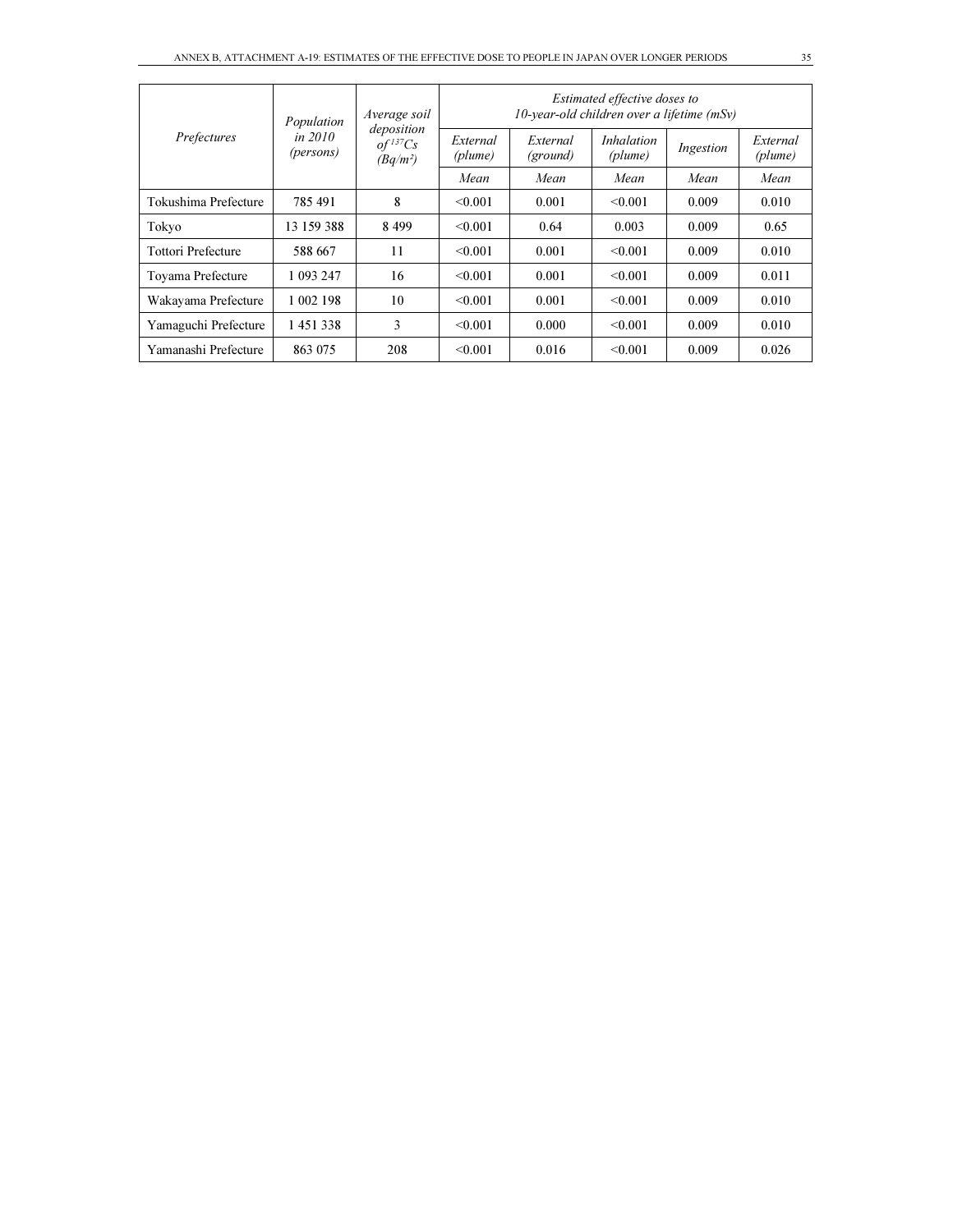#### Table A-19.18. Effective doses to 1-year-old infants over a lifetime for prefectures in the rest of Japan

|                         | Population           | Average soil                                         |                           | Estimated effective doses to<br>$1$ -year-old infants over a lifetime (mSv) |                              |           |                     |  |  |  |
|-------------------------|----------------------|------------------------------------------------------|---------------------------|-----------------------------------------------------------------------------|------------------------------|-----------|---------------------|--|--|--|
| Prefectures             | in 2010<br>(persons) | deposition<br>$of$ <sup>137</sup> $Cs$<br>$(Bq/m^2)$ | External<br>(plume)       | External<br>(ground)                                                        | <i>Inhalation</i><br>(plume) | Ingestion | External<br>(plume) |  |  |  |
|                         |                      |                                                      | Mean                      | Mean                                                                        | Mean                         | Mean      | Mean                |  |  |  |
|                         |                      |                                                      | <b>Remainder of Japan</b> |                                                                             |                              |           |                     |  |  |  |
| Aichi Prefecture        | 7410719              | 9                                                    | < 0.001                   | 0.001                                                                       | < 0.001                      | 0.008     | 0.009               |  |  |  |
| Akita Prefecture        | 1 085 997            | 175                                                  | < 0.001                   | 0.016                                                                       | < 0.001                      | 0.008     | 0.024               |  |  |  |
| Aomori Prefecture       | 1 373 339            | 67                                                   | < 0.001                   | 0.006                                                                       | < 0.001                      | 0.008     | 0.015               |  |  |  |
| Chiba Prefecture        | 6 216 289            | 20 931                                               | < 0.001                   | 1.8                                                                         | 0.009                        | 0.008     | 1.8                 |  |  |  |
| Ehime Prefecture        | 1 431 493            | 7                                                    | < 0.001                   | 0.001                                                                       | < 0.001                      | 0.008     | 0.009               |  |  |  |
| Fukui Prefecture        | 806 314              | 31                                                   | < 0.001                   | 0.003                                                                       | < 0.001                      | 0.008     | 0.011               |  |  |  |
| Fukuoka Prefecture      | 5 071 968            | 1                                                    | < 0.001                   | 0.000                                                                       | < 0.001                      | 0.008     | 0.009               |  |  |  |
| Gifu Prefecture         | 2 080 773            | 16                                                   | < 0.001                   | 0.001                                                                       | < 0.001                      | 0.008     | 0.010               |  |  |  |
| Gunma Prefecture        | 2 008 068            | 13639                                                | < 0.001                   | 1.2                                                                         | 0.006                        | 0.008     | 1.2                 |  |  |  |
| Hiroshima Prefecture    | 2 860 750            | $\overline{4}$                                       | < 0.001                   | < 0.001                                                                     | < 0.001                      | 0.008     | 0.009               |  |  |  |
| Hokkaido Prefecture     | 5 506 419            | 9                                                    | < 0.001                   | 0.001                                                                       | < 0.001                      | 0.008     | 0.009               |  |  |  |
| Hyogo Prefecture]       | 5 5 8 8 1 3 3        | 8                                                    | < 0.001                   | 0.001                                                                       | < 0.001                      | 0.008     | 0.009               |  |  |  |
| Ishikawa Prefecture     | 1 169 788            | 13                                                   | < 0.001                   | 0.001                                                                       | < 0.001                      | 0.008     | 0.010               |  |  |  |
| <b>Iwate Prefecture</b> | 1 330 147            | 11880                                                | < 0.001                   | 1.0                                                                         | 0.005                        | 0.008     | 1.0                 |  |  |  |
| Kagawa Prefecture       | 995 842              | 6                                                    | < 0.001                   | 0.001                                                                       | < 0.001                      | 0.008     | 0.009               |  |  |  |
| Kagoshima Prefecture    | 1 706 242            | 1                                                    | < 0.001                   | < 0.001                                                                     | < 0.001                      | 0.008     | 0.009               |  |  |  |
| Kanagawa Prefecture     | 9 048 331            | 3857                                                 | < 0.001                   | 0.33                                                                        | 0.002                        | 0.008     | 0.34                |  |  |  |
| Kochi Prefecture        | 764 456              | 36                                                   | < 0.001                   | 0.003                                                                       | < 0.001                      | 0.008     | 0.012               |  |  |  |
| Kumamoto Prefecture     | 1 817 426            | $\mathbf{0}$                                         | < 0.001                   | < 0.001                                                                     | < 0.001                      | 0.008     | 0.008               |  |  |  |
| Kyoto Prefecture        | 2 636 092            | $\tau$                                               | < 0.001                   | 0.001                                                                       | < 0.001                      | 0.008     | 0.009               |  |  |  |
| Mie Prefecture          | 1 854 724            | 27                                                   | < 0.001                   | 0.003                                                                       | < 0.001                      | 0.008     | 0.011               |  |  |  |
| Miyazaki Prefecture     | 1 135 233            | 6                                                    | < 0.001                   | 0.001                                                                       | < 0.001                      | 0.008     | 0.009               |  |  |  |
| Nagano Prefecture       | 2 152 449            | 1 2 5 1                                              | < 0.001                   | 0.11                                                                        | 0.001                        | 0.008     | 0.118               |  |  |  |
| Nagasaki Prefecture     | 1 426 779            | $\overline{2}$                                       | < 0.001                   | < 0.001                                                                     | < 0.001                      | 0.008     | 0.009               |  |  |  |
| Nara Prefecture         | 1 400 728            | $\tau$                                               | < 0.001                   | 0.001                                                                       | < 0.001                      | 0.008     | 0.009               |  |  |  |
| Niigata Prefecture      | 2 374 450            | 49                                                   | < 0.001                   | 0.004                                                                       | < 0.001                      | 0.008     | 0.013               |  |  |  |
| Oita Prefecture         | 1 196 529            | 1                                                    | < 0.001                   | < 0.001                                                                     | < 0.001                      | 0.008     | 0.009               |  |  |  |
| Okayama Prefecture      | 1 945 276            | 4                                                    | < 0.001                   | < 0.001                                                                     | < 0.001                      | 0.008     | 0.009               |  |  |  |
| Okinawa Prefecture      | 1 392 818            | $\overline{4}$                                       | < 0.001                   | < 0.001                                                                     | < 0.001                      | 0.008     | 0.009               |  |  |  |
| Osaka Prefecture        | 8 8 6 5 2 4 5        | $\boldsymbol{9}$                                     | < 0.001                   | 0.001                                                                       | < 0.001                      | 0.008     | 0.009               |  |  |  |
| Saga Prefecture         | 849788               | 1                                                    | < 0.001                   | < 0.001                                                                     | < 0.001                      | 0.008     | 0.009               |  |  |  |
| Saitama Prefecture      | 7 194 556            | 6 2 8 4                                              | < 0.001                   | 0.54                                                                        | 0.003                        | 0.008     | 0.55                |  |  |  |
| Shiga Prefecture        | 1 410 777            | $\boldsymbol{7}$                                     | < 0.001                   | 0.001                                                                       | < 0.001                      | 0.008     | 0.009               |  |  |  |
| Shimane Prefecture      | 717397               | 6                                                    | < 0.001                   | 0.001                                                                       | < 0.001                      | 0.008     | 0.009               |  |  |  |
| Shizuoka Prefecture     | 3 765 007            | 643                                                  | < 0.001                   | 0.057                                                                       | < 0.001                      | 0.008     | 0.065               |  |  |  |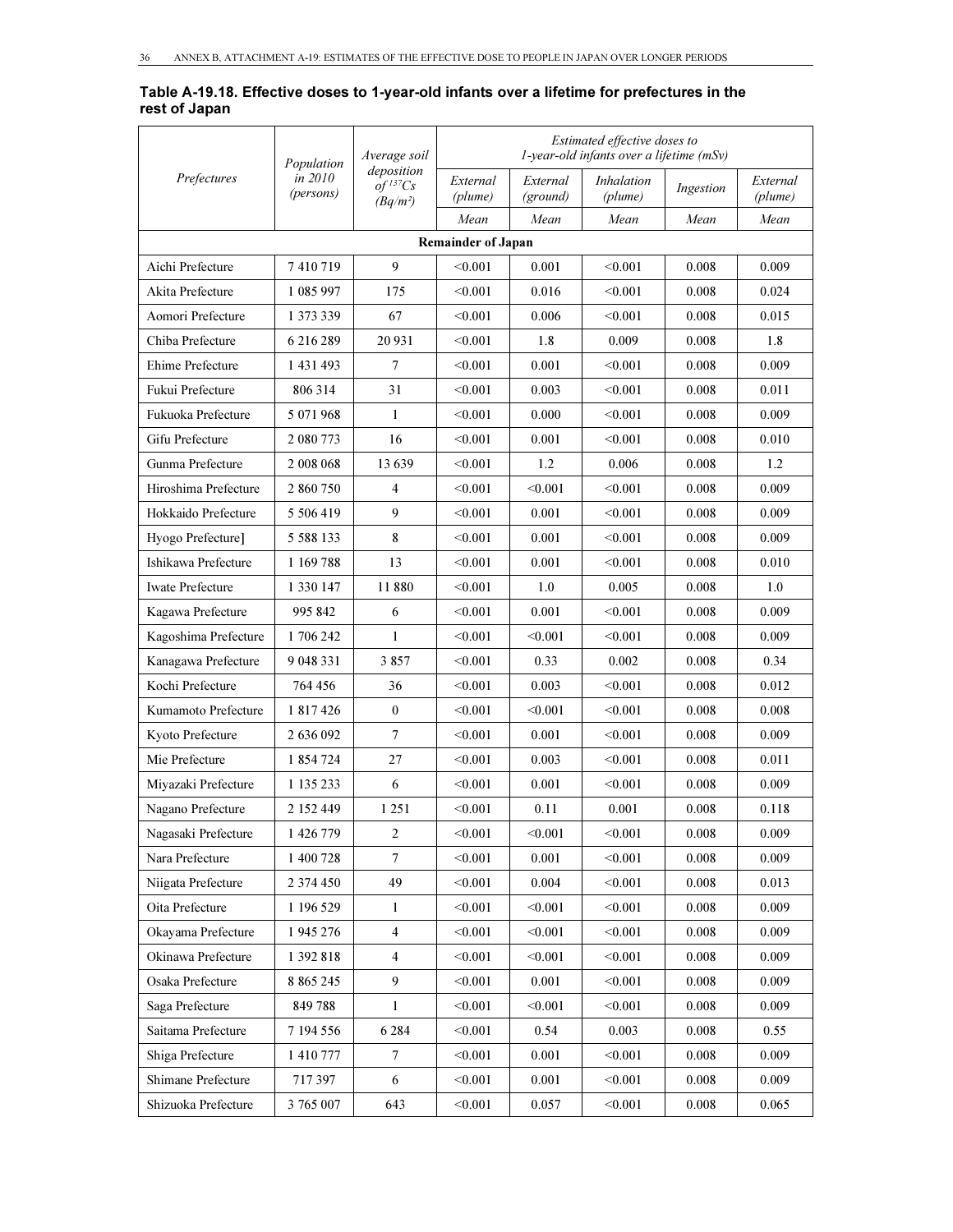| Prefectures          | Population           | Average soil                                         | Estimated effective doses to<br>$1$ -year-old infants over a lifetime (mSv) |                      |                              |           |                     |  |  |
|----------------------|----------------------|------------------------------------------------------|-----------------------------------------------------------------------------|----------------------|------------------------------|-----------|---------------------|--|--|
|                      | in 2010<br>(persons) | deposition<br>$of$ <sup>137</sup> $Cs$<br>$(Bq/m^2)$ | External<br>(plume)                                                         | External<br>(ground) | <i>Inhalation</i><br>(plume) | Ingestion | External<br>(plume) |  |  |
|                      |                      |                                                      | Mean                                                                        | Mean                 | Mean                         | Mean      | Mean                |  |  |
| Tokushima Prefecture | 785491               | 8                                                    | < 0.001                                                                     | 0.001                | < 0.001                      | 0.008     | 0.009               |  |  |
| Tokyo                | 13 159 388           | 8499                                                 | $\leq 0.001$                                                                | 0.73                 | 0.004                        | 0.008     | 0.74                |  |  |
| Tottori Prefecture   | 588 667              | 11                                                   | < 0.001                                                                     | 0.001                | < 0.001                      | 0.008     | 0.009               |  |  |
| Toyama Prefecture    | 1 093 247            | 16                                                   | < 0.001                                                                     | 0.001                | < 0.001                      | 0.008     | 0.010               |  |  |
| Wakayama Prefecture  | 1 002 198            | 10                                                   | < 0.001                                                                     | 0.001                | < 0.001                      | 0.008     | 0.009               |  |  |
| Yamaguchi Prefecture | 1451338              | 3                                                    | < 0.001                                                                     | < 0.001              | < 0.001                      | 0.008     | 0.009               |  |  |
| Yamanashi Prefecture | 863 075              | 208                                                  | < 0.001                                                                     | 0.019                | < 0.001                      | 0.008     | 0.027               |  |  |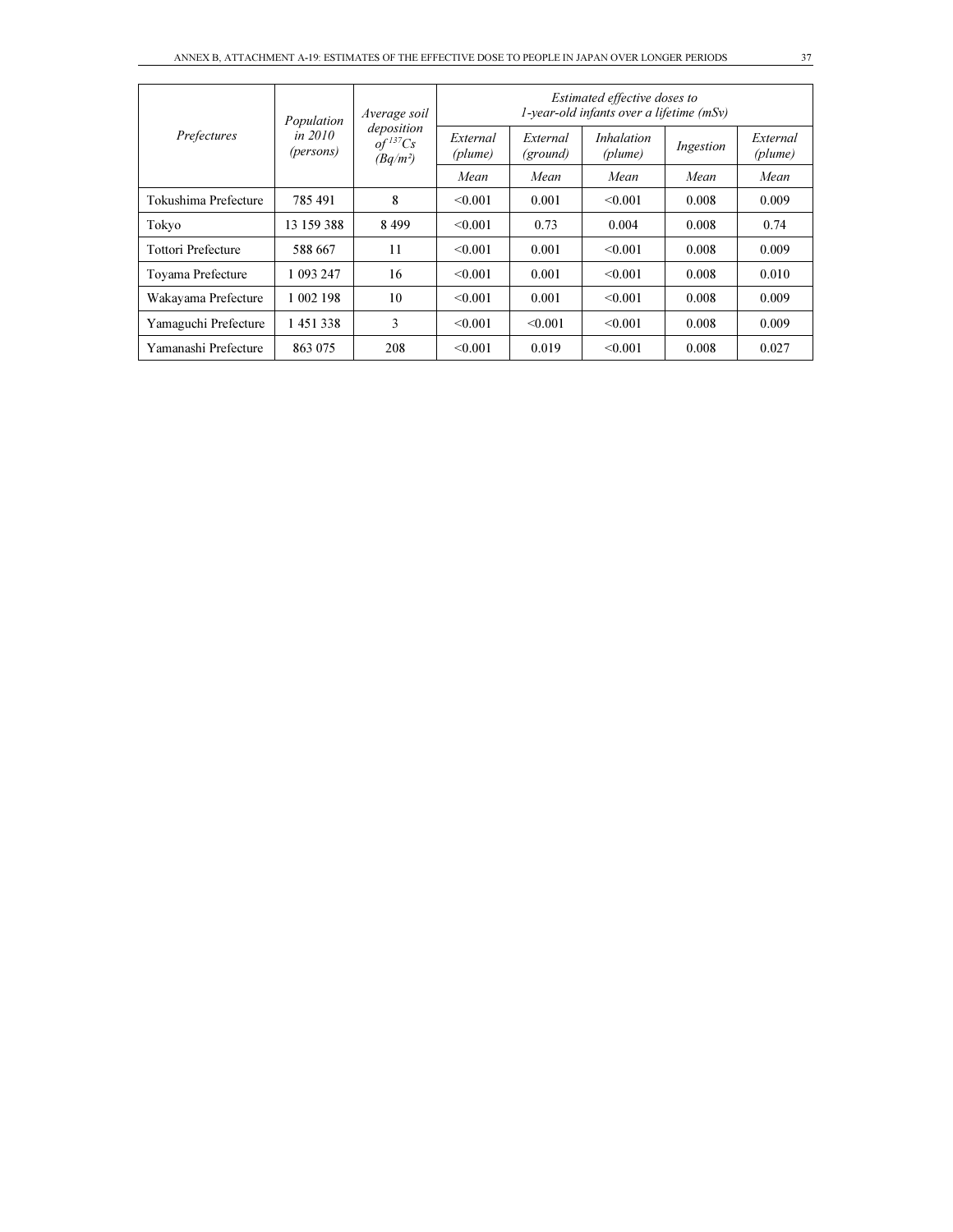#### Table A-19.19 Annual effective doses to adults (indoor workers) in 2021 for Fukushima Prefecture (excluding evacuated areas)

|                   | Population           | Average<br>deposition            |          | adults (indoor workers) in 2021 (mSv) | Estimated annual effective doses to |       |            |
|-------------------|----------------------|----------------------------------|----------|---------------------------------------|-------------------------------------|-------|------------|
| Municipality      | in 2010<br>(persons) | density of<br>$^{137}Cs$ on soil | External | Ingestion                             |                                     | Total |            |
|                   |                      | $(Bq/m^2)$                       | Mean     | Mean                                  | Mean                                | 5%ile | $95\%$ ile |
| Aizubange Machi   | 17918                | 39 454                           | 0.053    | < 0.001                               | 0.053                               | 0.015 | 0.13       |
| Aizumisato Machi  | 24 631               | 14 5 23                          | 0.019    | < 0.001                               | 0.020                               | 0.006 | 0.047      |
| Aizuwakamatsu Shi | 131928               | 24 878                           | 0.033    | < 0.001                               | 0.034                               | 0.009 | 0.080      |
| Asakawa Machi     | 7402                 | 23 748                           | 0.032    | < 0.001                               | 0.032                               | 0.009 | 0.076      |
| Bandai Machi      | 4 2 9 3              | 22 201                           | 0.030    | < 0.001                               | 0.030                               | 0.008 | 0.071      |
| Date Shi          | 69 963               | 147 228                          | 0.20     | < 0.001                               | 0.20                                | 0.055 | 0.47       |
| Fukushima Shi     | 296 181              | 228 498                          | 0.30     | < 0.001                               | 0.31                                | 0.085 | 0.72       |
| Furudono Machi    | 6 3 7 4              | 21 963                           | 0.029    | < 0.001                               | 0.030                               | 0.008 | 0.070      |
| Hanawa Machi      | 10 663               | 19 976                           | 0.027    | < 0.001                               | 0.027                               | 0.008 | 0.064      |
| Hinoemata Mura    | 696                  | 2434                             | 0.003    | < 0.001                               | 0.004                               | 0.001 | 0.008      |
| Hirata Mura       | 7 595                | 19 29 6                          | 0.026    | < 0.001                               | 0.026                               | 0.007 | 0.062      |
| Inawashiro Machi  | 16982                | 24 633                           | 0.033    | < 0.001                               | 0.033                               | 0.009 | 0.079      |
| Ishikawa Machi    | 19 175               | 11789                            | 0.016    | < 0.001                               | 0.016                               | 0.004 | 0.038      |
| Iwaki Shi         | 354 297              | 26 38 5                          | 0.035    | < 0.001                               | 0.036                               | 0.010 | 0.084      |
| Izumizaki Mura    | 6949                 | 55 888                           | 0.074    | < 0.001                               | 0.075                               | 0.021 | 0.18       |
| Kagamiishi Machi  | 13 651               | 56 530                           | 0.076    | < 0.001                               | 0.076                               | 0.021 | 0.18       |
| Kaneyama Machi    | 2 8 7 1              | 3 1 6 1                          | 0.004    | < 0.001                               | 0.004                               | 0.001 | 0.010      |
| Kawamata Machi    | 16847                | 93 168                           | 0.12     | < 0.001                               | 0.12                                | 0.035 | 0.29       |
| Kitakata Shi      | 55 824               | 20 684                           | 0.028    | < 0.001                               | 0.028                               | 0.008 | 0.066      |
| Kitashiobara Mura | 3 7 9 1              | 49 371                           | 0.066    | < 0.001                               | 0.066                               | 0.018 | 0.16       |
| Koori Machi       | 14 708               | 208 246                          | 0.28     | < 0.001                               | 0.28                                | 0.078 | 0.66       |
| Koriyama Shi      | 341 781              | 162 070                          | 0.22     | < 0.001                               | 0.22                                | 0.060 | 0.51       |
| Kunimi Machi      | 9952                 | 88 661                           | 0.12     | < 0.001                               | 0.12                                | 0.033 | 0.28       |
| Miharu Machi      | 17942                | 83919                            | 0.11     | < 0.001                               | 0.11                                | 0.031 | 0.27       |
| Minamiaizu Machi  | 19896                | 5 101                            | 0.007    | < 0.001                               | 0.007                               | 0.002 | 0.017      |
| Minamisoma Shi    | 72 941               | 109 472                          | 0.15     | < 0.001                               | 0.15                                | 0.041 | 0.35       |
| Mishima Machi     | 2 2 1 3              | 13 560                           | 0.018    | < 0.001                               | 0.018                               | 0.005 | 0.043      |
| Motomiya Shi      | 30 771               | 128 097                          | 0.17     | < 0.001                               | 0.17                                | 0.048 | 0.41       |
| Nakajima Mura     | 4 8 6 5              | 25 332                           | 0.034    | < 0.001                               | 0.034                               | 0.010 | 0.081      |
| Nihonmatsu Shi    | 63 751               | 197 153                          | 0.262    | < 0.001                               | 0.26                                | 0.073 | 0.62       |
| Nishiaizu Machi   | 8 2 3 7              | 6 1 9 3                          | 0.008    | < 0.001                               | 0.008                               | 0.002 | 0.020      |
| Nishigo Mura      | 18615                | 96 014                           | 0.13     | < 0.001                               | 0.13                                | 0.036 | 0.30       |
| Ono Machi         | 11983                | 21 434                           | 0.029    | < 0.001                               | 0.029                               | 0.008 | 0.069      |
| Otama Mura        | 8 1 3 0              | 162 855                          | 0.22     | < 0.001                               | 0.22                                | 0.061 | 0.52       |
| Samegawa Mura     | 4 2 5 9              | 21 146                           | 0.028    | < 0.001                               | 0.029                               | 0.008 | 0.068      |
| Shimogo Machi     | 7 0 1 0              | 3 3 7 6                          | 0.005    | < 0.001                               | 0.005                               | 0.001 | 0.011      |
| Shinchi Machi     | 9 0 3 9              | 55 233                           | 0.074    | < 0.001                               | 0.074                               | 0.021 | 0.18       |
| Shirakawa Shi     | 66 544               | 71 676                           | 0.097    | < 0.001                               | 0.097                               | 0.027 | 0.23       |
| Showa Mura        | 1632                 | 12 200                           | 0.016    | < 0.001                               | 0.017                               | 0.005 | 0.039      |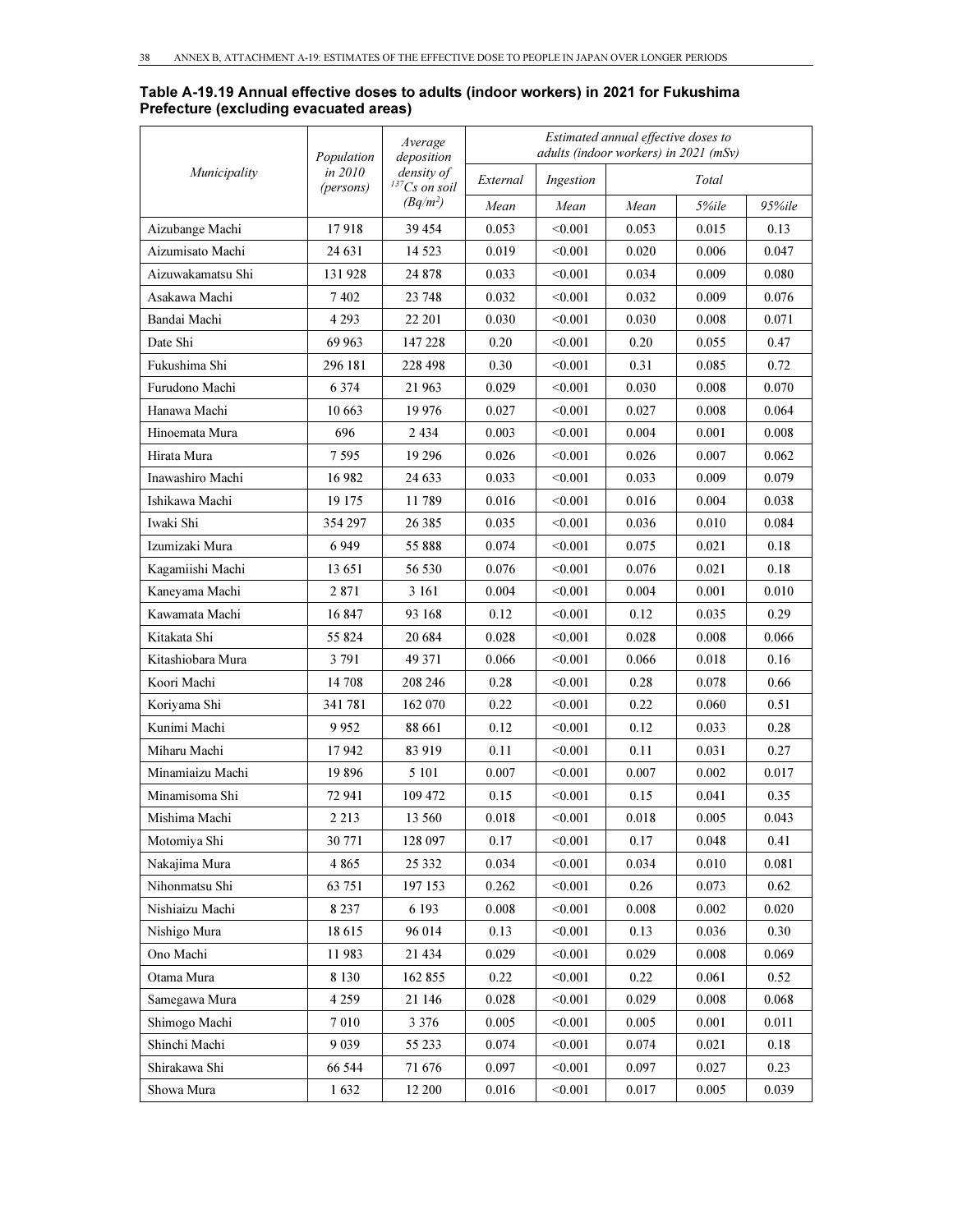|                 | Population           | Average<br>deposition<br>density of<br>$^{137}Cs$ on soil | Estimated annual effective doses to<br>adults (indoor workers) in 2021 (mSv) |           |       |       |            |  |  |
|-----------------|----------------------|-----------------------------------------------------------|------------------------------------------------------------------------------|-----------|-------|-------|------------|--|--|
| Municipality    | in 2010<br>(persons) |                                                           | External                                                                     | Ingestion |       | Total |            |  |  |
|                 |                      | $(Bq/m^2)$                                                | Mean                                                                         | Mean      | Mean  | 5%ile | $95\%$ ile |  |  |
| Soma Shi        | 38 187               | 54 612                                                    | 0.073                                                                        | < 0.001   | 0.073 | 0.020 | 0.17       |  |  |
| Sukagawa Shi    | 78 8 19              | 73 261                                                    | 0.098                                                                        | < 0.001   | 0.098 | 0.027 | 0.23       |  |  |
| Tadami Machi    | 5 2 7 7              | 5 3 1 1                                                   | 0.007                                                                        | < 0.001   | 0.007 | 0.002 | 0.017      |  |  |
| Tamakawa Mura   | 7 2 9 5              | 15 751                                                    | 0.021                                                                        | < 0.001   | 0.021 | 0.006 | 0.050      |  |  |
| Tanagura Machi  | 15 702               | 45 108                                                    | 0.060                                                                        | < 0.001   | 0.061 | 0.017 | 0.14       |  |  |
| Ten-ei Mura     | 6.589                | 115 367                                                   | 0.15                                                                         | < 0.001   | 0.15  | 0.043 | 0.36       |  |  |
| Yabuki Machi    | 18688                | 33 530                                                    | 0.045                                                                        | < 0.001   | 0.045 | 0.013 | 0.11       |  |  |
| Yamatsuri Machi | 6821                 | 6 3 2 4                                                   | 0.008                                                                        | < 0.001   | 0.009 | 0.002 | 0.021      |  |  |
| Yanaizu Machi   | 4 2 6 3              | 12 9 95                                                   | 0.017                                                                        | < 0.001   | 0.018 | 0.005 | 0.042      |  |  |
| Yugawa Mura     | 3455                 | 37400                                                     | 0.050                                                                        | < 0.001   | 0.050 | 0.014 | 0.12       |  |  |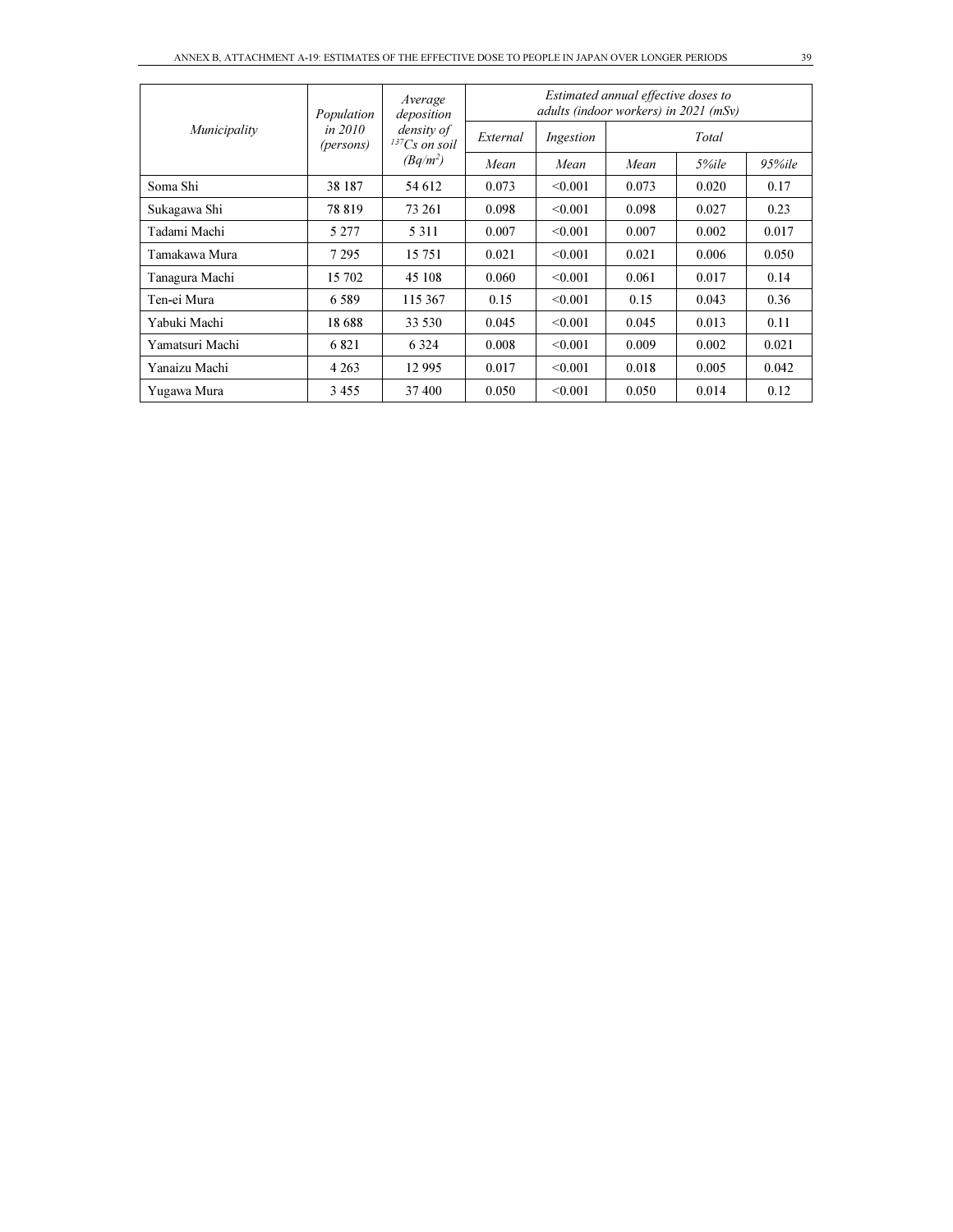#### Table A-19.20. Annual effective doses to adults (outdoor workers) in 2021 for Fukushima Prefecture (excluding evacuated areas)

|                   | Population           | Average<br>deposition              |          |           | Estimated annual effective doses to | adults (outdoor workers) in 2021 (mSv) |            |
|-------------------|----------------------|------------------------------------|----------|-----------|-------------------------------------|----------------------------------------|------------|
| Municipality      | in 2010<br>(persons) | density of<br>${}^{137}Cs$ on soil | External | Ingestion |                                     | Total                                  |            |
|                   |                      | $(Bq/m^2)$                         | Mean     | Mean      | Mean                                | 5%ile                                  | $95\%$ ile |
| Aizubange Machi   | 17918                | 39 454                             | 0.09     | < 0.001   | 0.087                               | 0.024                                  | 0.21       |
| Aizumisato Machi  | 24 631               | 14 5 23                            | 0.03     | < 0.001   | 0.032                               | 0.009                                  | 0.075      |
| Aizuwakamatsu Shi | 131 928              | 24 878                             | 0.06     | < 0.001   | 0.055                               | 0.015                                  | 0.13       |
| Asakawa Machi     | 7402                 | 23 748                             | 0.05     | < 0.001   | 0.052                               | 0.015                                  | 0.12       |
| Bandai Machi      | 4 2 9 3              | 22 201                             | 0.05     | < 0.001   | 0.049                               | 0.014                                  | 0.12       |
| Date Shi          | 69 963               | 147 228                            | 0.32     | < 0.001   | 0.32                                | 0.091                                  | 0.77       |
| Fukushima Shi     | 296 181              | 228 498                            | 0.50     | < 0.001   | 0.50                                | 0.14                                   | 1.2        |
| Furudono Machi    | 6 3 7 4              | 21 963                             | 0.05     | < 0.001   | 0.048                               | 0.013                                  | 0.11       |
| Hanawa Machi      | 10 663               | 19976                              | 0.04     | < 0.001   | 0.044                               | 0.012                                  | 0.10       |
| Hinoemata Mura    | 696                  | 2434                               | 0.01     | < 0.001   | 0.006                               | 0.001                                  | 0.013      |
| Hirata Mura       | 7 5 9 5              | 19 2 9 6                           | 0.04     | < 0.001   | 0.043                               | 0.012                                  | 0.10       |
| Inawashiro Machi  | 16 9 82              | 24 633                             | 0.05     | < 0.001   | 0.054                               | 0.015                                  | 0.13       |
| Ishikawa Machi    | 19 175               | 11789                              | 0.03     | < 0.001   | 0.026                               | 0.007                                  | 0.061      |
| Iwaki Shi         | 354 297              | 26 3 8 5                           | 0.06     | < 0.001   | 0.058                               | 0.016                                  | 0.14       |
| Izumizaki Mura    | 6949                 | 55 888                             | 0.12     | < 0.001   | 0.12                                | 0.034                                  | 0.29       |
| Kagamiishi Machi  | 13 651               | 56 530                             | 0.12     | < 0.001   | 0.12                                | 0.035                                  | 0.30       |
| Kaneyama Machi    | 2871                 | 3 16 1                             | 0.01     | < 0.001   | 0.007                               | 0.002                                  | 0.016      |
| Kawamata Machi    | 16847                | 93 168                             | 0.20     | < 0.001   | 0.20                                | 0.057                                  | 0.48       |
| Kitakata Shi      | 55 824               | 20 6 84                            | 0.05     | < 0.001   | 0.046                               | 0.013                                  | 0.11       |
| Kitashiobara Mura | 3 7 9 1              | 49 371                             | 0.11     | < 0.001   | 0.11                                | 0.030                                  | 0.26       |
| Koori Machi       | 14 708               | 208 246                            | 0.46     | < 0.001   | 0.46                                | 0.13                                   | 1.1        |
| Koriyama Shi      | 341781               | 162 070                            | 0.36     | < 0.001   | 0.36                                | 0.099                                  | 0.84       |
| Kunimi Machi      | 9952                 | 88 661                             | 0.19     | < 0.001   | 0.19                                | 0.054                                  | 0.46       |
| Miharu Machi      | 17942                | 83919                              | 0.18     | < 0.001   | 0.18                                | 0.052                                  | 0.44       |
| Minamiaizu Machi  | 19896                | 5 101                              | 0.01     | < 0.001   | 0.011                               | 0.003                                  | 0.026      |
| Minamisoma Shi    | 72 941               | 109 472                            | 0.24     | < 0.001   | 0.24                                | 0.067                                  | 0.57       |
| Mishima Machi     | 2 2 1 3              | 13 560                             | 0.03     | < 0.001   | 0.030                               | 0.008                                  | 0.070      |
| Motomiya Shi      | 30 771               | 128 097                            | 0.28     | < 0.001   | 0.28                                | 0.079                                  | 0.67       |
| Nakajima Mura     | 4 8 6 5              | 25 332                             | 0.06     | < 0.001   | 0.056                               | 0.016                                  | 0.13       |
| Nihonmatsu Shi    | 63 751               | 197 153                            | 0.43     | < 0.001   | 0.43                                | 0.12                                   | 1.0        |
| Nishiaizu Machi   | 8 2 3 7              | 6 1 9 3                            | 0.01     | < 0.001   | 0.014                               | 0.004                                  | 0.032      |
| Nishigo Mura      | 18615                | 96 014                             | 0.21     | < 0.001   | 0.21                                | 0.059                                  | 0.50       |
| Ono Machi         | 11983                | 21 434                             | $0.05\,$ | < 0.001   | 0.047                               | 0.013                                  | 0.11       |
| Otama Mura        | 8 1 3 0              | 162 855                            | 0.36     | < 0.001   | 0.36                                | 0.10                                   | 0.85       |
| Samegawa Mura     | 4 2 5 9              | 21 146                             | 0.05     | < 0.001   | 0.047                               | 0.013                                  | 0.11       |
| Shimogo Machi     | 7010                 | 3 3 7 6                            | 0.01     | < 0.001   | 0.008                               | 0.002                                  | 0.018      |
| Shinchi Machi     | 9 0 3 9              | 55 233                             | 0.12     | < 0.001   | 0.12                                | 0.034                                  | 0.29       |
| Shirakawa Shi     | 66 544               | 71676                              | 0.16     | < 0.001   | 0.16                                | 0.045                                  | 0.38       |
| Showa Mura        | 1632                 | 12 200                             | 0.03     | < 0.001   | 0.027                               | 0.008                                  | 0.063      |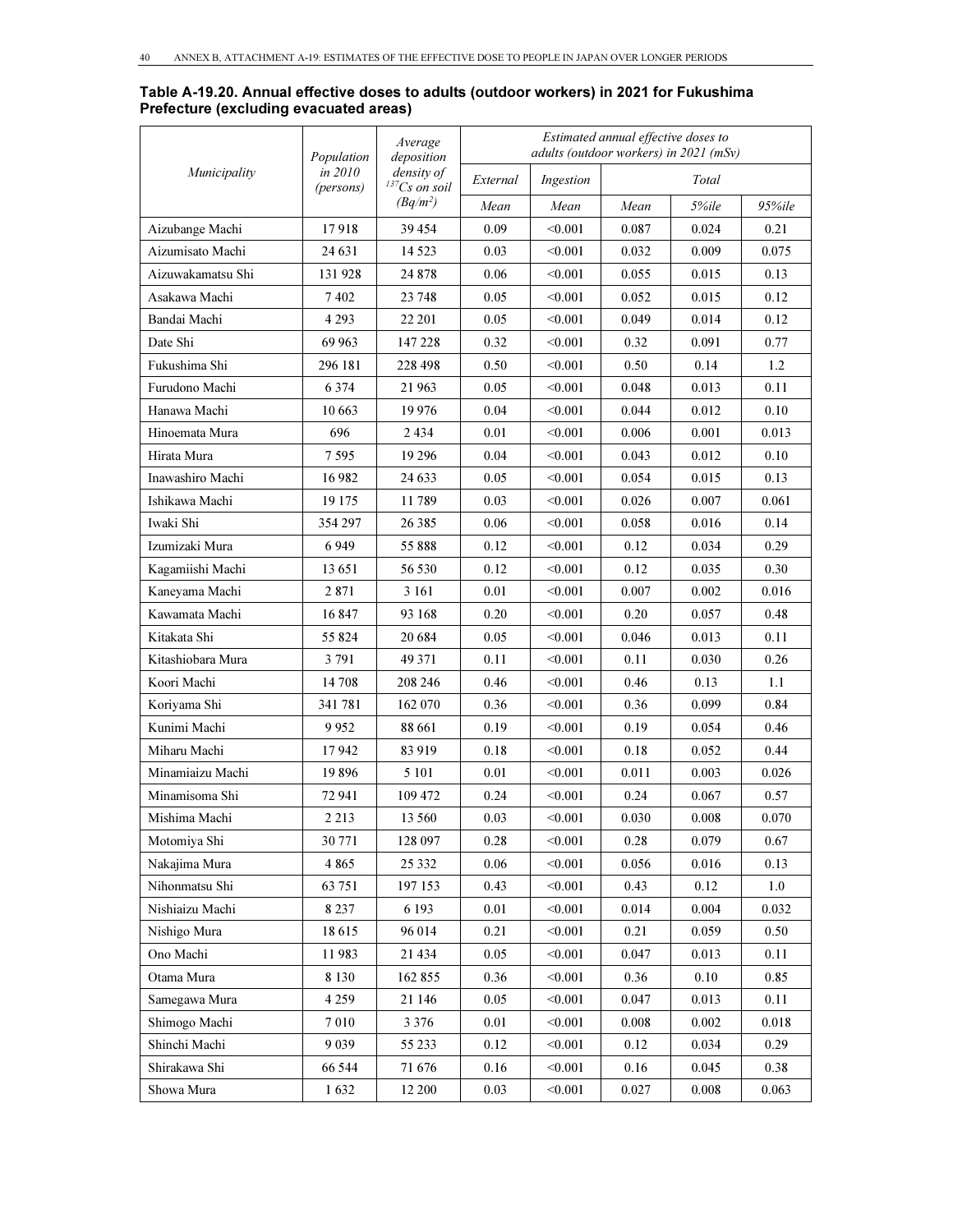| Municipality    | Population             | Average<br>deposition<br>density of<br>$^{137}Cs$ on soil | Estimated annual effective doses to<br>adults (outdoor workers) in $2021$ (mSv) |           |       |       |            |  |
|-----------------|------------------------|-----------------------------------------------------------|---------------------------------------------------------------------------------|-----------|-------|-------|------------|--|
|                 | in $2010$<br>(persons) |                                                           | External                                                                        | Ingestion |       | Total |            |  |
|                 |                        | $(Bq/m^2)$                                                | Mean                                                                            | Mean      | Mean  | 5%ile | $95\%$ ile |  |
| Soma Shi        | 38 187                 | 54 612                                                    | 0.12                                                                            | < 0.001   | 0.12  | 0.033 | 0.28       |  |
| Sukagawa Shi    | 78819                  | 73 261                                                    | 0.16                                                                            | < 0.001   | 0.16  | 0.045 | 0.38       |  |
| Tadami Machi    | 5 2 7 7                | 5 3 1 1                                                   | 0.01                                                                            | < 0.001   | 0.012 | 0.003 | 0.027      |  |
| Tamakawa Mura   | 7 2 9 5                | 15 751                                                    | 0.03                                                                            | < 0.001   | 0.035 | 0.010 | 0.082      |  |
| Tanagura Machi  | 15 702                 | 45 108                                                    | 0.10                                                                            | < 0.001   | 0.099 | 0.028 | 0.23       |  |
| Ten-ei Mura     | 6589                   | 115 367                                                   | 0.25                                                                            | < 0.001   | 0.25  | 0.070 | 0.60       |  |
| Yabuki Machi    | 18688                  | 33 530                                                    | 0.07                                                                            | < 0.001   | 0.074 | 0.021 | 0.17       |  |
| Yamatsuri Machi | 6821                   | 6 3 2 4                                                   | 0.01                                                                            | < 0.001   | 0.014 | 0.004 | 0.033      |  |
| Yanaizu Machi   | 4 2 6 3                | 12 9 95                                                   | 0.03                                                                            | < 0.001   | 0.029 | 0.008 | 0.067      |  |
| Yugawa Mura     | 3455                   | 37400                                                     | 0.08                                                                            | < 0.001   | 0.082 | 0.023 | 0.20       |  |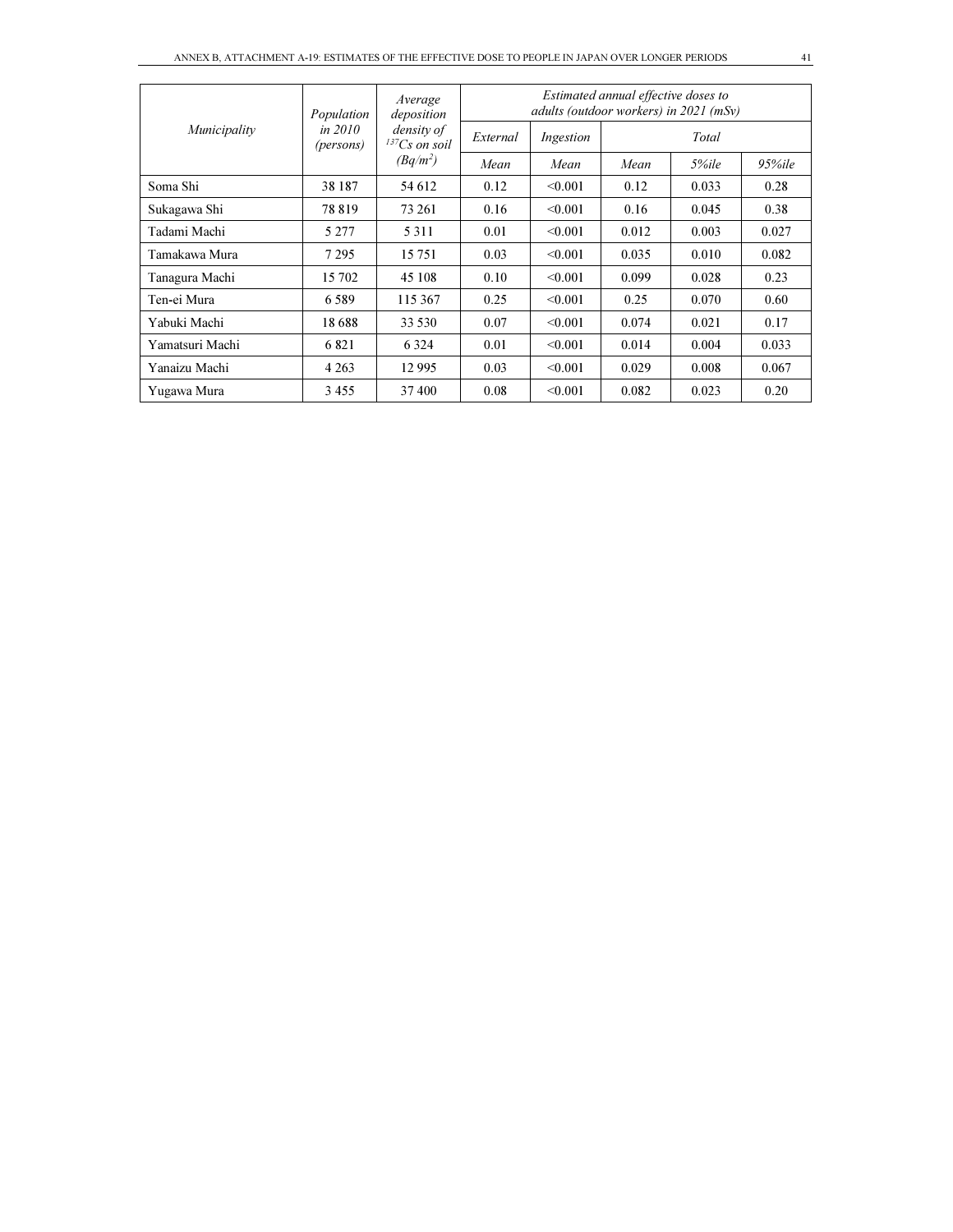|                   | Population | Average<br>deposition            |          |           | Estimated annual effective doses to<br>10-year-old children in 2021 (mSv) |       |          |
|-------------------|------------|----------------------------------|----------|-----------|---------------------------------------------------------------------------|-------|----------|
| Municipality      | in 2010    | density of<br>$^{137}Cs$ on soil | External | Ingestion |                                                                           | Total |          |
|                   | (persons)  | $(Bq/m^2)$                       | Mean     | Mean      | Mean                                                                      | 5%ile | 95%ile   |
| Aizubange Machi   | 17918      | 39 454                           | 0.062    | < 0.001   | 0.062                                                                     | 0.017 | 0.15     |
| Aizumisato Machi  | 24 631     | 14 5 23                          | 0.023    | < 0.001   | 0.023                                                                     | 0.006 | 0.054    |
| Aizuwakamatsu Shi | 131928     | 24 878                           | 0.039    | < 0.001   | 0.039                                                                     | 0.011 | 0.093    |
| Asakawa Machi     | 7402       | 23 748                           | 0.037    | < 0.001   | 0.037                                                                     | 0.010 | 0.088    |
| Bandai Machi      | 4 2 9 3    | 22 201                           | 0.035    | < 0.001   | 0.035                                                                     | 0.010 | 0.083    |
| Date Shi          | 69 963     | 147 228                          | 0.23     | < 0.001   | 0.23                                                                      | 0.065 | 0.55     |
| Fukushima Shi     | 296 181    | 228 498                          | 0.36     | < 0.001   | 0.36                                                                      | 0.10  | 0.85     |
| Furudono Machi    | 6 3 7 4    | 21 963                           | 0.034    | < 0.001   | 0.034                                                                     | 0.010 | 0.082    |
| Hanawa Machi      | 10 663     | 19 9 76                          | 0.031    | < 0.001   | 0.031                                                                     | 0.009 | 0.075    |
| Hinoemata Mura    | 696        | 2 4 3 4                          | 0.004    | < 0.001   | 0.004                                                                     | 0.001 | 0.009    |
| Hirata Mura       | 7595       | 19 29 6                          | 0.030    | < 0.001   | 0.03                                                                      | 0.009 | 0.073    |
| Inawashiro Machi  | 16 982     | 24 633                           | 0.039    | < 0.001   | 0.039                                                                     | 0.011 | 0.092    |
| Ishikawa Machi    | 19 175     | 11789                            | 0.018    | < 0.001   | 0.018                                                                     | 0.005 | 0.044    |
| Iwaki Shi         | 354 297    | 26 385                           | 0.041    | < 0.001   | 0.041                                                                     | 0.012 | 0.099    |
| Izumizaki Mura    | 6 9 4 9    | 55 888                           | 0.088    | < 0.001   | 0.088                                                                     | 0.025 | 0.21     |
| Kagamiishi Machi  | 13 651     | 56 530                           | 0.089    | < 0.001   | 0.089                                                                     | 0.025 | 0.21     |
| Kaneyama Machi    | 2 871      | 3 16 1                           | 0.005    | < 0.001   | 0.005                                                                     | 0.001 | 0.012    |
| Kawamata Machi    | 16847      | 93 168                           | 0.15     | < 0.001   | 0.15                                                                      | 0.041 | 0.35     |
| Kitakata Shi      | 55 824     | 20 684                           | 0.033    | < 0.001   | 0.033                                                                     | 0.009 | 0.077    |
| Kitashiobara Mura | 3 791      | 49 371                           | 0.077    | < 0.001   | 0.077                                                                     | 0.022 | 0.18     |
| Koori Machi       | 14 708     | 208 246                          | 0.33     | < 0.001   | 0.33                                                                      | 0.091 | 0.77     |
| Koriyama Shi      | 341 781    | 162 070                          | 0.25     | < 0.001   | 0.25                                                                      | 0.071 | 0.60     |
| Kunimi Machi      | 9952       | 88 661                           | 0.14     | < 0.001   | 0.14                                                                      | 0.039 | 0.33     |
| Miharu Machi      | 17942      | 83 919                           | 0.13     | < 0.001   | 0.13                                                                      | 0.037 | 0.31     |
| Minamiaizu Machi  | 19896      | 5 10 1                           | 0.008    | < 0.001   | 0.008                                                                     | 0.002 | 0.019    |
| Minamisoma Shi    | 72 941     | 109 472                          | 0.17     | < 0.001   | 0.17                                                                      | 0.048 | 0.41     |
| Mishima Machi     | 2 2 1 3    | 13 560                           | 0.021    | < 0.001   | 0.021                                                                     | 0.006 | 0.051    |
| Motomiya Shi      | 30 771     | 128 097                          | 0.20     | < 0.001   | $0.20\,$                                                                  | 0.056 | $0.48\,$ |
| Nakajima Mura     | 4 8 6 5    | 25 332                           | 0.040    | < 0.001   | 0.04                                                                      | 0.011 | 0.095    |
| Nihonmatsu Shi    | 63 751     | 197 153                          | 0.31     | < 0.001   | 0.31                                                                      | 0.086 | 0.731    |
| Nishiaizu Machi   | 8 2 3 7    | 6 193                            | 0.010    | < 0.001   | 0.01                                                                      | 0.003 | 0.023    |
| Nishigo Mura      | 18615      | 96 014                           | 0.15     | < 0.001   | 0.15                                                                      | 0.042 | 0.356    |
| Ono Machi         | 11983      | 21 434                           | 0.034    | < 0.001   | 0.034                                                                     | 0.009 | 0.080    |
| Otama Mura        | 8 1 3 0    | 162 855                          | 0.26     | < 0.001   | 0.26                                                                      | 0.072 | 0.61     |
| Samegawa Mura     | 4 2 5 9    | 21 146                           | 0.033    | < 0.001   | 0.033                                                                     | 0.009 | 0.079    |
| Shimogo Machi     | 7 0 1 0    | 3 3 7 6                          | 0.005    | < 0.001   | 0.005                                                                     | 0.002 | 0.013    |
| Shinchi Machi     | 9 0 3 9    | 55 233                           | 0.087    | < 0.001   | 0.087                                                                     | 0.024 | 0.21     |
| Shirakawa Shi     | 66 544     | 71 676                           | 0.11     | < 0.001   | 0.11                                                                      | 0.032 | 0.27     |
| Showa Mura        | 1632       | 12 200                           | 0.019    | < 0.001   | 0.019                                                                     | 0.005 | 0.046    |
| Soma Shi          | 38 187     | 54 612                           | 0.086    | < 0.001   | 0.086                                                                     | 0.024 | 0.20     |

Table A-19.21. Annual effective doses to 10-year-old children in 2021 for Fukushima Prefecture (excluding evacuated areas)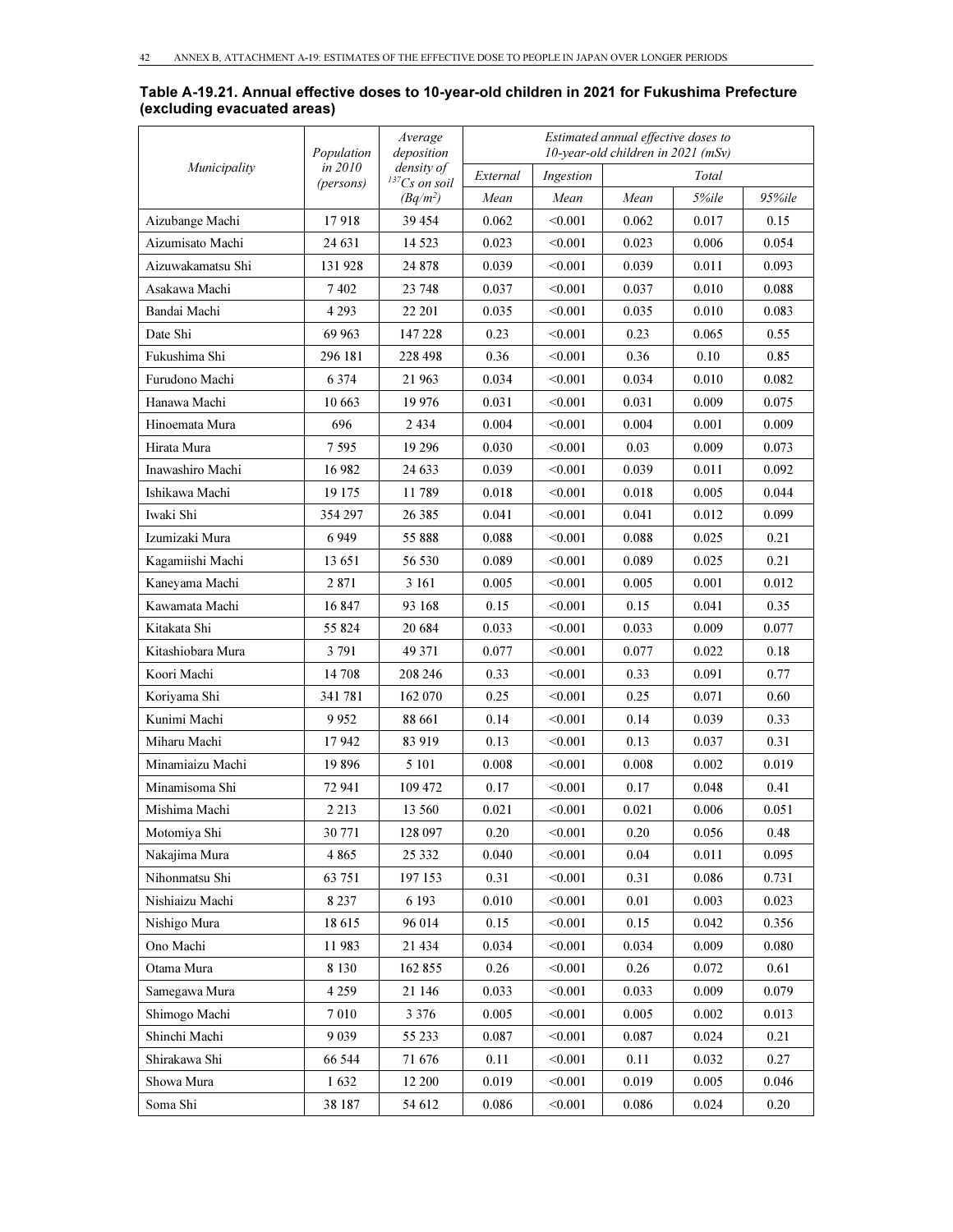| Municipality    | Population           | Average<br>deposition<br>density of<br>$^{137}Cs$ on soil | Estimated annual effective doses to<br>$10$ -year-old children in $2021$ (mSv) |           |       |       |        |  |
|-----------------|----------------------|-----------------------------------------------------------|--------------------------------------------------------------------------------|-----------|-------|-------|--------|--|
|                 | in 2010<br>(persons) |                                                           | External                                                                       | Ingestion | Total |       |        |  |
|                 |                      | $(Bq/m^2)$                                                | Mean                                                                           | Mean      | Mean  | 5%ile | 95%ile |  |
| Sukagawa Shi    | 78819                | 73 261                                                    | 0.12                                                                           | < 0.001   | 0.12  | 0.032 | 0.27   |  |
| Tadami Machi    | 5 277                | 5 3 1 1                                                   | 0.008                                                                          | < 0.001   | 0.008 | 0.002 | 0.020  |  |
| Tamakawa Mura   | 7 2 9 5              | 15 751                                                    | 0.025                                                                          | < 0.001   | 0.025 | 0.007 | 0.059  |  |
| Tanagura Machi  | 15 702               | 45 108                                                    | 0.071                                                                          | < 0.001   | 0.071 | 0.020 | 0.17   |  |
| Ten-ei Mura     | 6589                 | 115 367                                                   | 0.18                                                                           | < 0.001   | 0.18  | 0.050 | 0.43   |  |
| Yabuki Machi    | 18688                | 33 530                                                    | 0.053                                                                          | < 0.001   | 0.053 | 0.015 | 0.13   |  |
| Yamatsuri Machi | 6821                 | 6 3 2 4                                                   | 0.010                                                                          | < 0.001   | 0.01  | 0.003 | 0.024  |  |
| Yanaizu Machi   | 4 2 6 3              | 12 9 95                                                   | 0.020                                                                          | < 0.001   | 0.02  | 0.006 | 0.049  |  |
| Yugawa Mura     | 3 4 5 5              | 37 400                                                    | 0.059                                                                          | < 0.001   | 0.059 | 0.016 | 0.14   |  |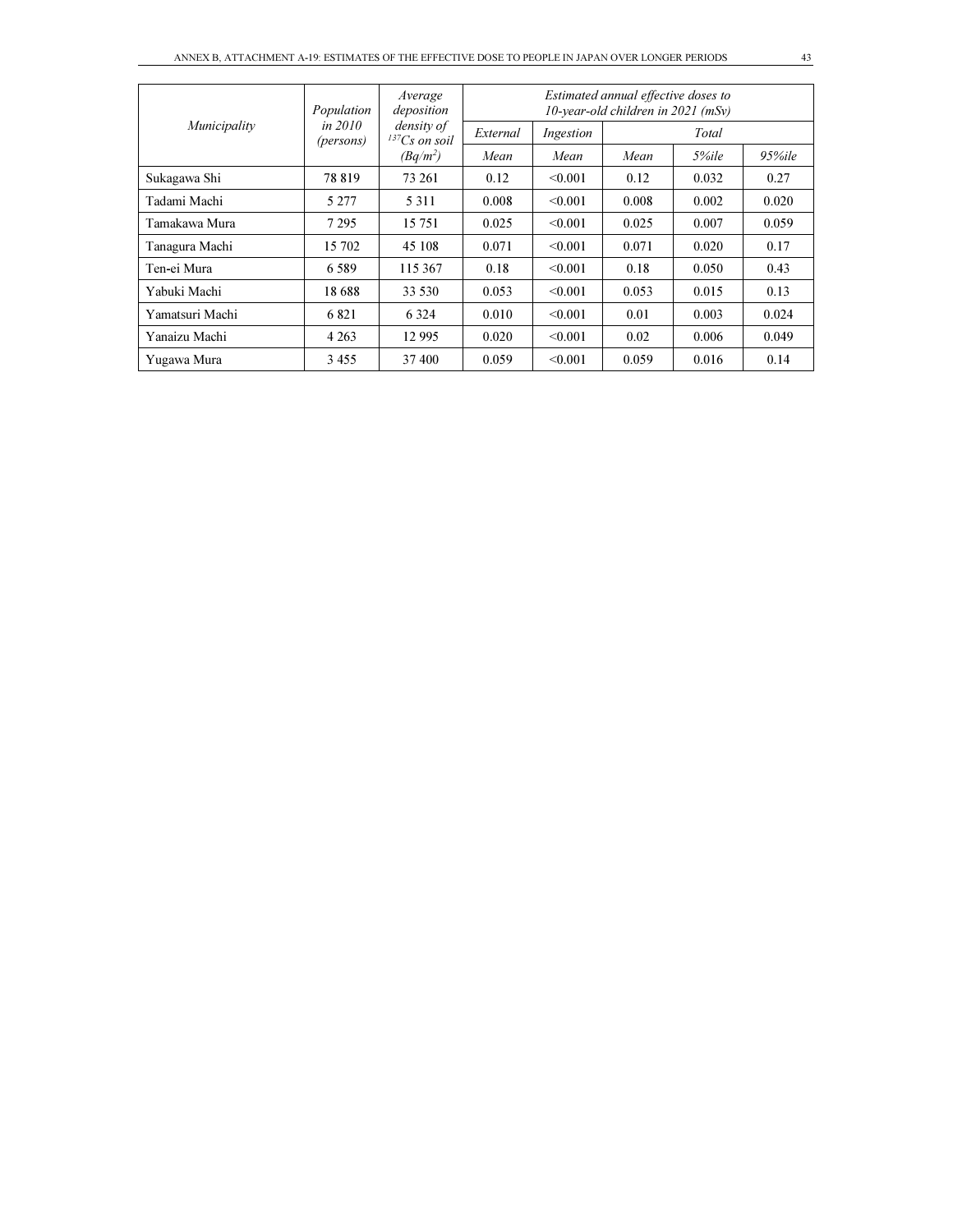|                   | Population | Average<br>deposition            | Estimated annual effective doses to<br>1-year-old infants in 2021 (mSv) |                |          |       |        |  |
|-------------------|------------|----------------------------------|-------------------------------------------------------------------------|----------------|----------|-------|--------|--|
| Municipality      | in 2010    | density of                       | External                                                                | Ingestion      |          | Total |        |  |
|                   | (persons)  | $^{137}Cs$ on soil<br>$(Bq/m^2)$ | Mean                                                                    | Mean           | Mean     | 5%ile | 95%ile |  |
| Aizubange Machi   | 17918      | 39 454                           | 0.073                                                                   | < 0.001        | 0.073    | 0.020 | 0.17   |  |
| Aizumisato Machi  | 24 631     | 14 5 23                          | 0.027                                                                   | < 0.001        | 0.027    | 0.008 | 0.064  |  |
| Aizuwakamatsu Shi | 131 928    | 24 878                           | 0.046                                                                   | < 0.001        | 0.046    | 0.013 | 0.11   |  |
| Asakawa Machi     | 7402       | 23 748                           | 0.044                                                                   | < 0.001        | 0.044    | 0.012 | 0.10   |  |
| Bandai Machi      | 4 2 9 3    | 22 201                           | 0.041                                                                   | < 0.001        | 0.041    | 0.012 | 0.098  |  |
| Date Shi          | 69 963     | 147 228                          | 0.27                                                                    | < 0.001        | 0.27     | 0.076 | 0.65   |  |
| Fukushima Shi     | 296 181    | 228 498                          | 0.42                                                                    | < 0.001        | 0.42     | 0.118 | 1.0    |  |
| Furudono Machi    | 6 3 7 4    | 21 963                           | 0.041                                                                   | < 0.001        | 0.041    | 0.011 | 0.097  |  |
| Hanawa Machi      | 10 663     | 19 9 76                          | 0.037                                                                   | < 0.001        | 0.037    | 0.010 | 0.088  |  |
| Hinoemata Mura    | 696        | 2 4 3 4                          | 0.004                                                                   | < 0.001        | 0.004    | 0.001 | 0.011  |  |
| Hirata Mura       | 7 595      | 19 29 6                          | 0.036                                                                   | < 0.001        | 0.036    | 0.010 | 0.085  |  |
| Inawashiro Machi  | 16 982     | 24 633                           | 0.046                                                                   | < 0.001        | 0.046    | 0.013 | 0.11   |  |
| Ishikawa Machi    | 19 175     | 11789                            | 0.022                                                                   | < 0.001        | 0.022    | 0.006 | 0.052  |  |
| Iwaki Shi         | 354 297    | 26 385                           | 0.049                                                                   | $<$ 0.001 $\,$ | 0.049    | 0.014 | 0.12   |  |
| Izumizaki Mura    | 6949       | 55 888                           | 0.10                                                                    | < 0.001        | 0.10     | 0.029 | 0.24   |  |
| Kagamiishi Machi  | 13 651     | 56 530                           | 0.11                                                                    | < 0.001        | 0.11     | 0.029 | 0.25   |  |
| Kaneyama Machi    | 2871       | 3 1 6 1                          | 0.006                                                                   | < 0.001        | 0.006    | 0.002 | 0.014  |  |
| Kawamata Machi    | 16847      | 93 168                           | 0.17                                                                    | < 0.001        | 0.17     | 0.048 | 0.41   |  |
| Kitakata Shi      | 55 824     | 20 684                           | 0.038                                                                   | < 0.001        | 0.038    | 0.011 | 0.091  |  |
| Kitashiobara Mura | 3 7 9 1    | 49 371                           | 0.091                                                                   | < 0.001        | 0.091    | 0.025 | 0.22   |  |
| Koori Machi       | 14 708     | 208 246                          | 0.38                                                                    | $<$ 0.001 $\,$ | 0.38     | 0.107 | 0.91   |  |
| Koriyama Shi      | 341 781    | 162 070                          | 0.30                                                                    | < 0.001        | 0.30     | 0.084 | 0.71   |  |
| Kunimi Machi      | 9952       | 88 661                           | 0.16                                                                    | < 0.001        | 0.16     | 0.046 | 0.39   |  |
| Miharu Machi      | 17942      | 83 919                           | 0.16                                                                    | < 0.001        | 0.16     | 0.043 | 0.37   |  |
| Minamiaizu Machi  | 19896      | 5 1 0 1                          | 0.009                                                                   | < 0.001        | 0.009    | 0.003 | 0.023  |  |
| Minamisoma Shi    | 72 941     | 109 472                          | 0.20                                                                    | < 0.001        | 0.20     | 0.057 | 0.48   |  |
| Mishima Machi     | 2 2 1 3    | 13 560                           | 0.025                                                                   | < 0.001        | 0.025    | 0.007 | 0.060  |  |
| Motomiya Shi      | 30 771     | 128 097                          | 0.24                                                                    | < 0.001        | 0.24     | 0.066 | 0.56   |  |
| Nakajima Mura     | 4 8 6 5    | 25 332                           | 0.047                                                                   | < 0.001        | 0.047    | 0.013 | 0.11   |  |
| Nihonmatsu Shi    | 63 751     | 197 153                          | 0.36                                                                    | < 0.001        | 0.36     | 0.102 | 0.86   |  |
| Nishiaizu Machi   | 8 2 3 7    | 6 1 9 3                          | 0.011                                                                   | < 0.001        | 0.011    | 0.003 | 0.027  |  |
| Nishigo Mura      | 18615      | 96 014                           | 0.18                                                                    | < 0.001        | 0.18     | 0.049 | 0.42   |  |
| Ono Machi         | 11983      | 21 434                           | 0.040                                                                   | < 0.001        | 0.04     | 0.011 | 0.094  |  |
| Otama Mura        | 8 1 3 0    | 162 855                          | 0.30                                                                    | < 0.001        | 0.30     | 0.084 | 0.71   |  |
| Samegawa Mura     | 4 2 5 9    | 21 146                           | 0.039                                                                   | < 0.001        | 0.039    | 0.011 | 0.093  |  |
| Shimogo Machi     | 7010       | 3 3 7 6                          | 0.006                                                                   | < 0.001        | 0.006    | 0.002 | 0.015  |  |
| Shinchi Machi     | 9 0 3 9    | 55 233                           | 0.10                                                                    | < 0.001        | $0.10\,$ | 0.029 | 0.24   |  |
| Shirakawa Shi     | 66 544     | 71 676                           | 0.13                                                                    | < 0.001        | 0.13     | 0.038 | 0.32   |  |
| Showa Mura        | 1632       | 12 200                           | 0.023                                                                   | < 0.001        | 0.023    | 0.006 | 0.054  |  |
| Soma Shi          | 38 187     | 54 612                           | 0.10                                                                    | < 0.001        | 0.10     | 0.028 | 0.24   |  |

#### Table A-19.22. Annual effective doses to 1-year-old infants in 2021 for Fukushima Prefecture (excluding evacuated areas)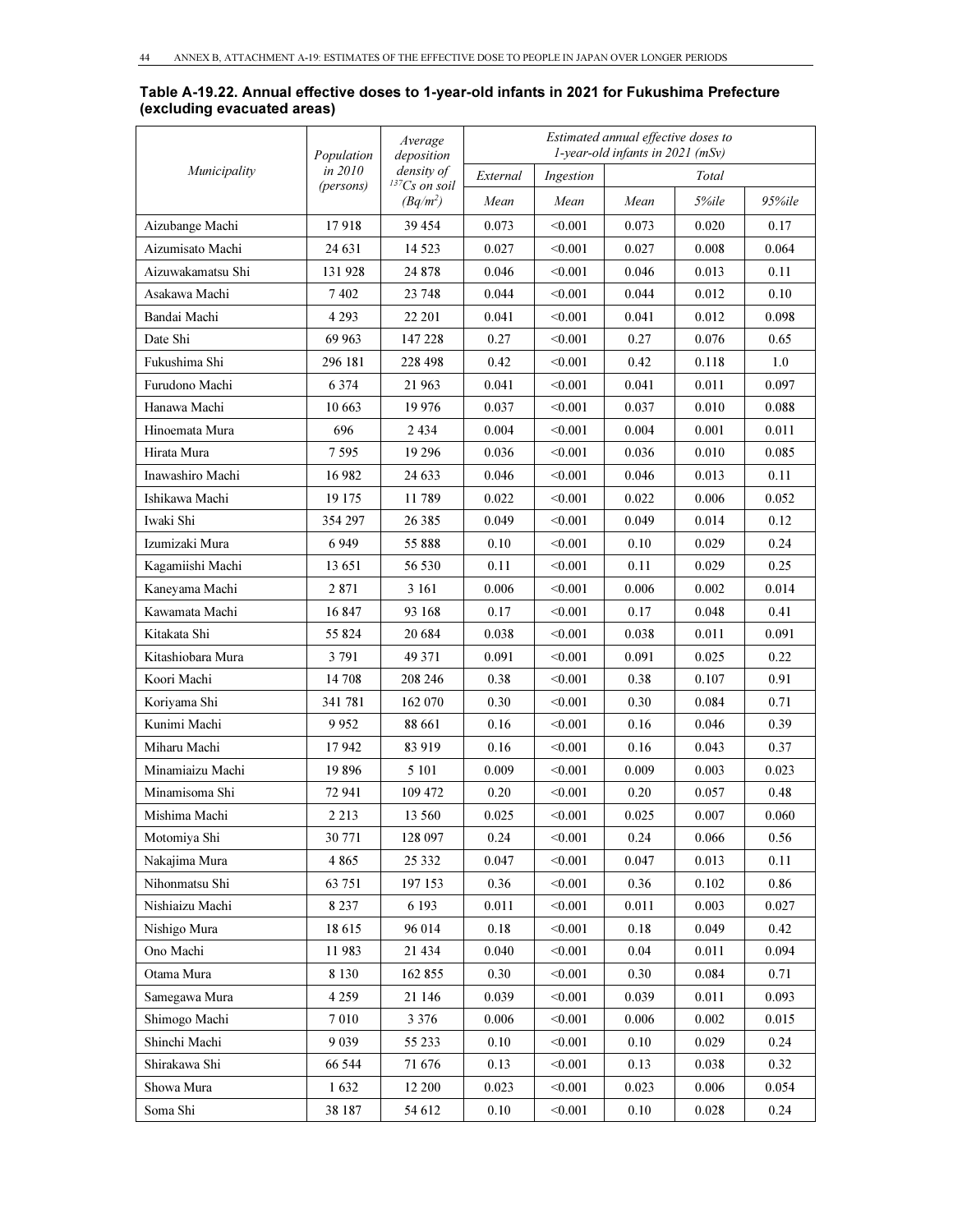| Municipality    | Population             | Average<br>deposition<br>density of<br>$137Cs$ on soil | Estimated annual effective doses to<br>1-year-old infants in $2021$ (mSy) |           |       |       |            |  |
|-----------------|------------------------|--------------------------------------------------------|---------------------------------------------------------------------------|-----------|-------|-------|------------|--|
|                 | in $2010$<br>(persons) |                                                        | External                                                                  | Ingestion |       | Total |            |  |
|                 |                        | $(Bq/m^2)$                                             | Mean                                                                      | Mean      | Mean  | 5%ile | $95\%$ ile |  |
| Sukagawa Shi    | 78 819                 | 73 261                                                 | 0.14                                                                      | < 0.001   | 0.14  | 0.038 | 0.32       |  |
| Tadami Machi    | 5 2 7 7                | 5 3 1 1                                                | 0.010                                                                     | < 0.001   | 0.01  | 0.003 | 0.024      |  |
| Tamakawa Mura   | 7 2 9 5                | 15 751                                                 | 0.029                                                                     | < 0.001   | 0.029 | 0.008 | 0.069      |  |
| Tanagura Machi  | 15 702                 | 45 108                                                 | 0.083                                                                     | < 0.001   | 0.083 | 0.023 | 0.20       |  |
| Ten-ei Mura     | 6.589                  | 115 367                                                | 0.21                                                                      | < 0.001   | 0.21  | 0.059 | 0.50       |  |
| Yabuki Machi    | 18.688                 | 33 530                                                 | 0.062                                                                     | < 0.001   | 0.062 | 0.017 | 0.15       |  |
| Yamatsuri Machi | 6821                   | 6 3 2 4                                                | 0.012                                                                     | < 0.001   | 0.012 | 0.003 | 0.028      |  |
| Yanaizu Machi   | 4 2 6 3                | 12 9 95                                                | 0.024                                                                     | < 0.001   | 0.024 | 0.007 | 0.057      |  |
| Yugawa Mura     | 3455                   | 37 400                                                 | 0.069                                                                     | < 0.001   | 0.069 | 0.019 | 0.16       |  |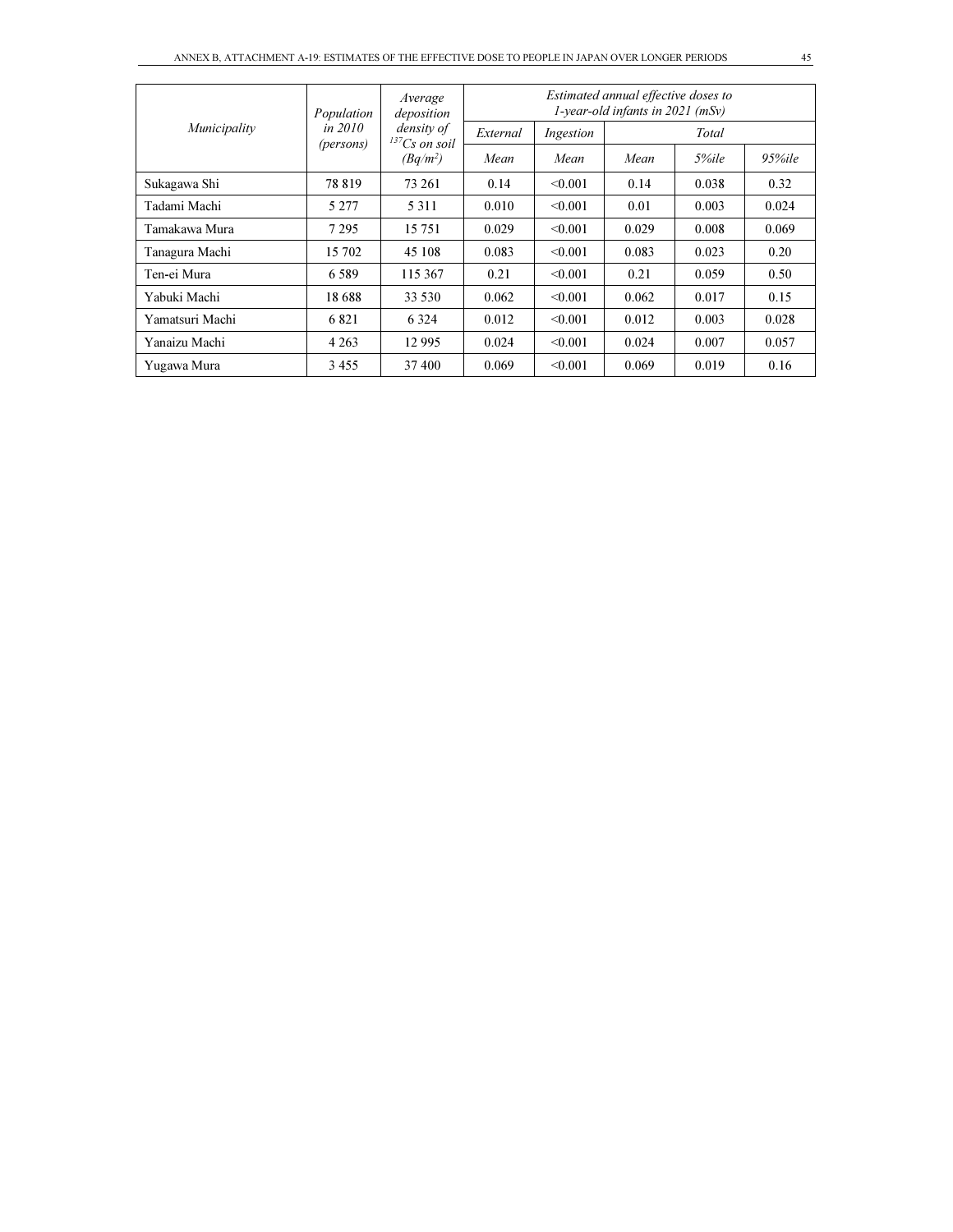#### Table A-19.23. Annual effective doses to adults (indoor workers) in 2021 for prefectures neighbouring Fukushima Prefecture

|                       | Population | Average<br>deposition            |                            |           | Estimated annual effective doses to<br>adults (indoor workers) in 2021 (mSv) |        |        |
|-----------------------|------------|----------------------------------|----------------------------|-----------|------------------------------------------------------------------------------|--------|--------|
| Municipality          | in 2010    | density of<br>$^{137}Cs$ on soil | External                   | Ingestion |                                                                              | Total  |        |
|                       | (persons)  | $(Bq/m^2)$                       | Mean                       | Mean      | Mean                                                                         | 5%ile  | 95%ile |
|                       |            |                                  | <b>Ibaraki Prefecture</b>  |           |                                                                              |        |        |
| Daigo Machi           | 22 077     | 9 2 3 3                          | 0.012                      | < 0.001   | 0.013                                                                        | 0.003  | 0.030  |
| Hitachi Shi           | 14 753     | 27 366                           | 0.037                      | < 0.001   | 0.037                                                                        | 0.010  | 0.087  |
| Hitachiomiya Shi      | 2 5 1 2    | 8 2 2 0                          | 0.011                      | < 0.001   | 0.011                                                                        | 0.003  | 0.026  |
| Hitachiota Shi        | 5 1 8 8    | 6 3 5 8                          | 0.008                      | < 0.001   | 0.009                                                                        | 0.002  | 0.021  |
| Kitaibaraki Shi       | 49 847     | 16821                            | 0.022                      | < 0.001   | 0.023                                                                        | 0.006  | 0.054  |
| Takahagi Shi          | 32 207     | 26 854                           | 0.036                      | < 0.001   | 0.036                                                                        | 0.010  | 0.085  |
|                       |            |                                  | Miyagi Prefecture          |           |                                                                              |        |        |
| Higashimatsushima Shi | 43 611     | 7 0 5 0                          | 0.009                      | < 0.001   | 0.010                                                                        | 0.003  | 0.023  |
| Iwanuma Shi           | 42 842     | 16 081                           | 0.021                      | < 0.001   | 0.022                                                                        | 0.006  | 0.051  |
| Kakuda Shi            | 33 783     | 37016                            | 0.049                      | < 0.001   | 0.050                                                                        | 0.014  | 0.12   |
| Kawasaki Machi        | 10 5 17    | 9496                             | 0.013                      | < 0.001   | 0.013                                                                        | 0.004  | 0.031  |
| Marumori Machi        | 16 632     | 49 610                           | 0.067                      | < 0.001   | 0.067                                                                        | 0.019  | 0.16   |
| Murata Machi          | 12 390     | 14 629                           | 0.020                      | < 0.001   | 0.020                                                                        | 0.006  | 0.047  |
| Natori Shi            | 75 306     | 14 709                           | 0.020                      | < 0.001   | 0.020                                                                        | 0.006  | 0.047  |
| Ogawara Machi         | 23 398     | 33 604                           | 0.045                      | < 0.001   | 0.045                                                                        | 0.013  | 0.11   |
| Rifu Cho              | 32 611     | 14 720                           | 0.020                      | < 0.001   | 0.020                                                                        | 0.006  | 0.047  |
| Sendai Shi            | 1 014 208  | 10 674                           | 0.014                      | < 0.001   | 0.014                                                                        | 0.004  | 0.034  |
| Shibata Machi         | 39 490     | 29 017                           | 0.039                      | < 0.001   | 0.039                                                                        | 0.011  | 0.092  |
| Shichigahama Machi    | 22 259     | 7680                             | 0.010                      | < 0.001   | 0.010                                                                        | 0.003  | 0.025  |
| Shichikashuku Machi   | 1871       | 9 2 6 4                          | 0.012                      | < 0.001   | 0.013                                                                        | 0.004  | 0.030  |
| Shiogama Shi          | 56 266     | 13 640                           | 0.018                      | < 0.001   | 0.018                                                                        | 0.005  | 0.044  |
| Shiroishi Shi         | 39 696     | 31 054                           | 0.041                      | < 0.001   | 0.042                                                                        | 0.012  | 0.099  |
| Tagajo Shi            | 64 922     | 15 380                           | 0.021                      | < 0.001   | 0.021                                                                        | 0.006  | 0.049  |
| Watari Cho            | 35 776     | 26 777                           | 0.036                      | < 0.001   | 0.036                                                                        | 0.010  | 0.085  |
| Yamamoto Cho          | 17 248     | 42 626                           | 0.057                      | < 0.001   | 0.057                                                                        | 0.016  | 0.13   |
| Zao Machi             | 13 073     | 18 29 6                          | 0.024                      | < 0.001   | 0.024                                                                        | 0.007  | 0.058  |
|                       |            |                                  | <b>Tochigi Prefecture</b>  |           |                                                                              |        |        |
| Nakagawa Machi        | 19 903     | 18 800                           | 0.025                      | < 0.001   | 0.025                                                                        | 0.007  | 0.060  |
| Nasu Machi            | 26 691     | 51 525                           | 0.069                      | < 0.001   | 0.069                                                                        | 0.019  | 0.163  |
| Nasushiobara Shi      | 118 463    | 52 368                           | 0.070                      | < 0.001   | 0.070                                                                        | 0.020  | 0.17   |
| Nikko Shi             | 85 261     | 7 2 0 3                          | 0.010                      | < 0.001   | 0.010                                                                        | 0.003  | 0.023  |
| Otawara Shi           | 75 385     | 23 4 34                          | 0.031                      | < 0.001   | 0.032                                                                        | 0.009  | 0.075  |
|                       |            |                                  | <b>Yamagata Prefecture</b> |           |                                                                              |        |        |
| Kaminoyama Shi        | 36 118     | 5 5 8 0                          | 0.007                      | < 0.001   | 0.0076                                                                       | 0.0021 | 0.018  |
| Nan-yo Shi            | 35 110     | 4 5 4 0                          | 0.006                      | < 0.001   | 0.0063                                                                       | 0.0017 | 0.015  |
| Takahata Machi        | 26 358     | 4 2 4 0                          | 0.006                      | < 0.001   | 0.0058                                                                       | 0.0016 | 0.014  |
| Yamagata Shi          | 257 936    | 5 8 8 0                          | 0.008                      | < 0.001   | 0.0081                                                                       | 0.0023 | 0.019  |
| Yonezawa Shi          | 92 876     | 3 4 3 4                          | 0.005                      | < 0.001   | 0.0048                                                                       | 0.0013 | 0.011  |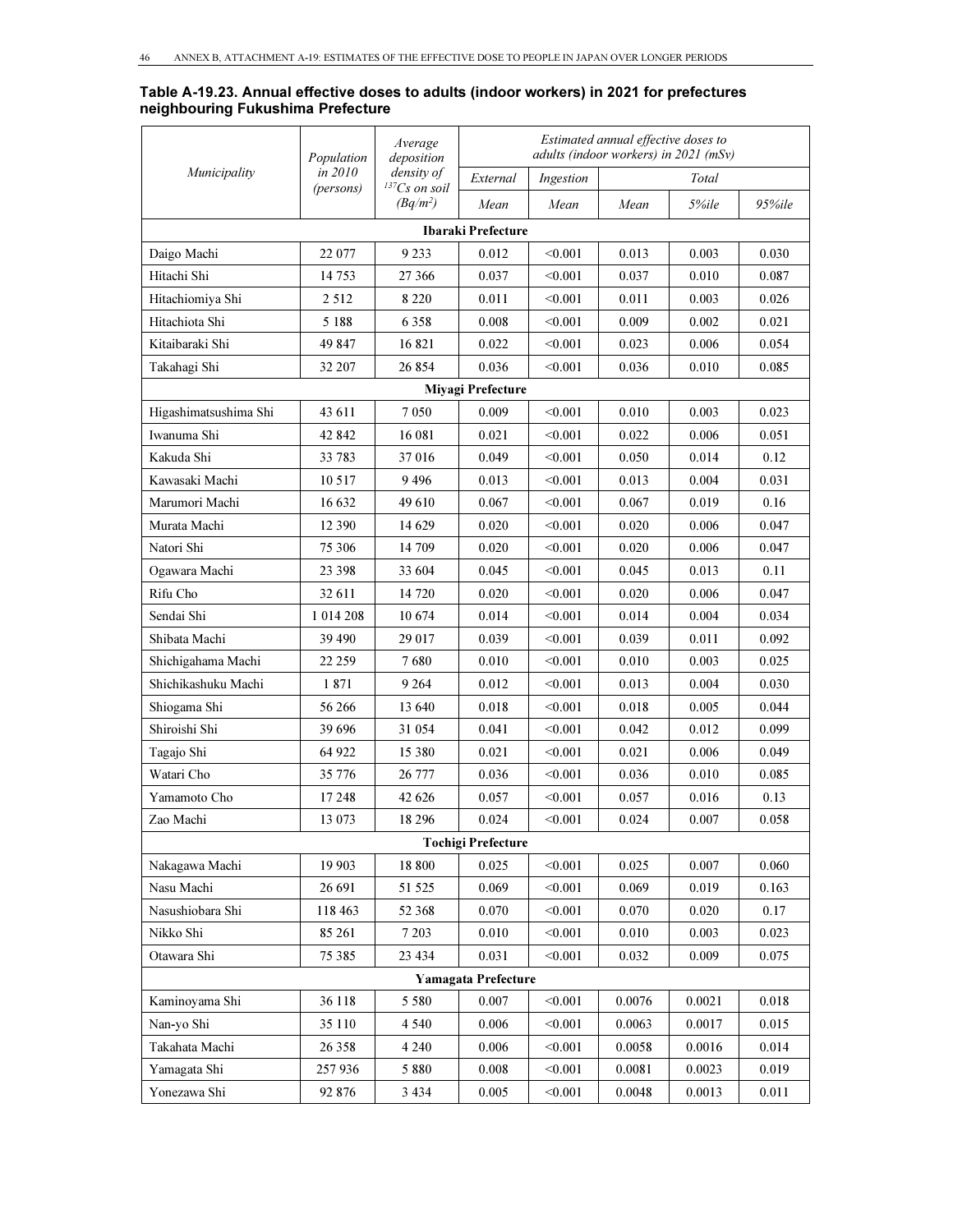|                       | Population | Average<br>deposition            | Estimated annual effective doses to<br>adults (outdoor workers) in 2021 (mSv) |           |       |       |        |  |  |  |
|-----------------------|------------|----------------------------------|-------------------------------------------------------------------------------|-----------|-------|-------|--------|--|--|--|
| Municipality          | in 2010    | density of                       | External                                                                      | Ingestion |       | Total |        |  |  |  |
|                       | (persons)  | $^{137}Cs$ on soil<br>$(Bq/m^2)$ | Mean                                                                          | Mean      | Mean  | 5%ile | 95%ile |  |  |  |
|                       |            |                                  | Ibaraki Prefecture                                                            |           |       |       |        |  |  |  |
| Daigo Machi           | 22 077     | 9 2 3 3                          | 0.020                                                                         | < 0.001   | 0.020 | 0.006 | 0.048  |  |  |  |
| Hitachi Shi           | 14753      | 27 366                           | 0.060                                                                         | < 0.001   | 0.060 | 0.017 | 0.14   |  |  |  |
| Hitachiomiya Shi      | 2 5 1 2    | 8 2 2 0                          | 0.018                                                                         | < 0.001   | 0.018 | 0.005 | 0.043  |  |  |  |
| Hitachiota Shi        | 5 1 8 8    | 6358                             | 0.014                                                                         | < 0.001   | 0.014 | 0.004 | 0.034  |  |  |  |
| Kitaibaraki Shi       | 49 847     | 16821                            | 0.037                                                                         | < 0.001   | 0.037 | 0.010 | 0.088  |  |  |  |
| Takahagi Shi          | 32 207     | 26 854                           | 0.059                                                                         | < 0.001   | 0.059 | 0.017 | 0.14   |  |  |  |
| Miyagi Prefecture     |            |                                  |                                                                               |           |       |       |        |  |  |  |
| Higashimatsushima Shi | 43 611     | 7050                             | 0.015                                                                         | < 0.001   | 0.016 | 0.004 | 0.037  |  |  |  |
| Iwanuma Shi           | 42 842     | 16 08 1                          | 0.035                                                                         | < 0.001   | 0.035 | 0.010 | 0.084  |  |  |  |
| Kakuda Shi            | 33 783     | 37016                            | 0.081                                                                         | < 0.001   | 0.081 | 0.023 | 0.19   |  |  |  |
| Kawasaki Machi        | 10 5 17    | 9496                             | 0.021                                                                         | < 0.001   | 0.021 | 0.006 | 0.050  |  |  |  |
| Marumori Machi        | 16 632     | 49 610                           | 0.110                                                                         | < 0.001   | 0.110 | 0.031 | 0.26   |  |  |  |
| Murata Machi          | 12 390     | 14 629                           | 0.032                                                                         | < 0.001   | 0.032 | 0.009 | 0.077  |  |  |  |
| Natori Shi            | 75 306     | 14 709                           | 0.032                                                                         | < 0.001   | 0.033 | 0.009 | 0.077  |  |  |  |
| Ogawara Machi         | 23 3 98    | 33 604                           | 0.074                                                                         | < 0.001   | 0.074 | 0.021 | 0.18   |  |  |  |
| Rifu Cho              | 32 611     | 14 720                           | 0.032                                                                         | < 0.001   | 0.032 | 0.009 | 0.077  |  |  |  |
| Sendai Shi            | 1 014 208  | 10674                            | 0.023                                                                         | < 0.001   | 0.024 | 0.007 | 0.056  |  |  |  |
| Shibata Machi         | 39 490     | 29 017                           | 0.063                                                                         | < 0.001   | 0.064 | 0.018 | 0.15   |  |  |  |
| Shichigahama Machi    | 22 259     | 7680                             | 0.017                                                                         | < 0.001   | 0.017 | 0.005 | 0.040  |  |  |  |
| Shichikashuku Machi   | 1871       | 9 2 6 4                          | 0.020                                                                         | < 0.001   | 0.020 | 0.006 | 0.049  |  |  |  |
| Shiogama Shi          | 56 266     | 13 640                           | 0.030                                                                         | < 0.001   | 0.030 | 0.008 | 0.072  |  |  |  |
| Shiroishi Shi         | 39696      | 31 054                           | 0.068                                                                         | < 0.001   | 0.068 | 0.019 | 0.16   |  |  |  |
| Tagajo Shi            | 64 922     | 15 380                           | 0.034                                                                         | < 0.001   | 0.034 | 0.010 | 0.081  |  |  |  |
| Watari Cho            | 35 776     | 26 777                           | 0.058                                                                         | < 0.001   | 0.059 | 0.016 | 0.14   |  |  |  |
| Yamamoto Cho          | 17 248     | 42 626                           | 0.093                                                                         | < 0.001   | 0.093 | 0.026 | 0.22   |  |  |  |
| Zao Machi             | 13 073     | 18 29 6                          | 0.040                                                                         | < 0.001   | 0.040 | 0.011 | 0.095  |  |  |  |
|                       |            |                                  | <b>Tochigi Prefecture</b>                                                     |           |       |       |        |  |  |  |
| Nakagawa Machi        | 19 903     | 18 800                           | 0.041                                                                         | < 0.001   | 0.041 | 0.012 | 0.098  |  |  |  |
| Nasu Machi            | 26 691     | 51 525                           | 0.11                                                                          | < 0.001   | 0.113 | 0.032 | 0.268  |  |  |  |
| Nasushiobara Shi      | 118 463    | 52 368                           | 0.11                                                                          | < 0.001   | 0.115 | 0.032 | 0.27   |  |  |  |
| Nikko Shi             | 85 261     | 7 2 0 3                          | 0.016                                                                         | < 0.001   | 0.016 | 0.004 | 0.038  |  |  |  |
| Otawara Shi           | 75 385     | 23 4 34                          | 0.052                                                                         | < 0.001   | 0.052 | 0.014 | 0.12   |  |  |  |
|                       |            |                                  | <b>Yamagata Prefecture</b>                                                    |           |       |       |        |  |  |  |
| Kaminoyama Shi        | 36 118     | 5 5 8 0                          | 0.012                                                                         | < 0.001   | 0.012 | 0.003 | 0.029  |  |  |  |
| Nan-yo Shi            | 35 110     | 4 5 4 0                          | 0.010                                                                         | < 0.001   | 0.010 | 0.003 | 0.024  |  |  |  |
| Takahata Machi        | 26 3 5 8   | 4 2 4 0                          | 0.009                                                                         | < 0.001   | 0.009 | 0.003 | 0.022  |  |  |  |
| Yamagata Shi          | 257936     | 5 8 8 0                          | 0.013                                                                         | < 0.001   | 0.013 | 0.004 | 0.031  |  |  |  |
| Yonezawa Shi          | 92 876     | 3 4 3 4                          | 0.008                                                                         | < 0.001   | 0.008 | 0.002 | 0.018  |  |  |  |

#### Table A-19.24. Annual effective doses to adults (outdoor workers) in 2021 for prefectures neighbouring Fukushima Prefecture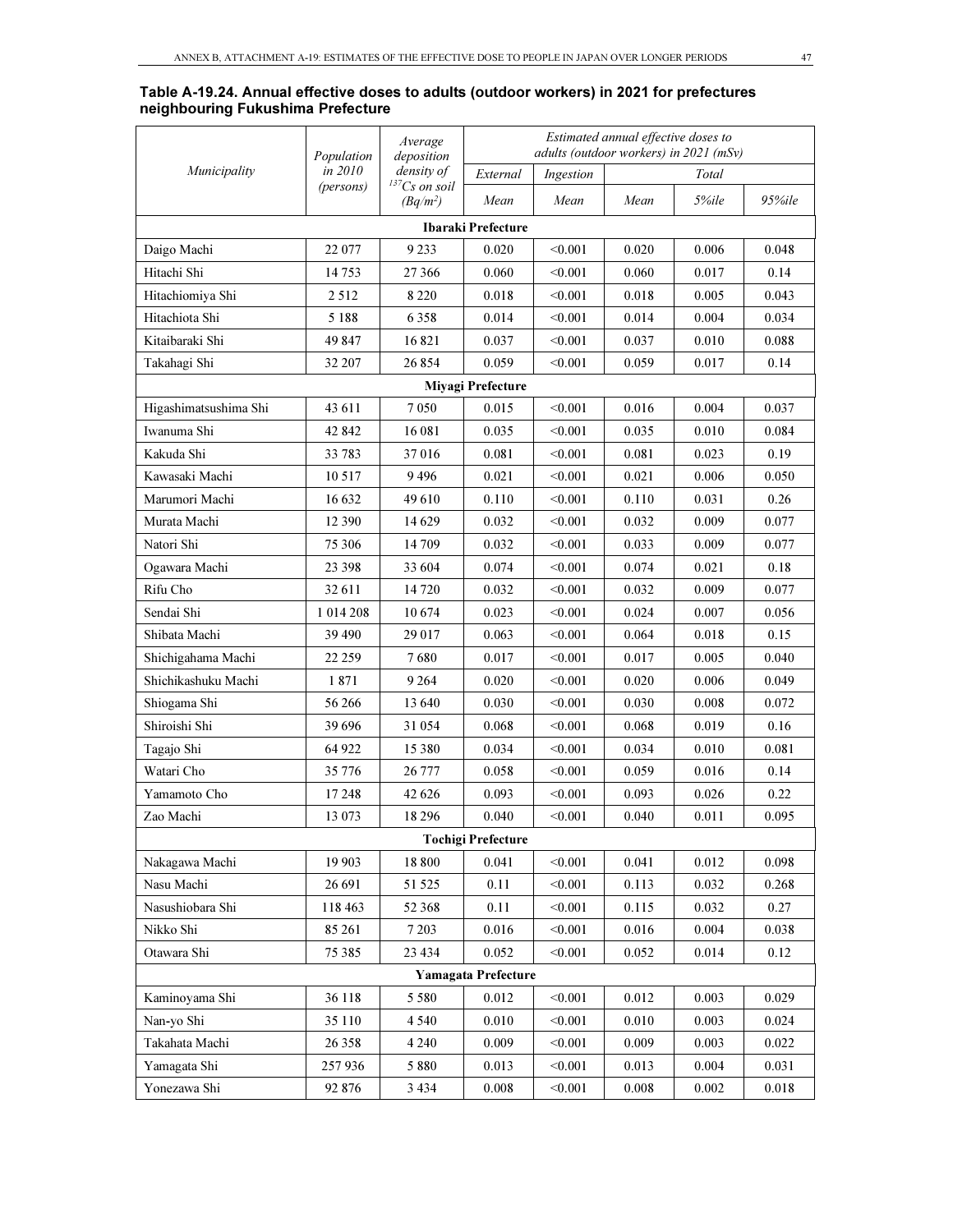#### Table A-19.25. Annual effective doses to 10-year-old children in 2021 for prefectures neighbouring Fukushima Prefecture

|                       | Population           | Average<br>deposition              | Estimated annual effective doses to<br>$10$ -year-old children in 2021 (mSv) |           |        |        |        |  |  |  |
|-----------------------|----------------------|------------------------------------|------------------------------------------------------------------------------|-----------|--------|--------|--------|--|--|--|
| Municipality          | in 2010<br>(persons) | density of<br>${}^{137}Cs$ on soil | External                                                                     | Ingestion |        | Total  |        |  |  |  |
|                       |                      | $(Bq/m^2)$                         | Mean                                                                         | Mean      | Mean   | 5%ile  | 95%ile |  |  |  |
|                       |                      |                                    | Ibaraki Prefecture                                                           |           |        |        |        |  |  |  |
| Daigo Machi           | 22 077               | 9 2 3 3                            | 0.015                                                                        | < 0.001   | 0.015  | 0.004  | 0.035  |  |  |  |
| Hitachi Shi           | 14753                | 27 366                             | 0.043                                                                        | < 0.001   | 0.043  | 0.012  | 0.102  |  |  |  |
| Hitachiomiya Shi      | 2512                 | 8 2 2 0                            | 0.013                                                                        | < 0.001   | 0.013  | 0.004  | 0.031  |  |  |  |
| Hitachiota Shi        | 5 1 8 8              | 6 3 5 8                            | 0.010                                                                        | < 0.001   | 0.010  | 0.003  | 0.024  |  |  |  |
| Kitaibaraki Shi       | 49 847               | 16821                              | 0.026                                                                        | < 0.001   | 0.027  | 0.007  | 0.063  |  |  |  |
| Takahagi Shi          | 32 207               | 26 854                             | 0.042                                                                        | < 0.001   | 0.042  | 0.012  | 0.100  |  |  |  |
| Miyagi Prefecture     |                      |                                    |                                                                              |           |        |        |        |  |  |  |
| Higashimatsushima Shi | 43 611               | 7 0 5 0                            | 0.011                                                                        | < 0.001   | 0.011  | 0.003  | 0.027  |  |  |  |
| Iwanuma Shi           | 42 842               | 16 081                             | 0.025                                                                        | < 0.001   | 0.025  | 0.007  | 0.060  |  |  |  |
| Kakuda Shi            | 33 783               | 37 016                             | 0.058                                                                        | < 0.001   | 0.058  | 0.016  | 0.14   |  |  |  |
| Kawasaki Machi        | 10517                | 9496                               | 0.015                                                                        | < 0.001   | 0.015  | 0.004  | 0.036  |  |  |  |
| Marumori Machi        | 16 632               | 49 610                             | 0.079                                                                        | < 0.001   | 0.079  | 0.022  | 0.19   |  |  |  |
| Murata Machi          | 12 390               | 14 629                             | 0.023                                                                        | < 0.001   | 0.023  | 0.006  | 0.055  |  |  |  |
| Natori Shi            | 75 306               | 14 709                             | 0.023                                                                        | < 0.001   | 0.023  | 0.007  | 0.055  |  |  |  |
| Ogawara Machi         | 23 3 98              | 33 604                             | 0.053                                                                        | < 0.001   | 0.053  | 0.015  | 0.13   |  |  |  |
| Rifu Cho              | 32 611               | 14 720                             | 0.023                                                                        | < 0.001   | 0.023  | 0.006  | 0.055  |  |  |  |
| Sendai Shi            | 1 0 1 4 2 0 8        | 10 674                             | 0.017                                                                        | < 0.001   | 0.017  | 0.005  | 0.040  |  |  |  |
| Shibata Machi         | 39 490               | 29 017                             | 0.045                                                                        | < 0.001   | 0.045  | 0.013  | 0.11   |  |  |  |
| Shichigahama Machi    | 22 259               | 7680                               | 0.012                                                                        | < 0.001   | 0.012  | 0.003  | 0.029  |  |  |  |
| Shichikashuku Machi   | 1871                 | 9 2 6 4                            | 0.015                                                                        | < 0.001   | 0.015  | 0.004  | 0.035  |  |  |  |
| Shiogama Shi          | 56 266               | 13 640                             | 0.022                                                                        | < 0.001   | 0.022  | 0.006  | 0.051  |  |  |  |
| Shiroishi Shi         | 39696                | 31 054                             | 0.049                                                                        | < 0.001   | 0.049  | 0.014  | 0.12   |  |  |  |
| Tagajo Shi            | 64 922               | 15 380                             | 0.024                                                                        | < 0.001   | 0.024  | 0.007  | 0.058  |  |  |  |
| Watari Cho            | 35 776               | 26 777                             | 0.042                                                                        | < 0.001   | 0.042  | 0.012  | 0.099  |  |  |  |
| Yamamoto Cho          | 17248                | 42 626                             | 0.067                                                                        | < 0.001   | 0.067  | 0.019  | 0.16   |  |  |  |
| Zao Machi             | 13 073               | 18 29 6                            | 0.029                                                                        | < 0.001   | 0.029  | 0.008  | 0.068  |  |  |  |
|                       |                      |                                    | <b>Tochigi Prefecture</b>                                                    |           |        |        |        |  |  |  |
| Nakagawa Machi        | 19 903               | 18 800                             | 0.029                                                                        | < 0.001   | 0.030  | 0.008  | 0.070  |  |  |  |
| Nasu Machi            | 26 691               | 51 525                             | 0.081                                                                        | < 0.001   | 0.081  | 0.023  | 0.19   |  |  |  |
| Nasushiobara Shi      | 118 463              | 52 368                             | 0.082                                                                        | < 0.001   | 0.082  | 0.023  | 0.20   |  |  |  |
| Nikko Shi             | 85 261               | 7 2 0 3                            | 0.011                                                                        | < 0.001   | 0.011  | 0.003  | 0.027  |  |  |  |
| Otawara Shi           | 75 385               | 23 4 34                            | 0.037                                                                        | < 0.001   | 0.037  | 0.010  | 0.088  |  |  |  |
|                       |                      |                                    | <b>Yamagata Prefecture</b>                                                   |           |        |        |        |  |  |  |
| Kaminoyama Shi        | 36 118               | 5 5 8 0                            | 0.009                                                                        | < 0.001   | 0.0088 | 0.0025 | 0.021  |  |  |  |
| Nan-yo Shi            | 35 110               | 4 5 4 0                            | 0.007                                                                        | < 0.001   | 0.0073 | 0.0020 | 0.017  |  |  |  |
| Takahata Machi        | 26 358               | 4 2 4 0                            | 0.007                                                                        | < 0.001   | 0.0068 | 0.0019 | 0.016  |  |  |  |
| Yamagata Shi          | 257936               | 5 8 8 0                            | 0.009                                                                        | < 0.001   | 0.0094 | 0.0026 | 0.022  |  |  |  |
| Yonezawa Shi          | 92 876               | 3 4 3 4                            | 0.005                                                                        | < 0.001   | 0.0055 | 0.0015 | 0.013  |  |  |  |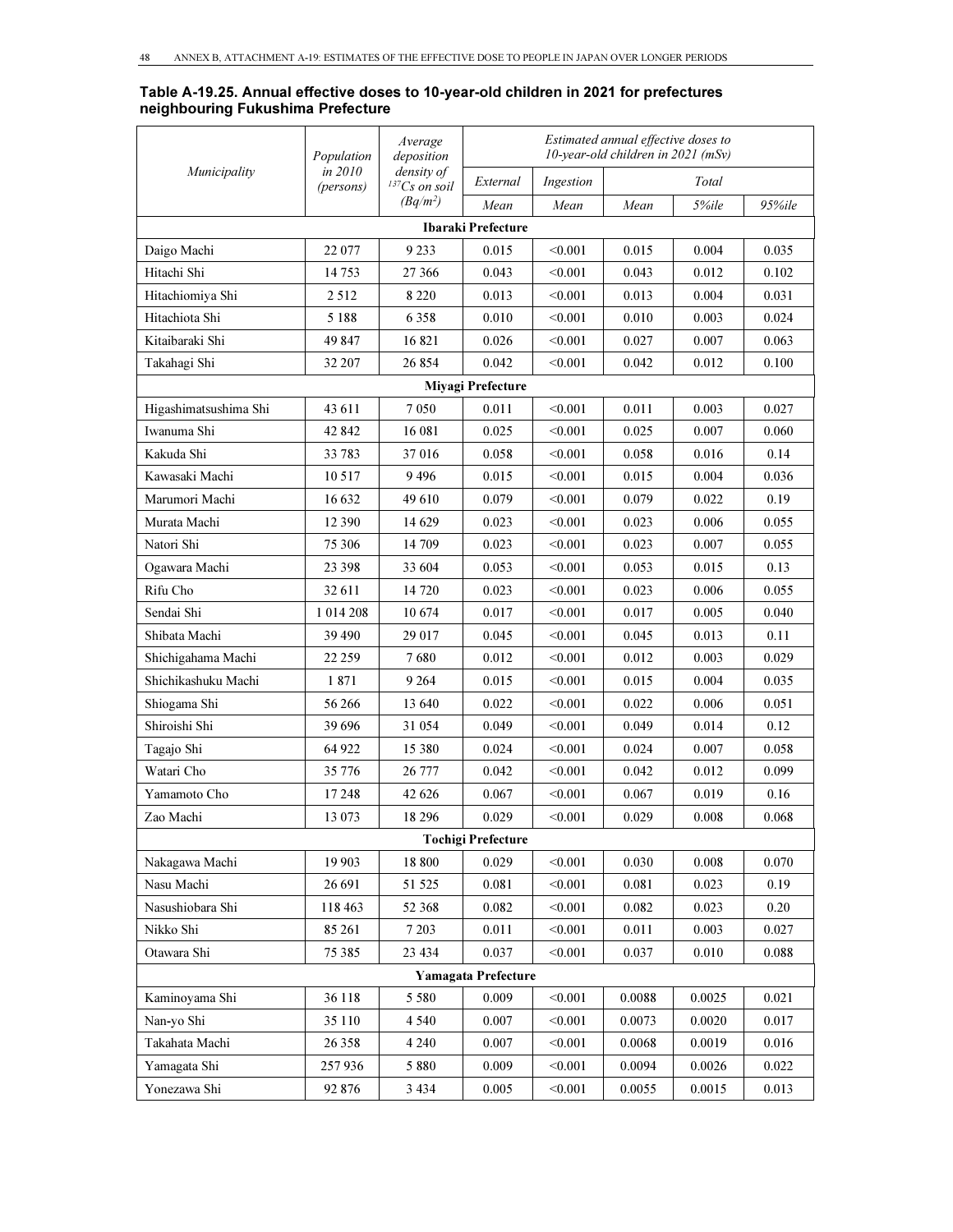|                             |  |  |  | Table A-19.26. Annual effective doses to 1-year-old infants in 2021 for prefectures neighbouring |  |
|-----------------------------|--|--|--|--------------------------------------------------------------------------------------------------|--|
| <b>Fukushima Prefecture</b> |  |  |  |                                                                                                  |  |

|                       | Population  | Average<br>deposition            | Estimated annual effective doses to<br>1-year-old infants in $2021$ (mSv) |           |       |       |        |  |  |  |
|-----------------------|-------------|----------------------------------|---------------------------------------------------------------------------|-----------|-------|-------|--------|--|--|--|
| Municipality          | in 2010     | density of<br>$^{137}Cs$ on soil | External                                                                  | Ingestion |       | Total |        |  |  |  |
|                       | (persons)   | $(Bq/m^2)$                       | Mean                                                                      | Mean      | Mean  | 5%ile | 95%ile |  |  |  |
|                       |             |                                  | Ibaraki Prefecture                                                        |           |       |       |        |  |  |  |
| Daigo Machi           | 22 077      | 9 2 3 3                          | 0.017                                                                     | < 0.001   | 0.017 | 0.005 | 0.041  |  |  |  |
| Hitachi Shi           | 14 753      | 27 366                           | 0.051                                                                     | < 0.001   | 0.051 | 0.014 | 0.120  |  |  |  |
| Hitachiomiya Shi      | 2 5 1 2     | 8 2 2 0                          | 0.015                                                                     | < 0.001   | 0.015 | 0.004 | 0.036  |  |  |  |
| Hitachiota Shi        | 5 1 8 8     | 6 3 5 8                          | 0.012                                                                     | < 0.001   | 0.012 | 0.003 | 0.028  |  |  |  |
| Kitaibaraki Shi       | 49 847      | 16821                            | 0.031                                                                     | < 0.001   | 0.031 | 0.009 | 0.074  |  |  |  |
| Takahagi Shi          | 32 207      | 26 854                           | 0.050                                                                     | < 0.001   | 0.050 | 0.014 | 0.12   |  |  |  |
| Miyagi Prefecture     |             |                                  |                                                                           |           |       |       |        |  |  |  |
| Higashimatsushima Shi | 43 611      | 7 0 5 0                          | 0.013                                                                     | < 0.001   | 0.013 | 0.004 | 0.031  |  |  |  |
| Iwanuma Shi           | 42 842      | 16 081                           | 0.030                                                                     | < 0.001   | 0.030 | 0.008 | 0.071  |  |  |  |
| Kakuda Shi            | 33 783      | 37 016                           | 0.069                                                                     | < 0.001   | 0.069 | 0.019 | 0.16   |  |  |  |
| Kawasaki Machi        | 10 517      | 9496                             | 0.018                                                                     | < 0.001   | 0.018 | 0.005 | 0.042  |  |  |  |
| Marumori Machi        | 16 632      | 49 610                           | 0.093                                                                     | < 0.001   | 0.093 | 0.026 | 0.220  |  |  |  |
| Murata Machi          | 12 390      | 14 629                           | 0.027                                                                     | < 0.001   | 0.027 | 0.008 | 0.065  |  |  |  |
| Natori Shi            | 75 306      | 14 709                           | 0.027                                                                     | < 0.001   | 0.027 | 0.008 | 0.065  |  |  |  |
| Ogawara Machi         | 23 398      | 33 604                           | 0.062                                                                     | < 0.001   | 0.062 | 0.017 | 0.15   |  |  |  |
| Rifu Cho              | 32 611      | 14 720                           | 0.027                                                                     | < 0.001   | 0.027 | 0.008 | 0.065  |  |  |  |
| Sendai Shi            | 1 0 14 2 08 | 10 674                           | 0.020                                                                     | < 0.001   | 0.020 | 0.006 | 0.047  |  |  |  |
| Shibata Machi         | 39 490      | 29 017                           | 0.053                                                                     | < 0.001   | 0.054 | 0.015 | 0.13   |  |  |  |
| Shichigahama Machi    | 22 259      | 7680                             | 0.014                                                                     | < 0.001   | 0.014 | 0.004 | 0.034  |  |  |  |
| Shichikashuku Machi   | 1871        | 9 2 64                           | 0.017                                                                     | < 0.001   | 0.017 | 0.005 | 0.041  |  |  |  |
| Shiogama Shi          | 56 266      | 13 640                           | 0.025                                                                     | < 0.001   | 0.025 | 0.007 | 0.060  |  |  |  |
| Shiroishi Shi         | 39 696      | 31 054                           | 0.058                                                                     | < 0.001   | 0.058 | 0.016 | 0.14   |  |  |  |
| Tagajo Shi            | 64 922      | 15 380                           | 0.029                                                                     | < 0.001   | 0.029 | 0.008 | 0.068  |  |  |  |
| Watari Cho            | 35 776      | 26 777                           | 0.049                                                                     | < 0.001   | 0.049 | 0.014 | 0.12   |  |  |  |
| Yamamoto Cho          | 17 248      | 42 626                           | 0.078                                                                     | < 0.001   | 0.079 | 0.022 | 0.19   |  |  |  |
| Zao Machi             | 13 073      | 18 29 6                          | 0.034                                                                     | < 0.001   | 0.034 | 0.009 | 0.080  |  |  |  |
|                       |             |                                  | Tochigi Prefecture                                                        |           |       |       |        |  |  |  |
| Nakagawa Machi        | 19 903      | 18 800                           | 0.035                                                                     | < 0.001   | 0.035 | 0.010 | 0.083  |  |  |  |
| Nasu Machi            | 26 691      | 51 525                           | 0.095                                                                     | < 0.001   | 0.096 | 0.027 | 0.23   |  |  |  |
| Nasushiobara Shi      | 118 463     | 52 368                           | 0.097                                                                     | < 0.001   | 0.097 | 0.027 | 0.23   |  |  |  |
| Nikko Shi             | 85 261      | 7 2 0 3                          | 0.013                                                                     | < 0.001   | 0.013 | 0.004 | 0.032  |  |  |  |
| Otawara Shi           | 75 385      | 23 4 34                          | 0.043                                                                     | < 0.001   | 0.044 | 0.012 | 0.103  |  |  |  |
|                       |             |                                  | <b>Yamagata Prefecture</b>                                                |           |       |       |        |  |  |  |
| Kaminoyama Shi        | 36 118      | 5 5 8 0                          | 0.010                                                                     | < 0.001   | 0.010 | 0.003 | 0.025  |  |  |  |
| Nan-yo Shi            | 35 110      | 4 5 4 0                          | 0.008                                                                     | < 0.001   | 0.009 | 0.002 | 0.020  |  |  |  |
| Takahata Machi        | 26 358      | 4 2 4 0                          | 0.008                                                                     | < 0.001   | 0.008 | 0.002 | 0.019  |  |  |  |
| Yamagata Shi          | 257936      | 5 8 8 0                          | 0.011                                                                     | < 0.001   | 0.011 | 0.003 | 0.026  |  |  |  |
| Yonezawa Shi          | 92 876      | 3 4 3 4                          | 0.006                                                                     | < 0.001   | 0.006 | 0.002 | 0.015  |  |  |  |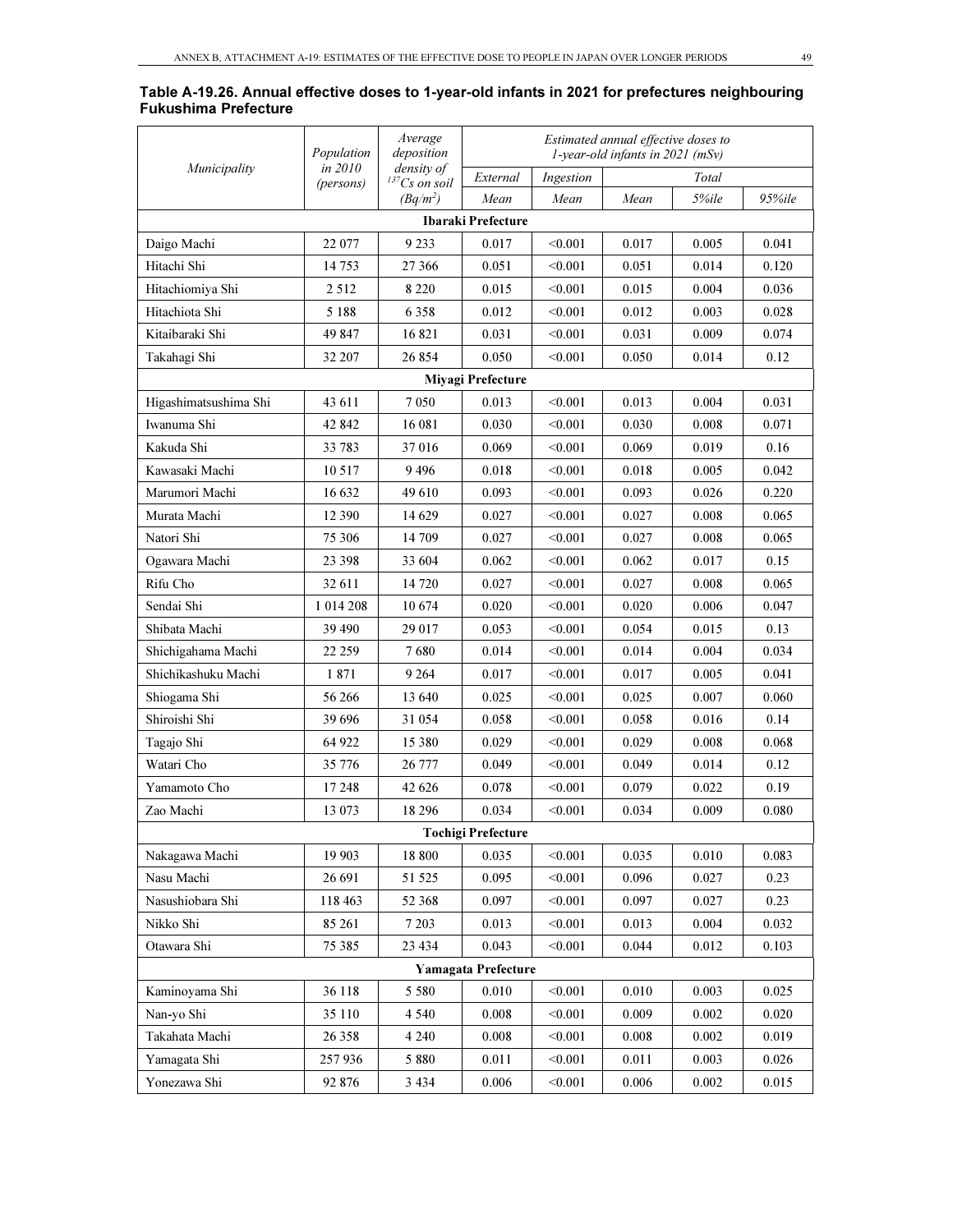#### Table A-19.27. Annual effective doses to adults (indoor workers) in 2021 for prefectures in the rest of Japan

|                           | Population           | Average soil<br>deposition |          | Estimated annual effective doses to<br>adults (indoor workers) in 2021 (mSv) |         |  |  |
|---------------------------|----------------------|----------------------------|----------|------------------------------------------------------------------------------|---------|--|--|
| Prefectures               | in 2010<br>(persons) | $of$ <sup>137</sup> Cs     | External | Ingestion                                                                    | Total   |  |  |
|                           |                      | $(Bq/m^2)$                 | Mean     | Mean                                                                         | Mean    |  |  |
|                           |                      | <b>Remainder of Japan</b>  |          |                                                                              |         |  |  |
| Aichi Prefecture          | 7410719              | 9                          | < 0.001  | < 0.001                                                                      | < 0.001 |  |  |
| Akita Prefecture          | 1 085 997            | 175                        | < 0.001  | < 0.001                                                                      | < 0.001 |  |  |
| Aomori Prefecture         | 1 373 339            | 67                         | < 0.001  | < 0.001                                                                      | < 0.001 |  |  |
| Chiba Prefecture          | 6 216 289            | 20 9 31                    | 0.028    | < 0.001                                                                      | 0.028   |  |  |
| Ehime Prefecture          | 1 431 493            | 7                          | < 0.001  | < 0.001                                                                      | < 0.001 |  |  |
| Fukui Prefecture          | 806 314              | 31                         | < 0.001  | < 0.001                                                                      | < 0.001 |  |  |
| Fukuoka Prefecture        | 5 071 968            | 1                          | < 0.001  | < 0.001                                                                      | < 0.001 |  |  |
| Gifu Prefecture           | 2 080 773            | 16                         | < 0.001  | < 0.001                                                                      | < 0.001 |  |  |
| Gunma Prefecture          | 2 008 068            | 13 639                     | 0.018    | < 0.001                                                                      | 0.018   |  |  |
| Hiroshima Prefecture      | 2 860 750            | 4                          | < 0.001  | < 0.001                                                                      | < 0.001 |  |  |
| Hokkaido Prefecture       | 5 506 419            | 9                          | < 0.001  | < 0.001                                                                      | < 0.001 |  |  |
| Hyogo Prefecture          | 5 5 8 8 1 3 3        | 8                          | < 0.001  | < 0.001                                                                      | < 0.001 |  |  |
| Ishikawa Prefecture       | 1 169 788            | 13                         | < 0.001  | < 0.001                                                                      | < 0.001 |  |  |
| <b>Iwate Prefecture</b>   | 1 3 3 0 1 4 7        | 11880                      | 0.016    | < 0.001                                                                      | 0.016   |  |  |
| Kagawa Prefecture         | 995 842              | 6                          | < 0.001  | < 0.001                                                                      | < 0.001 |  |  |
| Kagoshima Prefecture      | 1706242              | 1                          | < 0.001  | < 0.001                                                                      | < 0.001 |  |  |
| Kanagawa Prefecture       | 9 048 331            | 3857                       | 0.005    | < 0.001                                                                      | 0.005   |  |  |
| Kochi Prefecture          | 764 456              | 36                         | < 0.001  | < 0.001                                                                      | < 0.001 |  |  |
| Kumamoto Prefecture       | 1 817 426            | $\boldsymbol{0}$           | < 0.001  | < 0.001                                                                      | < 0.001 |  |  |
| Kyoto Prefecture          | 2 636 092            | $\overline{7}$             | < 0.001  | < 0.001                                                                      | < 0.001 |  |  |
| Mie Prefecture            | 1 854 724            | 27                         | < 0.001  | < 0.001                                                                      | < 0.001 |  |  |
| Miyazaki Prefecture       | 1 135 233            | 6                          | < 0.001  | < 0.001                                                                      | < 0.001 |  |  |
| Nagano Prefecture         | 2 152 449            | 1 2 5 1                    | 0.002    | < 0.001                                                                      | 0.002   |  |  |
| Nagasaki Prefecture       | 1 426 779            | 2                          | < 0.001  | < 0.001                                                                      | < 0.001 |  |  |
| Nara Prefecture           | 1 400 728            | $\tau$                     | < 0.001  | < 0.001                                                                      | < 0.001 |  |  |
| Niigata Prefecture        | 2 374 450            | 49                         | < 0.001  | < 0.001                                                                      | < 0.001 |  |  |
| Oita Prefecture           | 1 196 529            | 1                          | < 0.001  | < 0.001                                                                      | < 0.001 |  |  |
| Okayama Prefecture        | 1 945 276            | $\overline{4}$             | < 0.001  | < 0.001                                                                      | < 0.001 |  |  |
| Okinawa Prefecture        | 1 392 818            | $\overline{4}$             | < 0.001  | < 0.001                                                                      | < 0.001 |  |  |
| Osaka Prefecture          | 8 8 6 5 2 4 5        | 9                          | < 0.001  | < 0.001                                                                      | < 0.001 |  |  |
| Saga Prefecture           | 849788               | 1                          | < 0.001  | < 0.001                                                                      | < 0.001 |  |  |
| Saitama Prefecture        | 7 194 556            | 6 2 8 4                    | 0.008    | < 0.001                                                                      | 0.008   |  |  |
| Shiga Prefecture          | 1 410 777            | $\overline{7}$             | < 0.001  | < 0.001                                                                      | < 0.001 |  |  |
| Shimane Prefecture        | 717397               | 6                          | < 0.001  | < 0.001                                                                      | < 0.001 |  |  |
| Shizuoka Prefecture       | 3 765 007            | 643                        | 0.001    | < 0.001                                                                      | 0.001   |  |  |
| Tokushima Prefecture      | 785 491              | 8                          | < 0.001  | < 0.001                                                                      | < 0.001 |  |  |
| Tokyo                     | 13 159 388           | 8 4 9 9                    | 0.011    | < 0.001                                                                      | 0.011   |  |  |
| <b>Tottori Prefecture</b> | 588 667              | 11                         | < 0.001  | < 0.001                                                                      | < 0.001 |  |  |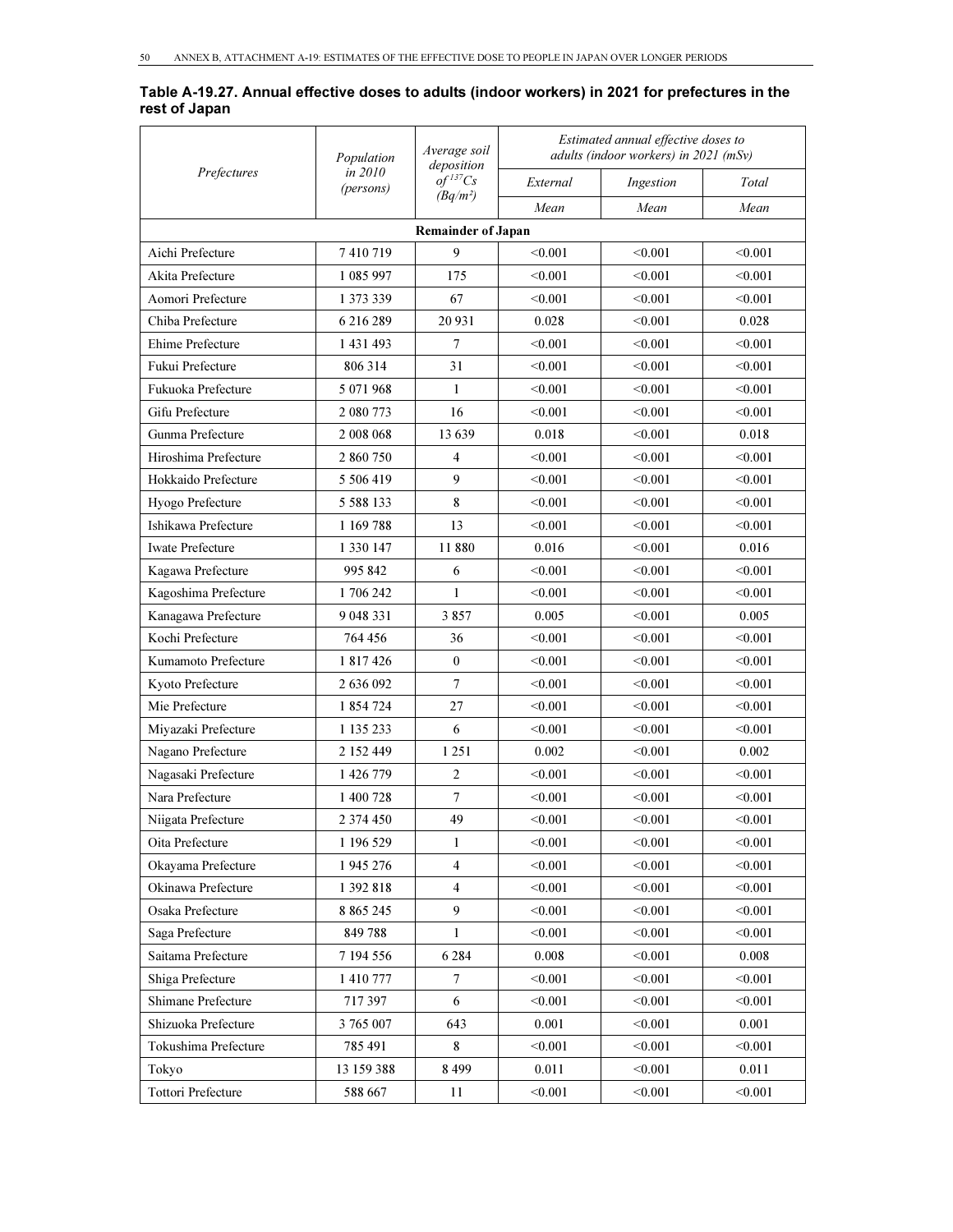| Prefectures          | Population             | Average soil<br>deposition             | Estimated annual effective doses to<br>adults (indoor workers) in 2021 (mSv) |           |         |  |
|----------------------|------------------------|----------------------------------------|------------------------------------------------------------------------------|-----------|---------|--|
|                      | in $2010$<br>(persons) | $of$ <sup>137</sup> $Cs$<br>$(Bq/m^2)$ | External                                                                     | Ingestion | Total   |  |
|                      |                        |                                        | Mean                                                                         | Mean      | Mean    |  |
| Toyama Prefecture    | 1 093 247              | 16                                     | < 0.001                                                                      | < 0.001   | < 0.001 |  |
| Wakayama Prefecture  | 1 002 198              | 10                                     | < 0.001                                                                      | < 0.001   | < 0.001 |  |
| Yamaguchi Prefecture | 1451338                |                                        | < 0.001                                                                      | < 0.001   | < 0.001 |  |
| Yamanashi Prefecture | 863 075                | 208                                    | < 0.001                                                                      | < 0.001   | < 0.001 |  |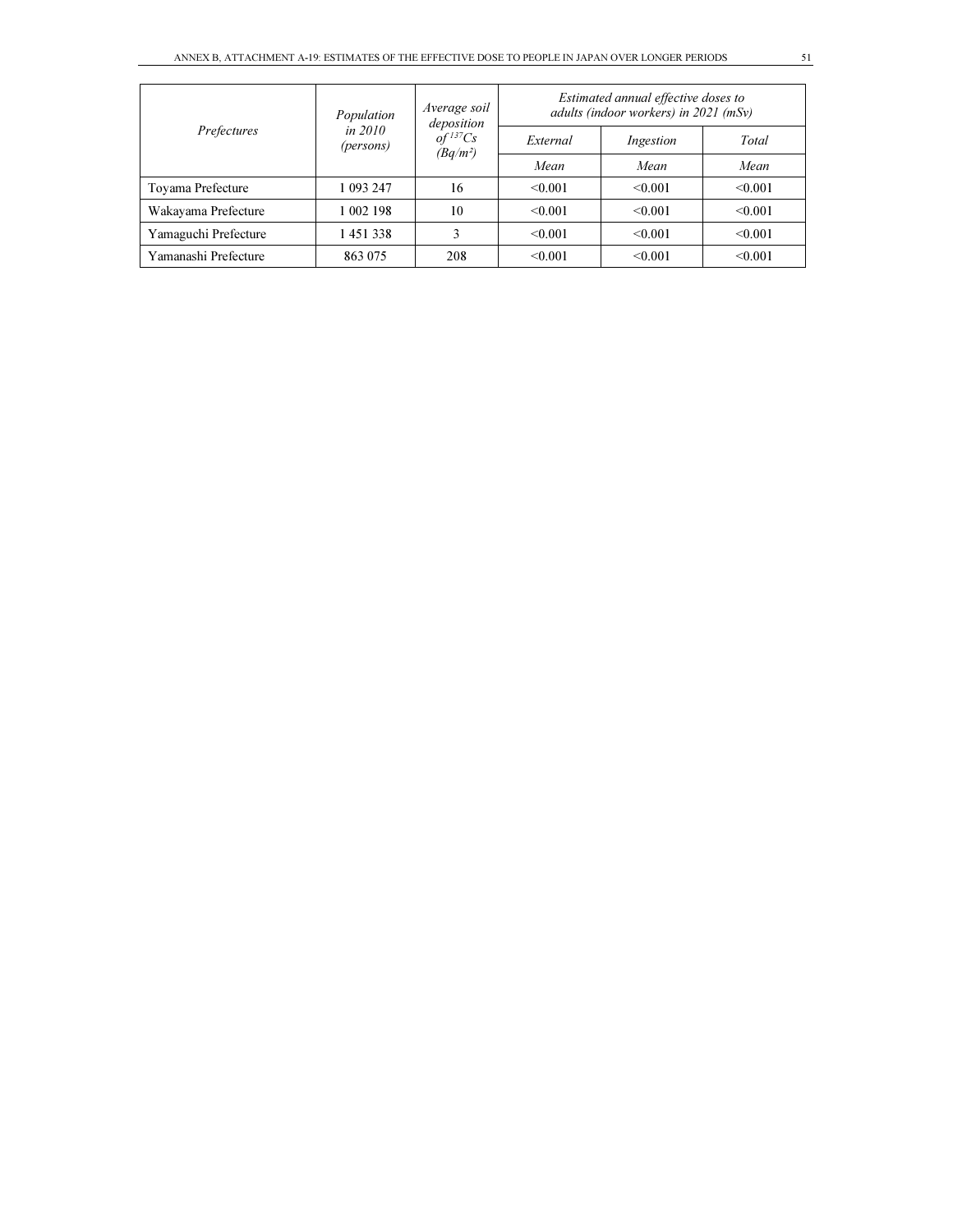#### Table A-19.28. Annual effective doses to adults (outdoor workers) in 2021 for prefectures in the rest of Japan

| Prefectures             | Population           | Average soil<br>deposition           | Estimated annual effective doses to<br>adults (outdoor workers) in 2021 (mSv) |           |         |  |
|-------------------------|----------------------|--------------------------------------|-------------------------------------------------------------------------------|-----------|---------|--|
|                         | in 2010<br>(persons) | $of$ <sup>137</sup> Cs<br>$(Bq/m^2)$ | External                                                                      | Ingestion | Total   |  |
|                         |                      |                                      | Mean                                                                          | Mean      | Mean    |  |
|                         |                      | <b>Remainder of Japan</b>            |                                                                               |           |         |  |
| Aichi Prefecture        | 7410719              | 9                                    | < 0.001                                                                       | < 0.001   | < 0.001 |  |
| Akita Prefecture        | 1 085 997            | 175                                  | < 0.001                                                                       | < 0.001   | < 0.001 |  |
| Aomori Prefecture       | 1 373 339            | 67                                   | < 0.001                                                                       | < 0.001   | < 0.001 |  |
| Chiba Prefecture        | 6 216 289            | 20 931                               | 0.046                                                                         | < 0.001   | 0.046   |  |
| Ehime Prefecture        | 1 431 493            | 7                                    | < 0.001                                                                       | < 0.001   | < 0.001 |  |
| Fukui Prefecture        | 806 314              | 31                                   | < 0.001                                                                       | < 0.001   | < 0.001 |  |
| Fukuoka Prefecture      | 5 071 968            | 1                                    | < 0.001                                                                       | < 0.001   | < 0.001 |  |
| Gifu Prefecture         | 2 080 773            | 16                                   | < 0.001                                                                       | < 0.001   | < 0.001 |  |
| Gunma Prefecture        | 2 008 068            | 13639                                | 0.030                                                                         | < 0.001   | 0.030   |  |
| Hiroshima Prefecture    | 2 860 750            | 4                                    | < 0.001                                                                       | < 0.001   | < 0.001 |  |
| Hokkaido Prefecture     | 5 506 419            | 9                                    | < 0.001                                                                       | < 0.001   | < 0.001 |  |
| Hyogo Prefecture        | 5 588 133            | 8                                    | < 0.001                                                                       | < 0.001   | < 0.001 |  |
| Ishikawa Prefecture     | 1 169 788            | 13                                   | < 0.001                                                                       | < 0.001   | < 0.001 |  |
| <b>Iwate Prefecture</b> | 1 330 147            | 11880                                | 0.026                                                                         | < 0.001   | 0.026   |  |
| Kagawa Prefecture       | 995 842              | 6                                    | < 0.001                                                                       | < 0.001   | < 0.001 |  |
| Kagoshima Prefecture    | 1706242              | 1                                    | < 0.001                                                                       | < 0.001   | < 0.001 |  |
| Kanagawa Prefecture     | 9 048 331            | 3857                                 | 0.008                                                                         | < 0.001   | 0.009   |  |
| Kochi Prefecture        | 764 456              | 36                                   | < 0.001                                                                       | < 0.001   | < 0.001 |  |
| Kumamoto Prefecture     | 1 817 426            | $\mathbf{0}$                         | < 0.001                                                                       | < 0.001   | < 0.001 |  |
| Kyoto Prefecture        | 2 636 092            | 7                                    | < 0.001                                                                       | < 0.001   | < 0.001 |  |
| Mie Prefecture          | 1 854 724            | 27                                   | < 0.001                                                                       | < 0.001   | < 0.001 |  |
| Miyazaki Prefecture     | 1 135 233            | 6                                    | < 0.001                                                                       | < 0.001   | < 0.001 |  |
| Nagano Prefecture       | 2 152 449            | 1 2 5 1                              | 0.003                                                                         | < 0.001   | 0.003   |  |
| Nagasaki Prefecture     | 1 426 779            | $\mathfrak{2}$                       | < 0.001                                                                       | < 0.001   | < 0.001 |  |
| Nara Prefecture         | 1 400 728            | $\overline{7}$                       | < 0.001                                                                       | < 0.001   | < 0.001 |  |
| Niigata Prefecture      | 2 374 450            | 49                                   | < 0.001                                                                       | < 0.001   | < 0.001 |  |
| Oita Prefecture         | 1 196 529            | 1                                    | < 0.001                                                                       | < 0.001   | < 0.001 |  |
| Okayama Prefecture      | 1 945 276            | $\overline{4}$                       | < 0.001                                                                       | < 0.001   | < 0.001 |  |
| Okinawa Prefecture      | 1 392 818            | $\overline{4}$                       | < 0.001                                                                       | < 0.001   | < 0.001 |  |
| Osaka Prefecture        | 8 8 6 5 2 4 5        | 9                                    | < 0.001                                                                       | < 0.001   | < 0.001 |  |
| Saga Prefecture         | 849788               | 1                                    | < 0.001                                                                       | < 0.001   | < 0.001 |  |
| Saitama Prefecture      | 7 194 556            | 6 2 8 4                              | 0.014                                                                         | < 0.001   | 0.014   |  |
| Shiga Prefecture        | 1 410 777            | 7                                    | < 0.001                                                                       | < 0.001   | < 0.001 |  |
| Shimane Prefecture      | 717397               | 6                                    | < 0.001                                                                       | < 0.001   | < 0.001 |  |
| Shizuoka Prefecture     | 3 765 007            | 643                                  | < 0.001                                                                       | < 0.001   | < 0.001 |  |
| Tokushima Prefecture    | 785 491              | $\bf 8$                              | < 0.001                                                                       | < 0.001   | < 0.001 |  |
| Tokyo                   | 13 159 388           | 8 4 9 9                              | 0.019                                                                         | < 0.001   | 0.019   |  |
| Tottori Prefecture      | 588 667              | $11\,$                               | < 0.001                                                                       | < 0.001   | < 0.001 |  |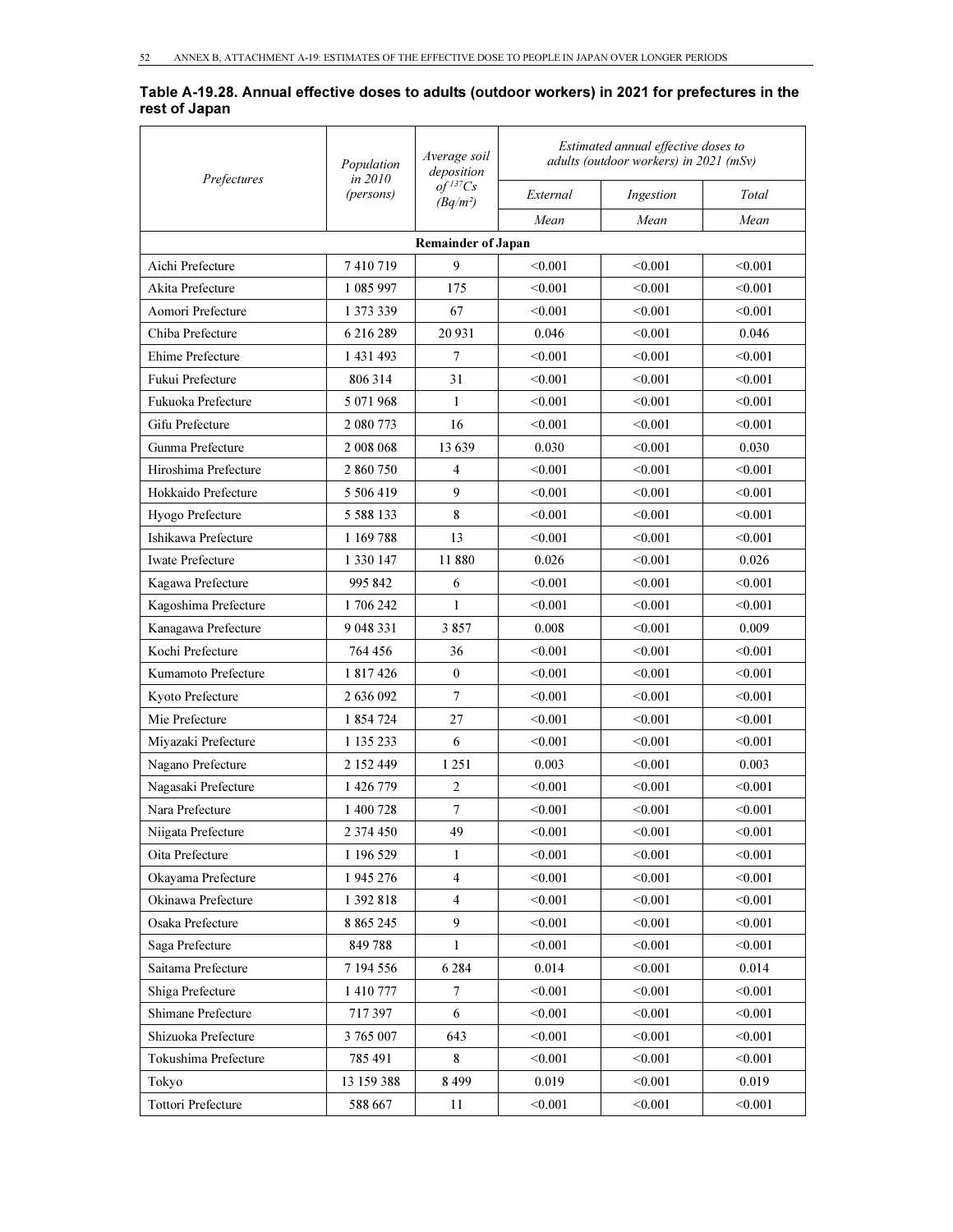| Prefectures          | Population<br>in $2010$ | Average soil<br>deposition           | Estimated annual effective doses to<br>adults (outdoor workers) in $2021$ (mSv) |           |         |  |  |
|----------------------|-------------------------|--------------------------------------|---------------------------------------------------------------------------------|-----------|---------|--|--|
|                      | (persons)               | $of$ <sup>137</sup> Cs<br>$(Bq/m^2)$ | External                                                                        | Ingestion | Total   |  |  |
|                      |                         |                                      | Mean                                                                            | Mean      | Mean    |  |  |
| Toyama Prefecture    | 1 093 247               | 16                                   | < 0.001                                                                         | < 0.001   | < 0.001 |  |  |
| Wakayama Prefecture  | 1 002 198               | 10                                   | < 0.001                                                                         | < 0.001   | < 0.001 |  |  |
| Yamaguchi Prefecture | 1451338                 | 3                                    | < 0.001                                                                         | < 0.001   | < 0.001 |  |  |
| Yamanashi Prefecture | 863 075                 | 208                                  | < 0.001                                                                         | < 0.001   | 0.001   |  |  |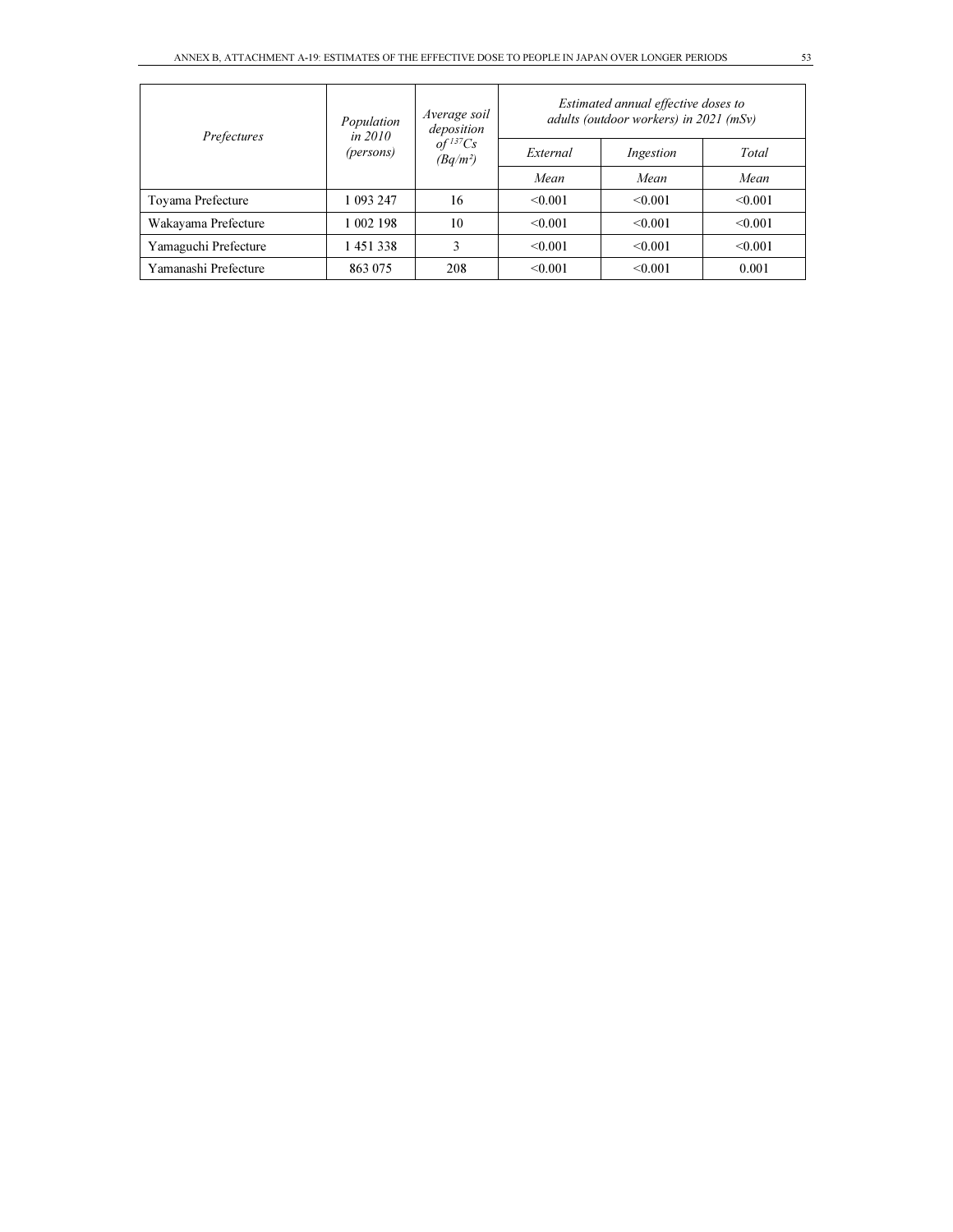#### Table A-19.29. Annual effective doses to 10-year-old children in 2021 for prefectures in the rest of Japan

| Prefectures               | Population<br>in 2010 | Average soil<br>deposition             | Estimated effective doses to<br>10-year-old children in 2021 (mSv) |           |         |  |
|---------------------------|-----------------------|----------------------------------------|--------------------------------------------------------------------|-----------|---------|--|
|                           | (persons)             | $of$ <sup>137</sup> $Cs$<br>$(Bq/m^2)$ | External                                                           | Ingestion | Total   |  |
|                           |                       |                                        | Mean                                                               | Mean      | Mean    |  |
|                           |                       | <b>Remainder of Japan</b>              |                                                                    |           |         |  |
| Aichi Prefecture          | 7410719               | 9                                      | < 0.001                                                            | < 0.001   | < 0.001 |  |
| Akita Prefecture          | 1 085 997             | 175                                    | < 0.001                                                            | < 0.001   | < 0.001 |  |
| Aomori Prefecture         | 1 373 339             | 67                                     | < 0.001                                                            | < 0.001   | < 0.001 |  |
| Chiba Prefecture          | 6 216 289             | 20 931                                 | 0.033                                                              | < 0.001   | 0.033   |  |
| <b>Ehime Prefecture</b>   | 1 431 493             | 7                                      | < 0.001                                                            | < 0.001   | < 0.001 |  |
| Fukui Prefecture          | 806 314               | 31                                     | < 0.001                                                            | < 0.001   | < 0.001 |  |
| Fukuoka Prefecture        | 5 071 968             | $\mathbf{1}$                           | < 0.001                                                            | < 0.001   | < 0.001 |  |
| Gifu Prefecture           | 2 080 773             | 16                                     | < 0.001                                                            | < 0.001   | < 0.001 |  |
| Gunma Prefecture          | 2 008 068             | 13639                                  | 0.021                                                              | < 0.001   | 0.021   |  |
| Hiroshima Prefecture      | 2 860 750             | $\overline{4}$                         | < 0.001                                                            | < 0.001   | < 0.001 |  |
| Hokkaido Prefecture       | 5 506 419             | 9                                      | < 0.001                                                            | < 0.001   | < 0.001 |  |
| Hyogo Prefecture          | 5 5 8 8 1 3 3         | 8                                      | < 0.001                                                            | < 0.001   | < 0.001 |  |
| Ishikawa Prefecture       | 1 169 788             | 13                                     | < 0.001                                                            | < 0.001   | < 0.001 |  |
| <b>Iwate Prefecture</b>   | 1 3 3 0 1 4 7         | 11880                                  | 0.019                                                              | < 0.001   | 0.019   |  |
| Kagawa Prefecture         | 995 842               | 6                                      | < 0.001                                                            | < 0.001   | < 0.001 |  |
| Kagoshima Prefecture      | 1 706 242             | $\mathbf{1}$                           | < 0.001                                                            | < 0.001   | < 0.001 |  |
| Kanagawa Prefecture       | 9 048 331             | 3857                                   | 0.006                                                              | < 0.001   | 0.006   |  |
| Kochi Prefecture          | 764 456               | 36                                     | < 0.001                                                            | < 0.001   | < 0.001 |  |
| Kumamoto Prefecture       | 1 817 426             | $\mathbf{0}$                           | < 0.001                                                            | < 0.001   | < 0.001 |  |
| Kyoto Prefecture          | 2 636 092             | 7                                      | < 0.001                                                            | < 0.001   | < 0.001 |  |
| Mie Prefecture            | 1 854 724             | 27                                     | < 0.001                                                            | < 0.001   | < 0.001 |  |
| Miyazaki Prefecture       | 1 135 233             | 6                                      | < 0.001                                                            | < 0.001   | < 0.001 |  |
| Nagano Prefecture         | 2 152 449             | 1 25 1                                 | 0.002                                                              | < 0.001   | 0.002   |  |
| Nagasaki Prefecture       | 1 426 779             | 2                                      | < 0.001                                                            | < 0.001   | < 0.001 |  |
| Nara Prefecture           | 1 400 728             | $\overline{7}$                         | < 0.001                                                            | < 0.001   | < 0.001 |  |
| Niigata Prefecture        | 2 374 450             | 49                                     | < 0.001                                                            | < 0.001   | < 0.001 |  |
| Oita Prefecture           | 1 196 529             | $\mathbf{1}$                           | < 0.001                                                            | < 0.001   | < 0.001 |  |
| Okayama Prefecture        | 1 945 276             | $\overline{4}$                         | < 0.001                                                            | < 0.001   | < 0.001 |  |
| Okinawa Prefecture        | 1 392 818             | $\overline{4}$                         | < 0.001                                                            | < 0.001   | < 0.001 |  |
| Osaka Prefecture          | 8 8 6 5 2 4 5         | 9                                      | < 0.001                                                            | < 0.001   | < 0.001 |  |
| Saga Prefecture           | 849788                | 1                                      | < 0.001                                                            | < 0.001   | < 0.001 |  |
| Saitama Prefecture        | 7 194 556             | 6 2 8 4                                | 0.010                                                              | < 0.001   | 0.010   |  |
| Shiga Prefecture          | 1 410 777             | $\tau$                                 | < 0.001                                                            | < 0.001   | < 0.001 |  |
| Shimane Prefecture        | 717397                | 6                                      | < 0.001                                                            | < 0.001   | < 0.001 |  |
| Shizuoka Prefecture       | 3 765 007             | 643                                    | 0.001                                                              | < 0.001   | 0.001   |  |
| Tokushima Prefecture      | 785 491               | 8                                      | < 0.001                                                            | < 0.001   | < 0.001 |  |
| Tokyo                     | 13 159 388            | 8 4 9 9                                | 0.013                                                              | < 0.001   | 0.013   |  |
| <b>Tottori Prefecture</b> | 588 667               | $11\,$                                 | < 0.001                                                            | < 0.001   | < 0.001 |  |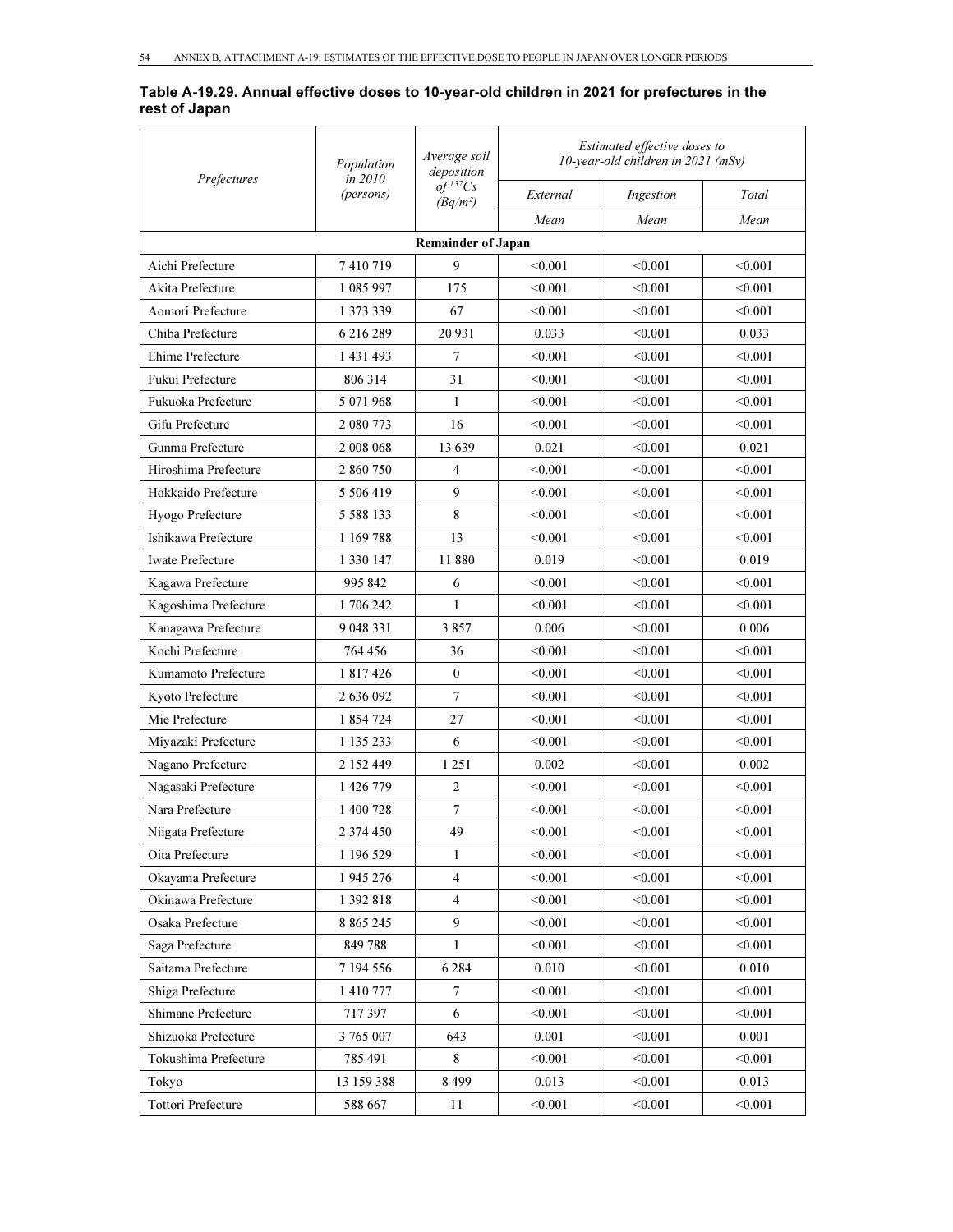| Prefectures          | Population<br><i>in 2010</i> | Average soil<br>deposition           | Estimated effective doses to<br>10-year-old children in $2021$ (mSv) |              |         |  |
|----------------------|------------------------------|--------------------------------------|----------------------------------------------------------------------|--------------|---------|--|
|                      | (persons)                    | $of$ <sup>137</sup> Cs<br>$(Bq/m^2)$ | External                                                             | Ingestion    | Total   |  |
|                      |                              |                                      | Mean                                                                 | Mean         | Mean    |  |
| Toyama Prefecture    | 1 093 247                    | 16                                   | < 0.001                                                              | < 0.001      | < 0.001 |  |
| Wakayama Prefecture  | 1 002 198                    | 10                                   | < 0.001                                                              | $\leq 0.001$ | < 0.001 |  |
| Yamaguchi Prefecture | 1451338                      | 3                                    | < 0.001                                                              | < 0.001      | < 0.001 |  |
| Yamanashi Prefecture | 863 075                      | 208                                  | < 0.001                                                              | < 0.001      | < 0.001 |  |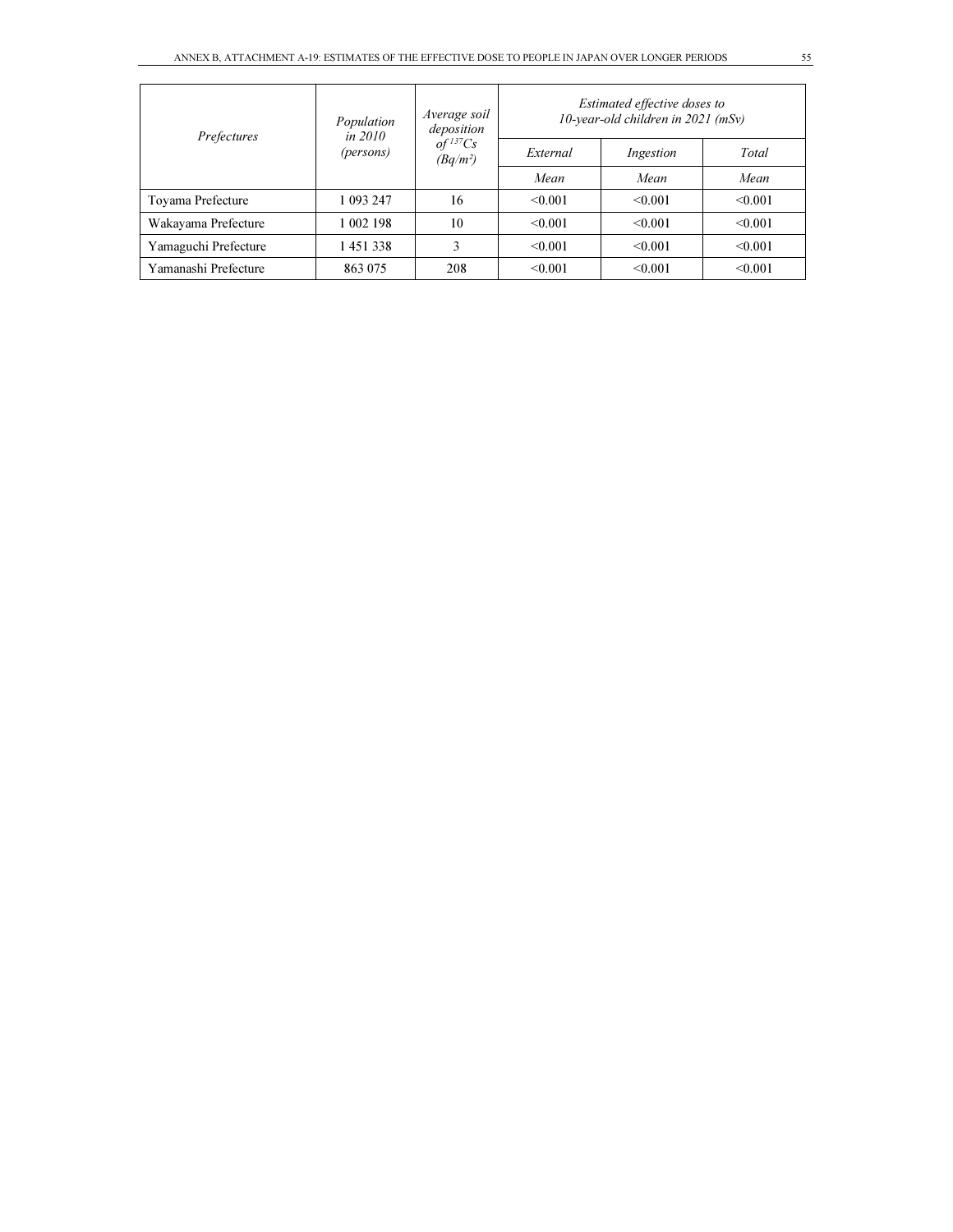#### Table A-19.30. Annual effective doses to 1-year-old infants in 2021 for prefectures in the rest of Japan

| Prefectures               | Population<br>in 2010<br>(persons) | Average soil<br>deposition<br>$of$ <sup>137</sup> $Cs$<br>$(Bq/m^2)$ | Estimated annual effective doses to<br>1-year-old infants in 2021 (mSv) |           |         |  |  |  |  |
|---------------------------|------------------------------------|----------------------------------------------------------------------|-------------------------------------------------------------------------|-----------|---------|--|--|--|--|
|                           |                                    |                                                                      | External                                                                | Ingestion | Total   |  |  |  |  |
|                           |                                    |                                                                      | Mean                                                                    | Mean      | Mean    |  |  |  |  |
| <b>Remainder of Japan</b> |                                    |                                                                      |                                                                         |           |         |  |  |  |  |
| Aichi Prefecture          | 7410719                            | 9                                                                    | < 0.001                                                                 | < 0.001   | < 0.001 |  |  |  |  |
| Akita Prefecture          | 1 085 997                          | 175                                                                  | < 0.001                                                                 | < 0.001   | < 0.001 |  |  |  |  |
| Aomori Prefecture         | 1 373 339                          | 67                                                                   | < 0.001                                                                 | < 0.001   | < 0.001 |  |  |  |  |
| Chiba Prefecture          | 6 216 289                          | 20 931                                                               | 0.039                                                                   | < 0.001   | 0.039   |  |  |  |  |
| Ehime Prefecture          | 1 431 493                          | 7                                                                    | < 0.001                                                                 | < 0.001   | < 0.001 |  |  |  |  |
| Fukui Prefecture          | 806 314                            | 31                                                                   | < 0.001                                                                 | < 0.001   | < 0.001 |  |  |  |  |
| Fukuoka Prefecture        | 5 071 968                          | 1                                                                    | < 0.001                                                                 | < 0.001   | < 0.001 |  |  |  |  |
| Gifu Prefecture           | 2 080 773                          | 16                                                                   | < 0.001                                                                 | < 0.001   | < 0.001 |  |  |  |  |
| Gunma Prefecture          | 2 008 068                          | 13 639                                                               | 0.025                                                                   | < 0.001   | 0.025   |  |  |  |  |
| Hiroshima Prefecture      | 2 860 750                          | $\overline{4}$                                                       | < 0.001                                                                 | < 0.001   | < 0.001 |  |  |  |  |
| Hokkaido Prefecture       | 5 506 419                          | 9                                                                    | < 0.001                                                                 | < 0.001   | < 0.001 |  |  |  |  |
| Hyogo Prefecture          | 5 5 8 8 1 3 3                      | 8                                                                    | < 0.001                                                                 | < 0.001   | < 0.001 |  |  |  |  |
| Ishikawa Prefecture       | 1 169 788                          | 13                                                                   | < 0.001                                                                 | < 0.001   | < 0.001 |  |  |  |  |
| <b>Iwate Prefecture</b>   | 1 3 3 0 1 4 7                      | 11880                                                                | 0.022                                                                   | < 0.001   | 0.022   |  |  |  |  |
| Kagawa Prefecture         | 995 842                            | 6                                                                    | < 0.001                                                                 | < 0.001   | < 0.001 |  |  |  |  |
| Kagoshima Prefecture      | 1706242                            | 1                                                                    | < 0.001                                                                 | < 0.001   | < 0.001 |  |  |  |  |
| Kanagawa Prefecture       | 9 048 331                          | 3857                                                                 | 0.007                                                                   | < 0.001   | 0.007   |  |  |  |  |
| Kochi Prefecture          | 764 456                            | 36                                                                   | < 0.001                                                                 | < 0.001   | < 0.001 |  |  |  |  |
| Kumamoto Prefecture       | 1 817 426                          | $\mathbf{0}$                                                         | < 0.001                                                                 | < 0.001   | < 0.001 |  |  |  |  |
| Kyoto Prefecture          | 2 636 092                          | $\overline{7}$                                                       | < 0.001                                                                 | < 0.001   | < 0.001 |  |  |  |  |
| Mie Prefecture            | 1 854 724                          | 27                                                                   | < 0.001                                                                 | < 0.001   | < 0.001 |  |  |  |  |
| Miyazaki Prefecture       | 1 135 233                          | 6                                                                    | < 0.001                                                                 | < 0.001   | < 0.001 |  |  |  |  |
| Nagano Prefecture         | 2 152 449                          | 1 2 5 1                                                              | 0.002                                                                   | < 0.001   | 0.002   |  |  |  |  |
| Nagasaki Prefecture       | 1 426 779                          | $\mathfrak{2}$                                                       | < 0.001                                                                 | < 0.001   | < 0.001 |  |  |  |  |
| Nara Prefecture           | 1 400 728                          | 7                                                                    | < 0.001                                                                 | < 0.001   | < 0.001 |  |  |  |  |
| Niigata Prefecture        | 2 374 450                          | 49                                                                   | < 0.001                                                                 | < 0.001   | < 0.001 |  |  |  |  |
| Oita Prefecture           | 1 196 529                          | 1                                                                    | < 0.001                                                                 | < 0.001   | < 0.001 |  |  |  |  |
| Okayama Prefecture        | 1 945 276                          | $\overline{4}$                                                       | < 0.001                                                                 | < 0.001   | < 0.001 |  |  |  |  |
| Okinawa Prefecture        | 1 392 818                          | $\overline{4}$                                                       | < 0.001                                                                 | < 0.001   | < 0.001 |  |  |  |  |
| Osaka Prefecture          | 8 8 6 5 2 4 5                      | 9                                                                    | < 0.001                                                                 | < 0.001   | < 0.001 |  |  |  |  |
| Saga Prefecture           | 849788                             | 1                                                                    | < 0.001                                                                 | < 0.001   | < 0.001 |  |  |  |  |
| Saitama Prefecture        | 7 194 556                          | 6 2 8 4                                                              | 0.012                                                                   | < 0.001   | 0.012   |  |  |  |  |
| Shiga Prefecture          | 1410777                            | $\overline{7}$                                                       | < 0.001                                                                 | < 0.001   | < 0.001 |  |  |  |  |
| Shimane Prefecture        | 717397                             | 6                                                                    | < 0.001                                                                 | < 0.001   | < 0.001 |  |  |  |  |
| Shizuoka Prefecture       | 3 765 007                          | 643                                                                  | 0.001                                                                   | < 0.001   | 0.001   |  |  |  |  |
| Tokushima Prefecture      | 785 491                            | 8                                                                    | < 0.001                                                                 | < 0.001   | < 0.001 |  |  |  |  |
| Tokyo                     | 13 159 388                         | 8499                                                                 | 0.016                                                                   | < 0.001   | 0.016   |  |  |  |  |
| Tottori Prefecture        | 588 667                            | 11                                                                   | < 0.001                                                                 | < 0.001   | < 0.001 |  |  |  |  |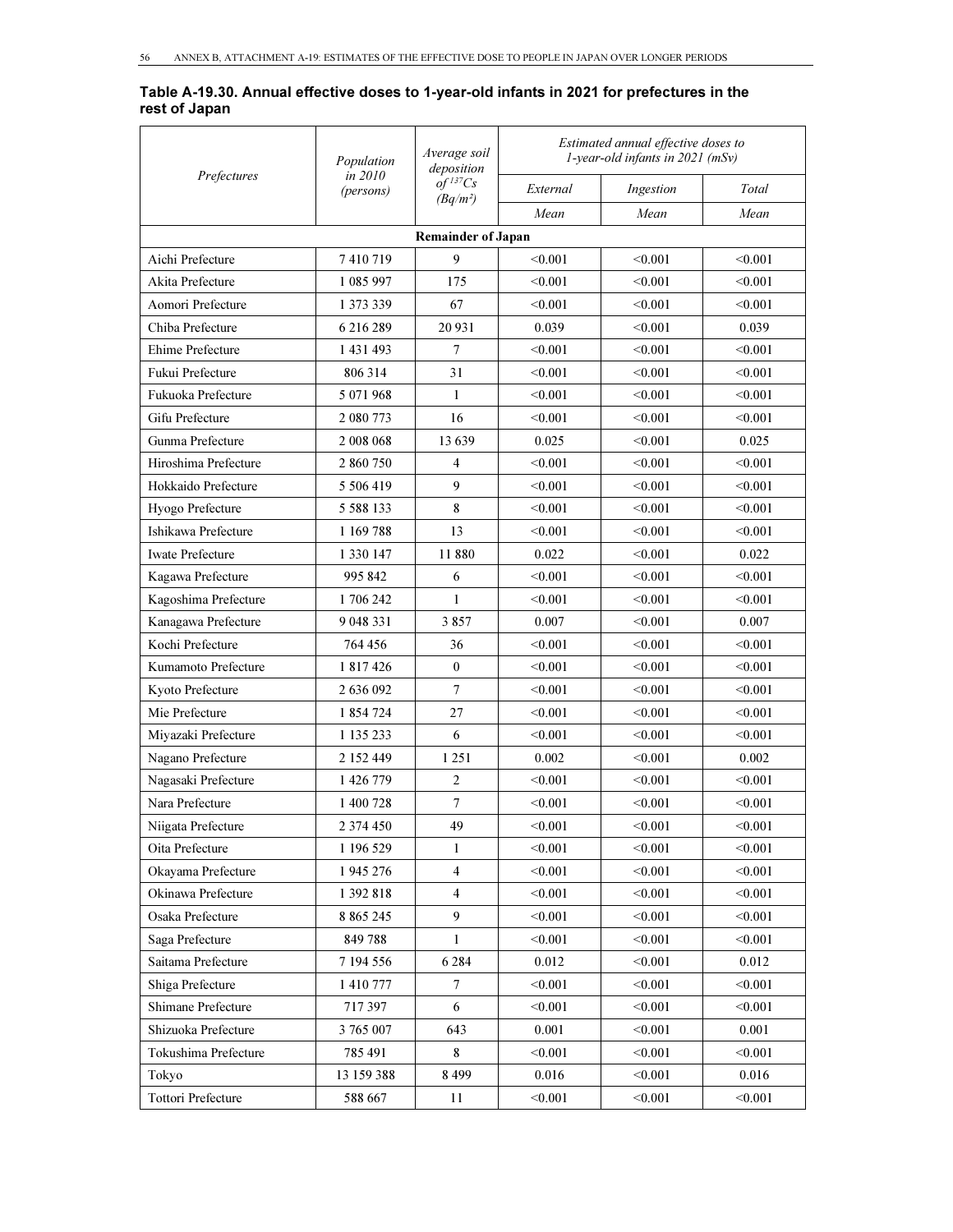| Prefectures          | Population<br>in $2010$<br>(persons) | Average soil<br>deposition<br>$of$ <sup>137</sup> $Cs$<br>$(Bq/m^2)$ | Estimated annual effective doses to<br>1-year-old infants in $2021$ (mSv) |           |         |
|----------------------|--------------------------------------|----------------------------------------------------------------------|---------------------------------------------------------------------------|-----------|---------|
|                      |                                      |                                                                      | External                                                                  | Ingestion | Total   |
|                      |                                      |                                                                      | Mean                                                                      | Mean      | Mean    |
| Toyama Prefecture    | 1 093 247                            | 16                                                                   | < 0.001                                                                   | < 0.001   | < 0.001 |
| Wakayama Prefecture  | 1 002 198                            | 10                                                                   | < 0.001                                                                   | < 0.001   | < 0.001 |
| Yamaguchi Prefecture | 1451338                              | 3                                                                    | < 0.001                                                                   | < 0.001   | < 0.001 |
| Yamanashi Prefecture | 863 075                              | 208                                                                  | < 0.001                                                                   | < 0.001   | < 0.001 |